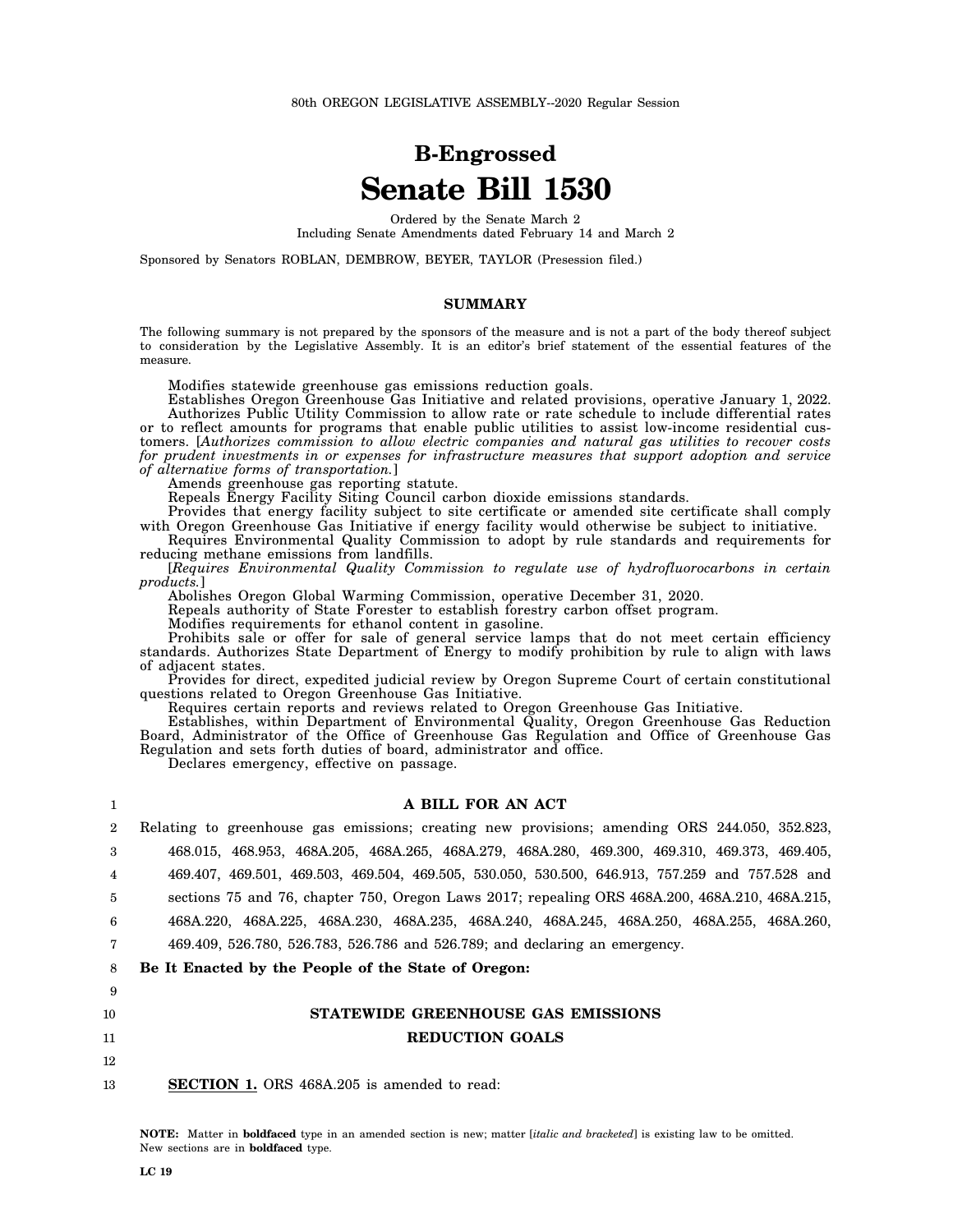| 1  | 468A.205. (1) The Legislative Assembly declares that it is the [policy] goal of this state to              |
|----|------------------------------------------------------------------------------------------------------------|
| 2  | achieve a reduction in anthropogenic greenhouse gas emissions levels in Oregon: [reduce                    |
| 3  | greenhouse gas emissions in Oregon pursuant to the following greenhouse gas emissions reduction            |
| 4  | goals:]                                                                                                    |
| 5  | $\left[\left(a\right)$ By 2010, arrest the growth of Oregon's greenhouse gas emissions and begin to reduce |
| 6  | greenhouse gas emissions.]                                                                                 |
| 7  | [(b) By 2020, achieve greenhouse gas levels that are 10 percent below 1990 levels.]                        |
| 8  | [(c) By 2050, achieve greenhouse gas levels that are at least 75 percent below 1990 levels.]               |
| 9  | (a) To at least 45 percent below 1990 emissions levels by 2035; and                                        |
| 10 | (b) To at least 80 percent below 1990 emissions levels by 2050.                                            |
| 11 | (2) The Legislative Assembly declares that it is the policy of this state for state and local gov-         |
| 12 | ernments, businesses, nonprofit organizations and individual residents to prepare for the effects of       |
| 13 | [global warming] climate change and by doing so, prevent and reduce the social, economic and               |
| 14 | environmental effects of [global warming] climate change.                                                  |
| 15 | (3) This section does not create any additional regulatory authority for an agency of the exec-            |
| 16 | utive department as defined in ORS 174.112.                                                                |
| 17 |                                                                                                            |
| 18 | OREGON GREENHOUSE GAS INITIATIVE                                                                           |
| 19 | (Statement of Purpose)                                                                                     |
| 20 |                                                                                                            |
| 21 | SECTION 2. (1) The Legislative Assembly finds and declares that the purposes of sections                   |
| 22 | 2, 4 to 32, 33 to 37, 38 to 40, 41, 42, 43, 45 to 53, 96 and 96a of this 2020 Act are:                     |
| 23 | (a) To achieve a reduction in total levels of regulated emissions under sections 4 to 32                   |
| 24 | of this 2020 Act to at least 45 percent below 1990 emissions levels by 2035 and to achieve a               |
| 25 | reduction in total regulated emissions levels to at least 80 percent below 1990 emissions levels           |
| 26 | by 2050;                                                                                                   |
| 27 | (b) To promote greenhouse gas emissions sequestration and mitigation;                                      |
| 28 | (c) To promote the adaptation and resilience of natural and working lands, fish and                        |
| 29 | wildlife resources, communities, the economy and this state's infrastructure in the face of                |
| 30 | climate change and ocean acidification; and                                                                |
| 31 | (d) To provide assistance to households, businesses and workers impacted by climate                        |
| 32 | change or by climate change policies.                                                                      |
| 33 | (2) Sections 2, 4 to 32, 33 to 37, 38 to 40, 41, 42, 43, 45 to 53, 96 and 96a of this 2020 Act             |
| 34 | and the rules adopted pursuant to sections 2, 4 to 32, 33 to 37, 38 to 40, 41, 42, 43, 45 to 53,           |
| 35 | 96 and 96a of this 2020 Act may not be interpreted to limit the authority of any state agency              |
| 36 | to adopt and implement measures to reduce greenhouse gas emissions.                                        |
| 37 |                                                                                                            |
| 38 | (Chapter Placement)                                                                                        |
| 39 |                                                                                                            |
| 40 | SECTION 3. Sections 97 to 100, 102 to 105, 107 and 107a of this 2020 Act are added to and                  |
| 41 | made a part of ORS chapter 468.                                                                            |
| 42 |                                                                                                            |
| 43 | (General Regulatory Provisions)                                                                            |
| 44 |                                                                                                            |
| 45 | SECTION 4. Definitions. As used in sections 2 and 4 to 32 of this 2020 Act:                                |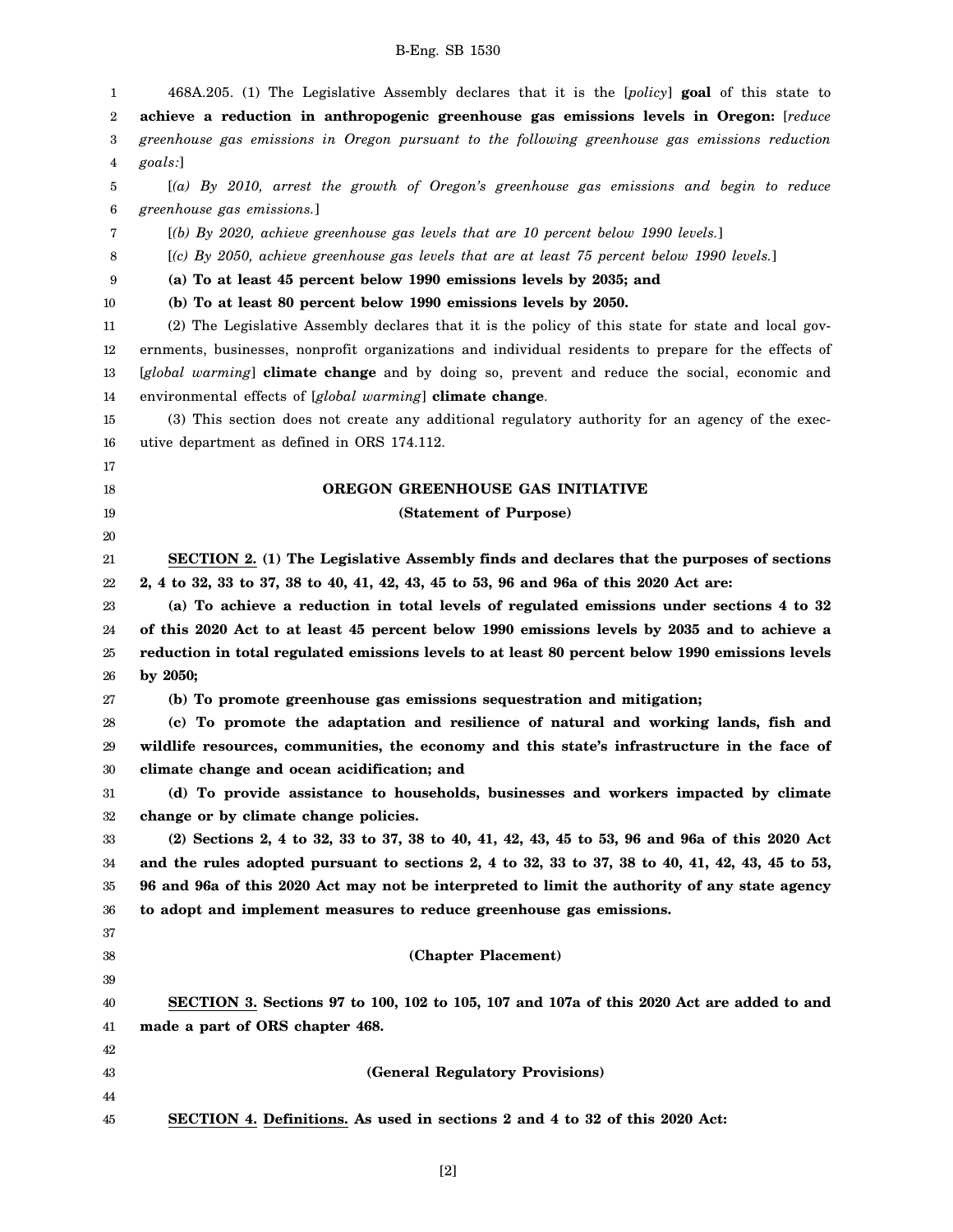1 2 3 4 5 6 7 8 9 10 11 12 13 14 15 16 17 18 19 20 21 22 23 24 25 26 27 28 29 30 31 32 33 34 35 36 37 38 39 40 41 42 43 44 45 **(1) "Aggregation" means an approach for qualifying and quantifying offset projects, for the purposes of reducing costs and increasing the development of offset projects, that allows for the grouping together of two or more geographically separate activities: (a) Undertaken by one or more parties; and (b) That result in reductions or removals of greenhouse gases in a similar manner. (2) "Allowance" means a fungible authorization to emit one metric ton of carbon dioxide equivalent. (3) "Annual allowance budget" means the number of allowances available to be allocated during one year of the Oregon Greenhouse Gas Initiative. (4) "Anthropogenic greenhouse gas emissions" means greenhouse gas emissions that are not biogenic emissions. (5) "Best available science" means science that is reliable and unbiased and that involves the use of supporting studies conducted in accordance with sound and objective science practices, including, when available, peer-reviewed science and supporting studies and data collected by accepted methods or best available methods. (6) "Biogenic emissions" means carbon dioxide emissions generated from the combustion of biomass-derived fuels. (7) "Biomass-derived fuels" includes: (a) Nonfossilized and biodegradable organic material originating from plants, animals or microorganisms; (b) Products, by-products, residues or waste from agriculture, forestry or related industries; and (c) The nonfossilized and biodegradable organic fractions of industrial and municipal wastes, including gases and liquids recovered from: (A) The decomposition of nonfossilized and biodegradable organic material originating from plants, animals or microorganisms; or (B) Municipal solid waste disposed of in a landfill. (8)(a) "Business unit" means a business operation that is located at a facility permitted as a single air contamination source under ORS 468.065, 468A.040 or 468A.155, but that is distinguishable from one or more other business operations located at the facility by: (A) The short title and six-digit code in the 2017 North American Industry Classification System applicable to the business operation; (B) Accounting practices for the business operation that maintain the finances for the business operation as distinct from the finances of other business operations located at the facility; and (C) The capability of the business operation to operate separately and independently of other business operations at the facility if not colocated with the other business operations. (b) "Business unit" does not mean a cogeneration facility. (9) "Carbon dioxide equivalent" means the amount of carbon dioxide by weight that would produce the same global warming impact as a given weight of another greenhouse gas, based on considerations including but not limited to the best available science, including information from the Intergovernmental Panel on Climate Change. (10) "Compliance instrument" means one allowance or one offset credit that may be used to fulfill a compliance obligation. (11) "Compliance obligation" means the quantity of regulated emissions that are attrib-**

B-Eng. SB 1530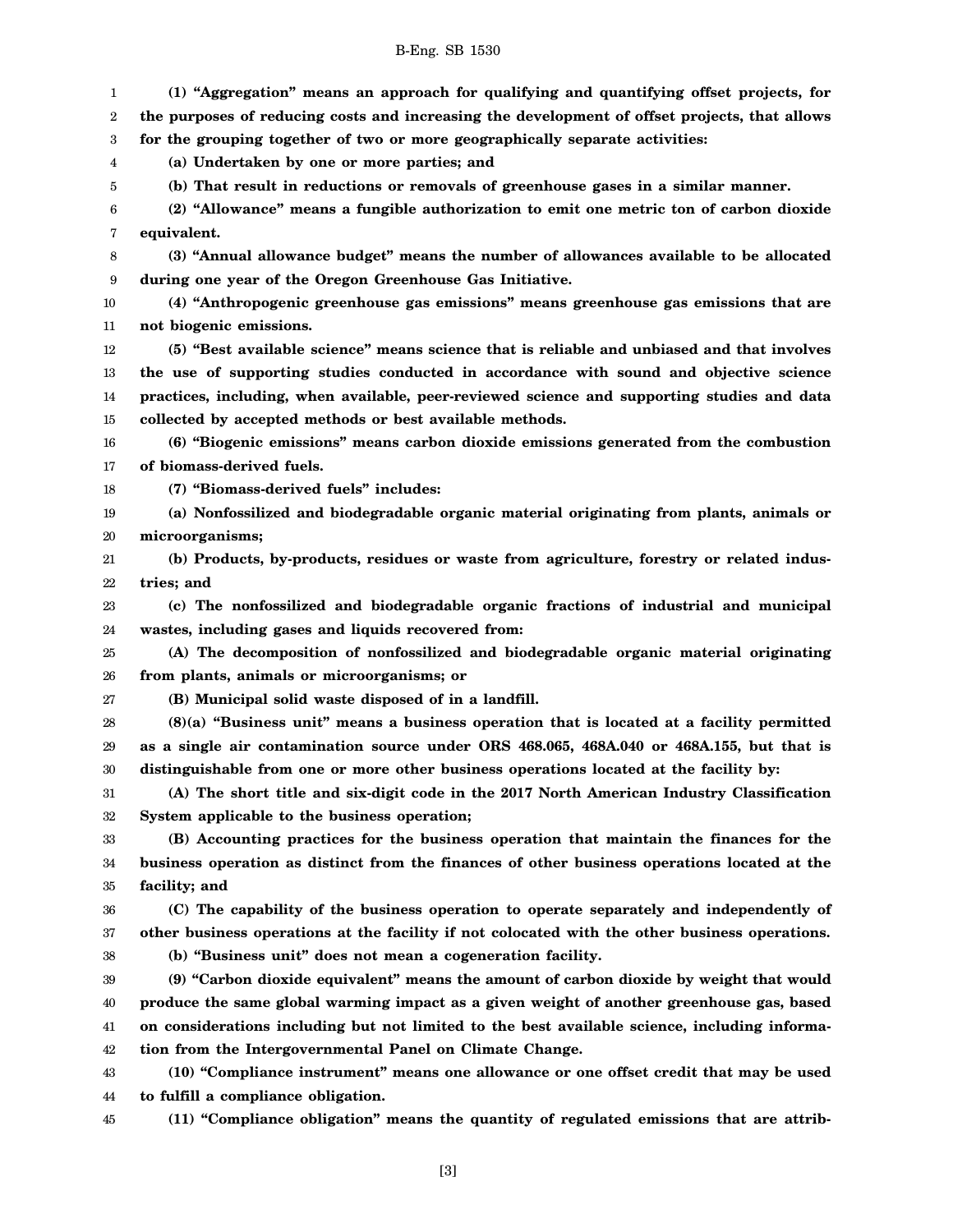1 2 3 4 5 6 7 8 9 10 11 12 13 14 15 16 17 18 19 20 21 22 23 24 25 26 27 28 29 30 31 32 33 34 35 36 37 38 39 40 41 42 43 44 45 **utable to a covered entity, and for which compliance instruments must be retired, for a compliance period. (12) "Consumer-owned utility" has the meaning given that term in ORS 757.270. (13) "Covered entity" means a person that is designated by the Office of Greenhouse Gas Regulation as subject to the Oregon Greenhouse Gas Initiative. (14) "Direct environmental benefits in this state" means: (a) A reduction in or avoidance of emissions of any air contaminant in this state other than a greenhouse gas; (b) A reduction in or avoidance of pollution of any of the waters of the state, as the terms "pollution" and "the waters of the state" are defined in ORS 468B.005; or (c) An improvement in the health of natural and working lands in this state. (15) "EITE entity" means a covered entity that is engaged in the manufacture of goods through one or more emissions-intensive, trade-exposed processes, as further designated by the office pursuant to section 19 of this 2020 Act. (16) "Electric company" has the meaning given that term in ORS 757.600. (17) "Electricity service supplier" has the meaning given that term in ORS 757.600. (18) "Electric system manager" includes any entity that, as needed, operates or markets electricity generating facilities, or purchases wholesale electricity, to manage the load for wholesale or retail electricity customers within a balancing authority area that is at least partially located in Oregon, including but not limited to the following types of entities: (a) Electric companies. (b) Electricity service suppliers. (c) Consumer-owned utilities. (d) The Bonneville Power Administration. (e) Electric generation and transmission cooperatives. (19) "Eligible Indian tribe" means each of the Burns Paiute Tribe, the Confederated Tribes of Coos, Lower Umpqua and Siuslaw Indians, the Confederated Tribes of the Grand Ronde Community of Oregon, the Confederated Tribes of Siletz Indians of Oregon, the Confederated Tribes of the Umatilla Indian Reservation, the Confederated Tribes of the Warm Springs Reservation of Oregon, the Coquille Indian Tribe, the Cow Creek Band of Umpqua Tribe of Indians and the Klamath Tribes. (20) "General market participant" means a person that is not a covered entity and that intends to purchase, hold, sell or voluntarily surrender compliance instruments. (21) "Greenhouse gas" includes, but is not limited to, carbon dioxide, methane, nitrous oxide, hydrofluorocarbons, perfluorocarbons, sulfur hexafluoride and nitrogen trifluoride. (22) "Impacted community" means a community at risk of being disproportionately impacted by climate change as designated by the Oregon Greenhouse Gas Reduction Board under section 103 of this 2020 Act. (23) "Indian trust lands" means lands within this state held in trust by the United States for the benefit of an eligible Indian tribe or individual members of an eligible Indian tribe. (24) "Multistate jurisdictional electric company" means an electric company that serves electricity customers in both Oregon and one or more other states. (25) "Natural and working lands" means: (a) Lands and waters: (A) Actively used by an agricultural owner or operator for an agricultural operation that**

B-Eng. SB 1530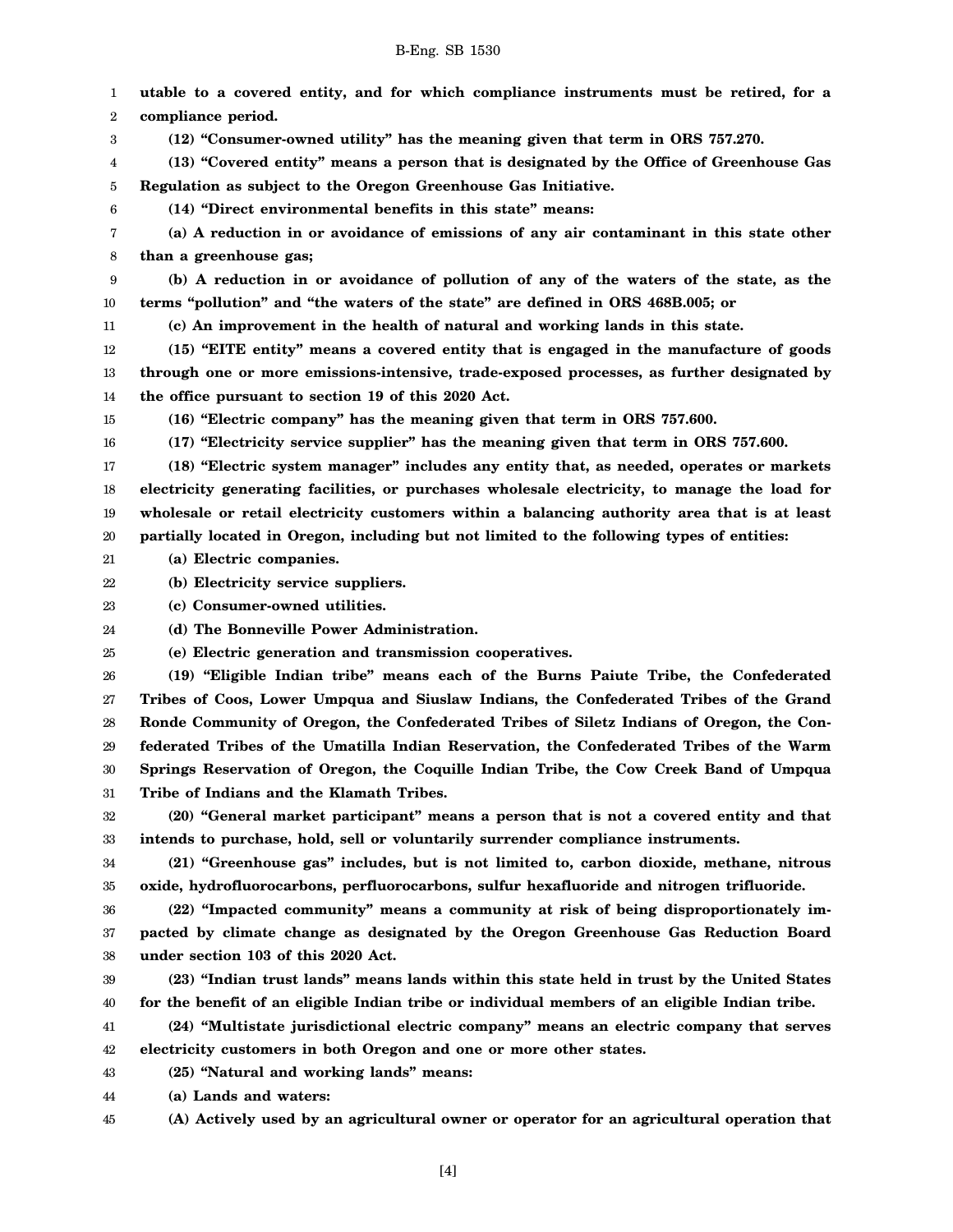1 **includes, but need not be limited to, active engagement in farming or ranching;**

2 **(B) Producing forest products;**

3 4 5 **(C) Consisting of forests, woodlands, grasslands, sagebrush steppes, deserts, freshwater and riparian systems, wetlands, coastal and estuarine areas, the submerged and submersible lands within Oregon's territorial sea, watersheds, wildlands or wildlife habitats; or**

6 7 **(D) Used for recreational purposes such as parks, urban and community forests, trails, greenbelts and other similar open space land; and**

8 9 10 **(b) Lands and waters described in paragraph (a) of this subsection that are Indian trust lands, lands within the boundaries of the reservation of an eligible Indian tribe or lands otherwise owned by an eligible Indian tribe.**

11 **(26) "Natural gas supplier" means any entity that is not a natural gas utility and that:**

12 **(a) Procures natural gas for end use in this state; or**

13 **(b) Owns natural gas as it is imported into this state for end use in this state.**

14 15 **(27) "Natural gas utility" means a natural gas utility regulated by the Public Utility Commission under ORS chapter 757.**

16 17 18 **(28) "Offset credit" means a fungible credit generated by an offset project that represents a greenhouse gas emissions reduction or removal of one metric ton of carbon dioxide equivalent.**

19 20 **(29) "Offset project" means a project that reduces or removes greenhouse gas emissions that are not regulated emissions.**

21 22 23 **(30) "Oregon Greenhouse Gas Initiative" means the program adopted by rule by the Oregon Greenhouse Gas Reduction Board under section 5 of this 2020 Act and in accordance with the provisions of sections 4 to 32 of this 2020 Act.**

24 25 26 **(31) "Permitted air contamination source" means an air contamination source as defined in ORS 468A.005 for which a permit is issued by the Department of Environmental Quality pursuant to ORS 468.065, 468A.040 or 468A.155.**

27

**(32) "Person" has the meaning given that term in ORS 468.005.**

28 29 **(33) "Registered entity" means a covered entity or general market participant that has successfully registered to participate in the Oregon Greenhouse Gas Initiative.**

30 31 32 **(34) "Regulated emissions" means the verified anthropogenic greenhouse gas emissions reported by or assigned to a covered entity under ORS 468A.280 that the office determines are anthropogenic greenhouse gas emissions regulated under sections 4 to 32 of this 2020 Act.**

33 34 **(35) "Surrender" means to transfer a compliance instrument to the office to fulfill a compliance obligation or on a voluntary basis.**

35 36 37 38 **(36) "Trade-exposed natural gas user" means a person that is engaged in processes for which the indirect costs of compliance with the Oregon Greenhouse Gas Initiative may create a substantial risk of leakage, as further designated by the office pursuant to section 18 of this 2020 Act.**

39 40 41 42 **SECTION 5. General provisions; designation of covered entities. (1)(a) The Oregon Greenhouse Gas Reduction Board shall, in accordance with ORS chapter 183, adopt rules necessary for the Office of Greenhouse Gas Regulation to implement the Oregon Greenhouse Gas Initiative established under sections 4 to 32 of this 2020 Act. The rules shall:**

43 44 **(A) Place a limit on the total anthropogenic greenhouse gas emissions that are regulated emissions by setting annual allowance budgets for 2022 to 2050; and**

45 **(B) Provide a system for covered entities to buy and sell allowances and offset credits**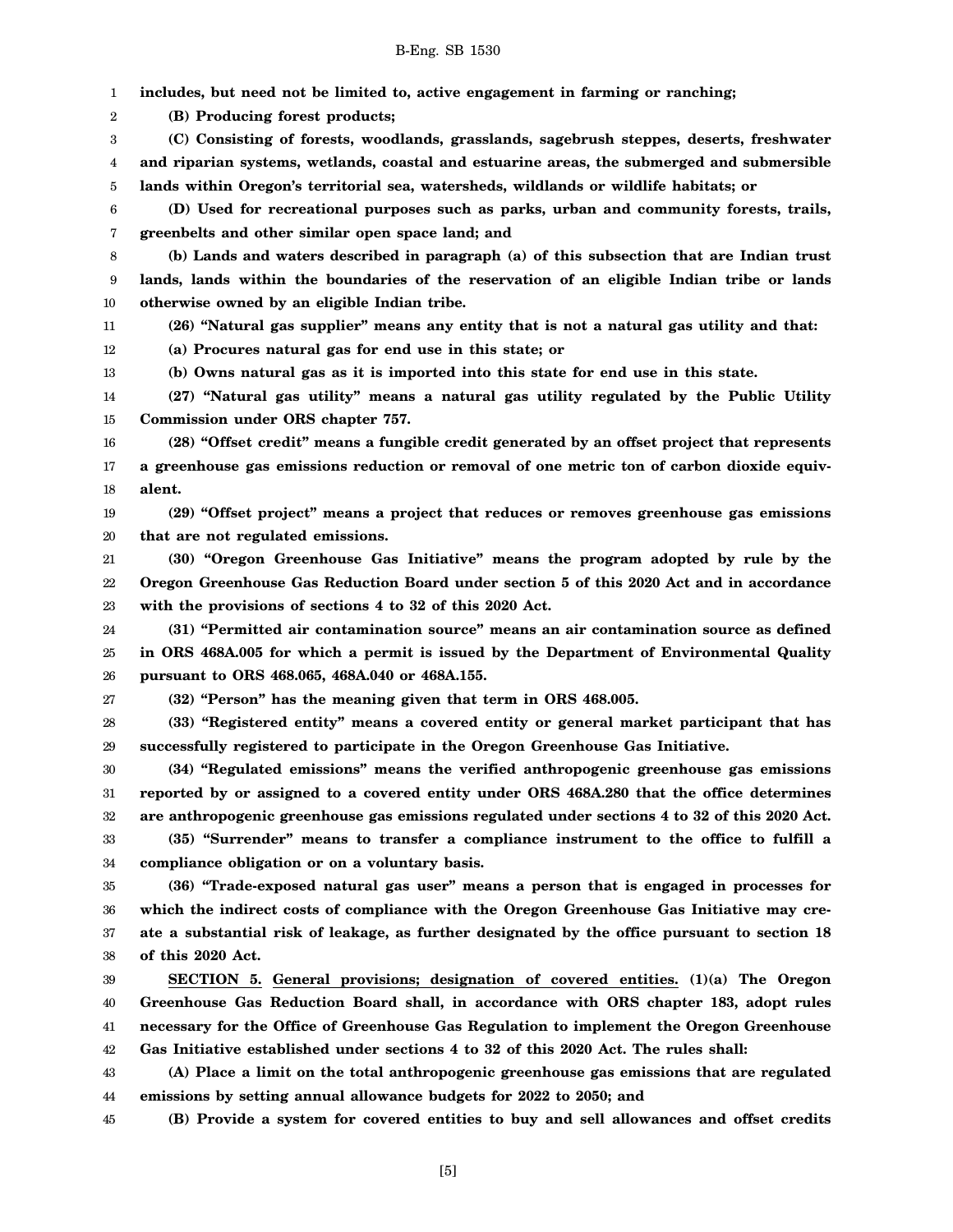1 **used to demonstrate compliance with the covered entities' compliance obligations.**

2 3 **(b)(A) The annual allowance budget for 2022 shall be a number of allowances equal to baseline emissions as calculated under paragraph (c) of this subsection.**

4 5 6 7 **(B) In 2023 and each following calendar year before 2036, the number of allowances available in each annual allowance budget shall decline by a constant amount necessary to accomplish a reduction in total regulated emissions levels to at least 45 percent below 1990 emissions levels by 2035.**

8 9 10 11 **(C) In 2036 and in each following calendar year before 2051, the number of allowances available in each annual allowance budget shall decline by a constant amount necessary to accomplish a reduction in total regulated emissions levels to at least 80 percent below 1990 emissions levels by 2050.**

12 13 14 15 16 17 18 19 20 21 22 **(c) The office shall calculate baseline emissions to be equal to a forecast of regulated emissions for 2022, informed by the three-year average of the total, expressed in metric tons of carbon dioxide equivalent, of anthropogenic greenhouse gas emissions attributable to all persons that the office designates to be covered entities under the Oregon Greenhouse Gas Initiative. In calculating baseline emissions, the office shall use greenhouse gas emissions information from the three most recent years prior to 2022 for which greenhouse gas emissions information is available and confirmed by the office. The office shall exclude from the calculation of baseline emissions those greenhouse gas emissions during the three most recent years prior to 2022 that would not have been regulated emissions if the Oregon Greenhouse Gas Initiative had been in effect during the time that the greenhouse gas emissions occurred.**

23 24 **(2) Subject to section 6 of this 2020 Act, the office shall designate persons as covered entities as follows:**

25 26 27 28 29 30 31 32 **(a) The office shall designate an electric system manager as a covered entity for the purpose of addressing annual regulated emissions from outside this state that are attributable to the generation of electricity that the electric system manager schedules for delivery and consumption in this state, including wholesale market purchases for which the energy source for the electricity is not known, and accounting for transmission and distribution line losses. For the purposes of this paragraph, the board may adopt rules necessary to address electricity scheduled for delivery and consumption in this state through an energy imbalance market or other centralized market administered by a market operator.**

33 34 35 **(b) The office shall designate a natural gas supplier as a covered entity for the purpose of addressing annual regulated emissions that are attributable to the combustion of natural gas that is:**

36 **(A) Sold by the natural gas supplier for use in this state;**

37 **(B) Distributed on a local distribution system operated by a natural gas utility; and**

38 39 **(C) Directly consumed or resold for use in this state by the customer of the natural gas supplier.**

40 41 42 43 44 **(c) The office shall designate a natural gas utility as a covered entity for the purpose of addressing annual regulated emissions that are attributable to the combustion of natural gas that the natural gas utility sells for use in this state and that are not emissions accounted for through the regulation of natural gas suppliers under paragraph (b) of this subsection. (d) The office shall designate as covered entities persons that produce in Oregon, or im-**

45 **port into Oregon, liquid or gaseous fuel other than natural gas that is sold or distributed for**

[6]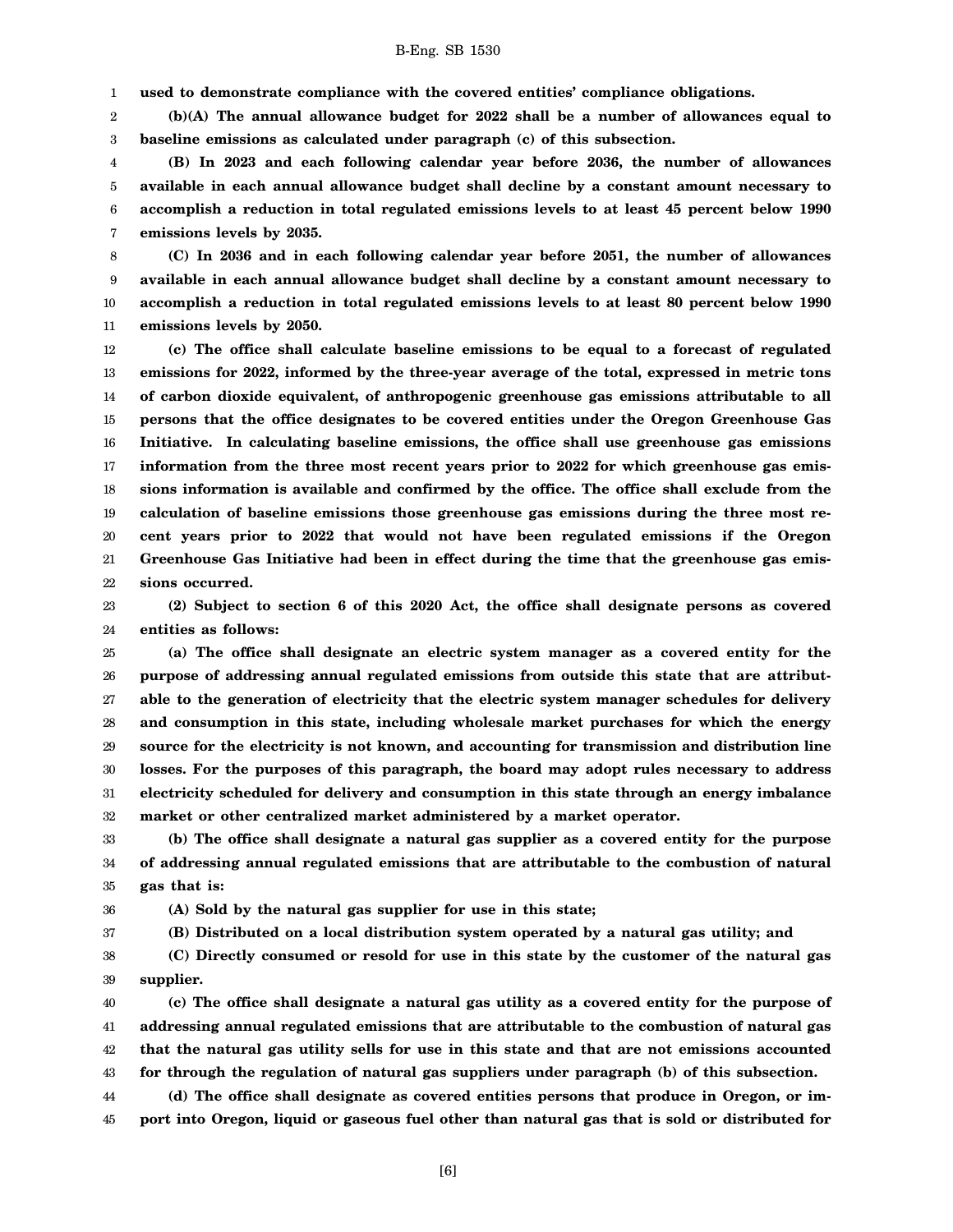1 2 **use in this state, as necessary to address annual regulated emissions that are attributable to the combustion of the fuel.**

3 4 5 6 7 8 9 10 11 **(e) Except as provided in paragraph (f) of this subsection, the office shall designate a permitted air contamination source as a covered entity if the annual regulated emissions attributable to the permitted air contamination source meet or exceed 25,000 metric tons of carbon dioxide equivalent. For purposes of this paragraph, the annual regulated emissions attributable to the permitted air contamination source may not include anthropogenic greenhouse gas emissions accounted for through the regulation of a person described in paragraph (b), (c) or (d) of this subsection, unless the permitted air contamination source has an applicable code of 221112 under the 2017 North American Industry Classification System.**

12 13 14 15 16 17 18 19 20 21 22 **(f) If a permitted air contamination source is a facility composed of two or more business units colocated with a cogeneration facility that generates energy utilized by the permitted air contamination source, the office shall designate the permitted air contamination source as a covered entity for each individual business unit with annual regulated emissions attributable to the business unit that meet or exceed 25,000 metric tons of carbon dioxide equivalent. A person designated as a covered entity under this paragraph shall be a covered entity only for addressing the annual regulated emissions attributable to the business units for which the person is designated as a covered entity. For the purposes of this paragraph, the office shall attribute to a business unit the annual regulated emissions from the cogeneration facility colocated with the business unit that are proportionate to the annual energy usage of the business unit.**

23 24 **(3) The board shall adopt rules for the system required by subsection (1) of this section that include, but need not be limited to:**

25 **(a) Rules allowing for the purchase, sale and exchange of compliance instruments;**

26 **(b) Rules allowing registered entities to bank and carry forward allowances;**

27 **(c) Rules prohibiting the borrowing of allowances from future compliance periods;**

28 29 **(d) Rules allowing general market participants to participate in the Oregon Greenhouse Gas Initiative; and**

30 31 **(e) Compliance periods, standards for calculating compliance obligations and procedures for covered entities to fulfill their compliance obligations.**

32 33 34 **(4) The office shall require a covered entity to surrender to the office the quantity of compliance instruments necessary to fulfill the covered entity's compliance obligation no later than the surrender date specified by the board by rule or order.**

35 36 37 38 39 **(5) For purposes of determining the compliance obligation for a covered entity that is an electric system manager, electricity scheduled by the electric system manager that is generated from a renewable energy resource, regardless of the disposition of the renewable energy certificate associated with the electricity, shall be considered to have the emissions attributes of the underlying renewable energy resource.**

40

**(6) In addition to any penalty provided by law, rules adopted by the board:**

41 42 43 **(a) Shall require a covered entity that fails to fulfill a compliance obligation to surrender to the office a number of compliance instruments that is in addition to the entity's compliance obligation; and**

44 45 **(b) May establish a process for placing restrictions on the holding account of a registered entity determined to have engaged in a violation of a provision of sections 4 to 32 of this 2020**

[7]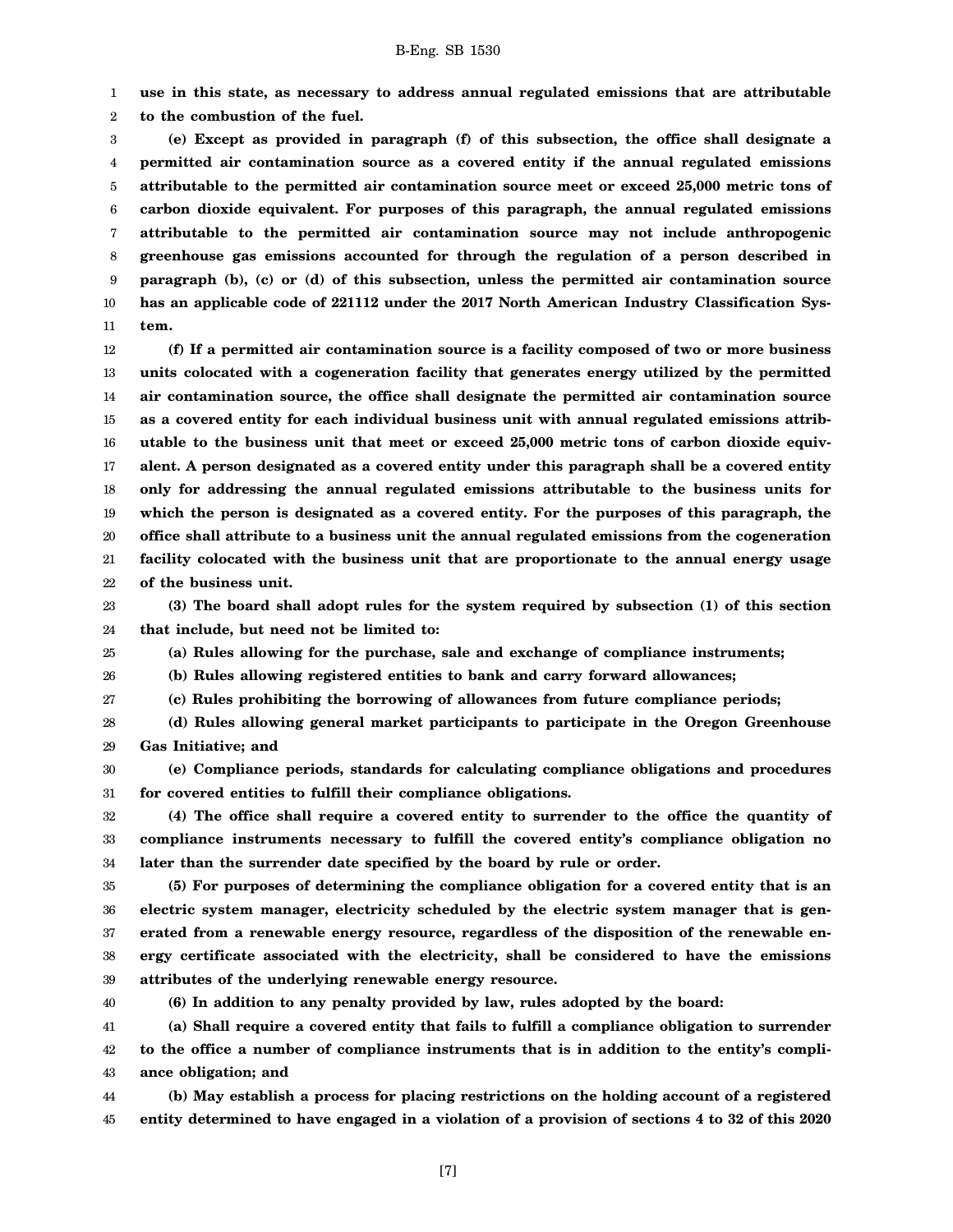|  | <b>B-Eng. SB 1530</b> |  |  |
|--|-----------------------|--|--|
|--|-----------------------|--|--|

1 **Act or rules adopted under sections 4 to 32 of this 2020 Act.**

2 3 **(7)(a) All covered entities and general market participants must register as registered entities to participate in the Oregon Greenhouse Gas Initiative.**

4 5 6 **(b) The board shall adopt by rule registration requirements and any additional requirements necessary for registered entities to participate in auctions administered pursuant to section 28 of this 2020 Act.**

7 8 **(8) In adopting rules pursuant to this section or any other rulemaking authority provided under sections 4 to 32 of this 2020 Act, the board shall:**

9 10 **(a) Endeavor to develop the rules in a manner that does not preclude participation by the State of Oregon in regional greenhouse gas emissions reduction programs; and**

11 12 **(b) Avoid rules under which greenhouse gas emissions or greenhouse gas emissions reductions are counted more than once.**

13 14 **SECTION 6. Exclusions. (1) The Office of Greenhouse Gas Regulation shall exclude from regulated emissions under sections 4 to 32 of this 2020 Act:**

15 16 **(a) Greenhouse gas emissions from the combustion of fuel that is demonstrated to have been used as aviation fuel or as fuel in watercraft or railroad locomotives; and**

17

**(b) The emissions attributable to a landfill, as defined in ORS 459.005.**

18 19 20 21 22 23 **(2) For purposes of section 5 (2)(d) of this 2020 Act, the office may exempt from designation as a covered entity any person that imports in a calendar year less than a de minimis amount of gasoline or diesel fuel, in total, as determined by the Oregon Greenhouse Gas Reduction Board by rule. Gasoline and diesel fuel imported by persons that are related or share common ownership or control shall be aggregated in determining whether a person may be exempted under this subsection.**

24 25 **SECTION 7. Allocation of allowances, generally. The Office of Greenhouse Gas Regulation shall allocate the allowances available in each annual allowance budget as follows:**

26 27 **(1) The office shall allocate a number of the allowances for deposit in an allowance price containment reserve.**

28 29 30 **(2) The office shall allocate for retirement a number of the allowances as necessary to meet statutory requirements for retirement of allowances under the Oregon Greenhouse Gas Initiative.**

31 32 33 **(3) The office shall allocate a number of the allowances for direct distribution at no cost to covered entities that are electric companies pursuant to rules adopted under section 14 of this 2020 Act.**

34 35 36 **(4) The office shall allocate a number of the allowances for direct distribution at no cost to covered entities that are electric system managers other than electric companies pursuant to section 15 of this 2020 Act.**

37 38 39 40 41 42 43 44 45 **(5) The office shall allocate a number of the allowances for deposit in an electricity price containment reserve. Allowances may be directly distributed to covered entities that are electric system managers at no cost from the electricity price containment reserve only when the distribution is necessary to protect retail customers from cost increases associated with unexpected increases in regulated emissions attributable to an electric system manager that are outside of the control of the electric system manager, including but not limited to unexpected increases in regulated emissions due to hydroelectric power generation variability. The Oregon Greenhouse Gas Reduction Board shall adopt rules for electric system managers to apply for direct distribution at no cost of allowances from the electricity price**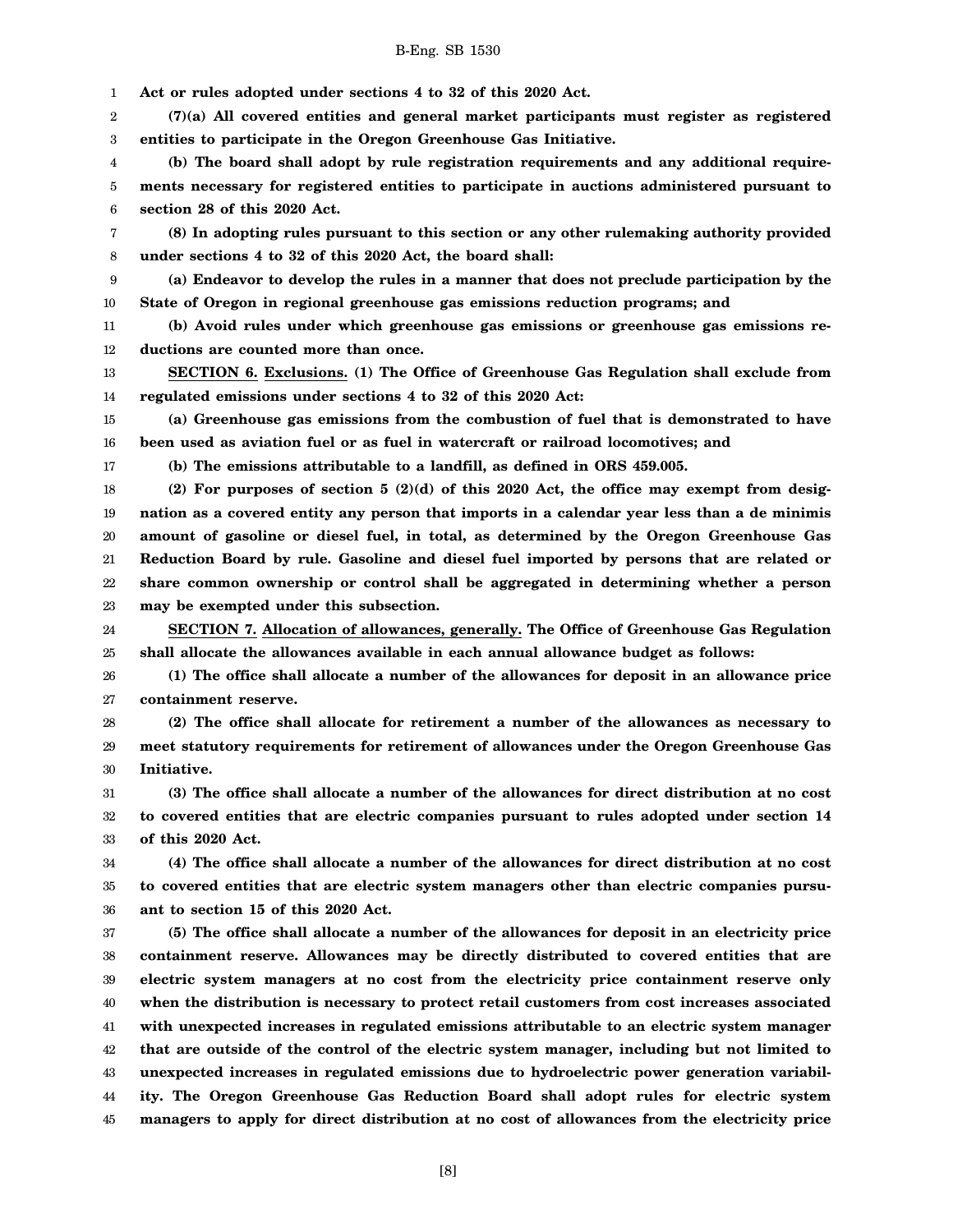1 **containment reserve. The rules shall prioritize distribution of allowances from the electric-**

2 **ity price containment reserve to electric system managers that experience unexpected in-**

3 **creases in regulated emissions attributable to variation in hydroelectric power generation to**

4 **serve the load of retail customers in Oregon.**

5 6 **(6) The office shall allocate a number of the allowances for direct distribution at no cost to covered entities that are natural gas utilities pursuant to section 17 of this 2020 Act.**

7 8 9 **(7) In order to mitigate leakage and pursuant to sections 19 and 20 of this 2020 Act, the office shall allocate a number of the allowances for direct distribution at no cost to covered entities that are EITE entities.**

10 11 12 **(8) The office shall allocate a number of the allowances for deposit in an emissionsintensive, trade-exposed process reserve. Allowances in the emissions-intensive, tradeexposed process reserve may be directly distributed at no cost only to:**

13 14

**(a) EITE entities pursuant to rules adopted under section 20 (9) of this 2020 Act; or**

**(b) An EITE entity designated as such pursuant to section 19 (2) of this 2020 Act.**

15 16 17 **(9) The office may allocate a number of the allowances for deposit in any other reserves or accounts, including but not limited to a voluntary renewable electricity generation reserve, that the board establishes by rule and as the office determines is necessary.**

18 19 20 21 22 23 **(10) The office shall allocate the allowances that are not otherwise allocated pursuant to subsections (1) to (9) of this section for deposit in an auction holding account for auction pursuant to section 28 of this 2020 Act. If allowances deposited in the auction holding account under this subsection remain unsold after two or more consecutive auctions held pursuant to section 28 of this 2020 Act, the office may redistribute the unsold allowances to the allowance price containment reserve described in subsection (1) of this section.**

24 25 26 27 28 29 30 31 32 **SECTION 8. Retirement of allowances for certain electric system managers. (1) In 2022 and each following calendar year before 2051, the Office of Greenhouse Gas Regulation shall retire from the annual allowance budget, on behalf of a covered entity that is an electric system manager, a number of allowances equal to the regulated emissions attributable to a consumer-owned utility, if the three-year average of the annual anthropogenic greenhouse gas emissions attributable to electricity that is scheduled, by the consumer-owned utility or by an electric generation and transmissions cooperative, for final delivery by the consumerowned utility for consumption in this state is less than 25,000 metric tons of carbon dioxide equivalent.**

33 34 35 **(2) Allowances directly retired by the office on behalf of a covered entity under this section shall count toward fulfilling the covered entity's compliance obligation for the compliance period during which the allowances are directly retired.**

36 37 **SECTION 9. Retirement of allowances for certain electricity service suppliers. (1) As used in this section:**

38

**(a) "Direct access" has the meaning given that term in ORS 757.600.**

39 **(b) "Electricity services" has the meaning given that term in ORS 757.600.**

40

**(c) "Retail electricity consumer" has the meaning given that term in ORS 757.600.**

41 42 43 44 **(2) In 2022 and in each following calendar year before 2026, the Office of Greenhouse Gas Regulation shall retire from the annual allowance budget, on behalf of a covered entity that is an electricity service supplier, a number of allowances equal to the regulated emissions attributable to the electricity service supplier for electricity services provided:**

45 **(a) To a person that was a direct access retail electricity consumer prior to January 31,**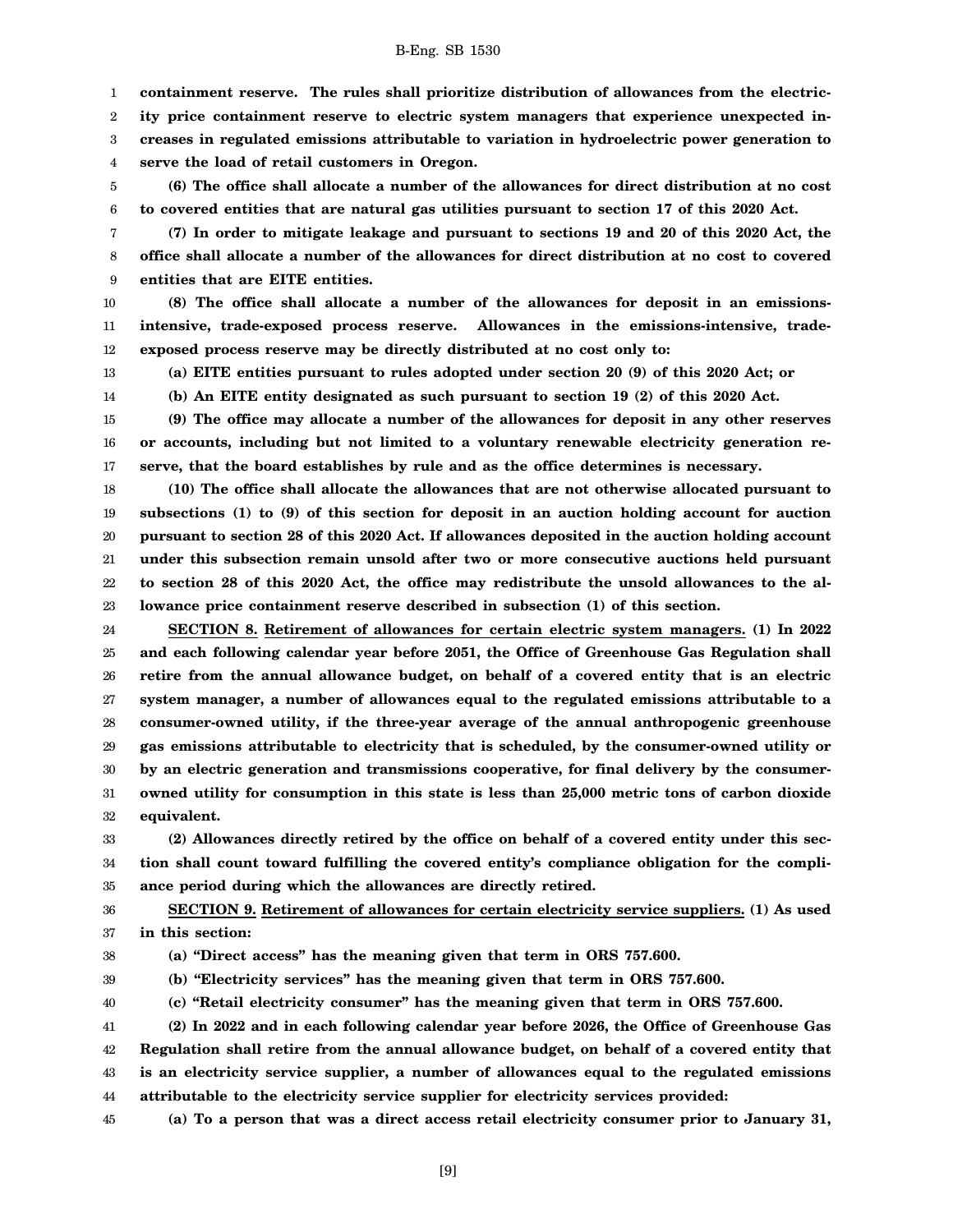1 **2020; and**

2 **(b) Pursuant to a contract that became effective on or before January 31, 2020.**

3 4 5 6 **(3) An electricity service supplier may not include in the rate or bill charged to a retail electricity consumer the costs associated with compliance by the electricity service supplier with the Oregon Greenhouse Gas Initiative that are attributable to the regulated emissions for which allowances are retired under subsection (2) of this section.**

7 8 9 10 11 **(4) The office may annually request from retail electricity consumers the information that is necessary to administer this section. If a retail electricity consumer does not comply with a request under this subsection, the office may not retire under this section any allowances for regulated emissions attributable to electricity services provided to that retail electricity consumer.**

12 13 14 **(5) Allowances directly retired by the office on behalf of a covered entity under this section shall count toward fulfilling the covered entity's compliance obligation for the compliance period during which the allowances are directly retired.**

15

**SECTION 10. Section 9 of this 2020 Act is repealed on January 2, 2026.**

16 17 18 19 20 21 22 23 **SECTION 11. Retirement of allowances for covered entities that are natural gas powered electric power generation facilities. (1) In 2022 and each following calendar year before 2027, the Office of Greenhouse Gas Regulation shall retire from the annual allowance budget, on behalf of a covered entity described in section 5 (2)(e) of this 2020 Act, if the covered entity is a natural gas powered electric power generation facility with an applicable code of 221112 under the 2017 North American Industry Classification System, a number of allowances equal to the regulated emissions that are attributable to the generation in this state by the covered entity of electricity:**

24 25 **(a) That is delivered to and consumed in another state, accounting for transmission and distribution line losses; and**

26 27 28 **(b) For which the capital and fuel costs associated with the generation are included in the rates of a multistate jurisdictional electric company that are charged to electricity customers in a state other than Oregon.**

29 30 31 **(2) Allowances directly retired by the office on behalf of a covered entity under this section shall count toward fulfilling the covered entity's compliance obligation for the compliance period during which the allowances are directly retired.**

32

**SECTION 12. Section 11 of this 2020 Act is repealed on January 2, 2027.**

33 34 **SECTION 13. Retirement of allowances for certain motor vehicle fuel importers and suppliers. (1) As used in this section:**

35 **(a) "Metropolitan planning area" has the meaning given that term in 49 U.S.C. 5303(b).**

36 **(b) "Motor vehicle" means a vehicle that is self-propelled or designed for self-propulsion.**

37 38 **(c) "Motor vehicle fuel" means any combustible gas, liquid or material of a kind used as fuel for the generation of power to propel a motor vehicle.**

39 40 **(d) "Truck stop" means a public facility for the fueling of motor vehicles that has, at the facility:**

41 **(A) At least four showers available for public use;**

42 **(B) A permanently established truck scale; and**

- 43 **(C) One or more underground storage tanks that are dedicated to supplying diesel motor**
- 44 **vehicle fuel to at least four fueling islands that are each:**

45 **(i) Dedicated to fueling trucks; and**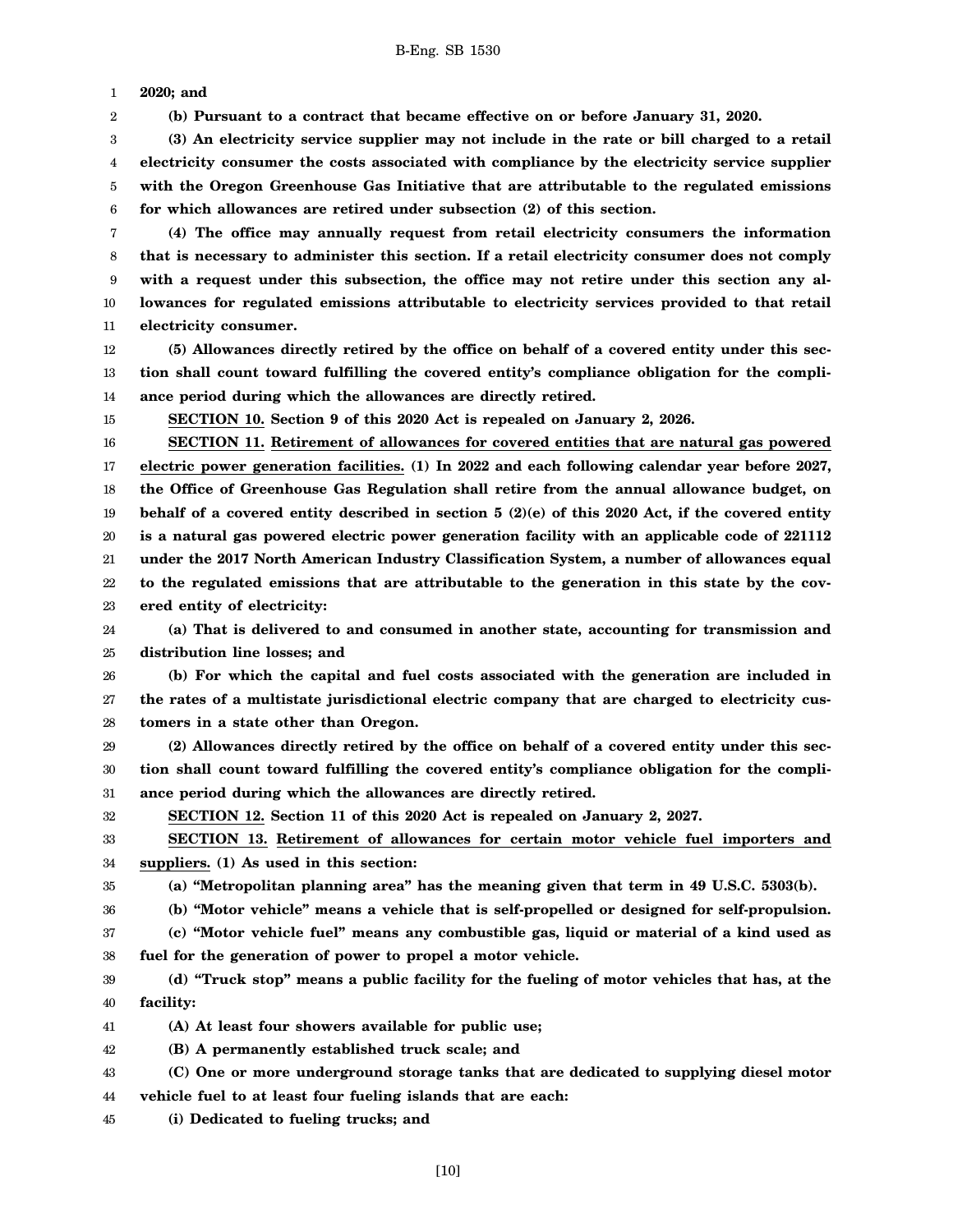1 2 **(ii) Equipped with both a pump designed for the high-speed dispensing of diesel motor vehicle fuel and a satellite diesel motor vehicle fuel pump.**

3 4 5 6 **(2) In 2022 and each following calendar year before 2025, the Office of Greenhouse Gas Regulation shall retire from the annual allowance budget, on behalf of a covered entity described in section 5 (2)(d) of this 2020 Act, a number of allowances equal to 100 percent of regulated emissions attributable to the combustion of motor vehicle fuel that is:**

**(a) Produced in Oregon or imported into Oregon by the covered entity; and**

7 8

**(b) Delivered into a fuel tank used for propelling a motor vehicle at:**

9 10 **(A) A delivery point with a zip code that is located outside the boundary of the metropolitan planning area that includes Portland; or**

11 12 13 **(B) A truck stop that is geographically located 1.5 miles or less from the border between the State of Oregon and a state that has not adopted a program for regulating greenhouse gas emissions from motor vehicle fuel.**

14 15 16 17 **(3) In 2025 and each following calendar year before 2028, and subject to subsection (6) of this section, the office shall retire from the annual allowance budget, on behalf of a covered entity described in section 5 (2)(d) of this 2020 Act, a number of allowances equal to 100 percent of regulated emissions attributable to the combustion of motor vehicle fuel that is:**

**(a) Produced in Oregon or imported into Oregon by the covered entity; and**

18 19

**(b) Delivered into a fuel tank used for propelling a motor vehicle at:**

20 21 22 **(A) A delivery point with a zip code that is located outside the boundaries of Benton, Clackamas, Clatsop, Columbia, Douglas, Hood River, Jackson, Josephine, Lane, Lincoln, Linn, Marion, Multnomah, Polk, Tillamook, Washington and Yamhill Counties; or**

23 24 25 **(B) A truck stop that is geographically located 1.5 miles or less from the border between the State of Oregon and a state that has not adopted a program for regulating greenhouse gas emissions from motor vehicle fuel.**

26 27 28 29 **(4) In 2028 and each following calendar year before 2051, and subject to subsection (6) of this section, the office shall retire from the annual allowance budget, on behalf of a covered entity described in section 5 (2)(d) of this 2020 Act, a number of allowances equal to 100 percent of regulated emissions attributable to the combustion of motor vehicle fuel that is:**

30 **(a) Produced in Oregon or imported into Oregon by the covered entity; and**

**(b) Delivered into a fuel tank used for propelling a motor vehicle at:**

32 **(A) A delivery point with a zip code that is located outside the boundaries of:**

33 34 35 **(i) Benton, Clackamas, Clatsop, Columbia, Coos, Curry, Douglas, Hood River, Jackson, Josephine, Lane, Lincoln, Linn, Marion, Multnomah, Polk, Tillamook, Washington and Yamhill Counties; and**

36

31

**(ii) The City of Bend and the City of Klamath Falls; or**

37 38 39 **(B) A truck stop that is geographically located 1.5 miles or less from the border between the State of Oregon and a state that has not adopted a program for regulating greenhouse gas emissions from motor vehicle fuel.**

40 41 42 43 44 45 **(5) The electors or the governing body of a county or city may, by ordinance or resolution, exercise the option for the cost of the Oregon Greenhouse Gas Initiative to apply to motor vehicle fuel delivered into the fuel tanks for propelling motor vehicles at delivery points located within the boundary of the county or city. Not later than 10 days after passage of an ordinance or resolution approving exercise of the option described in this subsection, the governing body of the county or city shall provide by certified mail to the office a certi-**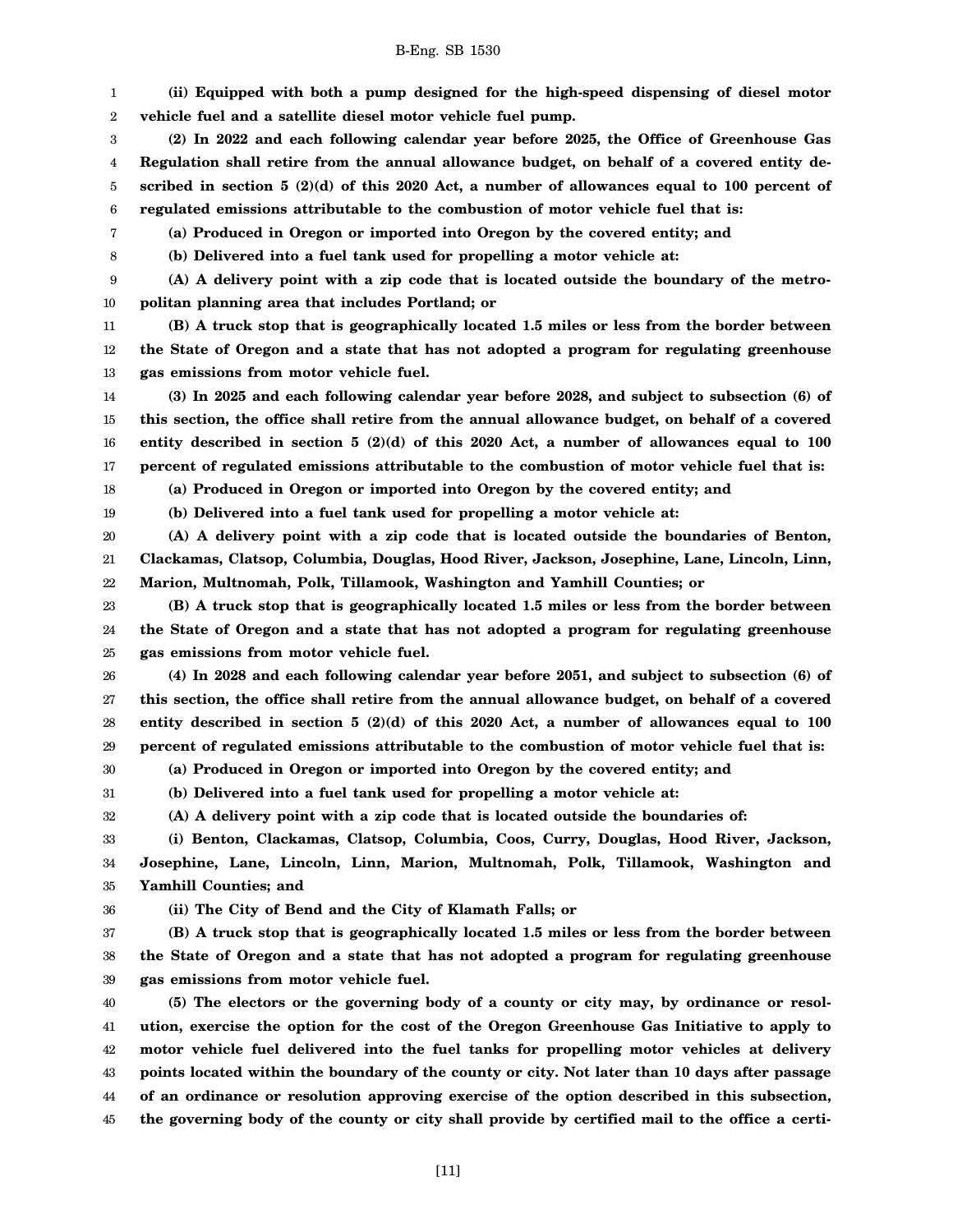1 **fied copy of the adopted ordinance or resolution.**

2 3 4 5 **(6) The office shall cease to retire allowances from the annual allowance budget under this section on January 1 of the year following the year in which the total number of counties in this state that have exercised the option described in subsection (5) of this section first meets or exceeds 23 counties.**

6 7 8 9 10 11 **(7) Allowances directly retired by the office on behalf of a covered entity under this section shall count toward fulfilling the covered entity's compliance obligation for the compliance period during which the allowances are directly retired. A covered entity may not include in the rate or bill charged for motor vehicle fuel delivered at a delivery point for which allowances are directly retired under this section any costs associated with compliance by the covered entity with the Oregon Greenhouse Gas Initiative.**

12 13 14 15 16 17 18 19 20 21 **SECTION 14. Direct distribution of allowances for electric companies. The Oregon Greenhouse Gas Reduction Board shall, in consultation with the Public Utility Commission, adopt rules for allocating allowances for direct distribution at no cost to covered entities that are electric companies. Direct distributions under this section must be for the exclusive benefit of retail customers that are supplied electricity by the electric company. Rules adopted under this section must allow for an electric company to use allowances directly distributed under this section to fulfill the compliance obligation associated with electricity supplied by the electric company to serve the load of the electric company's retail customers in Oregon, subject to the oversight of the commission. The rules must include provisions necessary to implement direct distributions of allowances to electric companies as follows:**

22 23 24 **(1)(a) For the purpose of aligning the effects of sections 4 to 32 of this 2020 Act with the trajectory of emissions reductions by electric companies resulting from the requirements of ORS 469A.005 to 469A.210 and 757.518:**

25 26 27 28 29 30 **(A) The annual direct distributions to an electric company in 2022 and in each following calendar year before 2030 must be a number of allowances such that the electric company receives a total direct distribution of allowances over that time period equal to 100 percent of the electric company's forecast regulated emissions for 2022 and for each following year until and including 2029 associated with the electricity supplied to serve the load of the electric company's retail customers in Oregon; and**

31 32 33 34 **(B) The direct distribution to an electric company in 2030 must be a number of allowances equal to 100 percent of the electric company's forecast regulated emissions associated with the electricity supplied to serve the load of the electric company's retail customers in Oregon for the calendar year 2030.**

35 36 **(b) For purposes of this subsection, forecast regulated emissions for an electric company must be based on or contained in the following, as of January 1, 2022:**

37 38 **(A) The most recent integrated resource plan filed by the electric company and acknowledged by order by the commission;**

39 40 **(B) Any updates to the integrated resource plan filed by the electric company with the commission; or**

41 42 **(C) In the case of a multistate jurisdictional electric company, other information developed consistent with a methodology approved by the commission.**

43 44 45 **(2) In 2031 and in each following calendar year before 2051, the direct distribution to an electric company under this section shall decline annually from the number of allowances directly distributed to the electric company in 2030 by the constant amount necessary to**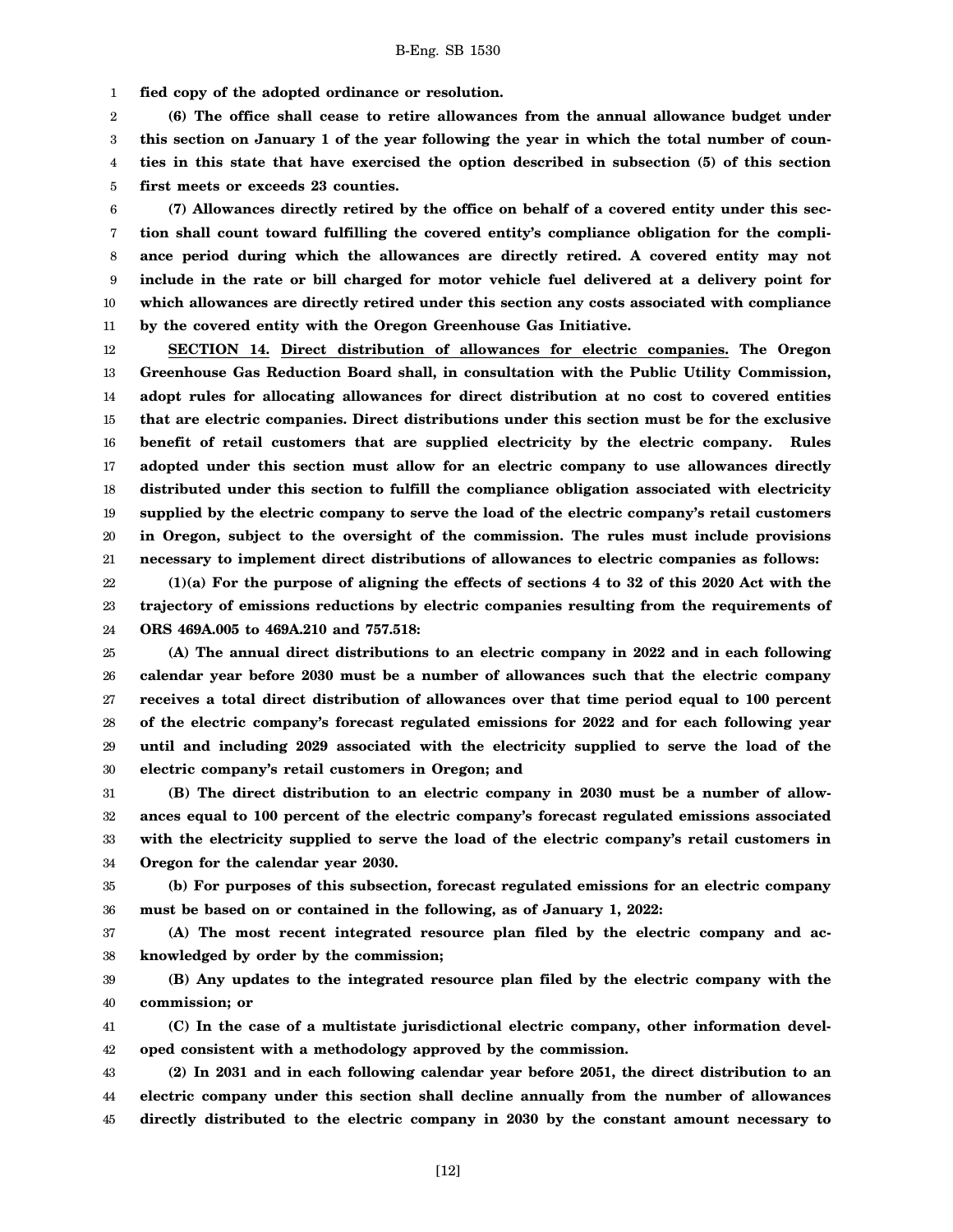1 2 3 4 **reduce the annual direct distributions such that the direct distribution in 2050 is a number of allowances equal to 20 percent of the average of the annual emissions of the electric company for the five most recent years prior to the effective date of this 2020 Act, as reported under ORS 468A.280.**

5 6 7 8 **SECTION 15. Direct distribution of allowances for certain electric system managers. (1) The Office of Greenhouse Gas Regulation shall allocate allowances for direct distribution at no cost to covered entities that are electric system managers other than electric companies as follows:**

9 10 11 **(a) The direct distribution to an electric system manager under this subsection in 2022 shall be a number of allowances equal to 100 percent of the anthropogenic greenhouse gas emissions that are:**

12 13 14 **(A) The electric system manager's 2022 baseline emissions attributable to electricity scheduled by the electric system manager for final delivery by consumer-owned utilities for consumption in this state; and**

15 16 **(B) Not regulated emissions for which the office has retired allowances on behalf of the electric system manager.**

17 18 19 20 21 **(b) In 2023 and in each following calendar year before 2051, the direct distribution received by an electric system manager for emissions described in paragraph (a) of this subsection shall decline annually by a constant amount proportionate to the decline in the number of allowances available in annual allowance budgets pursuant to section 5 (1)(b) of this 2020 Act.**

22 23 24 **(c) Notwithstanding paragraph (b) of this subsection, the direct distribution to an electric system manager in any year may not be a number of allowances that is less than 20 percent of the number of allowances directly distributed to the electric system manager in 2022.**

25 26 27 28 **(2) Proceeds from the sale by a consumer-owned utility of allowances distributed at no cost under this section must be used by the consumer-owned utility for the benefit of ratepayers, in furtherance of the purposes set forth in section 2 of this 2020 Act and as further required by the governing body of the consumer-owned utility.**

29 30 31 32 33 34 **(3) The governing body of a consumer-owned utility that receives or sells directly distributed allowances under this section shall, no later than September 15 of each evennumbered year, submit a report to the Legislative Assembly on the use by the consumer-owned utility of the directly distributed allowances. The report must include, but not be limited to, a description of the uses by the consumer-owned utility of proceeds from the sale of allowances distributed to the consumer-owned utility under this section.**

35 36 37 38 **SECTION 16. 2022 emissions baseline for electric system managers. In determining the baseline of anthropogenic greenhouse gas emissions for 2022 for an electric system manager as required by section 15 (1)(a)(A) of this 2020 Act, the Office of Greenhouse Gas Regulation shall consider:**

39 40 **(1) Anthropogenic greenhouse gas emissions information available for the electric system manager for representative years prior to 2022, as reported under ORS 468A.280;**

41 **(2) Hydroelectric power generation variability;**

42 43 44 **(3) Increases in load requirements anticipated to occur on or before January 1, 2025, due to acquisitions of large industrial customers not previously served by the electric system manager; and**

45

**(4) Any other indicators of changes in load requirements on or before January 1, 2025,**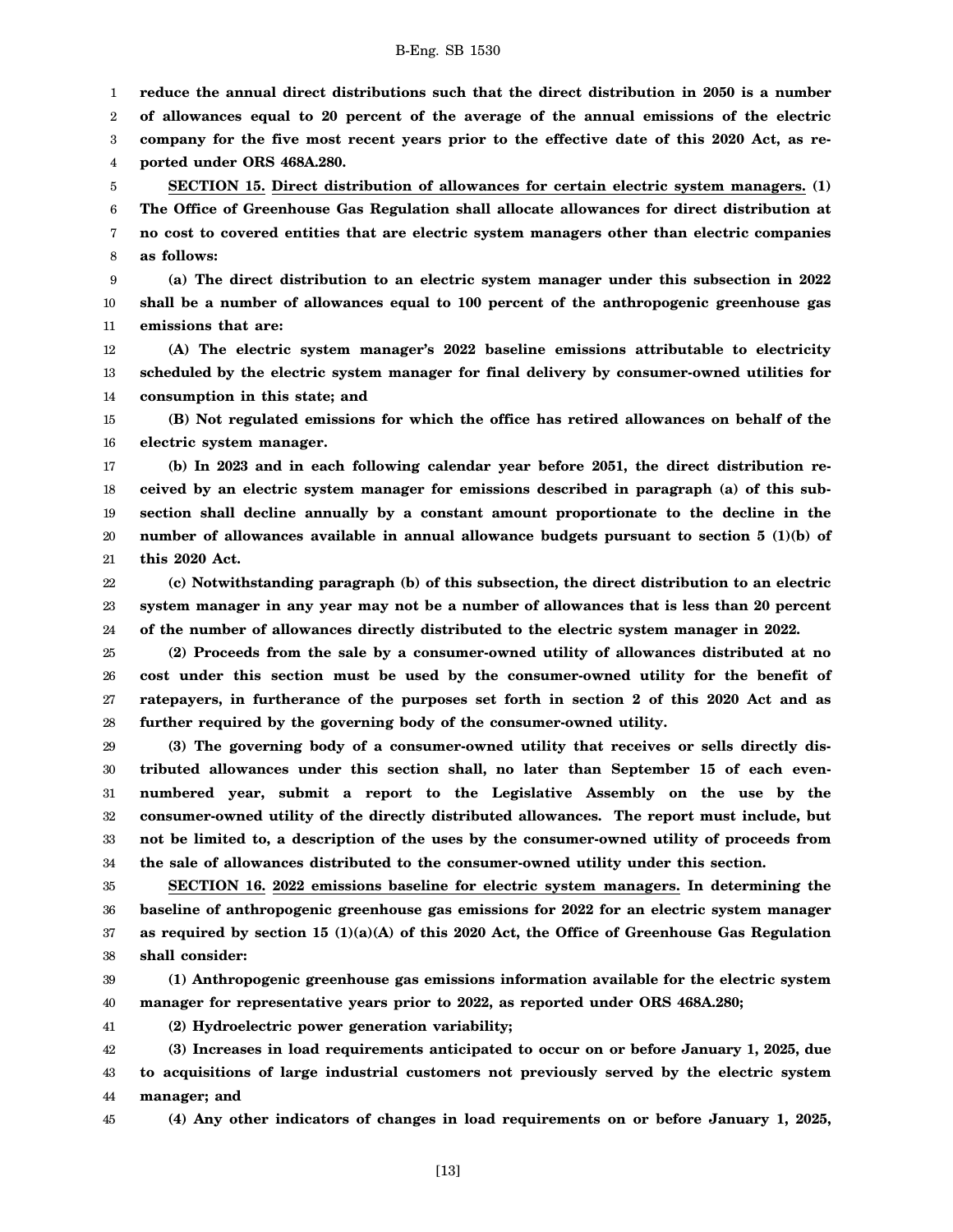1 **that are relevant to determining an electric system manager's 2022 baseline anthropogenic**

2 **greenhouse gas emissions.**

3 4 5 6 **SECTION 17. Direct distribution of allowances for natural gas utilities. (1) Subject to subsections (2) and (3) of this section, the Office of Greenhouse Gas Regulation shall annually allocate allowances for direct distribution at no cost to covered entities that are natural gas utilities, such that the number of allowances directly distributed is equal to the total of:**

7 8 9 **(a) The regulated emissions attributable to the provision of natural gas service to the low-income residential sales customers of the natural gas utility, as determined by the office after consultation with the Public Utility Commission;**

10 11 12 13 **(b) 60 percent of the weather-normalized anthropogenic greenhouse gas emissions forecast for 2022 to be regulated emissions attributable to natural gas use or combustion by the natural gas sales customers of the natural gas utility that are not trade-exposed natural gas users;**

14 15 16 17 **(c) 60 percent of the weather-normalized anthropogenic greenhouse gas emissions forecast for 2022 to be regulated emissions attributable to natural gas use or combustion by the natural gas transportation customers of the natural gas utility that are not trade-exposed natural gas users; and**

18 19 20 21 **(d) The regulated emissions addressed by designation of a person as a covered entity under section 5 (2)(b) or (c) of this 2020 Act attributable to natural gas use or combustion by trade-exposed natural gas users that receive natural gas on the natural gas utility's distribution system, as determined by the office after consultation with the commission.**

22 23 24 25 26 **(2) In 2023 and in each following calendar year before 2051, the direct distributions received by a natural gas utility under subsection (1) (b) and (c) of this section shall each decline annually by a constant amount proportionate to the decline in the number of allowances available in annual allowance budgets pursuant to section 5 (1)(b) of this 2020 Act. (3) Allowances distributed under subsection (1)(a) of this section must be used by the**

27 28 29 **natural gas utility only to fulfill a compliance obligation, with the benefit of the use accruing to the natural gas utility's low-income residential sales customers in a manner authorized by the commission pursuant to section 56 of this 2020 Act.**

30 31 32 33 34 **(4) The office shall require a natural gas utility to consign all allowances directly distributed under subsection (1)(b) to (d) of this section to the office to be auctioned pursuant to section 28 of this 2020 Act. Proceeds from the sale of allowances directly distributed under subsection (1)(b) to (d) of this section may be used only in the manner authorized by the commission under section 48 of this 2020 Act.**

35 36 37 38 39 40 **SECTION 18. Designation of trade-exposed natural gas users. (1) The Office of Greenhouse Gas Regulation shall designate a person as a trade-exposed natural gas user if, as of the operative date of this section and as may be verified by the office, the person receives natural gas through a natural gas utility's distribution system and uses the natural gas to engage in one or more of the following trade-exposed processes, as identified by industry group and code in the 2017 North American Industry Classification System:**

41 **(a) Aerospace Product and Parts Manufacturing, code 3364.**

42 **(b) Bakeries and Tortilla Manufacturing, code 3118.**

43 **(c) Basic Chemical Manufacturing, code 3251.**

44 **(d) Cement and Concrete Product Manufacturing, code 3273.**

45 **(e) Converted Paper Product Manufacturing, code 3222.**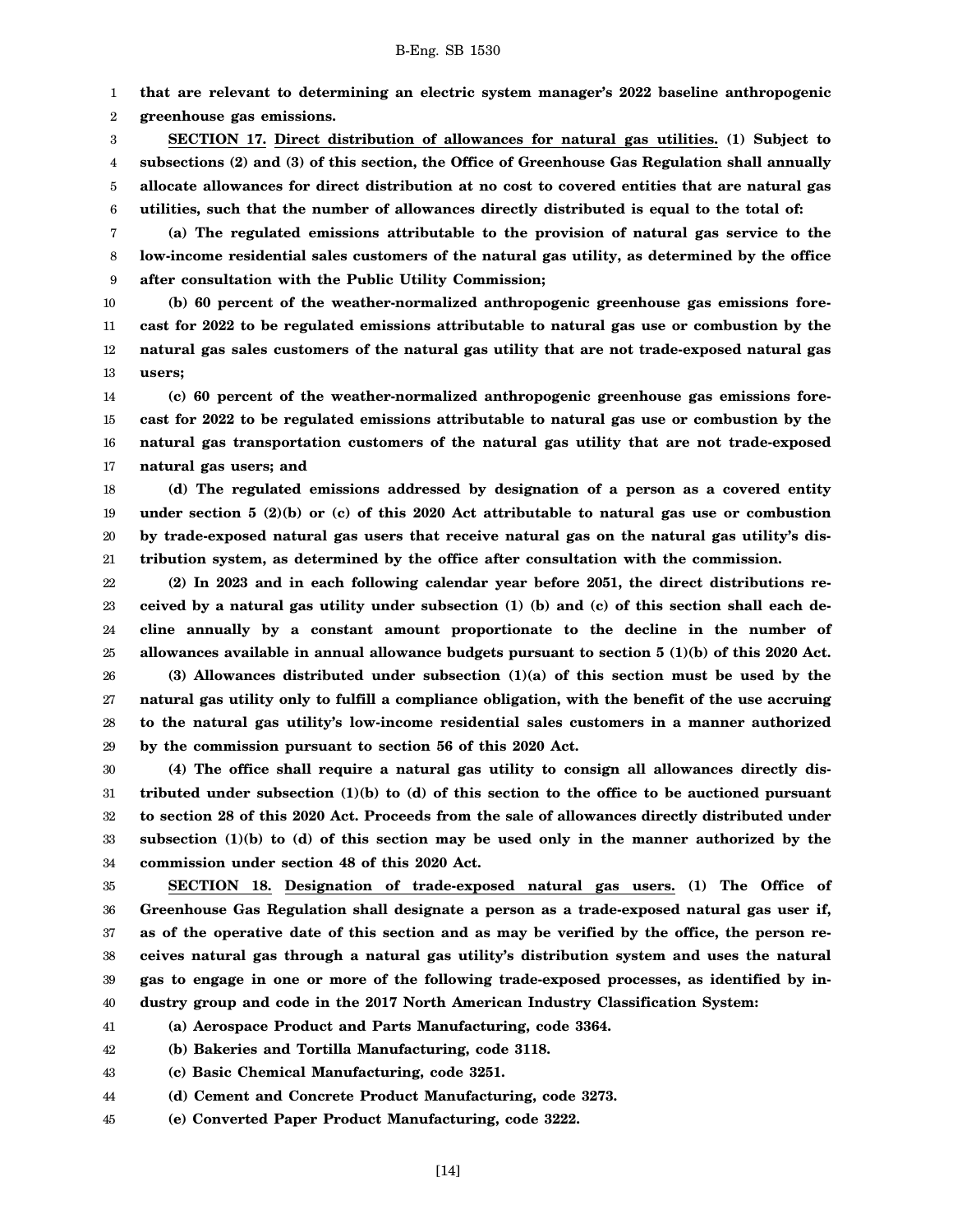| 1  | (f) Dairy Product Manufacturing, code 3115.                                                     |
|----|-------------------------------------------------------------------------------------------------|
| 2  | (g) Forest Nurseries and Gathering of Forest Products, code 1132.                               |
| 3  | (h) Foundries, code 3315.                                                                       |
| 4  | (i) Fruit and Tree Nut Farming, code 1113.                                                      |
| 5  | (j) Fruit and Vegetable Preserving and Specialty Food Manufacturing, code 3114.                 |
| 6  | (k) Glass and Glass Product Manufacturing, code 3272.                                           |
| 7  | (L) Grain and Oilseed Milling, code 3112.                                                       |
| 8  | (m) Greenhouse, Nursery, and Floriculture Production, code 1114.                                |
| 9  | (n) Iron and Steel Mills and Ferroalloy Manufacturing, code 3311.                               |
| 10 | (o) Lime and Gypsum Product Manufacturing, code 3274.                                           |
| 11 | (p) Miscellaneous Durable Goods Merchant Wholesalers, code 4239.                                |
| 12 | (q) Motor Vehicle Manufacturing, code 3361.                                                     |
| 13 | (r) Nonferrous Metal (except Aluminum) Production and Processing, code 3314.                    |
| 14 | (s) Nonmetallic Mineral Mining and Quarrying, code 2123.                                        |
| 15 | (t) Other Crop Farming, code 1119.                                                              |
| 16 | (u) Other Nonmetallic Mineral Product Manufacturing, code 3279.                                 |
| 17 | (v) Other Wood Product Manufacturing, code 3219.                                                |
| 18 | (w) Plastics Product Manufacturing, code 3261.                                                  |
| 19 | (x) Pulp, Paper, and Paperboard Mills, code 3221.                                               |
| 20 | (y) Resin, Synthetic Rubber, and Artificial and Synthetic Fibers and Filaments Manufac-         |
| 21 | turing, code 3252.                                                                              |
| 22 | (z) Railroad Rolling Stock Manufacturing, code 3365.                                            |
| 23 | (aa) Sawmills and Wood Preservation, code 3211.                                                 |
| 24 | (bb) Seafood Product Preparation and Packaging, code 3117.                                      |
| 25 | (cc) Semiconductor and Other Electronic Component Manufacturing, code 3344.                     |
| 26 | (dd) Ship and Boat Building, code 3366.                                                         |
| 27 | (ee) Vegetable and Melon Farming, code 1112.                                                    |
| 28 | (ff) Veneer, Plywood, and Engineered Wood Product Manufacturing, code 3212.                     |
| 29 | (2) The Oregon Greenhouse Gas Reduction Board shall adopt by rule a procedure for               |
| 30 | designating as a trade-exposed natural gas user a person not described in subsection (1) of     |
| 31 | this section that faces a significant risk of leakage due to the indirect impacts of the Oregon |
| 32 | Greenhouse Gas Initiative on natural gas costs. Designation of a person as a trade-exposed      |
| 33 | natural gas user under the procedure must be consistent with the purpose set forth in sec-      |
| 34 | tion $2(1)(a)$ of this 2020 Act.                                                                |
| 35 | (3) A person that is a fossil fuel distribution and storage facility or infrastructure or an    |
| 36 | electric generating unit may not be designated as a trade-exposed natural gas user under        |
| 37 | subsection (2) of this section.                                                                 |
| 38 | SECTION 19. Designation of covered entities engaged in emissions-intensive, trade-              |
| 39 | exposed processes as EITE entities. (1) The Office of Greenhouse Gas Regulation shall des-      |
| 40 | ignate a covered entity as an EITE entity if the covered entity is a permitted air              |
| 41 | contamination source and is primarily engaged, as of the operative date of this section and     |
| 42 | as may be verified by the office, in the manufacture of goods through one or more of the        |
| 43 | following emissions-intensive, trade-exposed processes, as identified by industry group and     |
| 44 | code in the 2017 North American Industry Classification System:                                 |
| 45 | (a) Aerospace Product and Parts Manufacturing, code 3364.                                       |

[15]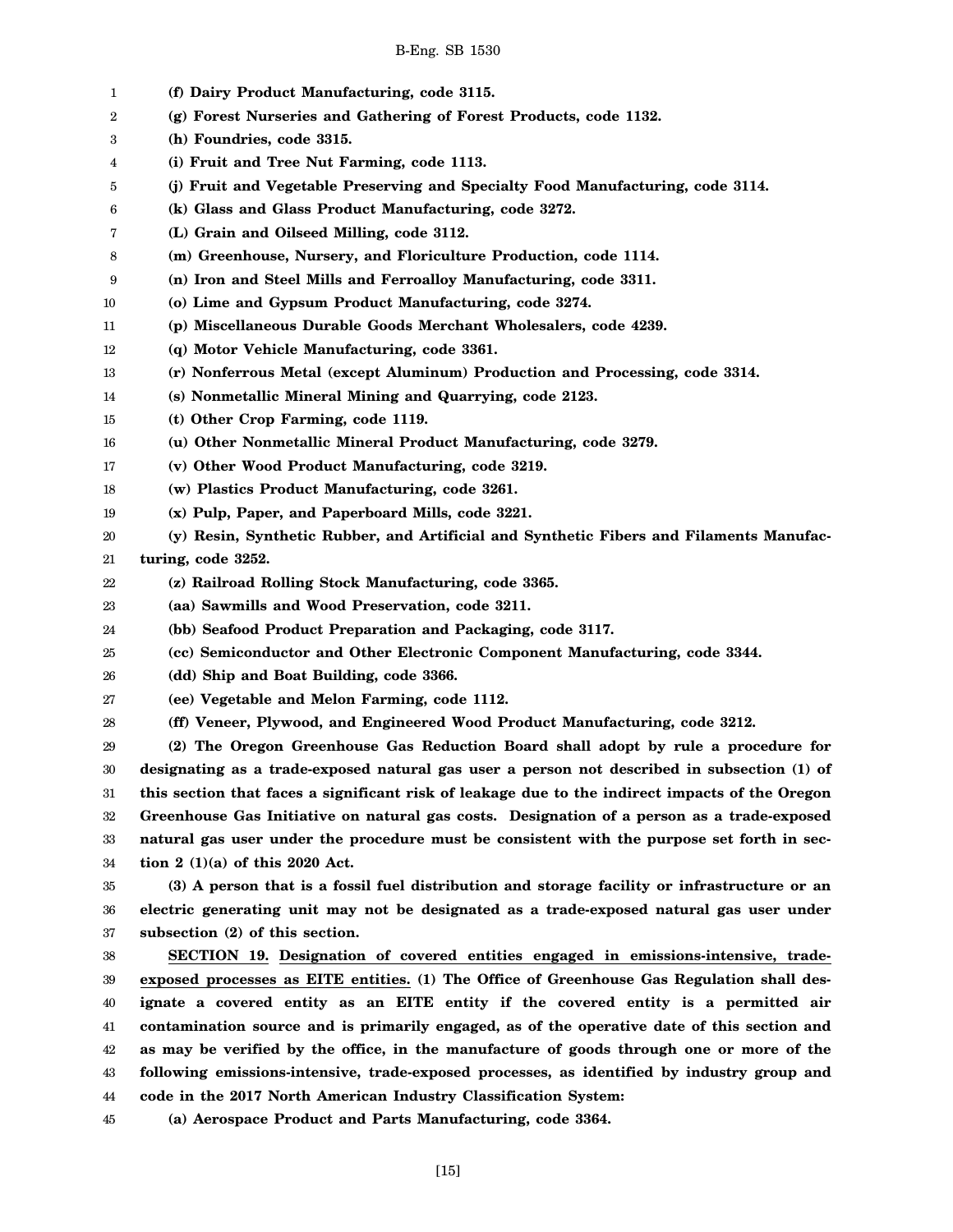| 1  | (b) Basic Chemical Manufacturing, code 3251.                                                                      |
|----|-------------------------------------------------------------------------------------------------------------------|
| 2  | (c) Cement and Concrete Product Manufacturing, code 3273.                                                         |
| 3  | (d) Converted Paper Product Manufacturing, code 3222.                                                             |
| 4  | (e) Foundries, code 3315.                                                                                         |
| 5  | (f) Fruit and Vegetable Preserving and Specialty Food Manufacturing, code 3114.                                   |
| 6  | (g) Glass and Glass Product Manufacturing, code 3272.                                                             |
| 7  | (h) Iron and Steel Mills and Ferroalloy Manufacturing, code 3311.                                                 |
| 8  | (i) Lime and Gypsum Product Manufacturing, code 3274.                                                             |
| 9  | (j) Miscellaneous Durable Goods Merchant Wholesalers, code 4239.                                                  |
| 10 | (k) Motor Vehicle Manufacturing, code 3361.                                                                       |
| 11 | (L) Nonferrous Metal (except Aluminum) Production and Processing, code 3314.                                      |
| 12 | (m) Nonmetallic Mineral Mining and Quarrying, code 2123.                                                          |
| 13 | (n) Other Nonmetallic Mineral Product Manufacturing, code 3279.                                                   |
| 14 | (o) Other Wood Product Manufacturing, code 3219.                                                                  |
| 15 | (p) Plastics Product Manufacturing, code 3261.                                                                    |
| 16 | (q) Pulp, Paper, and Paperboard Mills, code 3221.                                                                 |
| 17 | (r) Resin, Synthetic Rubber, and Artificial and Synthetic Fibers and Filaments Manufac-                           |
| 18 | turing, code 3252.                                                                                                |
| 19 | (s) Railroad Rolling Stock Manufacturing, code 3365.                                                              |
| 20 | (t) Sawmills and Wood Preservation, code 3211.                                                                    |
| 21 | (u) Semiconductor and Other Electronic Component Manufacturing, code 3344.                                        |
| 22 | (v) Ship and Boat Building, code 3366.                                                                            |
| 23 | (w) Veneer, Plywood, and Engineered Wood Product Manufacturing, code 3212.                                        |
| 24 | (2)(a) The Oregon Greenhouse Gas Reduction Board shall adopt by rule a procedure for                              |
| 25 | designating as an EITE entity a covered entity that:                                                              |
| 26 | (A) Begins manufacturing a good or goods in this state after the operative date of this                           |
| 27 | section through an emissions-intensive, trade-exposed process listed in subsection (1) of this                    |
| 28 | section; or                                                                                                       |
| 29 | (B) Manufactures a good or goods through a process not listed in subsection (1) of this                           |
| 30 | section that the board, by rule, identifies as an emissions-intensive, trade-exposed process.                     |
| 31 | (b) Designation of a person as an EITE entity under the procedure adopted pursuant to                             |
| 32 | this subsection must be consistent with the purpose set forth in section $2 \left( 1 \right)$ (1)(a) of this 2020 |
| 33 | Act.                                                                                                              |
| 34 | (3) Rules adopted under subsection (2) of this section may allow the office to assign a                           |
| 35 | good manufactured by a covered entity designated as an EITE entity pursuant to this section                       |
| 36 | a temporary benchmark, consistent with the processes for calculating benchmarks under                             |
| 37 | section 20 of this 2020 Act, and to adjust the temporary benchmark after the close of the                         |
| 38 | first compliance period for which the EITE entity must fulfill a compliance obligation.                           |
| 39 | (4) A covered entity that is a fossil fuel distribution and storage facility or infrastructure                    |
| 40 | or an electric generating unit may not be designated as an EITE entity under subsection (2)                       |
| 41 | of this section and may not receive allowances at no cost under section 20 of this 2020 Act.                      |
| 42 | SECTION 20. Direct distribution of allowances for EITE entities. (1) As used in this sec-                         |
| 43 | tion, "annual benchmarked emissions calculation" means the product of an emissions effi-                          |
| 44 | ciency benchmark for a good or group of goods multiplied by the EITE entity's output,                             |
| 45 | during the calendar year for which allowances will be allocated for direct distribution at no                     |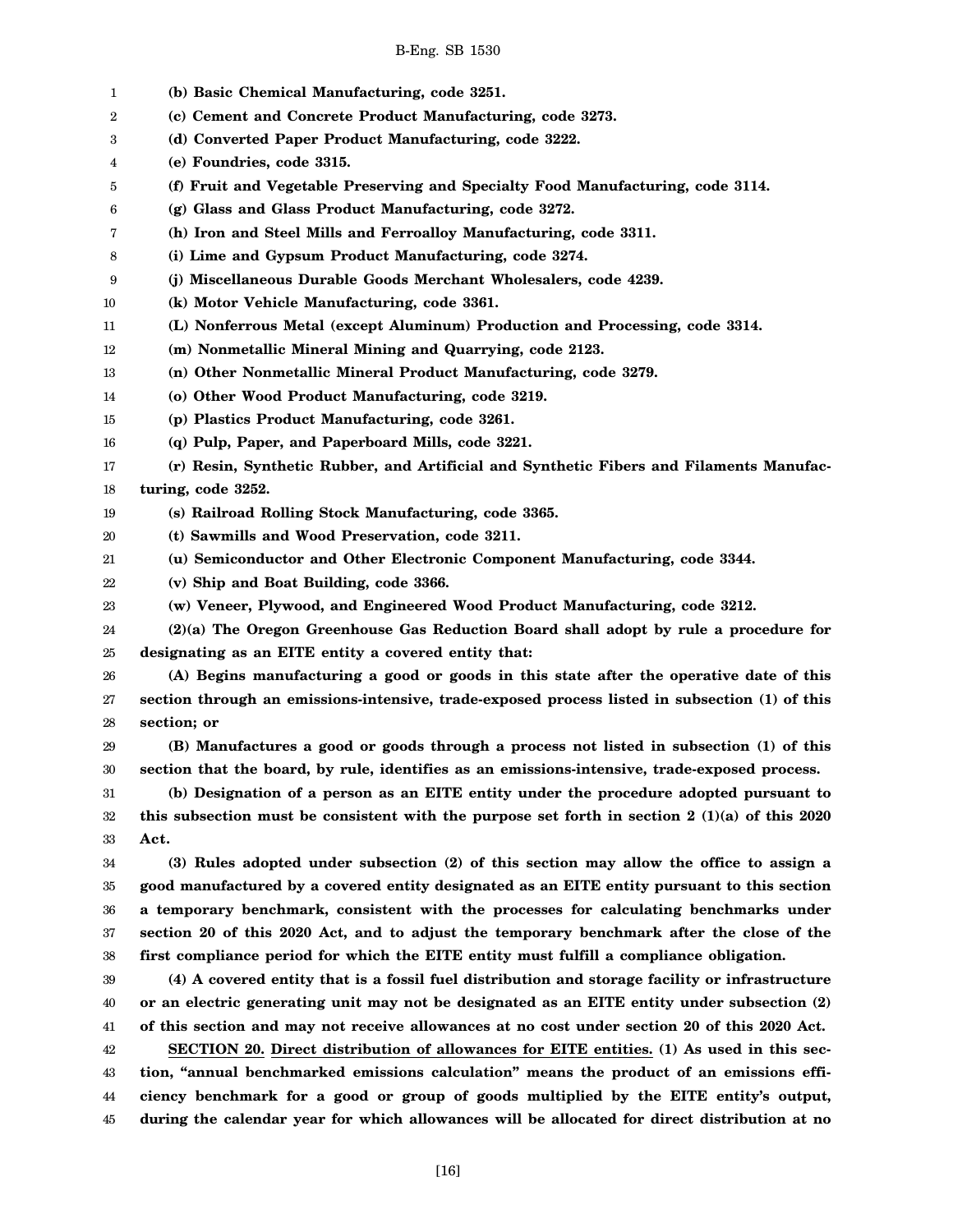1 2 **cost to the EITE entity, of the good or group of goods to which the emissions efficiency benchmark applies.**

3 4 5 **(2) The annual allocation of allowances for direct distribution at no cost to an EITE entity shall be a number of allowances equal to the sum total of the annual benchmarked emissions calculations for the goods manufactured by the EITE entity.**

6 7 **(3) The Office of Greenhouse Gas Regulation shall establish, by order, the emissions efficiency benchmarks for goods manufactured in this state by EITE entities.**

8

30

**(4) In establishing the emissions efficiency benchmarks, the office may:**

9 10 **(a) Establish an emissions efficiency benchmark separately for each individual good manufactured in this state by an EITE entity; or**

11 12 13 **(b) Establish a single emissions efficiency benchmark for a group of goods manufactured in this state by an EITE entity, if the office determines that the anthropogenic greenhouse gas emissions attributable to the manufacture of each of the goods in the group:**

14 **(A) Are not materially different in quantity; or**

15 16 **(B) Cannot be distinguished as emissions attributable to any one of the goods in the group.**

17 18 19 20 21 **(5)(a) The office shall establish emissions efficiency benchmarks based on recent years' efficiency as provided in this subsection. An emissions efficiency benchmark established based on recent years' efficiency shall be applicable for the period beginning January 1, 2022, and ending December 31, 2025. To determine each emissions efficiency benchmark, the office shall:**

22 23 24 25 26 **(A) Calculate the three-year average of the total, expressed in metric tons of carbon dioxide equivalent, of the anthropogenic greenhouse gas emissions attributable to the manufacture of the good or group of goods for which the EITE entity would have been the regulated covered entity if the Oregon Greenhouse Gas Initiative had been in effect during the time that the anthropogenic greenhouse gas emissions occurred; and**

27 28 29 **(B) Divide the number calculated under subparagraph (A) of this paragraph by the three-year average of the total annual output of the good or group of goods in this state by the EITE entity.**

**(b) In conducting the calculation required by paragraph (a) of this subsection, the office:**

31 32 33 **(A) Shall use anthropogenic greenhouse gas emissions information and output data from the three most recent years prior to 2022 for which anthropogenic greenhouse gas emissions information is available and verified by the office; and**

34 35 36 37 **(B) Except as provided in subsection (6) of this section, shall exclude from the data described in subparagraph (A) of this paragraph the anthropogenic greenhouse gas emissions attributable to combustion by an EITE entity described in section 24 of this 2020 Act of natural gas purchased as described in section 24 (1) of this 2020 Act.**

38 39 40 41 42 43 44 **(6) At the request of an EITE entity described in section 24 of this 2020 Act, the office shall include in the calculation required by subsection (5)(a) of this section the emissions described in subsection (5)(b)(B) of this section. An EITE entity described in section 24 of this 2020 Act that requests inclusion of the emissions described in subsection (5)(b)(B) of this section in the calculation required by subsection (5)(a) of this section is exempt from the requirements of section 24 of this 2020 Act and may not be allocated allowances for direct distribution at no cost under section 24 of this 2020 Act.**

45 **(7) An EITE entity may file with the office a written request for a contested case hearing**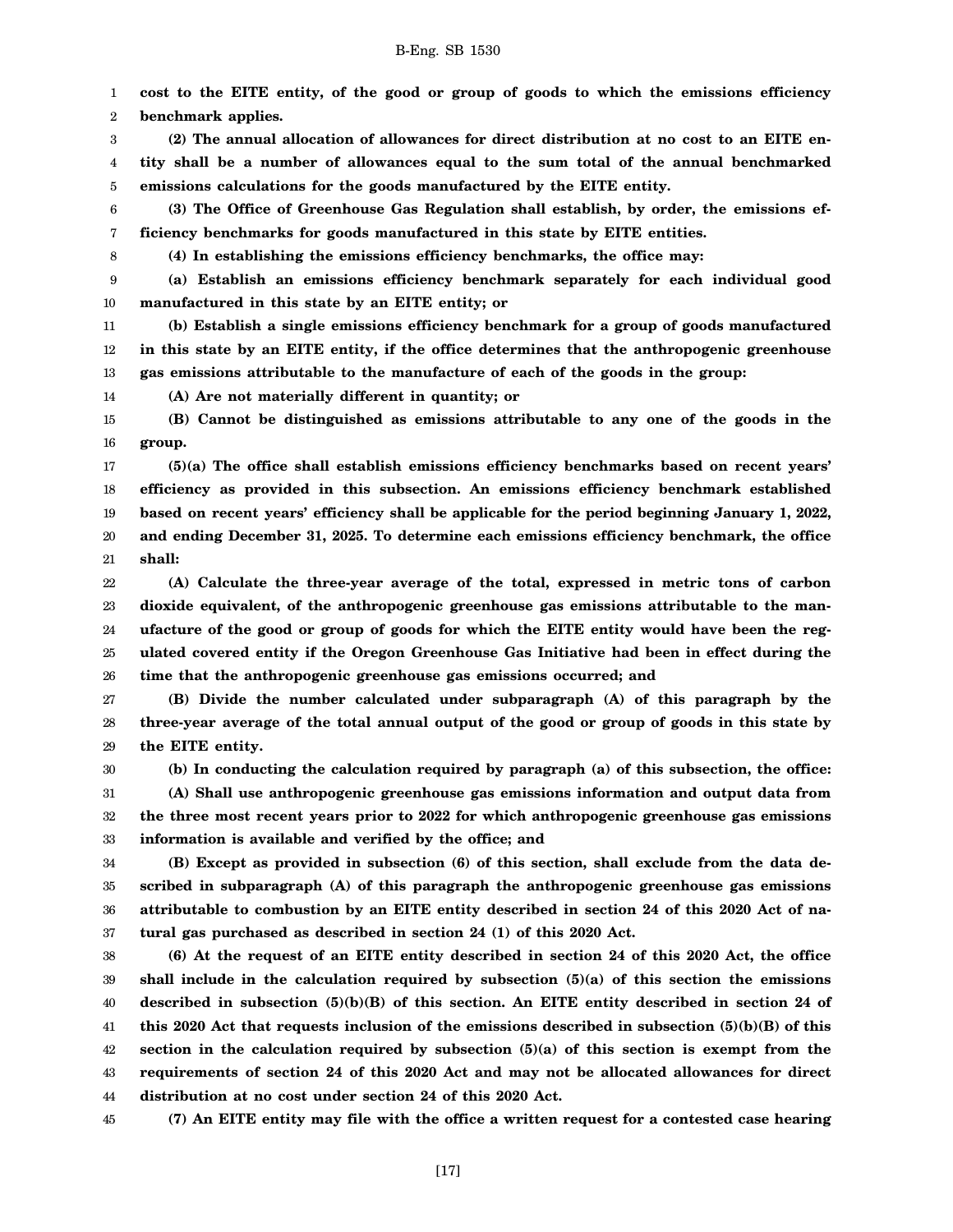1 **to challenge an order establishing the emissions efficiency benchmarks for goods produced**

2 **by the EITE entity. The request shall be filed within 30 days after the date the order was**

3 4 **entered. If an EITE entity requests a hearing, the hearing shall be conducted in accordance with the provisions applicable to contested case proceedings under ORS chapter 183.**

5 **(8) In order to implement this section, the Oregon Greenhouse Gas Reduction Board shall**

6 **adopt by rule:**

7 8 **(a) A means for attributing an EITE entity's anthropogenic greenhouse gas emissions to the manufacture of individual goods or groups of goods;**

9 10 **(b) Requirements for EITE entities to provide any pertinent records necessary for the office to verify output data; and**

11 12 **(c) A process for adjusting an allocation of allowances for direct distribution at no cost, if necessary, to reconcile for output variability or type of good.**

13 14 15 16 17 18 19 20 21 22 **(9) The board shall adopt by rule a process for EITE entities to apply to the office for an adjustment to the allocation of allowances for direct distribution at no cost that the EITE entity may receive. The office may grant an adjustment under this subsection only for a significant unanticipated change in the anthropogenic greenhouse gas emissions attributable to the manufacture of a good or group of goods in this state by the EITE entity, based on a finding by the office that the adjustment is necessary to accommodate changes to the manufacturing process that have a material impact on anthropogenic greenhouse gas emissions. Rules adopted under this subsection may provide for the office to contract with an external third-party expert to assist the office in making individual determinations on applications for adjustments.**

23 24 25 **SECTION 21. Operation of emissions efficiency benchmarks based on best available technology. (1) The amendments to section 20 of this 2020 Act by section 22 of this 2020 Act become operative on January 1, 2026.**

26 27 28 29 **(2)(a) Subject to paragraph (b) of this subsection, the Office of Greenhouse Gas Regulation shall first establish, by order, emissions efficiency benchmarks based on best available technology for EITE entities under the amendments to section 20 of this 2020 Act by section 22 of this 2020 Act no later than January 1, 2025.**

30 31 32 33 34 **(b) The office shall first establish emissions efficiency benchmarks based on best available technology on a date prior to January 1, 2025, as mutually agreed upon by the office and an EITE entity, if the office receives a written request from the EITE entity that an early determination of best available technology is necessary to inform any significant new investments in technology by the EITE entity.**

35 36 **(c) An order issued under this subsection may not become effective prior to January 1, 2026.**

37 38 39 40 41 **(3) The Oregon Greenhouse Gas Reduction Board may adopt or amend rules and the office may issue orders or take any actions before the operative date specified in subsection (1) of this section that are necessary to enable the board or the office, on and after the operative date specified in subsection (1) of this section, to carry out subsection (2) of this section and the amendments to section 20 by section 22 of this 2020 Act.**

42 **SECTION 22.** Section 20 of this 2020 Act is amended to read:

43 **Sec. 20.** (1) As used in this section[*,*]**:**

44 45 **(a)** "Annual benchmarked emissions calculation" means the product of an emissions efficiency benchmark for a good or group of goods multiplied by the EITE entity's output, during the calendar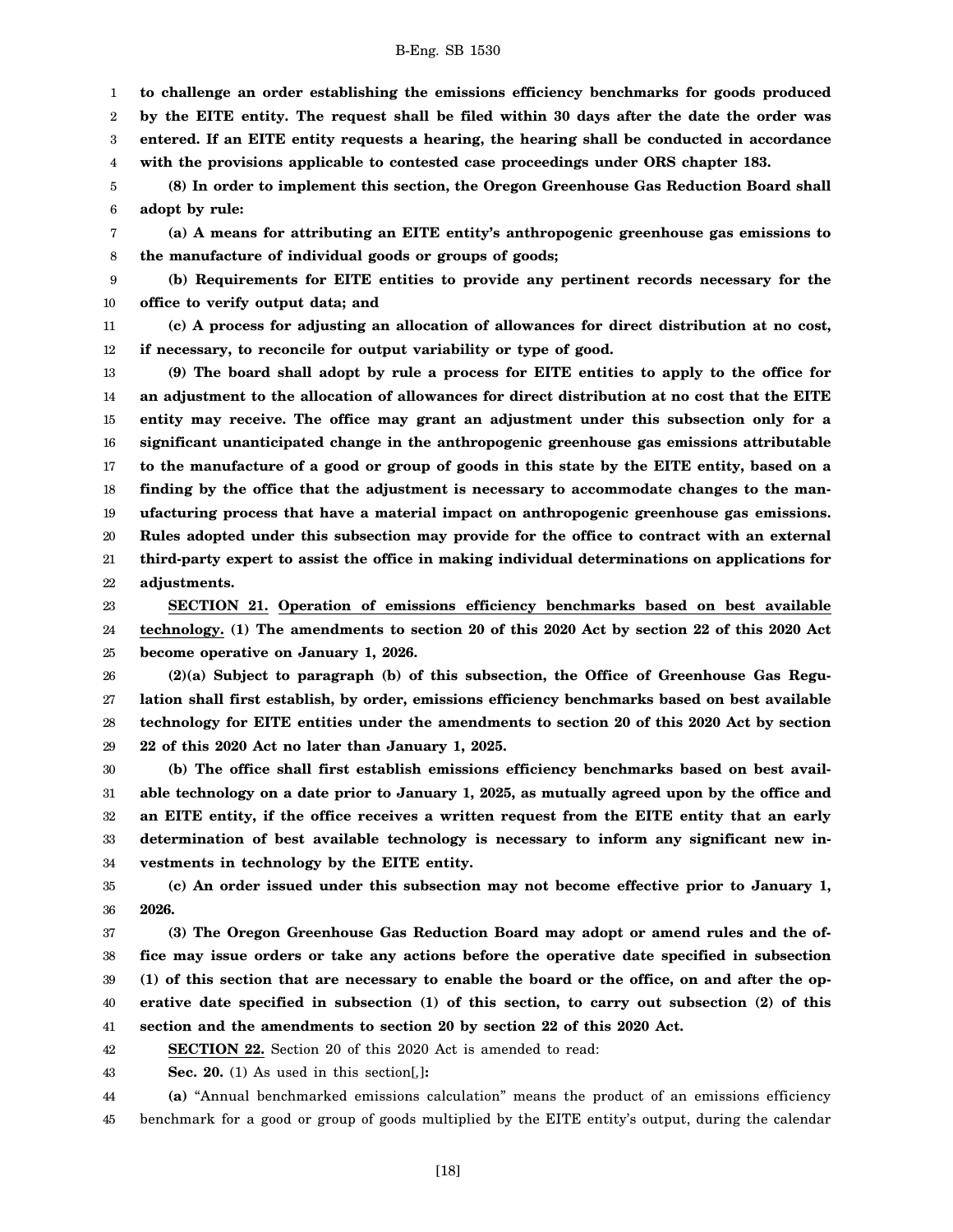1 2 3 4 5 6 7 8 9 10 11 12 13 14 15 16 17 18 19 20 21 22 23 24 25 26 27 28 29 30 31 32 33 34 35 36 year for which allowances will be allocated for direct distribution at no cost to the EITE entity, of the good or group of goods to which the emissions efficiency benchmark applies. **(b) "Best available technology" means the fuels, processes, equipment and technology that will most effectively reduce the regulated emissions: (A) For which an EITE entity must meet a compliance obligation; and (B) That are associated with the manufacture by an EITE entity of a good, without changing the characteristics of the good being manufactured, that is technically feasible, commercially available, economically viable and compliant with all applicable laws.** (2) The annual allocation of allowances for direct distribution at no cost to an EITE entity shall be a number of allowances equal to the sum total of the annual benchmarked emissions calculations for the goods manufactured by the EITE entity. (3) The Office of Greenhouse Gas Regulation shall establish, by order, the emissions efficiency benchmarks for goods manufactured in this state by EITE entities. (4) In establishing the emissions efficiency benchmarks, the office may: (a) Establish an emissions efficiency benchmark separately for each individual good manufactured in this state by an EITE entity; or (b) Establish a single emissions efficiency benchmark for a group of goods manufactured in this state by an EITE entity, if the office determines that the anthropogenic greenhouse gas emissions attributable to the manufacture of each of the goods in the group: (A) Are not materially different in quantity; or (B) Cannot be distinguished as emissions attributable to any one of the goods in the group. [*(5)(a) The office shall establish emissions efficiency benchmarks based on recent years' efficiency as provided in this subsection. An emissions efficiency benchmark established based on recent years' efficiency shall be applicable for the period beginning January 1, 2022, and ending December 31, 2025. To determine each emissions efficiency benchmark, the office shall:*] [*(A) Calculate the three-year average of the total, expressed in metric tons of carbon dioxide equivalent, of the anthropogenic greenhouse gas emissions attributable to the manufacture of the good or group of goods for which the EITE entity would have been the regulated covered entity if the Oregon Greenhouse Gas Initiative had been in effect during the time that the anthropogenic greenhouse gas emissions occurred; and*] [*(B) Divide the number calculated under subparagraph (A) of this paragraph by the three-year average of the total annual output of the good or group of goods in this state by the EITE entity.*] [*(b) In conducting the calculation required by paragraph (a) of this subsection, the office:*] [*(A) Shall use anthropogenic greenhouse gas emissions information and output data from the three most recent years prior to 2022 for which anthropogenic greenhouse gas emissions information is available and verified by the office; and*]

37 38 39 40 [*(B) Except as provided in subsection (6) of this section, shall exclude from the data described in subparagraph (A) of this paragraph the anthropogenic greenhouse gas emissions attributable to combustion by an EITE entity described in section 24 of this 2020 Act of natural gas purchased as described in section 24 (1) of this 2020 Act.*]

41 42 43 44 45 [*(6) At the request of an EITE entity described in section 24 of this 2020 Act, the office shall include in the calculation required by subsection (5)(a) of this section the emissions described in subsection (5)(b)(B) of this section. An EITE entity described in section 24 of this 2020 Act that requests inclusion of the emissions described in subsection (5)(b)(B) of this section in the calculation required by subsection (5)(a) of this section is exempt from the requirements of section 24 of this 2020 Act and*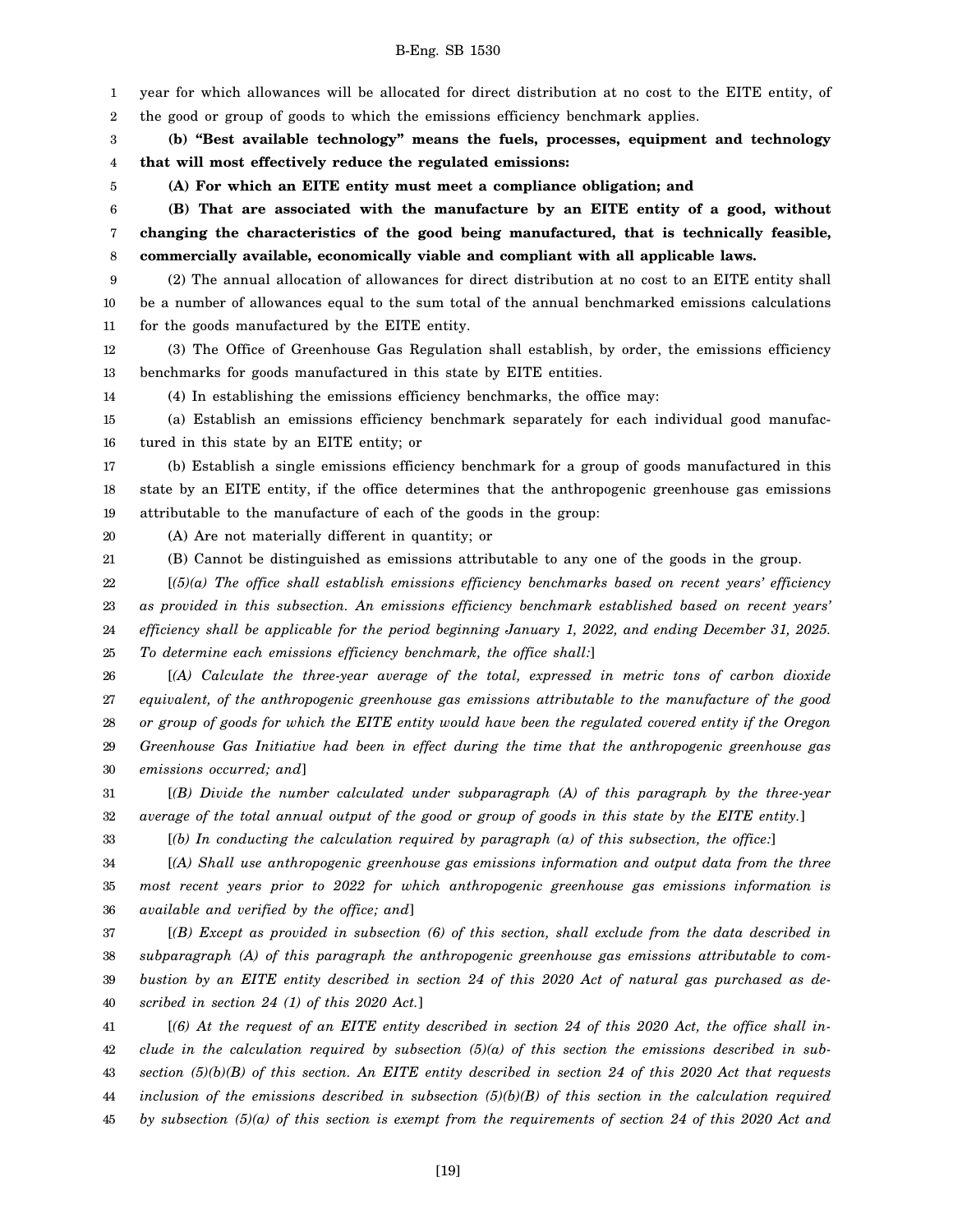*may not be allocated allowances for direct distribution at no cost under section 24 of this 2020 Act.*]

2 3 4 5 6 7 8 9 **(5)(a) The office shall establish emissions efficiency benchmarks based on best available technology as provided in this subsection. The office shall update each emissions efficiency benchmark once every nine years. Each emissions efficiency benchmark must represent the anthropogenic greenhouse gas emissions that would be the resulting regulated emissions attributable to an EITE entity for the manufacture of a good or group of goods in this state, if the EITE entity were to use the best available technology, as of the date that the emissions efficiency benchmark was last updated, that materially contributes to the regulated emissions of the EITE entity.**

10

1

**(b) In determining an emissions efficiency benchmark, the office shall:**

11 12 **(A) Consider any anthropogenic greenhouse gas emissions intensity audit reports specific to the EITE entity submitted under paragraph (c) of this subsection;**

13 14 **(B) Consider the technical feasibility, commercial availability and economic viability of options to reduce anthropogenic greenhouse gas emissions;**

15 16 **(C) Consider the fuels, processes, equipment and technology used by facilities in this state or in other jurisdictions to produce goods of comparable type, quantity and quality;**

17 18 **(D) Consider barriers that would prevent adoption of best available technology by the EITE entity; and**

19 20 **(E) Exclude from any calculation the anthropogenic greenhouse gas emissions attributable to natural gas combustion by an EITE entity described in section 24 of this 2020 Act.**

21 22 23 **(c) An EITE entity may submit to the office, for consideration in adopting emissions efficiency benchmarks, an anthropogenic greenhouse gas emissions intensity audit report produced by a qualified, independent third-party organization. The audit report must:**

24 25 26 27 **(A) Include an analysis of the current fuels, processes, equipment and technology that materially contribute to the regulated emissions of the EITE entity attributable to the manufacture of each good or group of goods by the EITE entity and the resulting emissions intensity per unit of output for each good or group of goods.**

28 29 30 31 32 **(B) Include an analysis of the best available technology to produce the goods manufactured by the EITE entity and the resulting anthropogenic greenhouse gas emissions intensity per unit of output for each good or group of goods if best available technology were used by the EITE entity. The analysis required by this subparagraph must, to the greatest extent practicable, consider the factors described in paragraph (b)(C) and (D) of this subsection.**

33 34 35 36 **(C) Based on the analyses required under subparagraphs (A) and (B) of this paragraph, provide an estimate of the anthropogenic greenhouse gas emissions intensity per unit of output to produce the same goods or groups of goods at the same facility if the facility used the best available technology.**

37 38 39 40 41 42 43 **(6) At the request of an EITE entity described in section 24 of this 2020 Act, the office shall include in the determination of an emissions efficiency benchmark the emissions described in subsection (5)(b)(E) of this section. An EITE entity described in section 24 of this 2020 Act that requests inclusion of the emissions described in subsection (5)(b)(E) of this section in the determination of an emissions efficiency benchmark is exempt from the requirements of section 24 of this 2020 Act and may not be allocated allowances for direct distribution at no cost under section 24 of this 2020 Act.**

44 45 (7) An EITE entity may file with the office a written request for a contested case hearing to challenge an order establishing the emissions efficiency benchmarks for goods produced by the EITE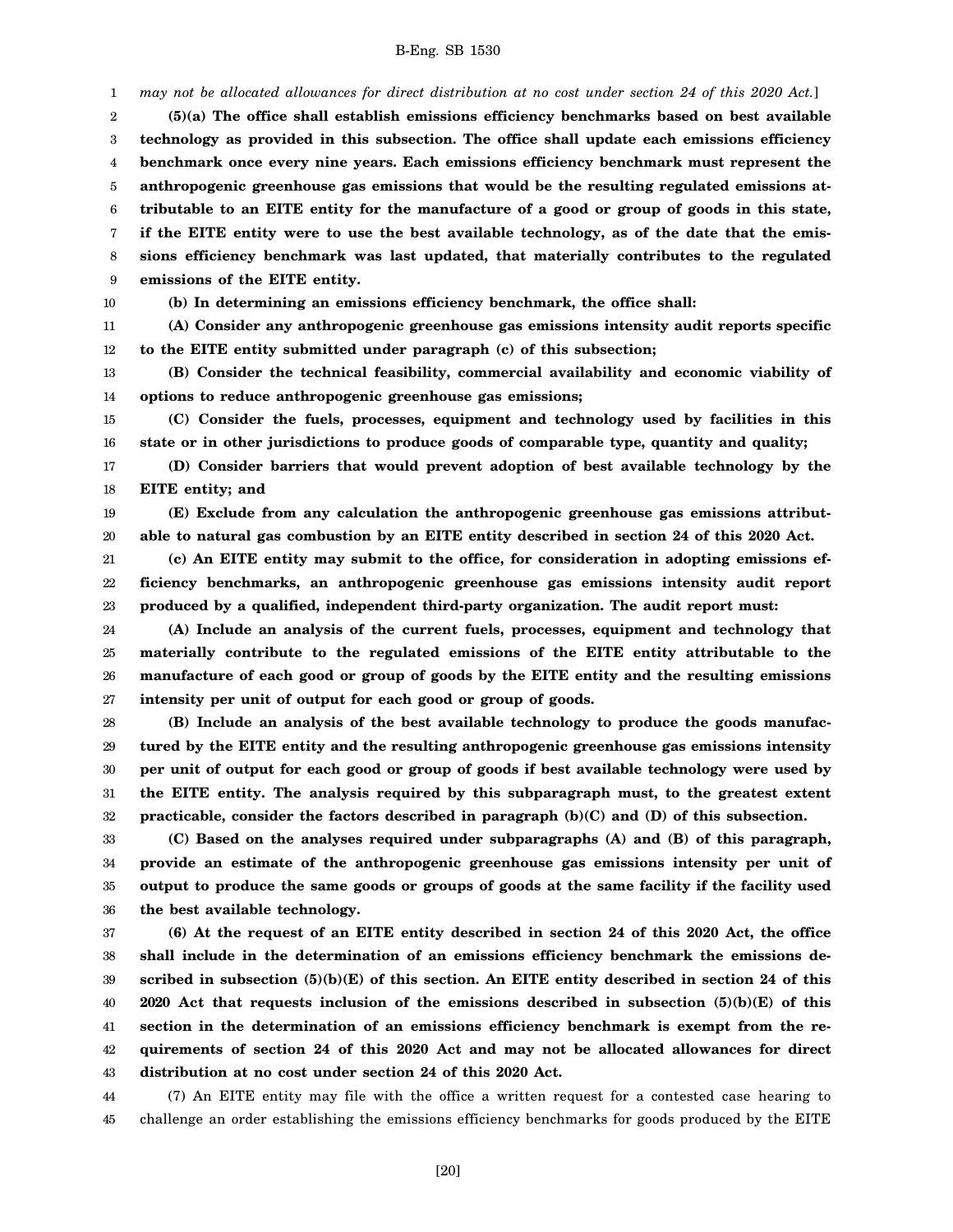1 entity. The request shall be filed within 30 days after the date the order was entered. If an EITE

2 3 entity requests a hearing, the hearing shall be conducted in accordance with the provisions applicable to contested case proceedings under ORS chapter 183.

4 5 (8) In order to implement this section, the Oregon Greenhouse Gas Reduction Board shall adopt by rule:

6 7 (a) A means for attributing an EITE entity's anthropogenic greenhouse gas emissions to the manufacture of individual goods or groups of goods;

8 9 (b) Requirements for EITE entities to provide any pertinent records necessary for the office to verify output data; and

10 11 (c) A process for adjusting an allocation of allowances for direct distribution at no cost, if necessary, to reconcile for output variability or type of good.

12 13 14 15 16 17 18 19 20 (9) The board shall adopt by rule a process for EITE entities to apply to the office for an adjustment to the allocation of allowances for direct distribution at no cost that the EITE entity may receive. The office may grant an adjustment under this subsection only for a significant unanticipated change in the anthropogenic greenhouse gas emissions attributable to the manufacture of a good or group of goods in this state by the EITE entity, based on a finding by the office that the adjustment is necessary to accommodate changes to the manufacturing process that have a material impact on anthropogenic greenhouse gas emissions. Rules adopted under this subsection may provide for the office to contract with an external third-party expert to assist the office in making individual determinations on applications for adjustments.

21 22 23 24 25 **SECTION 23. Benchmark report. No later than September 15, 2030, the Office of Greenhouse Gas Regulation shall provide a report to the Legislative Assembly, in the manner provided in ORS 192.245, on the emissions efficiency benchmarks established pursuant to section 20 of this 2020 Act. The report may include recommendations for legislation. The report shall assess:**

26 27 **(1) The anthropogenic greenhouse gas emissions intensity and trade exposure of covered entities that have been designated as EITE entities pursuant to section 19 of this 2020 Act;**

28 29 **(2) The anthropogenic greenhouse gas emissions reduction opportunities available to the covered entities described in subsection (1) of this section; and**

30 31 32 **(3) Whether the conclusions of the assessments required under subsections (1) and (2) of this section warrant an adjustment to the methods of calculating the emissions efficiency benchmarks established pursuant to section 20 of this 2020 Act.**

33 34 35 36 37 **SECTION 24. (1) If an EITE entity purchases natural gas from a person that is not a covered entity described in section 5 (2)(b) or (c) of this 2020 Act, in addition to the annual allocation of allowances received under section 20 of this 2020 Act, the Office of Greenhouse Gas Regulation shall annually allocate for direct distribution at no cost to the EITE entity a number of allowances as follows:**

38 39 40 41 **(a) In 2022 and each following calendar year before 2025, the direct distribution received by the EITE entity shall be a number of allowances equal to the total of the regulated emissions by the EITE entity attributable to the combustion of natural gas purchased as described in this subsection.**

42 43 44 45 **(b)(A) In 2025 and each following calendar year before 2051, and except as provided in subparagraph (B) of this paragraph, the direct distribution received by the EITE entity shall decline annually by a constant amount proportionate to the decline in the number of allowances available in annual allowance budgets pursuant to section 5 (1)(b) of this 2020 Act.**

[21]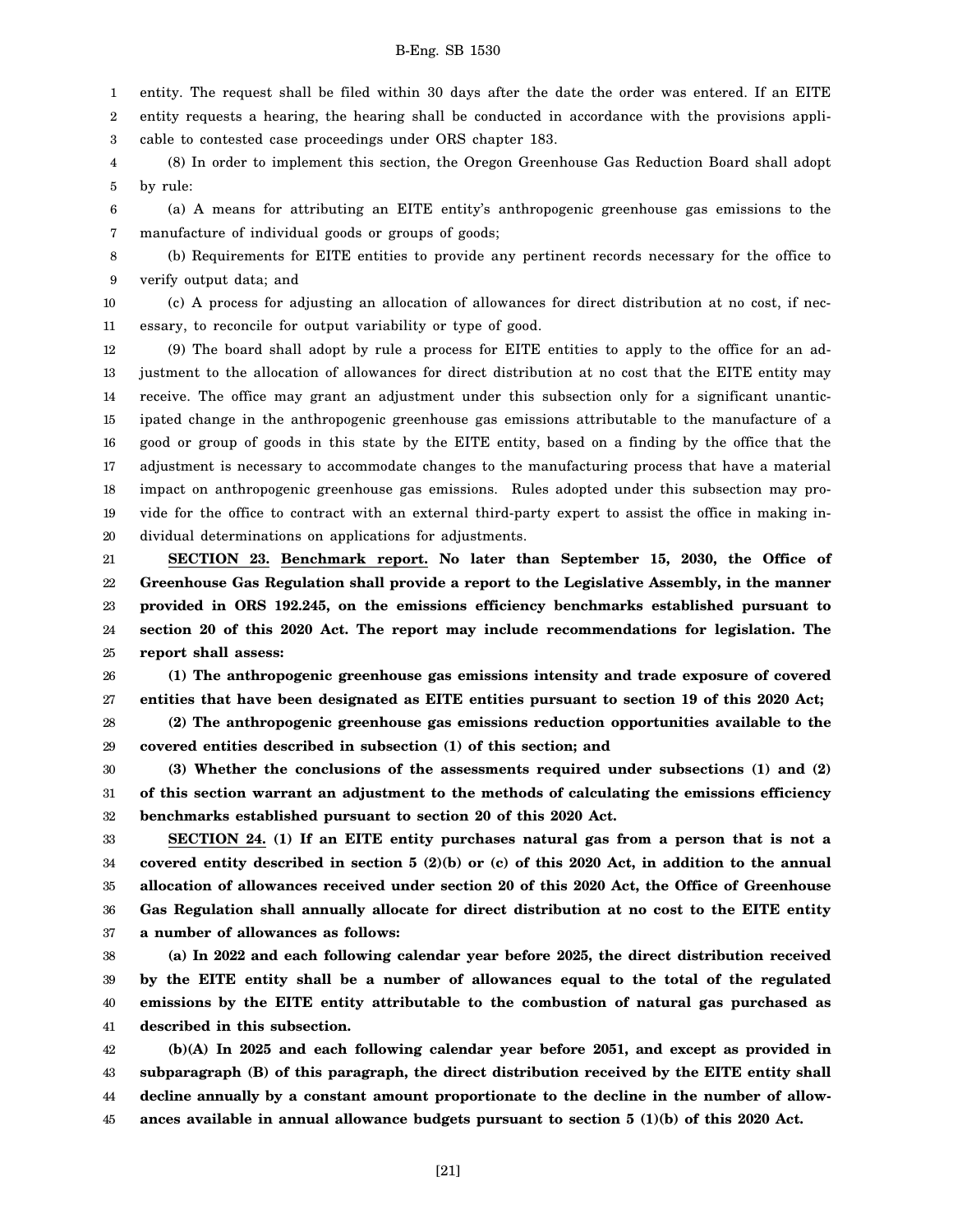1 2 3 **(B) If the EITE entity is in compliance with an approved energy management system audit and implementation plan subject to subsection (2) of this section, the direct distribution received by the EITE entity during the following years shall be as follows:**

4 5 6 **(i) In 2025 and each year before 2030, the direct distribution shall be a number of allowances equal to the total of the regulated emissions by the EITE entity attributable to the combustion of natural gas purchased as described in this subsection; and**

7 8 9 **(ii) In 2030 and each year before 2051, the direct distribution shall be a number of allowances equal to 97 percent of the total of the regulated emissions by the EITE entity attributable to the combustion of natural gas purchased as described in this subsection.**

10 11 12 **(2)(a) An EITE entity described in subsection (1) of this section may, no later than December 31, 2024, and once every five years thereafter, submit to the office a completed energy management system audit and implementation plan for approval.**

13 14 **(b) The office shall approve an energy management system audit and implementation plan if:**

15

34

**(A) The audit meets the requirements of section 50 (4) of this 2020 Act; and**

16 17 18 **(B) The implementation plan identifies how the EITE entity will complete all efficiency improvements identified in the audit report that are related to natural gas use and that have a payback period of five years or less by:**

19 **(i) Two years after the date of the audit; or**

20 21 22 **(ii) A reasonable extension date not to exceed four years after the date of the audit, if the office determines that additional time is reasonable and necessary for the EITE entity to complete the efficiency improvements.**

23 24 25 26 **(c) In determining the payback period for an efficiency improvement identified in an audit report, the office shall consider any grants or loans for completing the efficiency improvement received by the EITE entity from the Traded Sector Greenhouse Gas Reduction Revolving Loan Fund established under section 51 of this 2020 Act.**

27 28 **(d) An approved energy management system audit and implementation plan shall be valid for five years.**

29 30 **(3) The office may contract with an independent third party entity to review and approve energy management system audits and implementation plans under this section.**

31 32 33 **(4) The Oregon Greenhouse Gas Reduction Board shall adopt rules necessary to implement this section, including but not limited to a process for an EITE entity to appeal the approval or disapproval of an energy management system audit or implementation plan.**

**SECTION 25. Offsets generally; rules. (1) Offset projects:**

35 **(a) Must be located in the United States;**

36 **(b) May not be otherwise required by law; and**

37 **(c) Must result in greenhouse gas emissions reductions or removals that:**

38 **(A) Are real, permanent, quantifiable, verifiable and enforceable; and**

39 40 41 42 **(B) Are in addition to greenhouse gas emissions reductions or removals otherwise required by law or legally enforceable mandate and that exceed any other greenhouse gas emissions reductions or removals that would otherwise occur in a conservative business-asusual scenario.**

43 44 45 **(2)(a) A total of no more than eight percent of a covered entity's compliance obligation may be fulfilled by surrendering offset credits. A total of no more than four percent of a covered entity's compliance obligation may be fulfilled by surrendering offset credits gener-**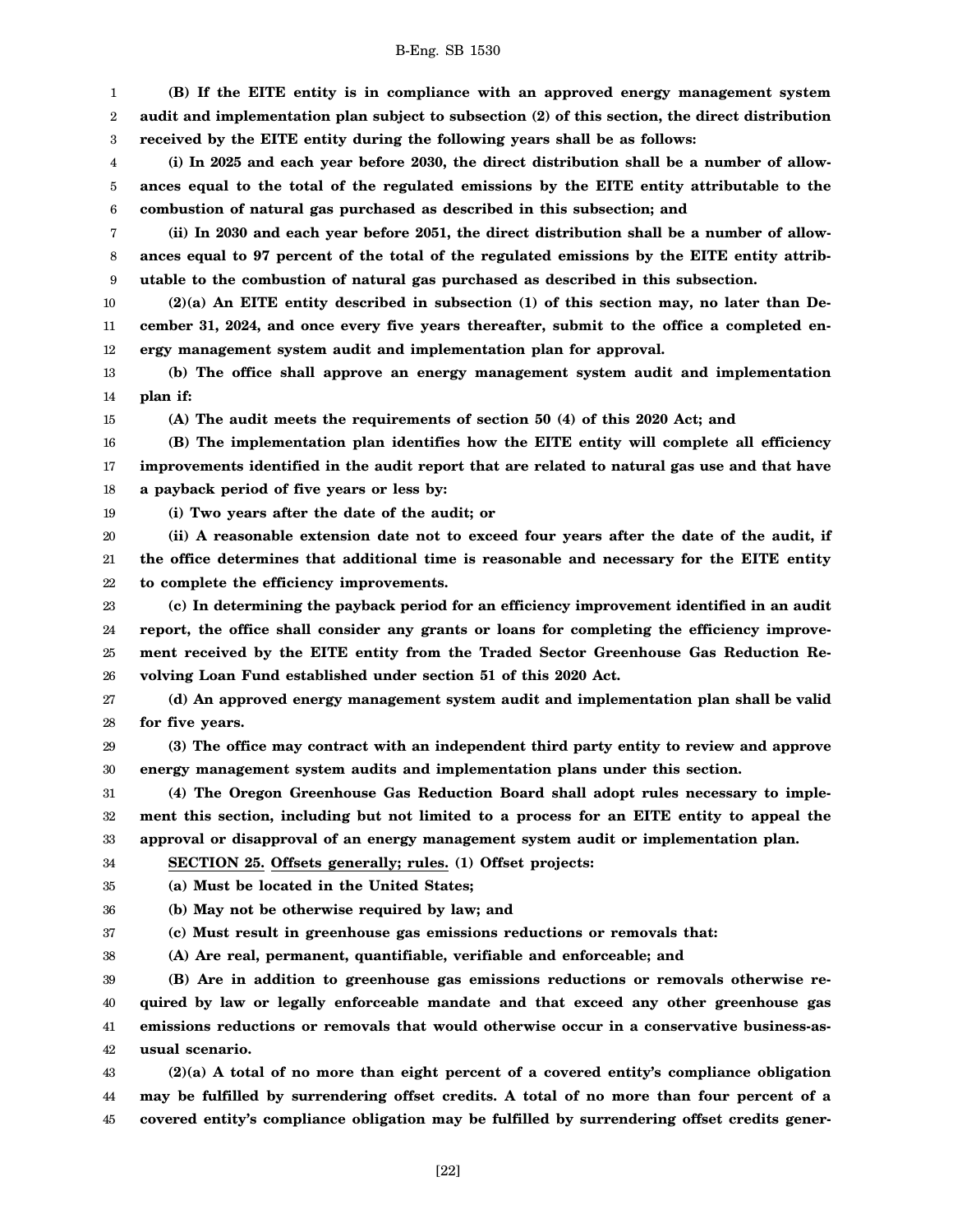1 **ated by offset projects that do not provide direct environmental benefits in this state.**

2 3 4 5 **(b) The Oregon Greenhouse Gas Reduction Board may by rule adopt additional restrictions on the number of offset credits that may be surrendered by a covered entity that is a permitted air contamination source and that is geographically located in an impacted community if:**

6 7 8 **(A) The geographic area within which the permitted air contamination source is located is also a nonattainment area and the permitted air contamination source substantially contributes to or causes the nonattainment of air quality standards; or**

9 10 11 12 **(B) The permitted air contamination source is in violation of the terms or conditions of any permit required or authorized under ORS 468.065 or ORS chapter 468A and issued by the Department of Environmental Quality or a regional air quality control authority formed under ORS 468A.105.**

13 14 **(3) The board shall adopt rules governing offset projects and the generation, issuance and use of offset credits. The rules must:**

15

**(a) Take into consideration standards, rules or protocols for:**

16 17 18 **(A) Offset projects and the generation, issuance and use of offset credits established by other states, provinces and countries with programs comparable to the Oregon Greenhouse Gas Initiative; and**

19 20 **(B) Voluntary offset projects and the generation, issuance and use of offset credits established by organizations that operate offset credit registries;**

21 22 **(b) Allow for the broadest possible participation by landowners in developing and operating offset projects across the broadest possible variety of types and sizes of lands;**

23 24 **(c) Encourage opportunities for developing offset projects that provide direct environmental benefits in this state;**

25 26 **(d) Encourage offset projects that benefit impacted communities, members of eligible Indian tribes and natural and working lands; and**

27 28 **(e) Address qualifications for persons and agencies that provide third-party verification and registration of offset projects and offset credits.**

29 30 31 32 **(4) The board shall adopt by rule a process for the Office of Greenhouse Gas Regulation to issue early action offset credits for greenhouse gas emissions reductions or removals that occur during the period beginning on January 1, 2020, and ending on January 1, 2022. Rules adopted under this subsection may include:**

33 34 **(a) Designation of offset protocols under which an offset project may qualify for early action offset credits;**

35 36 **(b) Requirements for offset projects to be registered with qualified third-party organizations that operate offset credit registries to receive early action offset credits; and**

37 38 39 **(c) Requirements for offset credits issued by qualified third-party organizations that operate offset credit registries to be converted to offset credits issued through or acceptable under the Oregon Greenhouse Gas Initiative.**

40 41 42 43 44 45 **(5) The board shall adopt by rule a process to investigate and invalidate issued offset credits as necessary to uphold the environmental integrity of the Oregon Greenhouse Gas Initiative. Reasons for invalidating issued offset credits may include, but are not limited to: (a) A misstatement, of more than five percent, of the amount of greenhouse gas emissions reductions or removals attributable to an offset project for which offset credits were issued;**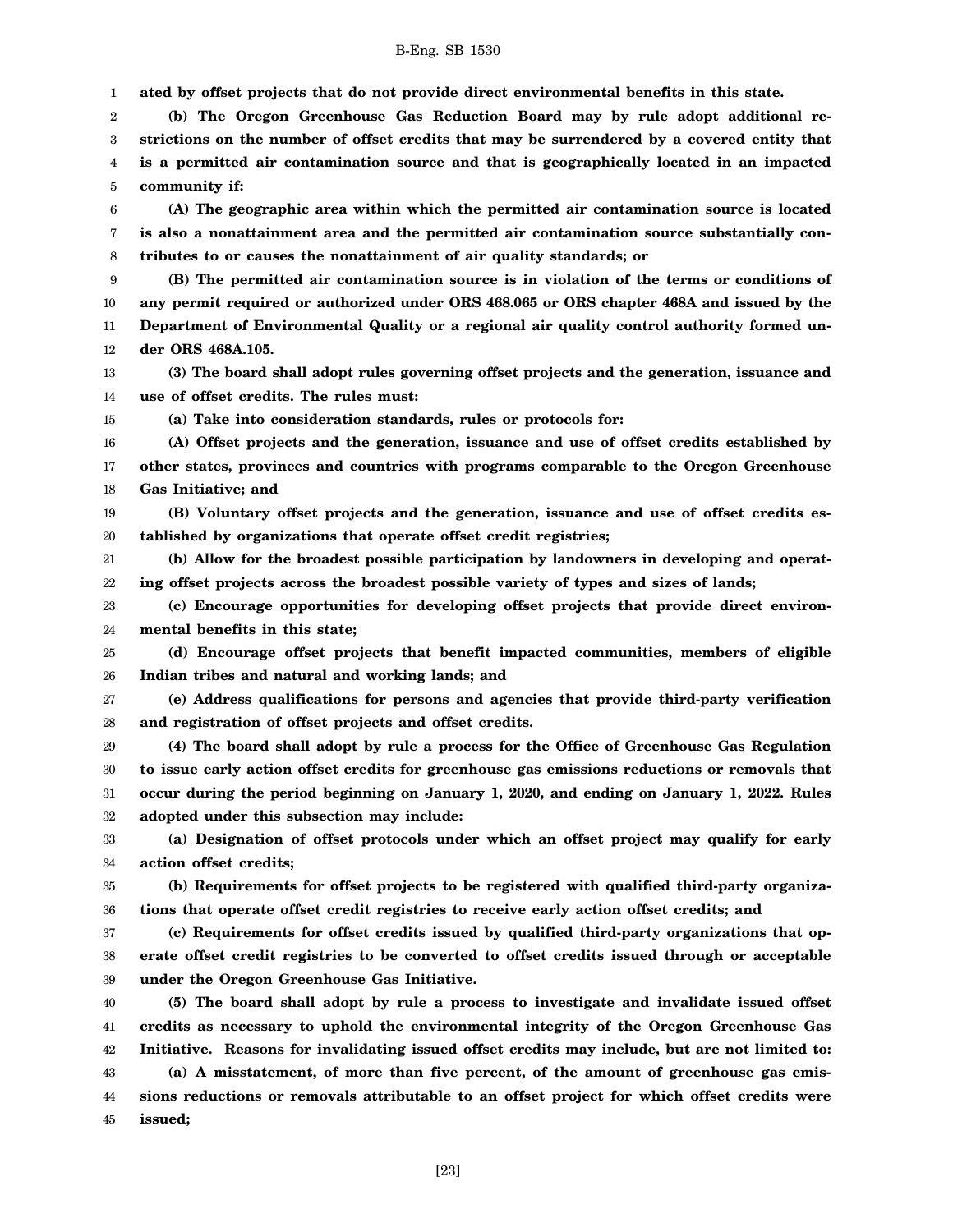1 2 **(b) An environmental, health or safety violation by an offset project for which offset credits were issued; or**

3 4 5 **(c) A determination that offset credits are duplicative of other offset credits issued for the same greenhouse gas emissions reductions or removals by another offset credit issuing body and that the invalidation is necessary to remedy the duplication.**

6 7 8 9 10 11 **(6) The board shall establish by rule one or more offset integrity accounts. The office shall withhold a percentage of the offset credits issued by the office for each offset project and deposit the withheld offset credits in an offset integrity account. Uses of offset credits deposited in offset integrity accounts may include, but need not be limited to, using the offset credits to replace offset credits that are invalidated pursuant to rules adopted under subsection (5) of this section.**

12 13 14 **SECTION 26. Offset protocols. (1) Offset protocols, and any greenhouse gas emissions inventory and monitoring requirements related to the offset protocols, developed pursuant to rules adopted under section 25 of this 2020 Act:**

15 16 **(a) Must be straightforward to implement and administer, for both offset project operators and persons purchasing offset credits;**

17 18 **(b) Must provide flexibility for landowners in the development and operation of offset projects;**

19 20 21 **(c) Must establish, for each offset protocol, a predetermined crediting period for which an offset project will remain eligible to receive offset credits for greenhouse gas emissions reductions or removals; and**

22 23 24 **(d) May make use of aggregation or other mechanisms, including cost-effective inventory and monitoring provisions, to increase the development of offset projects by landowners across the broadest possible variety of types and sizes of lands.**

25 26 27 28 **(2)(a) The Oregon Greenhouse Gas Reduction Board and the Office of Greenhouse Gas Regulation shall collaborate and consult with the State Forestry Department in developing and monitoring offset protocols related to forestry. Offset protocols related to forestry that are developed pursuant to this subsection:**

29 30 **(A) Must prioritize reforestation, avoided forest conversion and improved forest management.**

31 32 **(B) Must, to the extent practicable, prioritize low-carbon-impact building materials and urban forestry.**

33 34 **(C) Must have the ability to be administered consistently with the applicable state and local land use laws of Oregon.**

35 36 37 38 **(D) May account for differences in forest management practices between private owners of forestland and state or other owners of nonfederal forestlands in establishing the baselines for the generation of offset credits by offset projects on the private, state or other nonfederal forestlands.**

39 40 41 42 **(E) May not authorize the generation or issuance of offset credits for greenhouse gas emissions reductions or removals that occur during the period beginning on January 1, 2022, and ending on December 31, 2030, as the result of offset projects on state forestlands, unless as of the effective date of this 2020 Act the state forestlands are:**

43 **(i) Trust lands as defined in ORS 273.462;**

44 **(ii) Lands in the Elliott State Forest as described in ORS 530.450;**

45 **(iii) Common School Forest Lands as described in ORS 530.460; or**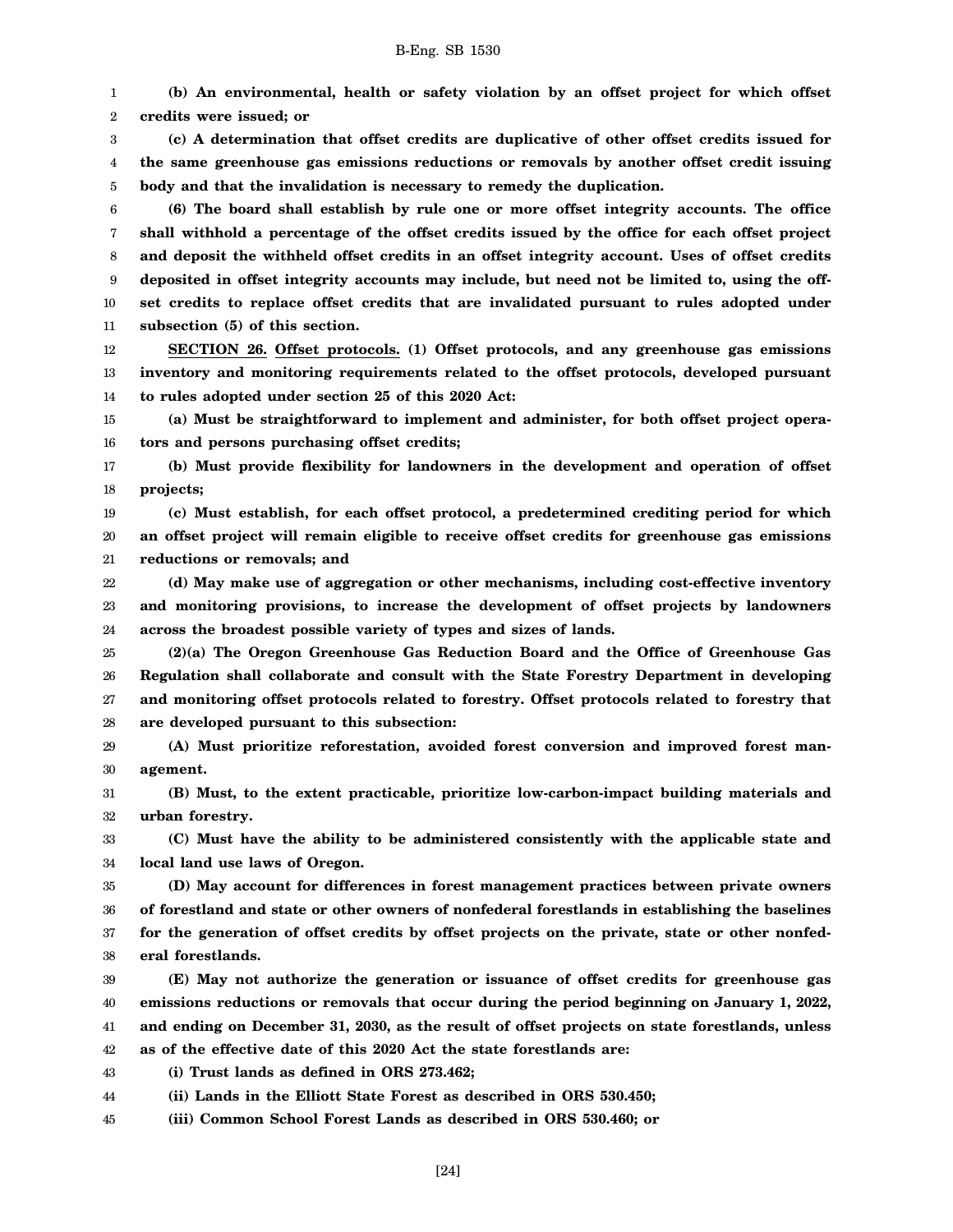1 2 **(iv) Any other lands placed under the jurisdiction of the State Land Board consistent with Article VIII, section 5, Oregon Constitution.**

3 4 5 6 7 8 9 10 **(b) In developing offset protocols related to forestry, the Oregon Greenhouse Gas Reduction Board, the office and the department shall include a method by which, upon an affirmative recommendation under section 27 (2)(c) of this 2020 Act, offset protocols for offset projects are adjusted to avoid permanent or temporary net cumulative reductions, attributable to offset projects, in the regional supply of wood fiber harvested from nonfederal forestlands in Oregon that is available to wood products manufacturing facilities in this state. This paragraph does not apply to offset projects located on Indian trust lands or Indian fee lands.**

11 12 13 14 **(c) The board and the department shall jointly convene a technical advisory committee to advise the board, the office and the department in developing and monitoring offset protocols related to forestry. The technical advisory committee must include members with expertise in offset protocols related to forestry.**

15 16 17 18 19 **(3) The board and the office shall collaborate and consult with all relevant state agencies, including but not limited to the State Department of Agriculture and the Oregon Watershed Enhancement Board, in developing and monitoring offset protocols related to agriculture and conservation on natural and working lands. In developing offset protocols pursuant to this subsection, the Oregon Greenhouse Gas Reduction Board shall:**

20 **(a) Consider developing offset protocols for:**

21 **(A) Manure management that reduces methane emissions from agricultural operations;**

22 **(B) Avoided grassland conversion; and**

23 24 **(C) Other categories of offset projects that would otherwise result in the reduction of greenhouse gas emissions related to agricultural operations; and**

25 26 **(b) Ensure that the offset protocols have the ability to be administered consistently with the applicable state and local land use laws of Oregon.**

27 28 29 **(4) In developing any offset protocol related to a matter not addressed by subsections (2) and (3) of this section, the board shall convene a technical advisory committee composed of persons with expertise relevant to the development of the offset protocol.**

30 31 32 33 34 **(5) The office shall regularly review and recommend to the board updates to offset protocols developed pursuant to rules adopted under section 25 of this 2020 Act. The reviews and updates of offset protocols shall include any updates, as necessary, to the methods or technologies used for measuring and monitoring the greenhouse gas emissions reductions or removals attributable to the offset projects addressed by the offset protocols.**

35 36 **(6) Offset protocols shall be developed and updated by the board pursuant to the rulemaking provisions of ORS chapter 183.**

37 38 39 **SECTION 27. Offset protocol consultation and reporting. (1) In developing and updating rules and offset protocols pursuant to sections 25 and 26 of this 2020 Act, the Oregon Greenhouse Gas Reduction Board:**

40

**(a) Shall consult with and consider the recommendations of:**

41 42 43 **(A) The State Department of Agriculture, the State Forestry Department, the Environmental Justice Task Force, the Oregon Watershed Enhancement Board, other relevant state agencies and eligible Indian tribes; and**

44 45 **(B) Persons and agencies that provide third-party verification and registration of offset projects and offset credits; and**

[25]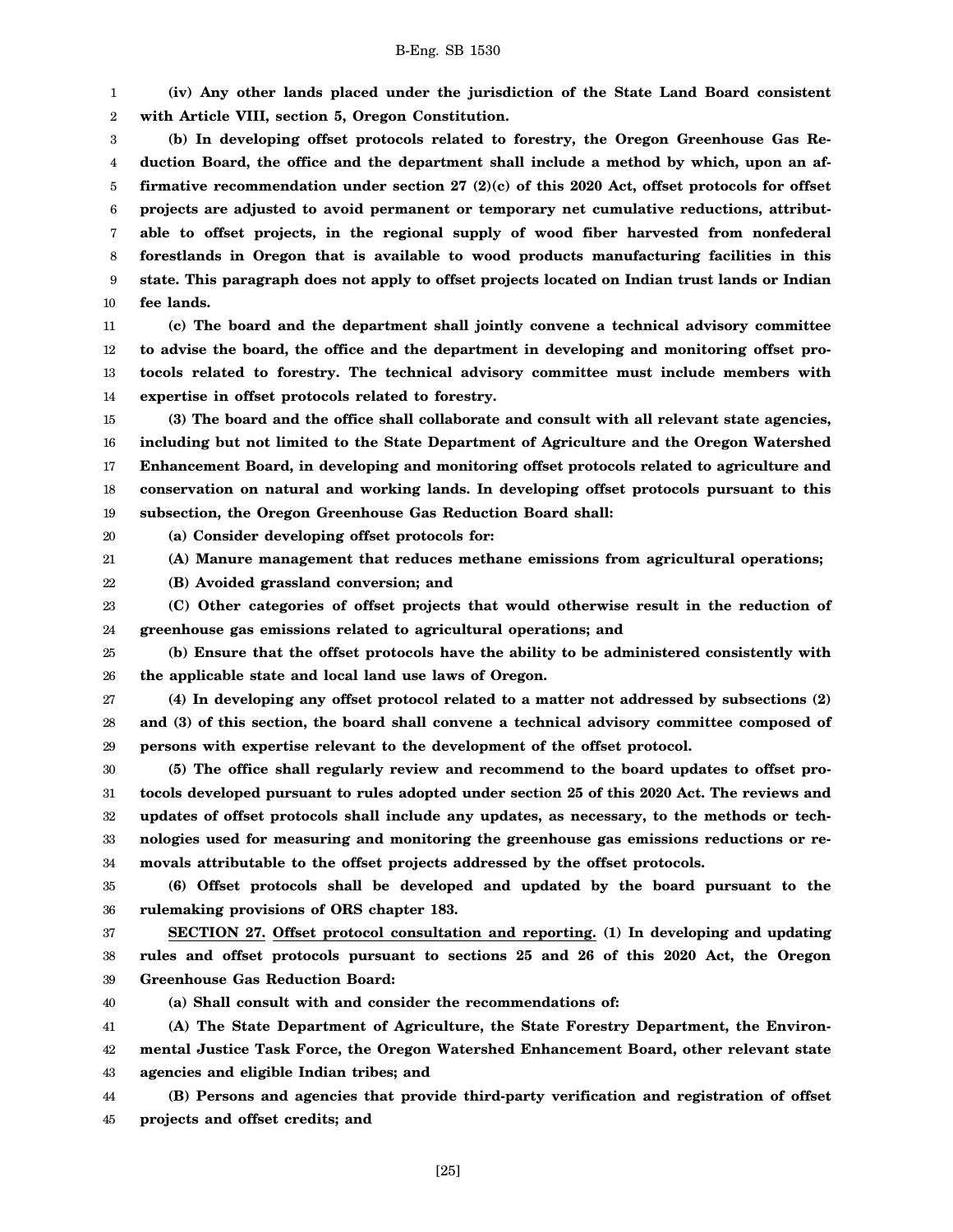1 2 3 **(b) May contract with one or more persons or agencies that provide third-party verification and registration of offset projects and offset credits to assist in the development of offset protocols.**

4 5 6 7 **(2)(a) No later than September 15 of each year, the State Forestry Department, in collaboration with the Office of Greenhouse Gas Regulation, shall submit a report to the Legislative Assembly that provides an analysis of the implementation in Oregon of offset protocols related to forestry. The report shall:**

8 9 10 11 **(A) Describe the location and scope of offset projects in Oregon registered under offset protocols related to forestry developed pursuant to sections 25 and 26 of this 2020 Act for which offset credits have been issued under the Oregon Greenhouse Gas Initiative, to date, and the number of offset credits issued;**

12 13 **(B) Describe forestry carbon offsets marketed, registered, transferred or sold, to date, by the State Forester under ORS 526.725, 530.050 and 530.500;**

14 15 16 **(C) Include information and analysis of any cobenefits attributable to the forestry offset projects and forestry carbon offsets described under subparagraphs (A) and (B) of this paragraph; and**

17 18 19 20 **(D) Identify and address any significant effects attributable to the forestry offset projects and forestry carbon offsets described in subparagraphs (A) and (B) of this paragraph on the supply of wood fiber available from nonfederal forestlands to wood products manufacturing facilities in this state.**

21 22 23 24 25 **(b) The information and analysis required under paragraph (a)(D) of this subsection shall include and consider significant effects attributable to the forestry offset projects and forestry carbon offsets on the supply of wood fiber that are applicable to specific geographic areas of this state, relative to the changes in demand for wood fiber by wood products manufacturing facilities located in those specific geographic areas.**

26 27 28 29 30 31 32 33 34 35 36 **(c) The report required by this subsection may include recommendations by the State Forestry Department on whether a temporary suspension of acceptance of new offset project applications under offset protocols related to forestry developed pursuant to sections 25 and 26 of this 2020 Act, or a temporary adjustment of the offset protocols, is necessary. The purpose of a temporary suspension or adjustment must be to address any negative effects attributable to forestry offset projects on the supply of wood fiber harvested from nonfederal forestlands that is available to wood products manufacturing facilities in one or more specific geographic areas of this state, relative to the changes in demand for wood fiber in the specific geographic areas. If the department recommends a temporary suspension or adjustment, the recommendation must also include recommendations for measures to minimize adverse effects on landowners developing offset projects.**

37 38 **SECTION 28. Auctions. (1) Except as provided in subsection (8) of this section, auctions of allowances are open to registered entities.**

39 **(2) The Office of Greenhouse Gas Regulation shall hold auctions at least annually.**

40 **(3) The office may engage:**

41 **(a) A qualified, independent auction administrator to administer auctions; or**

42 43 **(b) A qualified financial services administrator to conduct financial transactions related to the auction.**

44 **(4) The office shall issue notice for an upcoming auction prior to the auction.**

45 **(5) The office shall:**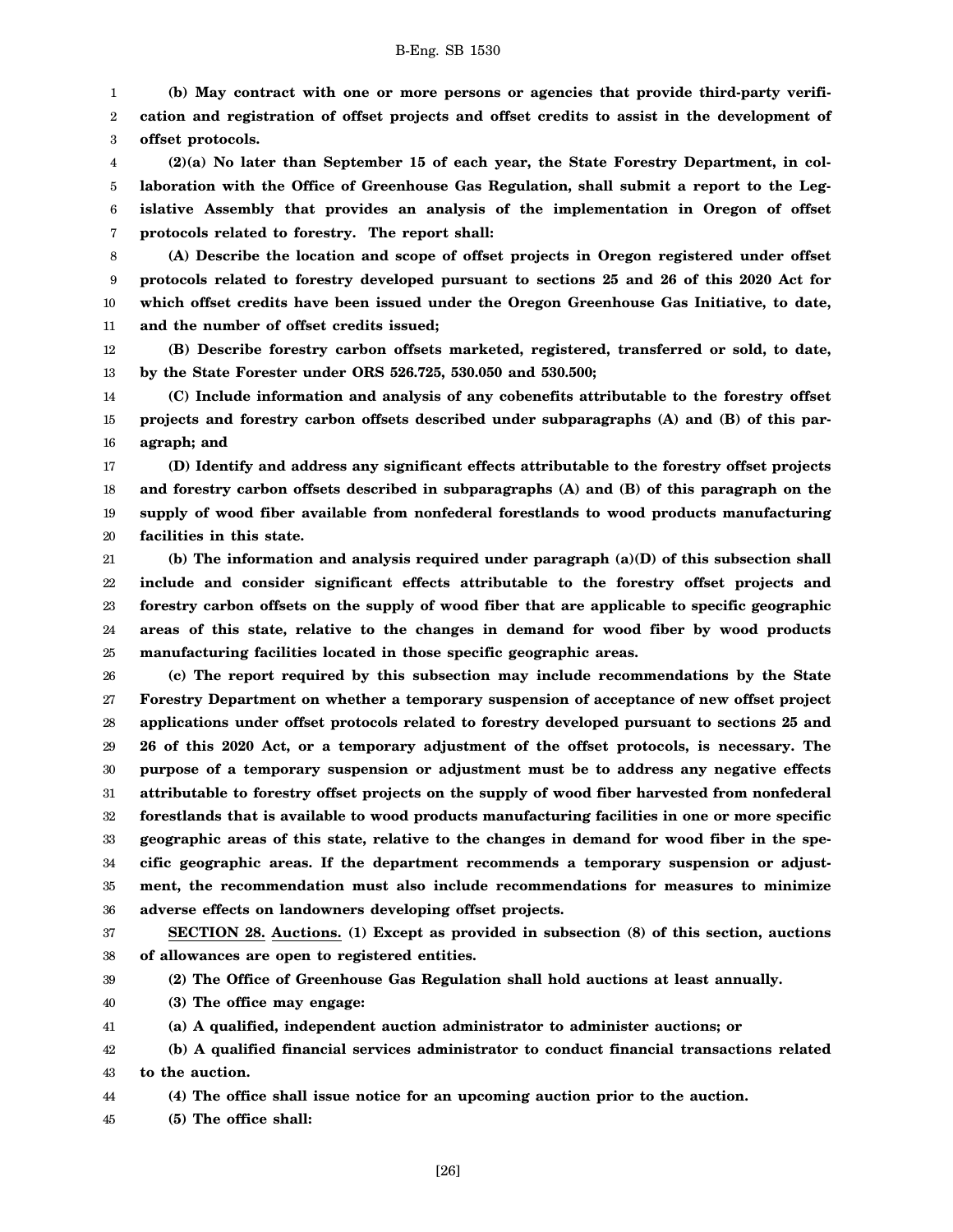1 2 **(a) Set an auction floor price for 2022 and a schedule for the floor price to increase by a fixed percentage over inflation each calendar year.**

3 4 5 **(b) Set an allowance price containment reserve floor price for 2022 and a schedule for the allowance price containment reserve floor price to increase by a fixed percentage over inflation each calendar year.**

6 7 **(c) Set a hard price ceiling for 2022 and a schedule for the hard price ceiling to increase by a fixed percentage over inflation each calendar year.**

8 9 10 **(d) Take actions to minimize the potential for market manipulation and to guard against bidder collusion, including but not limited to specifying as holding limits the maximum number of allowances that may be held by a registered entity at any time.**

11 12 **(6) In setting the auction floor price, allowance price containment reserve floor price and hard price ceiling, the office shall consider prevailing prices for carbon in other jurisdictions.**

13 14 **(7) The proceeds of an auction shall be paid to the office and deposited with the State Treasurer to be credited as follows:**

15 16 17 18 **(a) Auction proceeds from the sale of allowances consigned to the office for auction by a natural gas utility pursuant to section 17 of this 2020 Act shall be credited to the appropriate trust account established by the Public Utility Commission pursuant to section 48 of this 2020 Act; and**

19 20 **(b) Auction proceeds payable to the state shall be credited to the Auction Proceeds Distribution Fund established under section 29 of this 2020 Act.**

21 22 23 24 25 26 27 **(8) Sales of allowances from the allowance price containment reserve shall be conducted separately from the auction of other allowances for the purpose of addressing high costs of compliance instruments. Allowances unsold from the reserve sale must be made available again at future reserve sales. General market participants may not purchase allowances at reserve sales. The proceeds from any sale of allowances pursuant to this subsection shall be credited to the Auction Proceeds Distribution Fund established under section 29 of this 2020 Act.**

28 29 30 31 32 33 34 **(9)(a) If the hard price ceiling for an auction is reached, the office shall offer for sale, at the hard price ceiling, allowances from any reserve described in or established by rule under section 7 of this 2020 Act, as necessary to meet demand from covered entities. If the supplies of all allowances from all reserves are exhausted and additional sales of allowances are necessary for one or more covered entities to fulfill a compliance obligation, the office may sell, at the hard price ceiling, price ceiling allowances in addition to the allowances available in the annual allowance budget.**

35 36 **(b) The proceeds from any sales of allowances at the hard price ceiling shall be paid to the office and deposited with the State Treasurer to be credited as follows:**

37 38 39 **(A) All moneys that constitute revenues described in Article IX, section 3a, of the Oregon Constitution, shall be credited to the Transportation Decarbonization Investments Account established in section 34 of this 2020 Act;**

40 41 **(B) All moneys that constitute revenues described in Article VIII, section 2 (1)(g), of the Oregon Constitution, shall be credited to the Common School Fund; and**

42 43 44 45 **(C) Moneys remaining after meeting the requirements of subparagraphs (A) and (B) of this paragraph shall be credited to the Oregon Greenhouse Gas Initiative Operating Fund established under section 31 of this 2020 Act, to be used only as described in section 31 (4) of this 2020 Act.**

[27]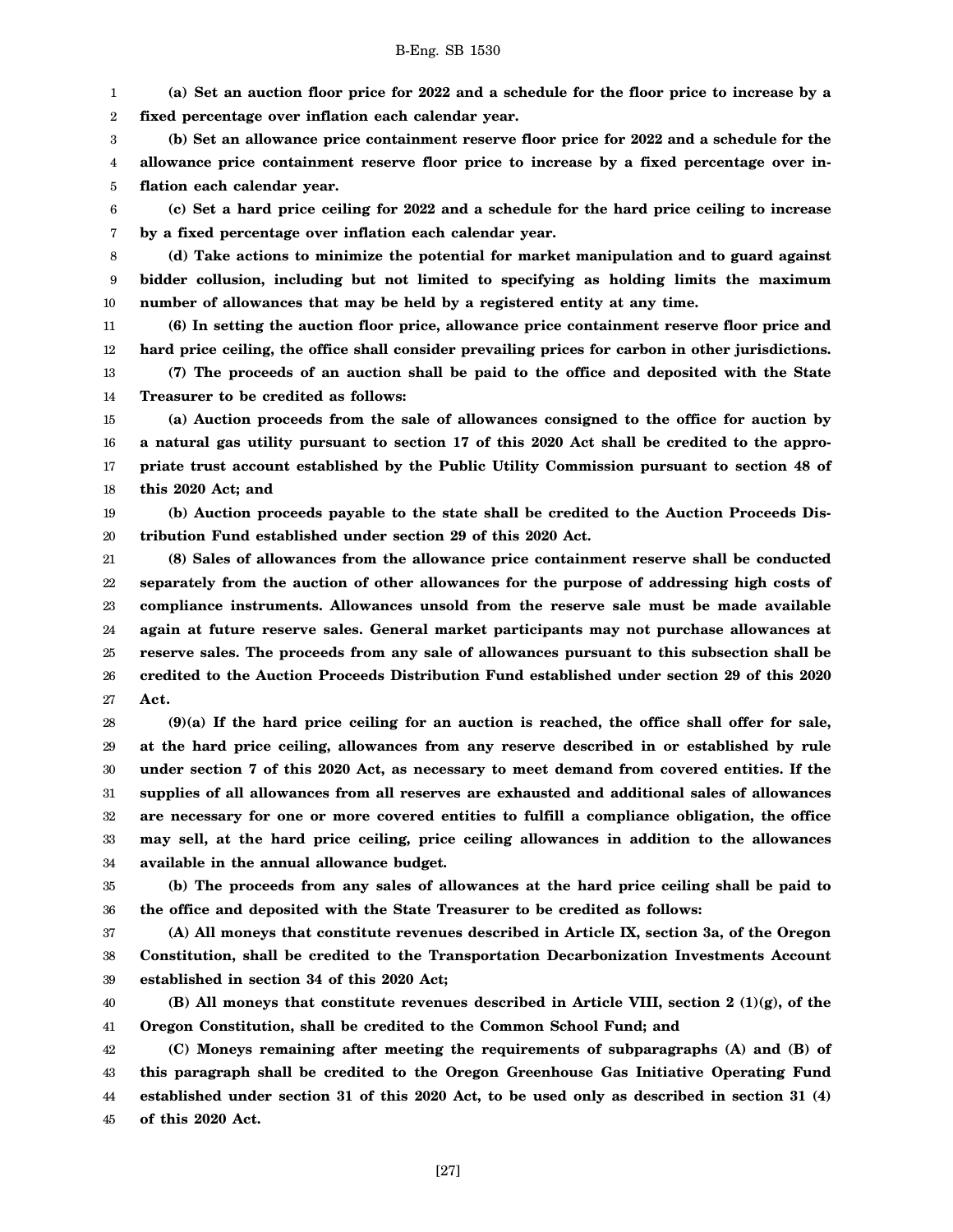1 **(10) The Oregon Greenhouse Gas Reduction Board:**

2 **(a) Shall adopt rules for making an unlimited number of allowances available for auction**

3 4 **upon exceedance of the hard price ceiling set by the office under subsection (5) of this section; and**

5 **(b) May adopt rules as necessary to administer auctions.**

6 7 8 9 **SECTION 29. Auction Proceeds Distribution Fund. (1) The Auction Proceeds Distribution Fund is established in the State Treasury, separate and distinct from the General Fund. Moneys in the Auction Proceeds Distribution Fund is continuously appropriated to the Office of Greenhouse Gas Regulation for distribution as required by this section.**

10 11 **(2) The fund shall consist of moneys credited to the fund under section 28 of this 2020 Act. Interest earned by the fund shall be credited to the fund.**

12 13 **(3) The office shall certify the amount of moneys deposited in the fund available for distribution and shall cause the moneys to be distributed as follows:**

14 15 16 **(a) All moneys that constitute revenues described in Article IX, section 3a, of the Oregon Constitution, shall be transferred to the Transportation Decarbonization Investments Account established in section 34 of this 2020 Act;**

17 18 **(b) All moneys that constitute revenues described in Article VIII, section 2 (1)(g), of the Oregon Constitution, shall be transferred to the Common School Fund;**

19 20 21 22 23 **(c) An amount necessary for administration, other than administration paid for by moneys described in paragraphs (a) and (b) of this subsection, of sections 2, 4 to 32, 38 to 40, 41, 42, 43 and 45 to 53 of this 2020 Act and rules adopted pursuant to sections 2, 4 to 32, 38 to 40, 41, 42, 43 and 45 to 53 of this 2020 Act shall be transferred to the Oregon Greenhouse Gas Initiative Operating Fund established under section 31 of this 2020 Act; and**

24 25 26 **(d) Moneys remaining after the transfers under paragraphs (a) to (c) of this subsection shall be transferred to the Climate Investments Fund established under section 39 of this 2020 Act.**

27 28 29 **SECTION 30. Progress report. (1) The Office of Greenhouse Gas Regulation shall, no later than one year after the close of each compliance period, submit a report in the manner provided by ORS 192.245 to the Legislative Assembly. The report shall:**

30 31 **(a) Detail activity during the most-recently closed compliance period under the Oregon Greenhouse Gas Initiative;**

32 33 **(b) Include, but need not be limited to, aggregated information on the following for the compliance period:**

34 35 **(A) The number of allowances bought and sold at each auction held and all auction prices, including the floor and ceiling prices, for the allowances bought and sold at each auction;**

36 37 **(B) The beginning and ending balances of all auction holding accounts and reserves held by the office; and**

38 39 **(C) The anthropogenic greenhouse gas emissions reductions achieved during the compliance period;**

40 41 **(c) Estimate the impacts of the Oregon Greenhouse Gas Initiative on fuel prices and on electricity and natural gas bills in Oregon;**

42 43 44 **(d) Analyze the state's progress in reducing anthropogenic greenhouse gas emissions consistent with ORS 468A.205 and examine trends in anthropogenic greenhouse gas emissions by sector; and**

45

**(e) Evaluate the public health and other cobenefits of greenhouse gas emissions re-**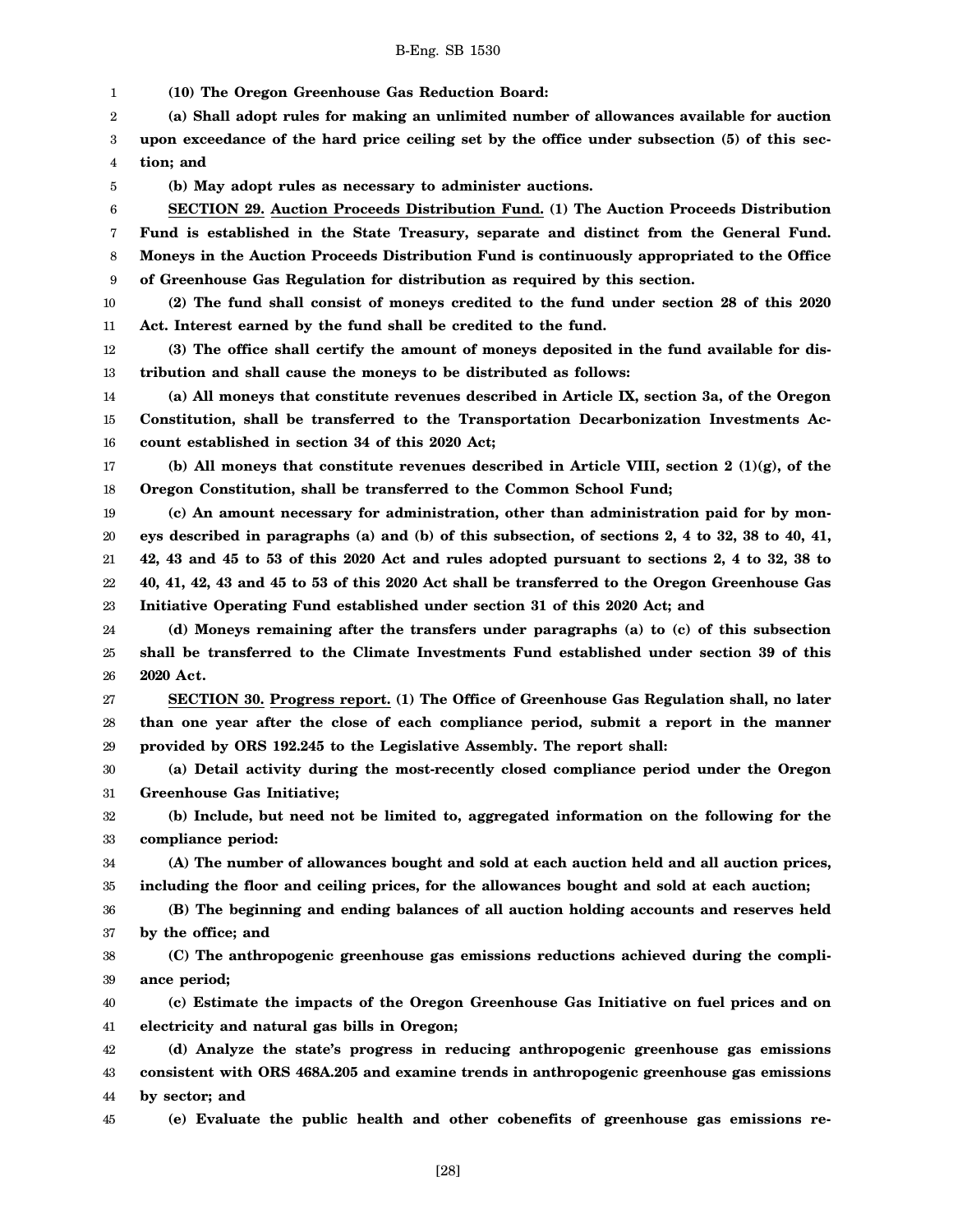1 **ductions, with a particular emphasis on the cobenefits for impacted communities.**

2 3 4 5 **(2) In addition to the information required by subsection (1) of this section, every second report required by this section shall evaluate the efficacy of the Oregon Greenhouse Gas Initiative and investments of the proceeds from auctions under section 28 of this 2020 Act in carrying out the purposes set forth in section 2 of this 2020 Act.**

6 7 8 9 10 **SECTION 31. Operating fund. (1) The Oregon Greenhouse Gas Initiative Operating Fund is established in the State Treasury, separate and distinct from the General Fund. Interest earned by the Oregon Greenhouse Gas Initiative Operating Fund shall be credited to the fund. Moneys in the fund are continuously appropriated to the Department of Environmental Quality for use by the Office of Greenhouse Gas Regulation:**

11 12 **(a) In the performance of the duties, functions and powers vested in the office by law; and**

13 14 15 16 17 18 **(b) To provide, at the request of another state agency, for the reimbursement or advance payment of reasonable expenses incurred by the state agency to administer duties required of the state agency by sections 2, 4 to 32, 38 to 40, 41, 42, 43 and 45 to 53 of this 2020 Act and rules adopted pursuant to sections 2, 4 to 32, 38 to 40, 41, 42, 43 and 45 to 53 of this 2020 Act, if the expenses of the state agency cannot otherwise reasonably be paid from moneys available to the state agency for payment of the administrative expenses.**

19 **(2) The fund shall consist of:**

**(a) Moneys deposited in the fund pursuant to sections 28, 29 and 107a of this 2020 Act;**

21 22 **(b) Moneys appropriated or otherwise transferred to the fund by the Legislative Assembly; and**

23

20

**(c) Other moneys deposited in the fund from any source.**

24 25 26 **(3) Civil penalties deposited in the fund under section 107a of this 2020 Act shall be deposited in a separate subaccount created in the fund and must be used only for providing technical assistance to covered entities.**

27 28 29 **(4) The proceeds from sales of allowances at the hard price ceiling pursuant to section 28 (9) of this 2020 Act shall be deposited in a separate subaccount created in the fund and must be used by the office only for the purchase and retirement of offset credits.**

30 31 32 33 34 35 36 **SECTION 32. Public records law; application. (1) The Legislative Assembly finds and declares that it is the policy of this state that the Oregon Greenhouse Gas Initiative operate free of abuse and disruptive activity. It is therefore the intent of the Legislative Assembly that the provisions of sections 4 to 32 of this 2020 Act be implemented in a manner necessary to prevent fraud, abuse or market manipulation to the greatest extent possible while upholding the public interest in transparency in public process and government by making certain market activity information available in aggregated form.**

37 38 39 40 41 42 **(2) The following public records are exempt from disclosure under ORS 192.311 to 192.478 and may not be disclosed to any person or entity except as provided in subsection (3) or (4) of this section, unless the party seeking disclosure demonstrates by clear and convincing evidence that, as related to the particular covered entity identifiable in the records requested to be disclosed, the public interest in disclosure outweighs other interests in nondisclosure: (a) Individually identifiable information related to a registered entity's bid activity and**

43 **auction results for auctions held under section 28 of this 2020 Act.**

44 45 **(b) Other individually identifiable information not described in paragraph (a) of this subsection related to the holding, transfer or surrender of compliance instruments by registered**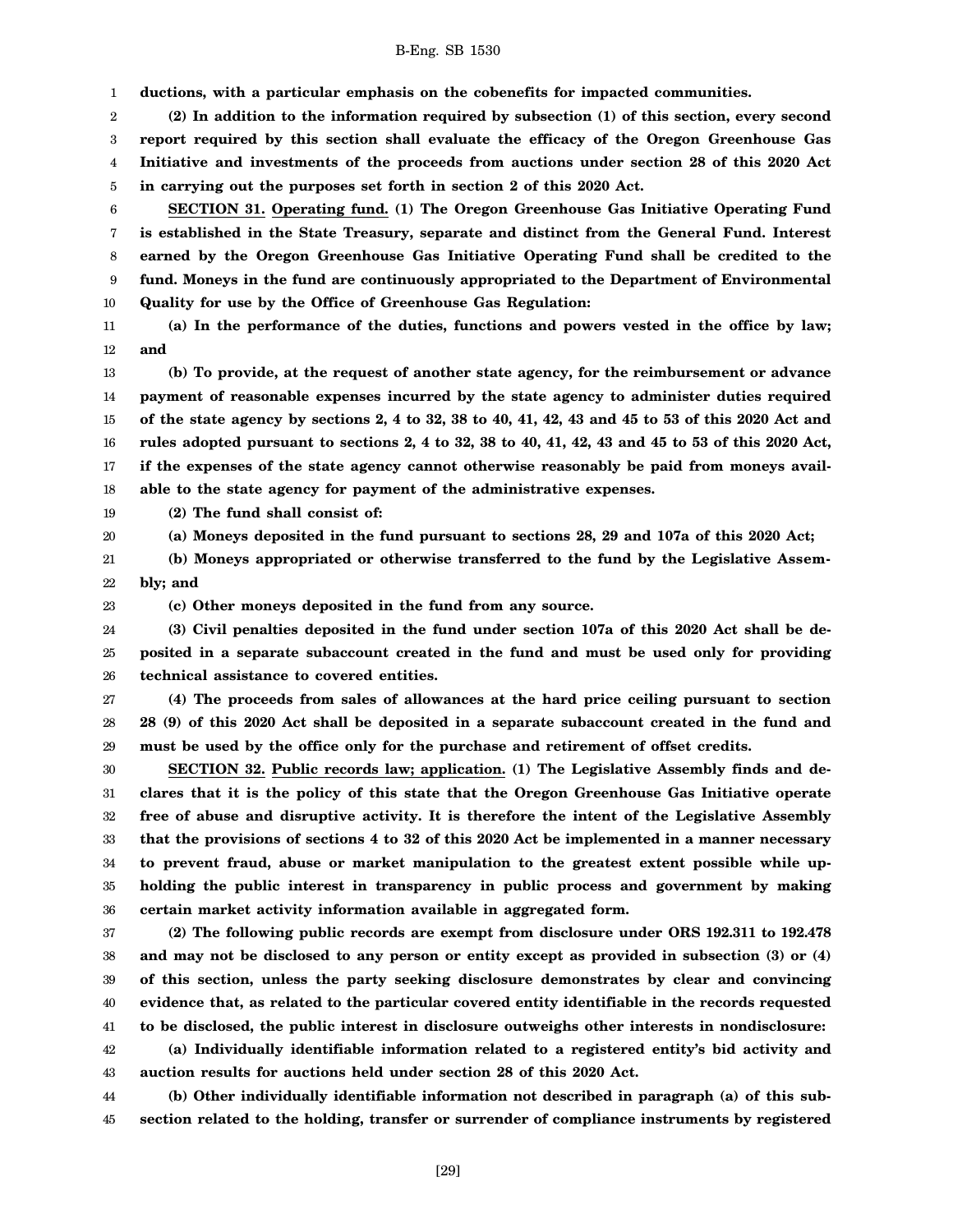1 2 3 4 5 6 7 8 9 10 11 12 13 14 15 16 17 18 19 20 21 22 23 24 25 26 27 28 29 30 31 32 33 34 35 36 37 38 39 40 41 42 43 44 **entities. (c) Any individually identifiable information on the manufacturing output of goods, other than emissions data reported under ORS 468A.280, obtained by the Office of Greenhouse Gas Regulation as necessary to administer and implement sections 18, 19, 20, 23 and 24 of this 2020 Act. (d) Individually identifiable information obtained by the office from retail electricity consumers pursuant to a request under section 9 (4) of this 2020 Act. (3) Information described in subsection (2) of this section may be used and disclosed in aggregated form. (4) This section does not prohibit the disclosure of information between the office and other agencies of the executive department, as defined in ORS 174.112, or to persons engaged by the State of Oregon to provide administrative or technical services to support implementation of sections 4 to 32 or 45 to 53 of this 2020 Act, if the disclosure is necessary for purposes of the administration and implementation of sections 4 to 32 or 45 to 53 of this 2020 Act. (5) Any person to whom information described in subsection (2) of this section is disclosed under subsection (4) of this section shall treat the information as exempt from disclosure under ORS 192.311 to 192.478. Redisclosure of individually identifiable information outside the office remains subject to the provisions of this section. INVESTMENT OF STATE PROCEEDS FROM OREGON GREENHOUSE GAS INITIATIVE AUCTIONS (Transportation Decarbonization Investments Account) SECTION 33. Definitions. As used in sections 33 to 37 of this 2020 Act: (1) "Building materials" means asphalt, cement, concrete or any other aggregate product, aluminum, steel, iron, coatings for steel and iron, glass, manufactured wood products and copper. (2) "Contracting agency" has the meaning given that term in ORS 279A.010. (3) "Eligible Indian tribe" has the meaning given that term in section 4 of this 2020 Act. (4) "Impacted community" has the meaning given that term in section 4 of this 2020 Act. (5) "Local government" means a metropolitan service district, a metropolitan planning organization, a county or a city. (6) "Metropolitan climate plan" means a plan that implements: (a) A land use and transportation scenario adopted by a metropolitan service district as required under section 37, chapter 865, Oregon Laws 2009, and that has been approved by the Land Conservation and Development Commission; (b) A land use and transportation scenario adopted by a metropolitan planning organization in accordance with the guidelines established by the Department of Transportation and the Department of Land Conservation and Development under ORS 184.893, and that has been approved by the Land Conservation and Development Commission; or (c) A transportation greenhouse gas emissions reduction and climate adaptation plan adopted by a county or city and that has been approved by the Oregon Greenhouse Gas Reduction Board.**

45 **(7) "Metropolitan planning organization" has the meaning given that term in ORS 197.629,**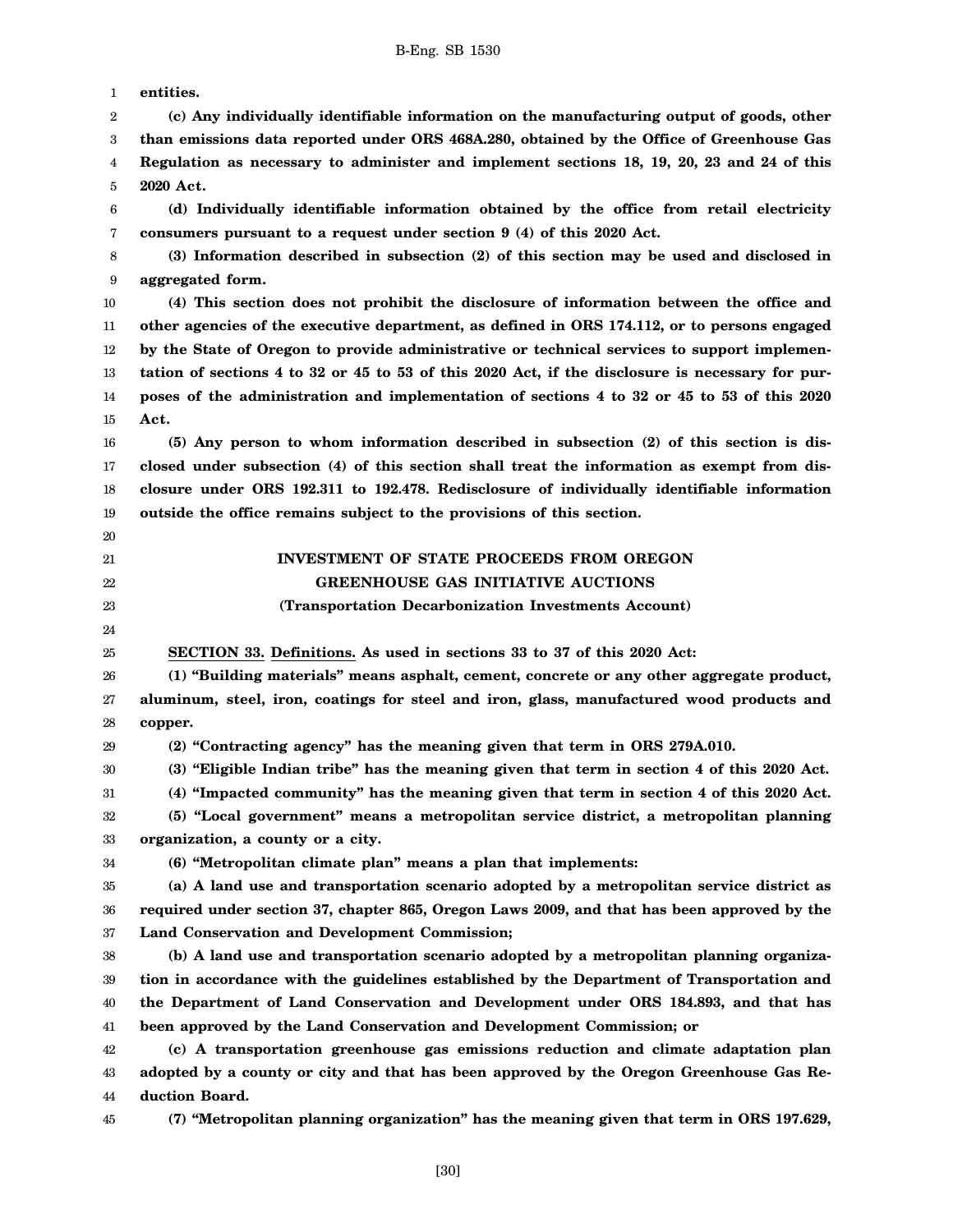1 2 3 4 5 6 7 8 9 10 11 12 13 14 15 16 17 18 19 20 21 22 23 24 25 26 27 28 29 30 31 32 33 34 35 36 37 38 39 40 41 42 43 44 45 **except that "metropolitan planning organization" does not mean an organization that coordinates transportation planning for an urbanized area that is also subject to the jurisdiction of a metropolitan service district. (8) "Metropolitan service district" means a metropolitan service district organized under ORS chapter 268. (9) "Nursery stock" has the meaning given that term in ORS 571.005. (10) "Oregon Greenhouse Gas Initiative" has the meaning given that term in section 4 of this 2020 Act. (11) "State contracting agency" has the meaning given that term in ORS 279A.010. (12) "Subject to a carbon pricing program" means a building materials manufacturer whose emissions from the manufacture of goods: (a) Are subject to a tax or governmental regulatory program that has the effect of placing a price on greenhouse gas emissions and that is at least as stringent as the Oregon Greenhouse Gas Initiative, as determined by the board by rule; or (b) Are directly regulated by the jurisdiction where the manufacturing facility is located for the greenhouse gas emissions attributable to the manufacturing of goods at the facility operated by the manufacturer. SECTION 34. Transportation Decarbonization Investments Account; rules. (1) The Transportation Decarbonization Investments Account is established as a separate account within the State Highway Fund. The account consists of moneys deposited in the account under sections 28 and 29 of this 2020 Act. Interest earned by the account shall be credited to the account. (2) Moneys in the account are continuously appropriated to the Department of Transportation: (a) For any necessary administration by the department of sections 2, 4 to 32, 33 to 37, 41 and 43 of this 2020 Act; and (b) To be distributed for transportation projects pursuant to sections 33 to 37 of this 2020 Act. (3) A transportation project may not be funded with moneys distributed from the account unless: (a) The transportation project furthers one or more of the purposes set forth in section 2 of this 2020 Act; and (b) The transportation project may be constitutionally funded by revenues described in Article IX, section 3a, of the Oregon Constitution. (4) Of the moneys available in the account for distribution each biennium: (a) 10 percent shall be used by the department for transportation projects selected by the Oregon Transportation Commission pursuant to section 35 of this 2020 Act; and (b) 90 percent shall be distributed by the commission to local governments under section 36 of this 2020 Act for implementation, including planning for implementation, of metropolitan climate plans. (5) The amount of moneys distributed to plan for implementation of metropolitan climate plans under subsection (4)(b) of this section may not exceed one percent of the amount of moneys deposited in the account each biennium. (6) Examples of uses of moneys deposited in the account may include, but are not limited to, uses related to:**

[31]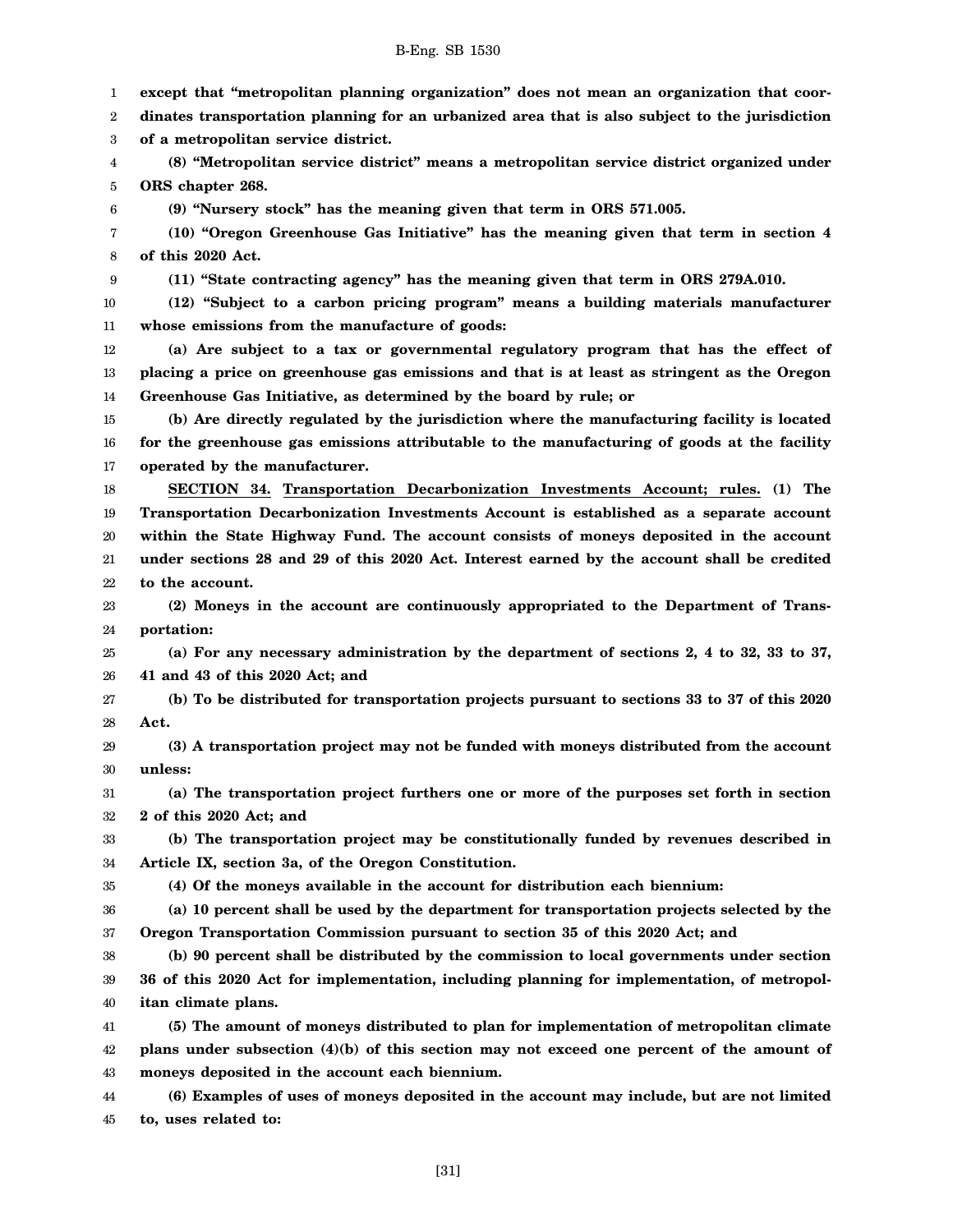1 2 3 4 **(a) Enhancing roadway drainage, improving slope stability, investment in the safe routes to schools program established under ORS 184.741, the repower, retrofit or replacement of certain diesel engines, reducing vehicle miles traveled through bike, pedestrian or other multimodal improvements and traffic signal optimization; and**

5 6 7 **(b) Increasing the resilience of transportation infrastructure and evacuation routes against the effects of climate change, extreme precipitation, sea level rise and extreme temperatures and wildfires.**

8 9 10 **(7) Expenditures from the account shall, to the extent feasible and consistent with law, be in addition to and not in replacement of any existing allocation or appropriation for transportation projects.**

11 12 **(8) The commission may adopt rules as necessary for the administration and implementation of sections 33 to 37 of this 2020 Act.**

13 14 15 16 **SECTION 35. Selection of transportation projects by Oregon Transportation Commission. (1) The Oregon Transportation Commission shall select the transportation projects to be funded with moneys in the Transportation Decarbonization Investments Account pursuant to section 34 (4)(a) of this 2020 Act.**

17 18 **(2) Prior to selecting transportation projects, the commission shall seek input from the applicable area commission on transportation.**

19

**(3) In selecting transportation projects, the Oregon Transportation Commission shall:**

20 21 22 **(a) Consider whether a proposed transportation project will further the objectives of the statewide transportation strategy on greenhouse gas emissions adopted by the commission pursuant to ORS 184.617; and**

23 24 25 **(b) Give priority to proposed transportation projects that will facilitate the planning or development of metropolitan climate plans by local governments that, as of the date of the selection, have not adopted metropolitan climate plans.**

26 27 28 **SECTION 36. Distribution of moneys to local governments. (1) A local government shall be allocated a share of the moneys described in section 34 (4)(b) of this 2020 Act if, as of the date of the allocation:**

29

35

**(a) The local government has adopted a metropolitan climate plan; and**

30 31 32 **(b) The local government has jurisdiction over an area for which a covered entity described in section 5 (2)(d) of this 2020 Act is not the beneficiary of allowances retired under section 13 of this 2020 Act.**

33 34 **(2) The proportionate share allocated for distribution to each eligible local government shall be determined by the Oregon Transportation Commission based on a formula that:**

**(a) Must account for population and vehicle miles traveled; and**

36 37 38 **(b) May incorporate any other factors relevant to the proportionate amount of greenhouse gas emissions attributable to transportation within the jurisdiction of each local government.**

39 40 41 42 43 44 45 **(3) Of the moneys allocated for a metropolitan service district or a metropolitan planning organization under subsection (1) of this section, the commission shall distribute half the moneys to the metropolitan service district or metropolitan planning organization and half the moneys to the counties and cities within the metropolitan service district or metropolitan planning organization. The proportionate share allocated for distribution to each county and city within the metropolitan service district or metropolitan planning organization shall be determined based on the formula provided in subsection (2) of this section.**

[32]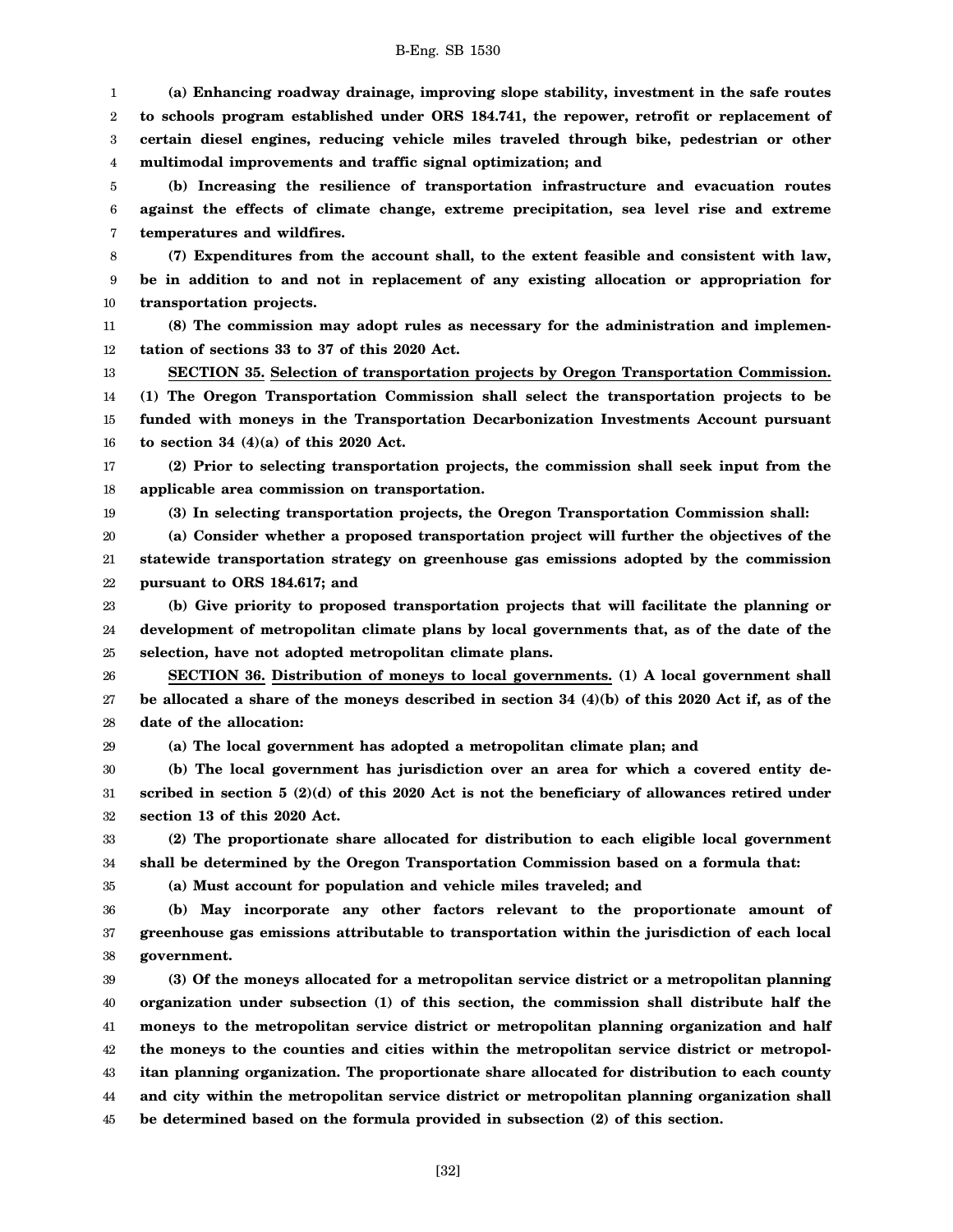1 2 3 4 **(4) Moneys received by a local government under this section must be expended on a climate adaptation project or in a manner that, to the extent practicable, will yield the greatest reductions in greenhouse gas emissions per dollar spent. In allocating the moneys to specific expenditures:**

5 6 **(a) A metropolitan service district shall consult with a joint policy advisory committee on transportation;**

7 8 **(b) A county or city within a metropolitan service district shall consult with the metropolitan service district;**

9 10 **(c) A metropolitan planning organization shall consult with the governing bodies of the counties or cities within the boundaries of the metropolitan planning organization; and**

11 12 **(d) A local government shall consult with affected eligible Indian tribes and with representatives of impacted communities.**

13 14 15 16 17 18 19 **SECTION 37. Procurement provisions. (1) Notwithstanding provisions of law requiring a contracting agency to award a contract to the lowest responsible bidder or best proposer or provider of a quotation, and except as provided in subsection (3) of this section or as prohibited by federal law, a state contracting agency, when using funds from the Transportation Decarbonization Investments Account established under section 34 of this 2020 Act, shall give a preference of not more than 10 percent to building materials procured from manufacturers subject to a carbon pricing program.**

20 21 22 23 24 25 **(2) Notwithstanding provisions of law requiring a contracting agency to award a contract to the lowest responsible bidder or best proposer or provider of a quotation, and except as provided in subsection (3) of this section or as prohibited by federal law, a contracting agency other than a state contracting agency, when using funds from the Transportation Decarbonization Investments Account, may give a preference of not more than 10 percent to building materials procured from manufacturers subject to a carbon pricing program.**

26 27 28 29 30 **(3) If the contracting agency finds in a written determination that the building material is not available in the quantity, quality, type or time frame required for the procurement, or if the cost of the building material is greater than 10 percent more than the building material costs from manufacturers not subject to a carbon pricing program, the contracting agency may decline to give the building material preference.**

31 32 33 34 35 36 **(4) If a transportation project selected by the Oregon Transportation Commission under section 35 of this 2020 Act involves the use of roadside vegetation, the Department of Transportation shall purchase the roadside vegetation from nursery stock that is grown and propagated entirely within this state. The commission may specify by rule grades, standards, considerations and processes for roadside vegetation expenditures conducted pursuant to this subsection.**

37 38 39 **(5) This section does not apply to emergency work, minor alterations, ordinary repairs or maintenance work for public improvements or to other construction contracts described in ORS 279C.320 (1).**

40 41

42 43 **(Climate Investments Fund)**

**SECTION 38. Definitions. As used in sections 38 to 40 of this 2020 Act:**

44 45 **(1) "Building materials" means asphalt, cement, concrete or any other aggregate product, aluminum, steel, iron, coatings for steel and iron, glass, manufactured wood products and**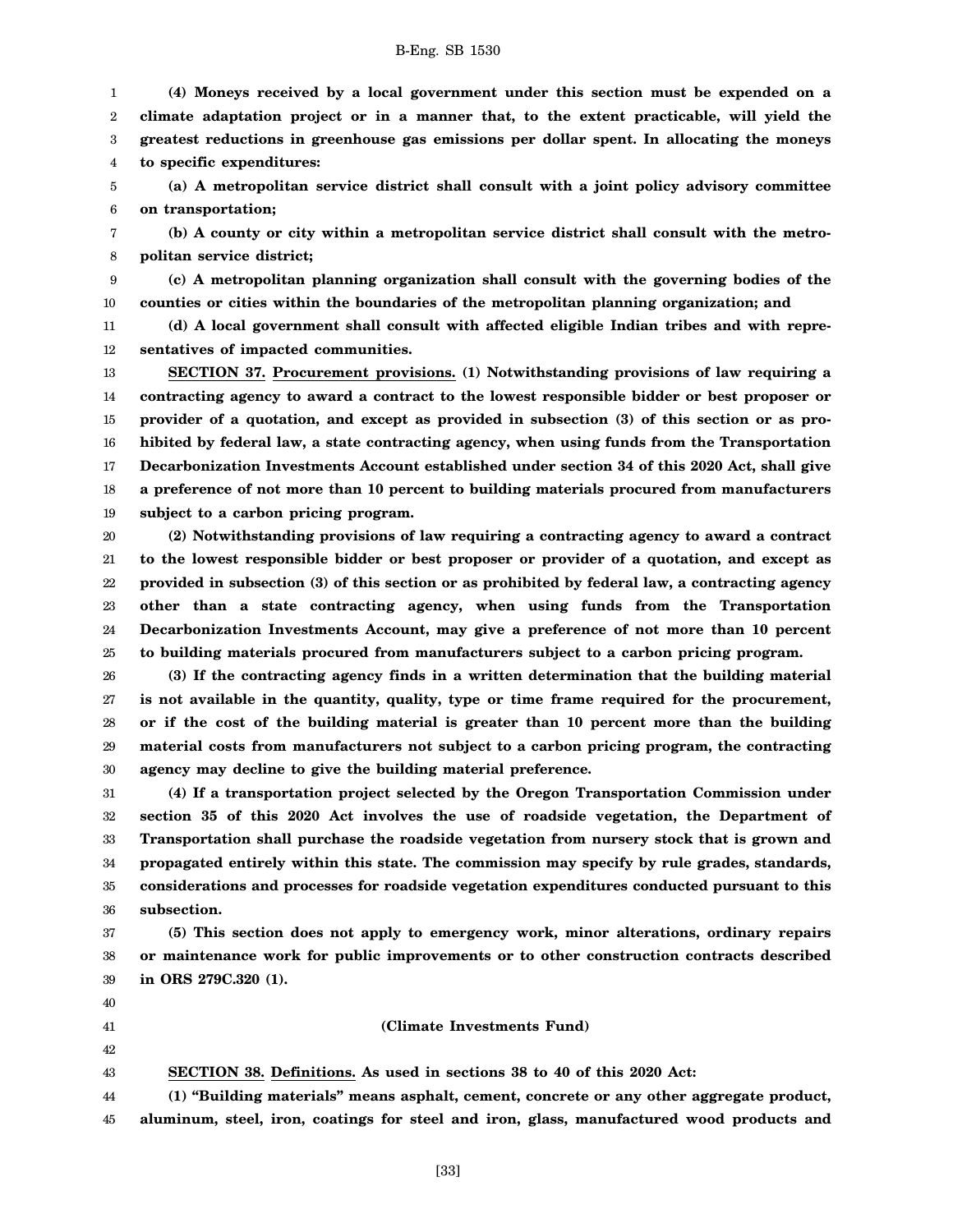1 **copper.**

9

2 **(2) "Contracting agency" has the meaning given that term in ORS 279A.010.**

3 **(3) "Eligible Indian tribe" has the meaning given that term in section 4 of this 2020 Act.**

4 **(4) "Impacted community" has the meaning given that term in section 4 of this 2020 Act.**

5 6 **(5) "Natural and working lands" has the meaning given that term in section 4 of this 2020 Act.**

7 8 **(6) "Oregon Greenhouse Gas Initiative" has the meaning given that term in section 4 of this 2020 Act.**

**(7) "State contracting agency" has the meaning given that term in ORS 279A.010.**

10 11 **(8) "Subject to a carbon pricing program" means a building materials manufacturer whose emissions from the manufacture of goods:**

12 13 14 15 **(a) Are subject to a tax or governmental regulatory program that has the effect of placing a price on greenhouse gas emissions and that is at least as stringent as the Oregon Greenhouse Gas Initiative, as determined by the Oregon Greenhouse Gas Reduction Board by rule; or**

16 17 18 **(b) Are directly regulated by the jurisdiction where the manufacturing facility is located for the greenhouse gas emissions attributable to the manufacturing of goods at the facility operated by the manufacturer.**

19 20 21 22 23 **SECTION 39. Climate Investments Fund. (1) The Climate Investments Fund is established in the State Treasury, separate and distinct from the General Fund. The Climate Investments Fund shall consist of moneys deposited in the fund under sections 28 and 29 of this 2020 Act. Interest earned by the fund shall be credited to the fund. The Office of Greenhouse Gas Regulation shall administer the fund.**

24 25 26 **(2) Moneys in the fund are continuously appropriated to the office to be distributed by the office as provided in this section. The office shall keep a record of moneys deposited in and distributed out of the fund.**

27 28 29 **(3)(a) Moneys distributed pursuant to this section must be used only for programs, projects and activities that further one or more of the purposes set forth in section 2 of this 2020 Act.**

30 31 **(b) A majority of the moneys distributed pursuant to this section must be used in a manner that benefits impacted communities.**

32 33 34 **(c) In allocating moneys received under subsection (5)(b) of this section to specific expenditures, a local government shall consult with affected eligible Indian tribes and representatives of impacted communities.**

35 36 **(d) Moneys distributed to the State Forestry Department under subsection (5)(e) of this section may not be used for fire suppression efforts.**

37 38 39 **(4) Of the moneys deposited in the fund each biennium, the office shall first transfer 10 percent or \$10 million, whichever is less, to the Just Transition Fund established under section 96 of this 2020 Act.**

40 41 42 **(5) After transferring moneys as required by subsection (4) of this section, the office shall distribute the remaining moneys deposited in the Climate Investments Fund each biennium as follows:**

43 44 **(a) 10 percent shall be distributed pursuant to allocations made by the Legislative Assembly for uses that directly benefit eligible Indian tribes;**

45 **(b) 20 percent shall be distributed pursuant to allocations made by the Legislative As-**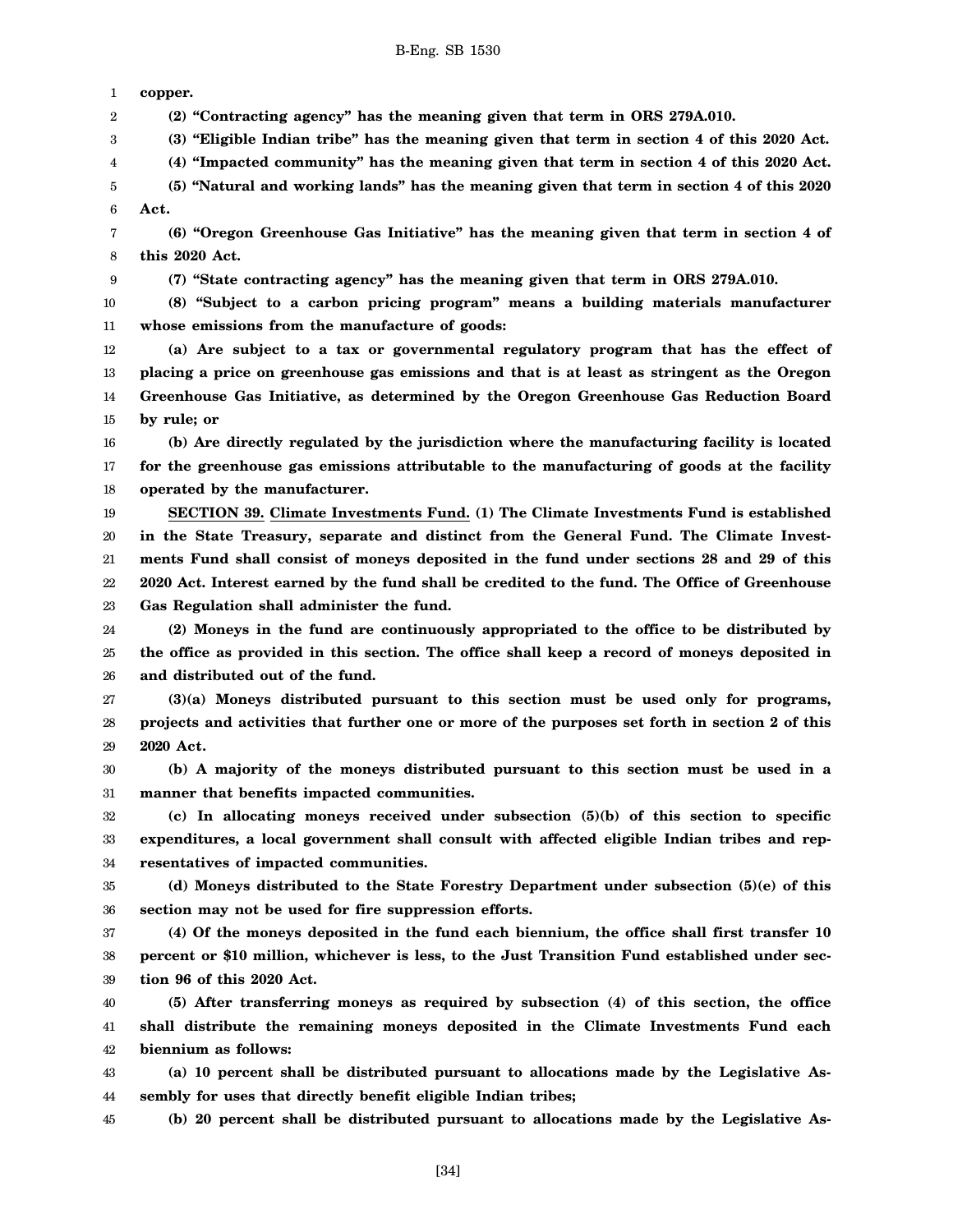1 **sembly to local governments, as that term is defined in ORS 174.116, for use in a manner that**

2 **prioritizes greenhouse gas reductions;**

3 4 5 **(c) 20 percent shall be distributed pursuant to allocations made by the Legislative Assembly to agencies of state government for use in a manner that prioritizes greenhouse gas reductions;**

6 7 **(d) 25 percent shall be distributed to the Oregon Watershed Enhancement Board for uses that benefit natural and working lands; and**

8 9 10 11 **(e) 25 percent shall be distributed to the State Forestry Department for wildfire mitigation efforts, including but not limited to projects under the Good Neighbor Authority Agreement, as that term is defined in ORS 526.275, and as informed by the recommendations of any council formed by the Governor to address wildfire response.**

12 13 14 **(6) Distributions from the fund shall, to the maximum extent feasible and consistent with law, be in addition to and not in replacement of any existing allocations or appropriations for programs, projects and activities.**

15 16 17 18 19 20 **SECTION 39a. Biennial climate action investment plan. (1) No later than June 1 of each even-numbered year and in the manner provided in ORS 192.245, the Oregon Greenhouse Gas Reduction Board shall deliver a biennial climate action investment plan to the Legislative Assembly and the Governor. The climate action investment plan shall identify the short-term and long-term opportunities for uses of moneys allocated by the Legislative Assembly from the Climate Investments Fund established under section 39 of this 2020 Act.**

21 22 23 24 **(2) The biennial climate action investment plan must include an analysis of how the programs, projects and activities that may be funded by the moneys allocated by the Legislative Assembly from the Climate Investments Fund established under section 39 of this 2020 Act would serve to effectively further the purposes set forth in section 2 of this 2020 Act.**

25 **(3) In preparing the biennial climate action investment plan, the board shall consult with:**

26

**(a) Representatives of eligible Indian tribes;**

27 **(b) Local governments, as that term is defined in ORS 174.116;**

28 **(c) Interested agencies of state government; and**

29 **(d) Representatives of impacted communities.**

30 31 32 **SECTION 39b. The Oregon Greenhouse Gas Reduction Board shall deliver the first biennial climate action investment plan as required by section 39a of this 2020 Act no later than June 1, 2022.**

33 34 35 36 **SECTION 39c. Use of biennial climate action investment plan in budget process. In preparing the Governor's budget as required under ORS 291.202, the Governor shall consider the recommendations contained in the biennial climate action investment plan prepared by the Oregon Greenhouse Gas Reduction Board under section 39a of this 2020 Act.**

37 38 39 40 41 42 43 **SECTION 40. Procurement preferences. (1) Notwithstanding provisions of law requiring a contracting agency to award a contract to the lowest responsible bidder or best proposer or provider of a quotation, and except as provided in subsection (3) of this section or as prohibited by federal law, a state contracting agency, when using funds from the Climate Investments Fund established under section 39 of this 2020 Act, shall give a preference of not more than 10 percent to building materials procured from manufacturers subject to a carbon pricing program.**

44 45 **(2) Notwithstanding provisions of law requiring a contracting agency to award a contract to the lowest responsible bidder or best proposer or provider of a quotation, and except as**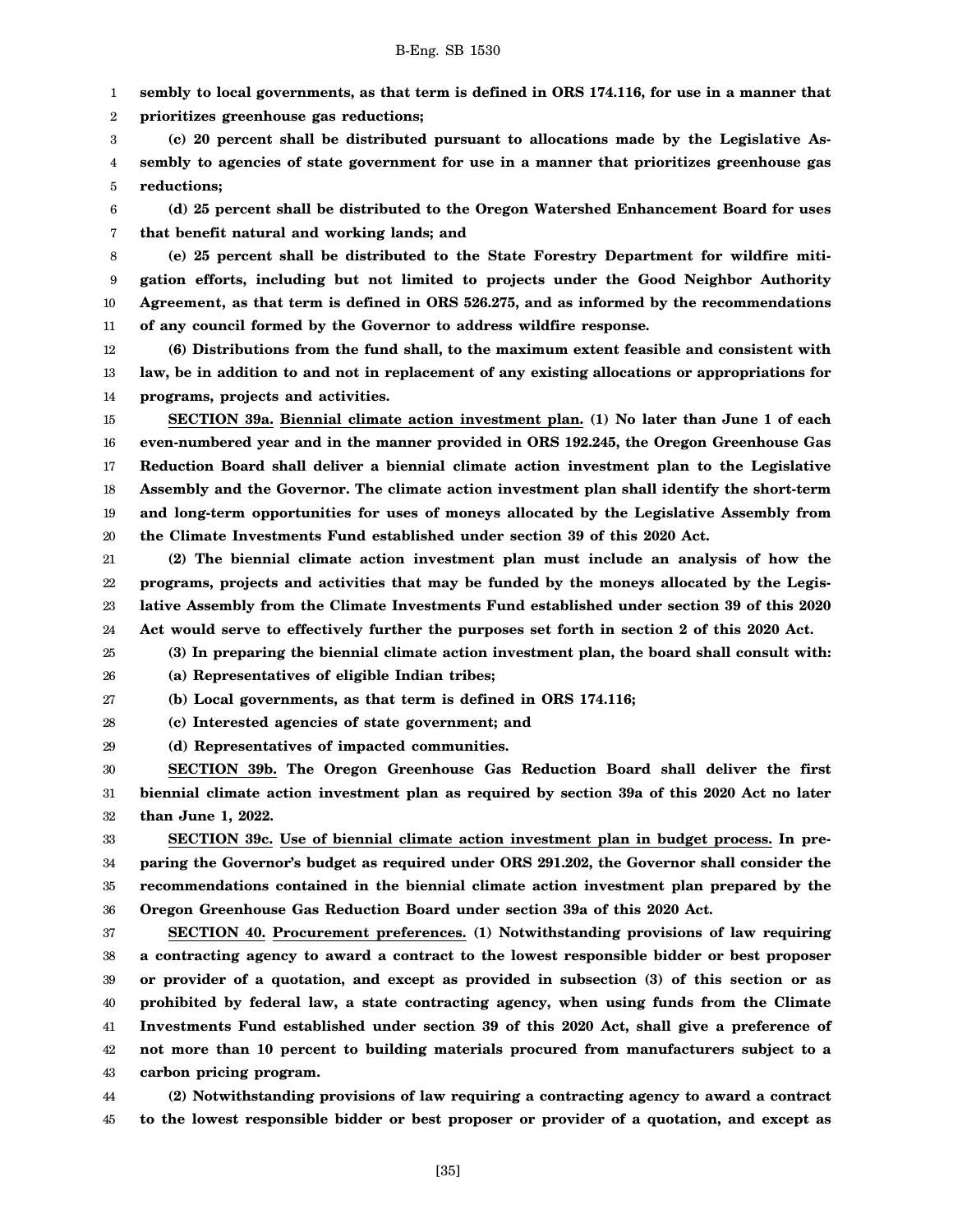1 2 3 4 5 6 7 8 9 10 11 12 13 14 15 16 17 18 19 20 21 22 23 24 25 26 27 28 29 30 31 32 33 34 35 36 37 38 39 40 41 42 43 44 **provided in subsection (3) of this section or as prohibited by federal law, a contracting agency other than a state contracting agency, when using funds from the Climate Investments Fund, may give a preference of not more than 10 percent to building materials procured from manufacturers subject to a carbon pricing program. (3) If the contracting agency finds in a written determination that the building material is not available in the quantity, quality, type or time frame required for the procurement, or if the building material cost is greater than 10 percent more than the building material costs from manufacturers not subject to a carbon pricing program, the contracting agency may decline to give the building material preference. (Labor and Contracting Provisions) SECTION 41. (1) If a construction project or a transportation project receives more than \$50,000 in funding from moneys in the Climate Investments Fund established under section 39 of this 2020 Act or the Transportation Decarbonization Investments Account established under section 34 of this 2020 Act, the primary contractor participating in the project: (a) Shall pay the prevailing rate of wage for an hour's labor in the same trade or occupation in the locality where the labor is performed; (b) Shall offer health care and retirement benefits to the employees performing the labor on the construction project or transportation project; (c) Shall participate in an apprenticeship program registered with the State Apprenticeship and Training Council; (d) May not be a contractor listed by the Commissioner of the Bureau of Labor and Industries under ORS 279C.860 as ineligible to receive a contract or subcontract for public works; (e) Must demonstrate a history of material compliance with the rules and other requirements of the Construction Contractors Board and of the Workers' Compensation Division, the Building Codes Division and the Occupational Safety and Health Division of the Department of Consumer and Business Services; and (f) Must demonstrate a history of compliance with federal and state wage and hour laws. (2) A farm labor contractor, as defined in ORS 658.405, may not receive moneys distributed from the Climate Investments Fund or the Transportation Decarbonization Investments Account unless the farm labor contractor is in compliance with all licensing and any other requirements or regulations imposed upon farm labor contractors pursuant to ORS 658.405 to 658.511. (3)(a) The Oregon Department of Administrative Services, in consultation with the Attorney General, shall adopt model rules that specify labor, workforce and contracting procedures for state agencies to use in administering funds for construction projects or transportation projects that receive more than \$50,000 in funding from moneys in the Climate Investments Fund or the Transportation Decarbonization Investments Account. The department shall adopt the rules in accordance with ORS chapter 183. (b) Model rules adopted under this subsection shall require the use of a project labor agreement for construction projects or transportation projects that receive more than \$200,000 in funding from moneys in the Climate Investments Fund or the Transportation**

B-Eng. SB 1530

**Decarbonization Investments Account. For all other construction projects or transportation**

45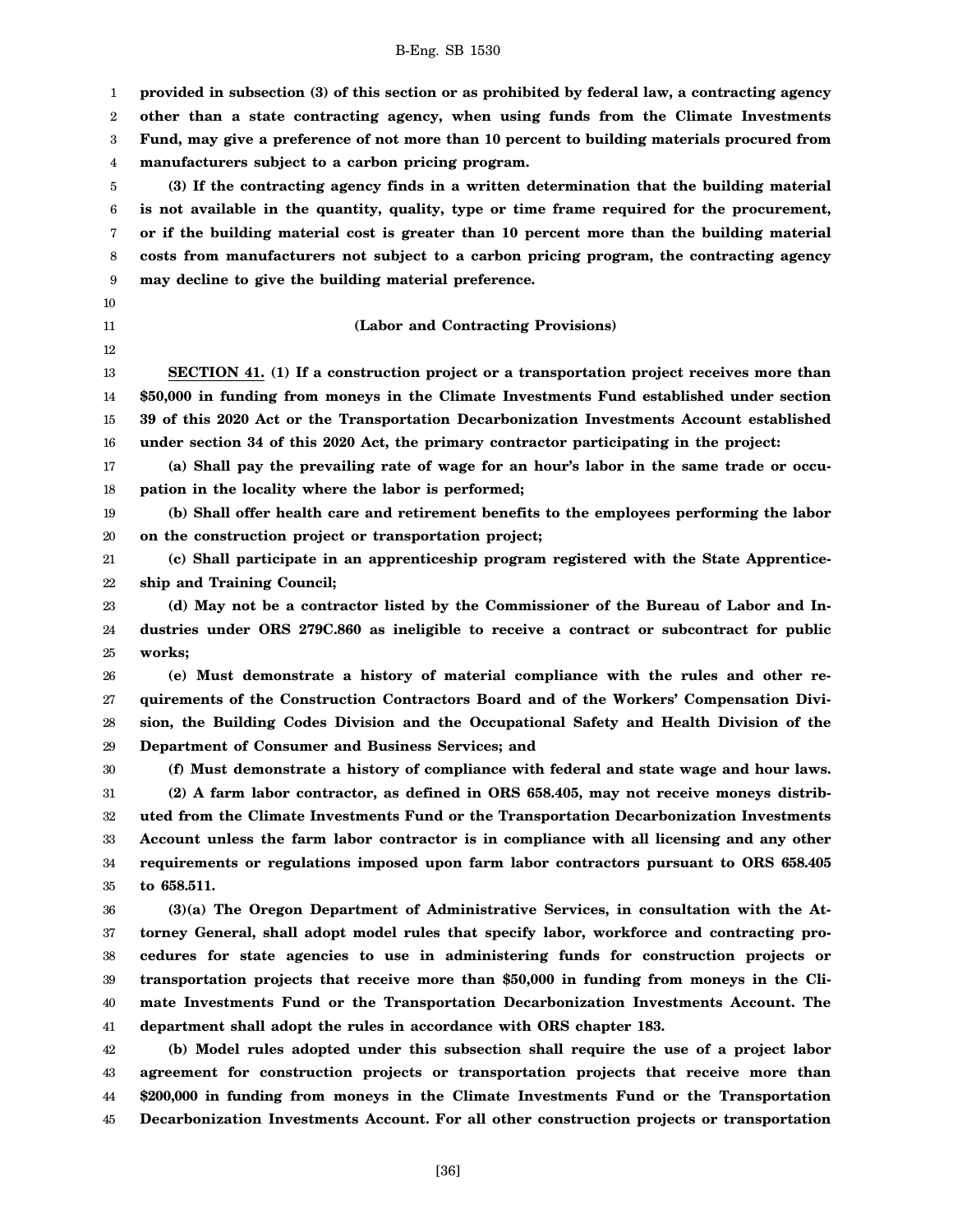1 **projects funded as described in paragraph (a) of this subsection, the model rules shall:**

2 3 4 5 **(A) Establish measurable, enforceable goals for the training and hiring of persons who are members of impacted communities, as defined in section 4 of this 2020 Act, and for contracting with businesses that are owned or operated by members of impacted communities; and**

6 7 **(B) Establish wage, benefit and labor relations standards consistent with the provisions of this section.**

8

**(c) The model rules shall promote best practices in procurement and contracting.**

9 10 11 12 13 **(d)(A) The model rules shall require that, in each contract awarded by a state agency for a construction project or transportation project funded as described in paragraph (a) of this subsection, building materials as defined in section 38 of this 2020 Act that the contractor purchases for the project and that become part of a permanent structure must be produced in the United States.**

14 15 **(B) The requirement in subparagraph (A) of this paragraph shall not apply if the administering agency finds that:**

16

**(i) The requirement is inconsistent with the public interest;**

17 18 **(ii) Building materials required for the project are not produced in the United States in sufficient and reasonably available quantities and with satisfactory quality; or**

19 20 21 **(iii) The requirement set forth in subparagraph (A) of this paragraph will increase the costs of the project, exclusive of labor costs involved in final assembly for manufactured products, by 25 percent or more.**

22 23 24 25 26 **(C) Notwithstanding a finding by the administering agency under subparagraph (B) of this paragraph, a contractor shall spend at least 75 percent of the total amount the contractor spends in connection with the construction project or transportation project on building materials that become part of a permanent structure on purchasing building materials that are produced in the United States.**

27 28 **(e) Before adopting or amending a rule under this subsection, the department shall consult with representatives of labor, contractors and other knowledgeable persons.**

29 30 31 32 33 34 35 36 **(4) Except as provided in subsection (5) of this section, a state agency charged with administering funds for construction projects or transportation projects that receive more than \$50,000 in funding from moneys in the Climate Investments Fund or the Transportation Decarbonization Investments Account may not adopt the administering agency's own rules for labor and workforce procedures related to administering funds allocated from the Climate Investments Fund or the Transportation Decarbonization Investments Account and shall be subject to the model rules adopted by the Oregon Department of Administrative Services under subsection (3) of this section.**

37 38 39 40 41 **(5) The Department of Transportation may adopt the department's own rules specifying labor, workforce and contracting procedures for use in administering funds for transportation projects that receive more than \$50,000 in funding from moneys in the Transportation Decarbonization Investments Account. Rules adopted by the department pursuant to this subsection must meet the requirements of subsection (3) of this section.**

- 42
- 43
- 44
- 45

**SECTION 42. Moneys deposited in the Common School Fund under sections 28 and 29 of**

**(Common School Fund)**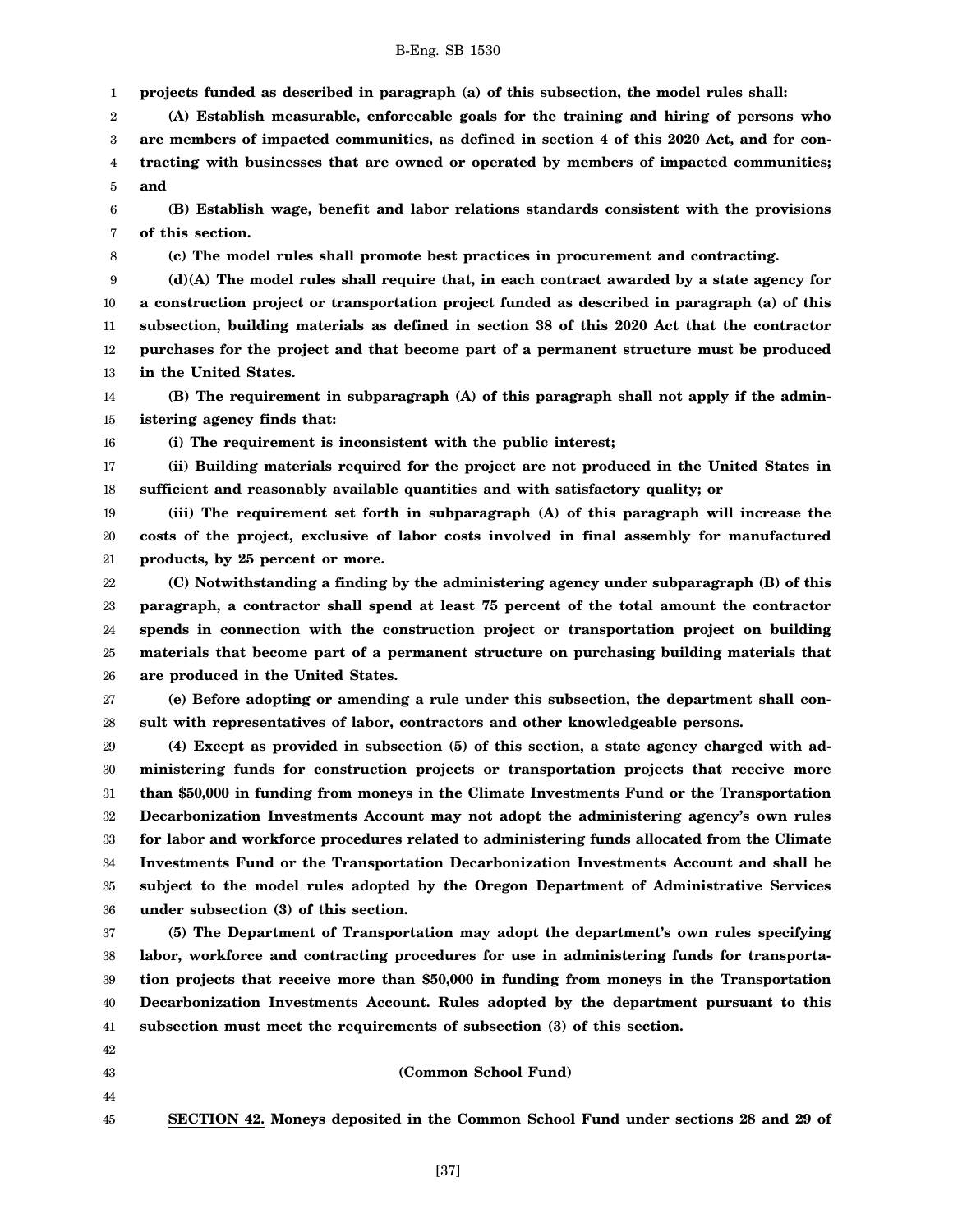1 2 3 4 5 6 7 8 9 10 11 12 13 14 15 16 17 18 19 20 21 22 23 24 25 26 27 28 29 30 31 32 33 34 35 36 37 38 39 40 41 42 43 44 45 **this 2020 Act are continuously appropriated to the Department of State Lands to be used in a manner that: (1) Is consistent with the requirements of the Oregon Constitution; and (2) Furthers one or more of the purposes set forth in section 2 of this 2020 Act. (Biennial Expenditure Reporting and Auditing) SECTION 43. (1) All agencies of the executive department as defined in ORS 174.112, counties, cities and all other public and private entities receiving moneys from the Climate Investments Fund shall annually report to the Office of Greenhouse Gas Regulation on the expenditure of the moneys received and the results of the expenditures. No later than January 1 of each even-numbered year, the office shall deliver a biennial report, in the manner provided in ORS 192.245, to the Oregon Transportation Commission, the Governor and the Legislative Assembly describing: (a) The investments from the Climate Investments Fund; (b) Whether the investments met the requirements of section 39 of this 2020 Act; and (c) The effectiveness of those investments in furthering the purposes set forth in section 2 of this 2020 Act. (2) All agencies of the executive department, metropolitan service districts, metropolitan planning organizations, counties, cities and all other public and private entities receiving moneys from the Transportation Decarbonization Investments Account shall annually report to the Department of Transportation on the expenditure of the moneys received and the results of the expenditures. No later than January 1 of each even-numbered year, the department shall deliver a biennial report, in the manner provided in ORS 192.245, to the Oregon Transportation Commission, the Governor and the Legislative Assembly describing: (a) The transportation projects funded by moneys from the Transportation Decarbonization Investments Account; (b) How the transportation projects met the requirements of section 34 of this 2020 Act; and (c) The effectiveness of the transportation projects in furthering the purposes set forth in section 2 of this 2020 Act. (3) Notwithstanding sections 33 to 37 and 39 of this 2020 Act, any agency of the executive department, metropolitan service district, metropolitan planning organization, county, city or other public or private entity failing to file a report under this section may not receive any payments from the Climate Investments Fund or the Transportation Decarbonization Investments Account until the report is filed. (4)(a) The office and the department jointly shall select an independent third-party organization to, beginning in 2025, prepare a performance audit once every five years of: (A) All programs, projects or activities funded by moneys from the Climate Investments Fund; and (B) All transportation projects funded by moneys from the Transportation Decarbonization Investments Account. (b) The office and the department shall provide for the audit report prepared by the independent third-party organization under this subsection to be transmitted to the Oregon Transportation Commission, the Governor and the Legislative Assembly.**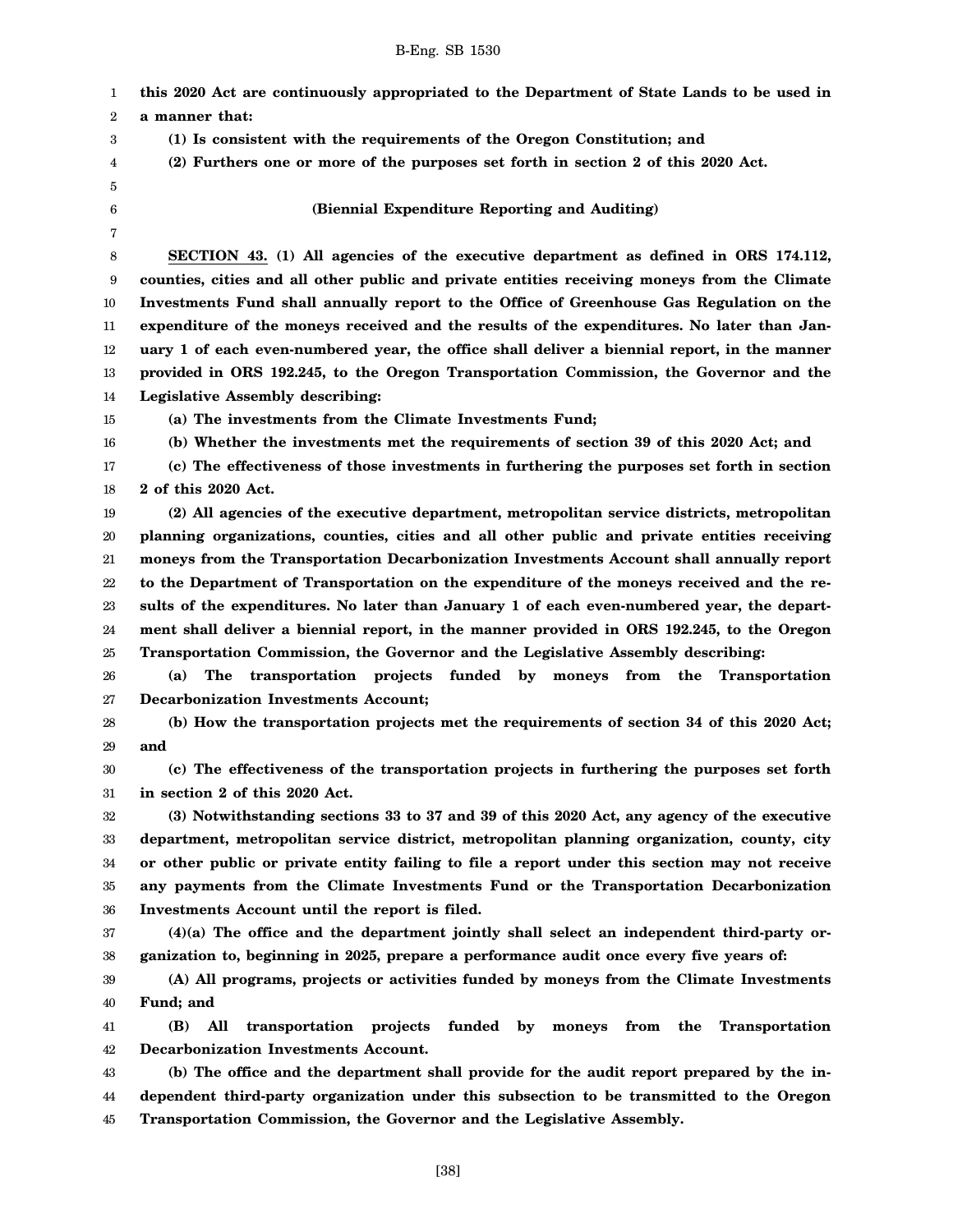1 2 3 4 5 6 7 8 9 10 11 12 13 14 15 16 17 18 19 20 21 22 23 24 25 26 27 28 29 30 31 32 33 34 35 36 37 38 39 40 41 42 43 44 45 **PROVISIONS RELATED TO THE PUBLIC UTILITY COMMISSION SECTION 44. Sections 45 to 53 of this 2020 Act are added to and made a part of ORS chapter 757. SECTION 45. Definitions. As used in sections 45 to 53 of this 2020 Act: (1) "Allowance" has the meaning given that term in section 4 of this 2020 Act. (2) "Electric company" has the meaning given that term in ORS 757.600. (3) "Natural gas utility" means a natural gas utility regulated by the Public Utility Commission under ORS chapter 757. (4) "Oregon Greenhouse Gas Initiative" has the meaning given that term in section 4 of this 2020 Act. (5) "Trade-exposed natural gas user" has the meaning given that term in section 4 of this 2020 Act. SECTION 46. Use of certain allowance sale proceeds by electric companies. (1) If, rather than surrendering the allowances to fulfill its compliance obligation under the Oregon Greenhouse Gas Initiative, an electric company sells allowances that were directly distributed at no cost to the electric company under section 14 of this 2020 Act, the Public Utility Commission shall require the proceeds received by the electric company through the sale: (a) To be spent by the electric company for the exclusive benefit of retail customers that are supplied electricity by the electric company; and (b) To be used only for activities that serve to reduce greenhouse gas emissions or provide assistance to the electric company's retail customers, in furtherance of the purposes set forth in section 2 of this 2020 Act. (2) Subject to subsection (1) of this section, an electric company shall prioritize the use of proceeds received by the electric company from the sale of allowances that were directly distributed at no cost to the electric company for: (a) Providing weatherization, energy efficiency improvements, bill assistance or rate assistance to the electric company's low-income residential customers; (b) Accelerated transportation electrification; (c) Investments and activities that serve to reduce greenhouse gas emissions through actions such as energy efficiency improvements, voltage optimization, portfolio optimization and renewable energy procurement; and (d) Facilitating integration and utilization of variable energy resources through investments in programs and technologies such as demand response, smart grid communication and control systems, grid-connected end uses and energy storage. (3) An electric company that receives allowances directly distributed at no cost under section 14 of this 2020 Act shall develop a plan for the use of the allowances and file the plan with the commission. The plan must be revised and updated on a schedule established by the commission by rule. At a minimum, a plan must contain: (a) A strategy for the use of proceeds received by the electric company from the sale of the allowances in compliance with this section; and (b) A description of any previous uses of proceeds received by the electric company from the sale of the allowances. (4) The commission shall, pursuant to ORS 756.040 and after consultation with the Housing and Community Services Department, adopt rules for the implementation and**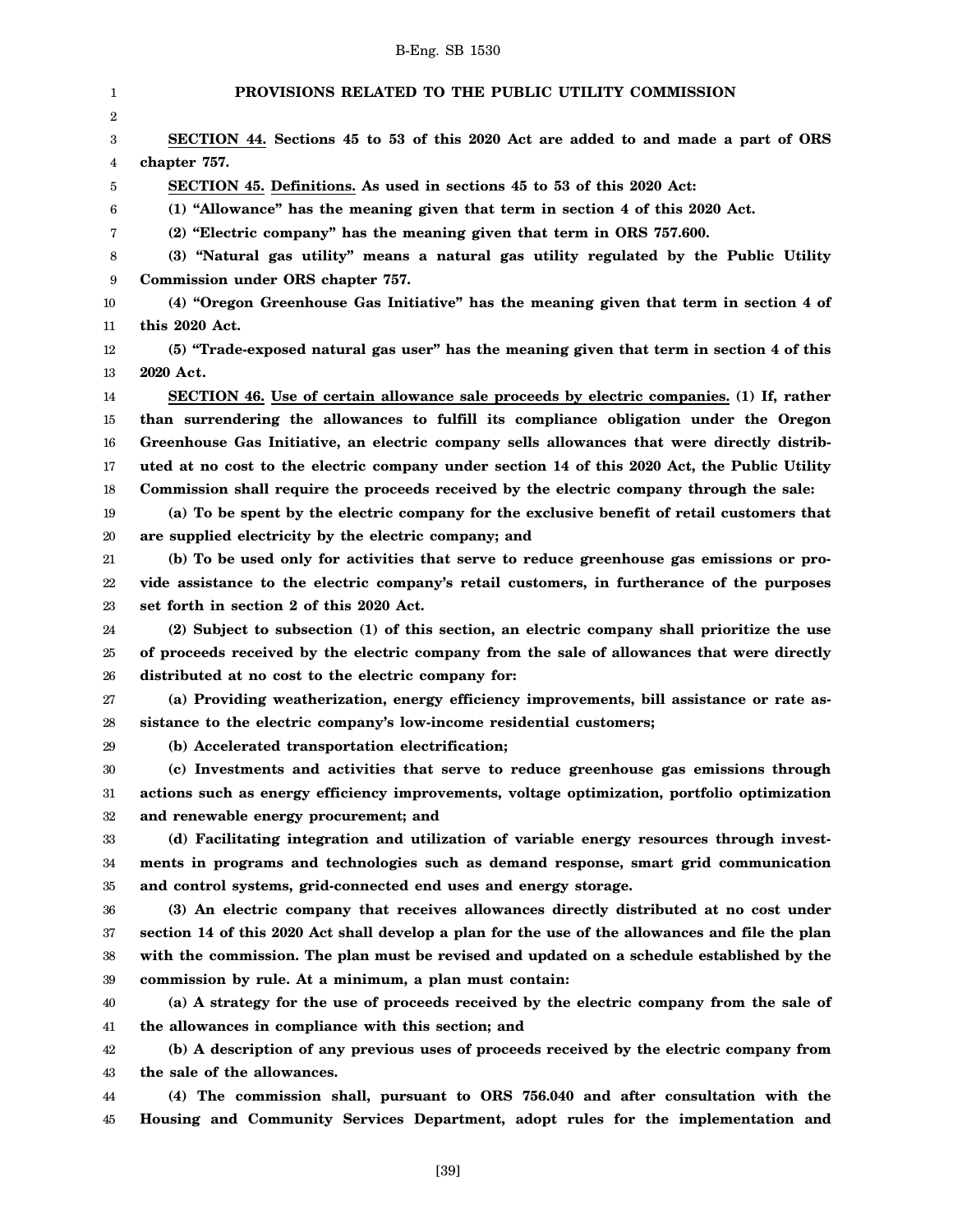1 **enforcement of this section.**

2 3 **SECTION 47. An electric company shall develop and file with the Public Utility Commission an initial plan under section 46 of this 2020 Act no later than December 31, 2022.**

4 5 6 7 8 9 10 **SECTION 48. Trust accounts. (1)(a) The Public Utility Commission, as trustee, shall establish a separate trust account with the State Treasurer for the benefit of each natural gas utility regulated under the Oregon Greenhouse Gas Initiative. Moneys in each trust account shall consist of proceeds due to the natural gas utility from the sale at auction of allowances consigned to the Office of Greenhouse Gas Regulation under section 17 of this 2020 Act. The State Treasurer may invest moneys deposited in the trust accounts as provided in ORS 293.701 to 293.857. Interest earned by a trust account must be credited to the account.**

11 12 13 14 **(b) Upon request by a natural gas utility, the commission shall require the State Treasurer to transfer from the natural gas utility's trust account to the natural gas utility amounts necessary to pay for programs or activities found to be consistent with the plan required under subsection (2) of this section.**

15 16 17 18 **(c) Upon making the determinations required by subsections (3) and (4) of this section, the commission shall direct the State Treasurer to transfer amounts from a natural gas utility's trust account to the natural gas utility or a designee of the natural gas utility necessary for use consistent with subsections (3) and (4) of this section.**

19 20 21 22 23 24 **(2) A natural gas utility shall develop a plan for use of moneys in the trust account for the benefit of the natural gas utility's sales customers. The natural gas utility shall file the plan for acknowledgment with the commission as part of each of the natural gas utility's integrated resource plan filings, as further specified by the commission by rule. A plan must: (a) Identify a portfolio of approaches in furtherance of the purposes set forth in section**

**2 of this 2020 Act;**

25 26 27 28 **(b) Provide that no less than 25 percent of the proceeds from the sale of allowances directly distributed to the natural gas utilities pursuant to section 17 (1)(b) of this 2020 Act be used for nonvolumetric bill credits or other rate relief for residential, commercial and industrial sales customers; and**

29 30 31 32 **(c) Address the impacts of the regulated emissions attributable to the natural gas utility with due consideration of the risks associated with climate change and the need for urgent action to address greenhouse gas emissions reductions, through one or more of the following approaches:**

33 34 35 **(A) Implementing programs, activities or technologies designed to reduce greenhouse gas emissions from sales customers, including programs for low and moderate income residential sales customers;**

36 37 38 **(B) Developing renewable natural gas or renewable hydrogen infrastructure and the provision of renewable natural gas or renewable hydrogen to the natural gas utility's sales customers;**

**(C) Providing renewable thermal resources for sales customers;**

40 41 **(D) Providing renewable natural gas or hydrogen to vehicles and the necessary related infrastructure in the utility's service territory;**

42 43 44 **(E) Implementing pilot projects or research, development and demonstration activities to determine the cost and viability of activities described in subparagraphs (A) to (D) of this paragraph; or**

45

39

**(F) Contributing to a state grant or loan program for financing projects or upgrades to**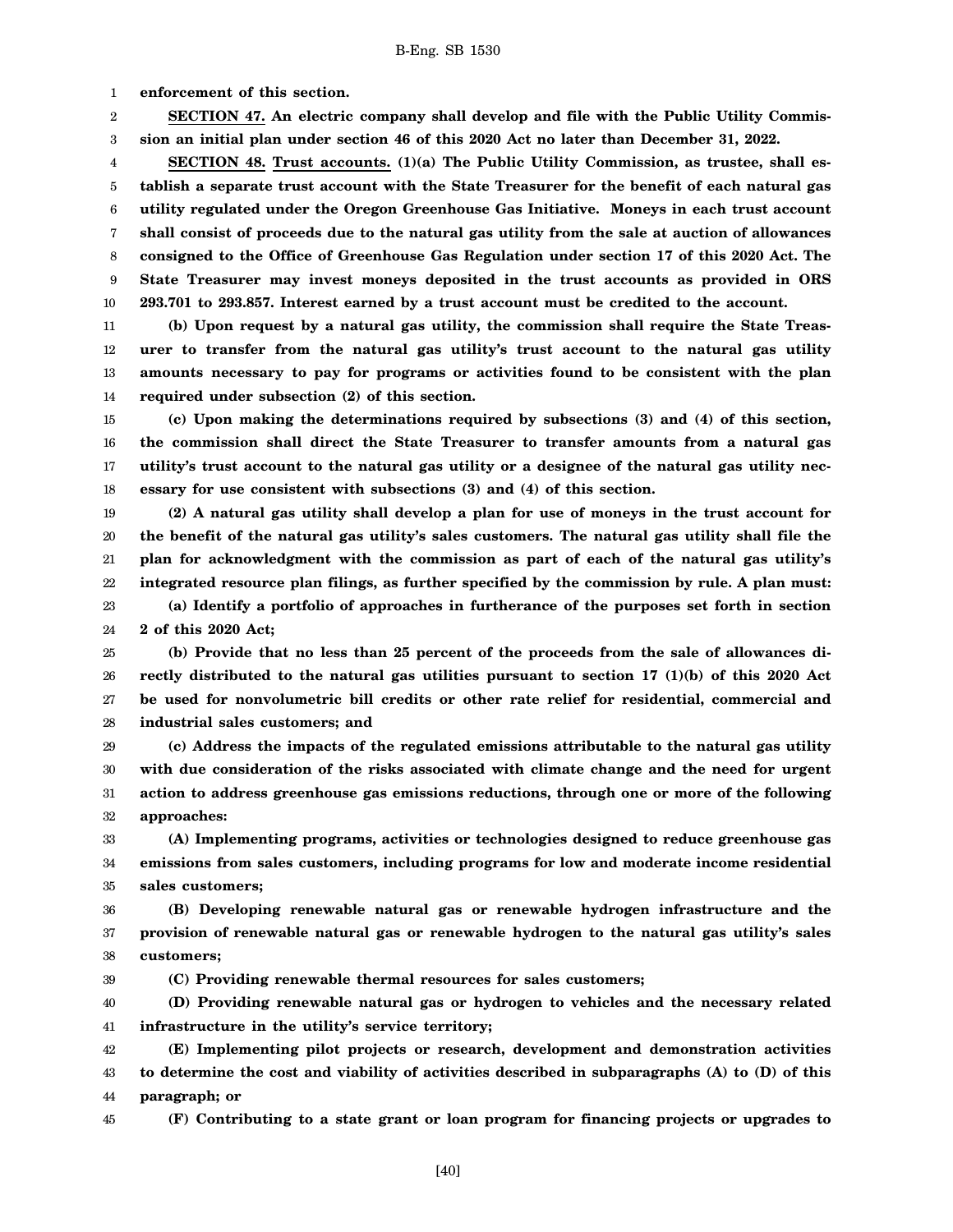1 **reduce greenhouse gas emissions for industrial or commercial sales customers.**

2 3 4 5 **(3)(a) Subject to paragraph (b) of this subsection, the commission shall determine the amounts of the proceeds from the sale of allowances directly distributed to natural gas utilities pursuant to section 17 (1)(c) of this 2020 Act to be used for each of the following purposes:**

6 7 **(A) Providing nonvolumetric bill credits or other rate relief for natural gas transportation customers of the natural gas utility;**

8 9 10 11 **(B) Implementing programs, activities or technologies, which may include cost-effective projects for switching to the use of lower-carbon-emitting fuels, designed to reduce greenhouse gas emissions attributable to commercial and industrial natural gas transportation customers; and**

12 13 14 **(C) Contributing to a state grant or loan program for financing projects or upgrades, which may include cost-effective projects for switching to the use of lower-carbon-emitting fuels, to reduce greenhouse gas emissions for natural gas transportation customers.**

15 16 17 18 **(b) No less than 25 percent of the proceeds described in this subsection must be used for rate relief as described in paragraph (a)(A) of this subsection. The commission shall set the level of rate relief as part of the tariff between the transportation customer and the natural gas utility. In setting the level of rate relief, the commission shall consider:**

19 20 21 **(A) The availability of reasonable opportunities for natural gas transportation customers of the natural gas utility to reduce greenhouse gas emissions, including but not limited to opportunities for investments in energy efficiency; and**

22

**(B) Competitive considerations related to natural gas service options.**

23 24 25 26 **(4) The commission shall determine the amounts of the proceeds from the sale of allowances directly distributed to natural gas utilities pursuant to section 17 (1)(d) of this 2020 Act to be used for the benefit of trade-exposed natural gas users consistent with section 50 of this 2020 Act.**

27 28 **(5)(a) The proceeds described in subsections (2) and (3) of this section may not be used for the benefit of natural gas customers that are also trade-exposed natural gas users.**

29 30 31 **(b) A natural gas utility, upon approval by the commission, may select one or more third parties to implement a program described in subsection (2)(c)(A) or (3)(a)(B) of this section. (6) The commission may adopt rules for the implementation and enforcement of this**

32 33 34 **section and section 50 of this 2020 Act, including but not limited to a process for tradeexposed natural gas users to appeal the approval or disapproval of an energy management system audit or implementation plan under section 50 of this 2020 Act.**

35 36 **SECTION 49. A natural gas utility shall develop and file with the Public Utility Commission an initial plan under section 48 (2) of this 2020 Act no later than June 30, 2022.**

37 38 39 40 **SECTION 50. (1) In 2022 and each following calendar year before 2025, a trade-exposed natural gas user shall receive rate relief in each year equal to the amount of revenue generated by the sale at auction of the allowances allocated to the natural gas utility on behalf of that user under section 17 (1)(d) of this 2020 Act for that year.**

41 42 43 44 45 **(2)(a) In 2025 and each following calendar year before 2051, and except as provided in paragraph (b) of this subsection, the amount of rate relief received by a trade-exposed natural gas user shall decline annually by a constant amount proportionate to the decline in** the number of allowances available in annual allowance budgets pursuant to section  $5 \text{ (1)(b)}$ **of this 2020 Act.**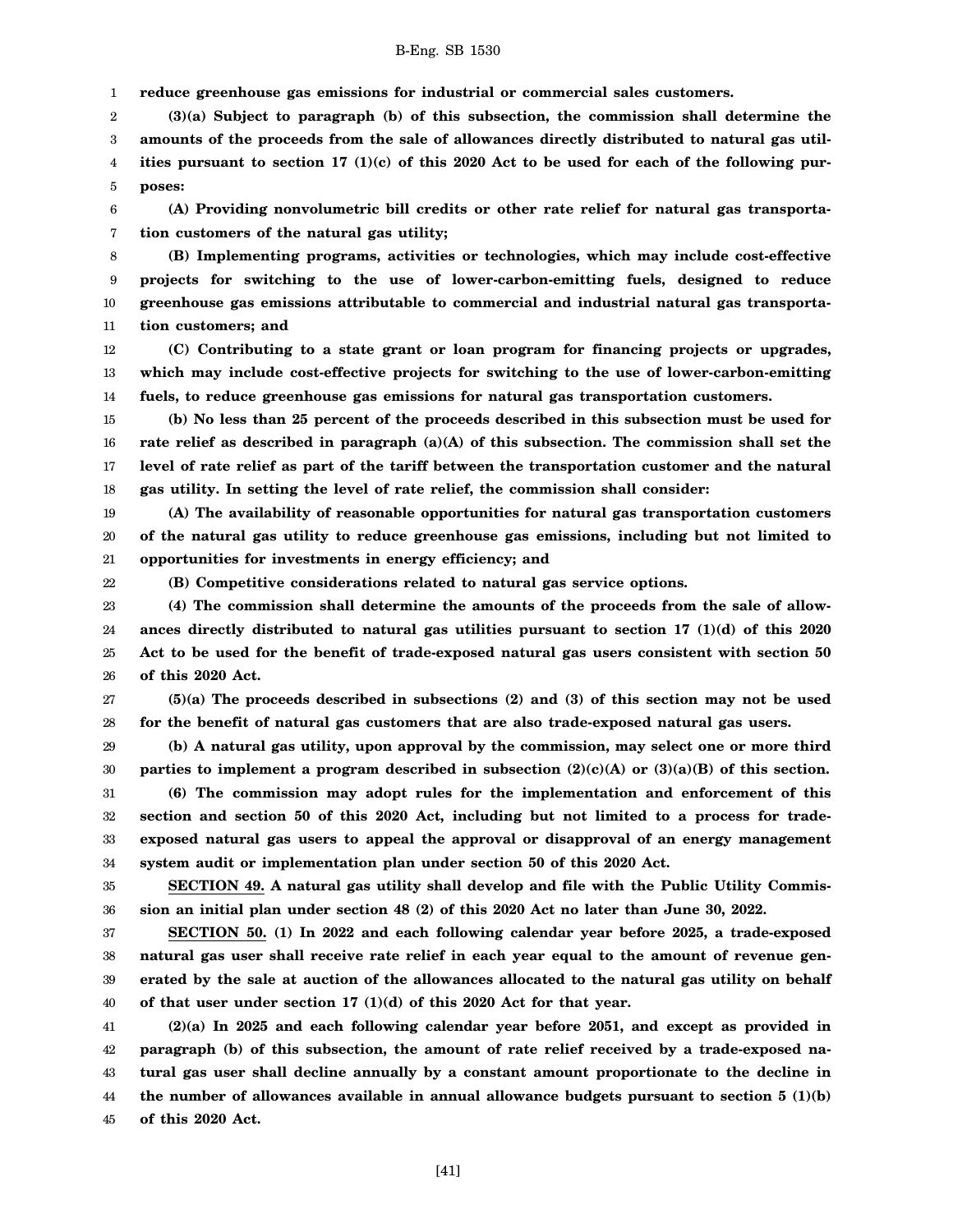1 2 3 4 5 6 7 8 9 10 **(b) If a trade-exposed natural gas user is in compliance with an approved energy management system audit and implementation plan subject to subsection (3) of this section, the trade-exposed natural gas user shall receive a nonvolumetric bill credit pursuant to a formula developed by the Public Utility Commission by rule. The formula developed by the commission must be designed to recognize early action, encourage ongoing efficiency improvements, accommodate growth of operations or output, and mitigate to the greatest extent practicable any impacts by the Oregon Greenhouse Gas Initiative on the rates for natural gas paid by trade-exposed natural gas users. During the following years, the commission shall use the following amounts for the benefit of trade-exposed natural gas users pursuant to the formula developed under this section:**

11 12 13 **(A) In 2025 and each year before 2030, an amount equal to the amount of revenue generated by the sale at auction of the allowances allocated to the natural gas utility on behalf of the users under section 17 (1)(d) of this 2020 Act for that year; and**

14 15 16 **(B) In 2030 and each year before 2051, an amount equal to 97 percent of the amount of revenue generated by the sale at auction of the allowances allocated to the natural gas utility on behalf of the users under section 17 (1)(d) of this 2020 Act for that year.**

17 18 19 **(3)(a) A trade-exposed natural gas user may, no later than December 31, 2024, and once every five years thereafter, submit to the Public Utility Commission a completed energy management system audit and implementation plan for approval.**

20 21 **(b) The commission shall approve an energy management system audit and implementation plan if:**

22

**(A) The audit meets the requirements of subsection (4) of this section; and**

23 24 25 **(B) The implementation plan identifies how the trade-exposed natural gas user will complete all efficiency improvements identified in the audit report that are related to natural gas use and that have a payback period of five years or less by:**

26

**(i) Two years after the date of the audit; or**

27 28 29 **(ii) A reasonable extension date not to exceed four years after the date of the audit, if the commission determines that additional time is reasonable and necessary for the tradeexposed natural gas user to complete the efficiency improvements.**

30 31 32 33 **(c) In determining the payback period for an efficiency improvement identified in an audit report, the commission shall consider any loans for completing the efficiency improvement available to the trade-exposed natural gas user from the Traded Sector Greenhouse Gas Reduction Revolving Loan Fund established under section 51 of this 2020 Act.**

34 35 **(d) An approved energy management system audit and implementation plan shall be valid for five years.**

36 37 38 39 40 **(4) An energy management system audit must adhere to established federal or international standards for developing plans identifying energy efficiency opportunities and related best practices for commercial, industrial and institutional facilities, as the commission may further identify by rule, in consultation with the Office of Greenhouse Gas Regulation. The elements of an audit shall include but need not be limited to:**

41 42 **(a) A visual inspection of the relevant source or sources of greenhouse gas emissions for the facility subject to the audit;**

43 44 **(b) An evaluation of the operating characteristics of the emission sources, operation and maintenance procedures at the facility and unusual operating constraints;**

45 **(c) An inventory of the major onsite energy use systems at the facility;**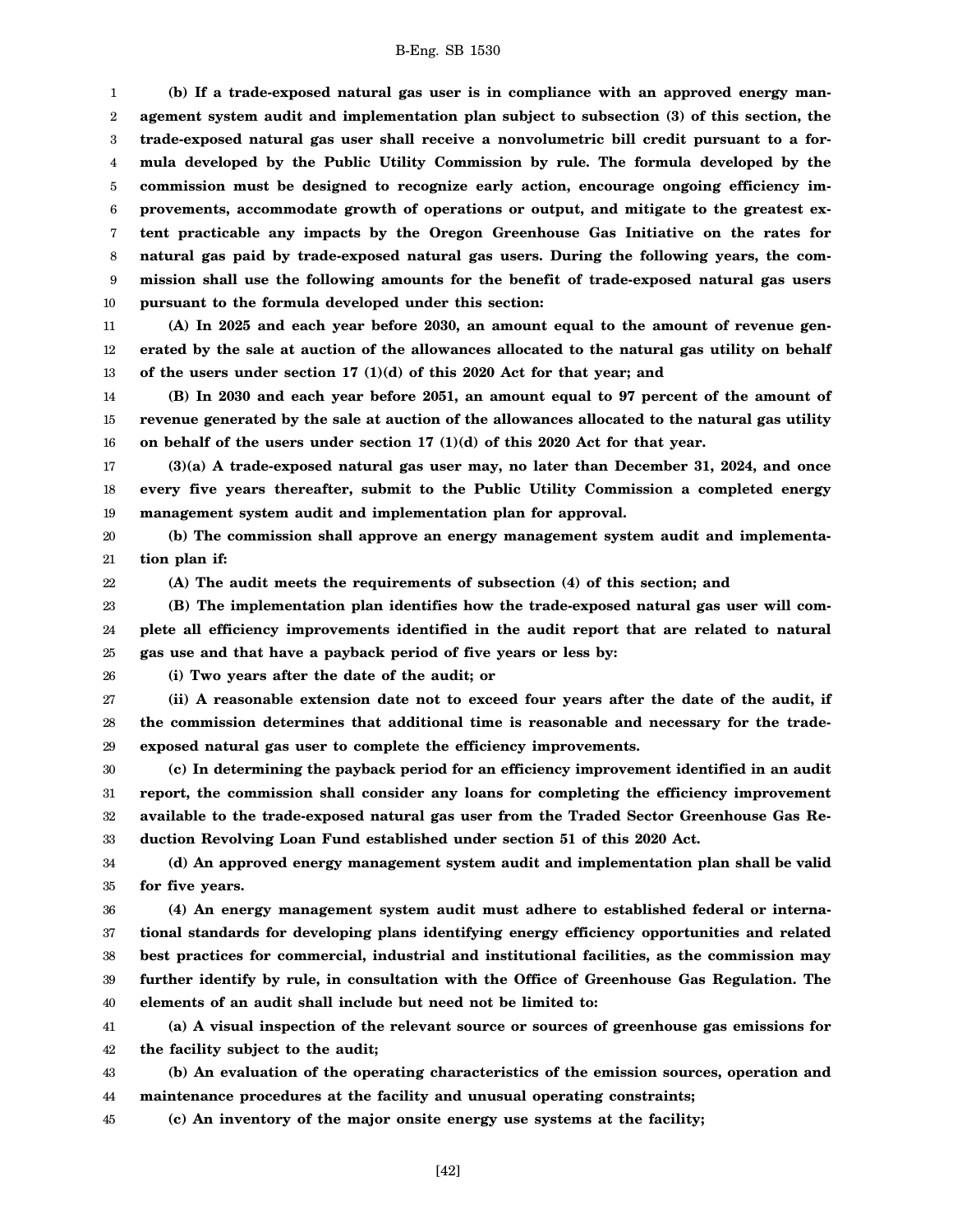1 2 **(d) A review of the architectural and engineering plans for the facility, the facility's operation and maintenance procedures and logs, and the fuel usage of the facility;**

3 4 **(e) A review of the facility's energy management program and recommendations for improvements to the program;**

5 6 **(f) A review of opportunities for the facility to switch to the use of fuels that are less greenhouse gas emissions intensive;**

7 8 **(g) A list of energy conservation measures that are within the facility's control to implement;**

9 10 **(h) An evaluation of the energy savings potential of implementing the energy conservation measures listed under paragraph (g) of this subsection; and**

11 12 13 14 **(i) A comprehensive audit report detailing ways to improve the efficiency of the facility, the cost of any specific improvements identified in the report, the benefits of the identified improvements and the time frame for recouping the investments in the identified improvements.**

15 16 17 18 **(5) Beginning in 2030, the commission shall annually direct any proceeds described in section 48 (4) of this 2020 Act that are not used for rate relief under subsection (2) of this section to be deposited in the Traded Sector Greenhouse Gas Reduction Revolving Loan Fund.**

19 20 **(6) The commission may contract with an independent third-party entity to review and approve energy management system audits and implementation plans under this section.**

21 22 23 24 25 26 **SECTION 51. (1) The Traded Sector Greenhouse Gas Reduction Revolving Loan Fund is established in the State Treasury, separate and distinct from the General Fund. Interest earned by the Traded Sector Greenhouse Gas Reduction Revolving Loan Fund shall be credited to the fund. Moneys in the fund are continuously appropriated to the Oregon Business Development Department to issue loans under and to administer the program adopted under subsection (3) of this section.**

27 **(2) The fund shall consist of:**

28 **(a) Moneys appropriated or transferred to the fund by the Legislative Assembly;**

29 **(b) Repayment of moneys loaned from the fund;**

30 **(c) Application fees required under subsection (3) of this section;**

31 **(d) Interest and other earnings on the moneys in the fund; and**

32 **(e) Gifts, grants or donations received from any source.**

33 34 35 36 37 **(3) The department shall adopt by rule a revolving loan program for issuing low- or zero-interest loans to finance projects or upgrades that will result in reductions in greenhouse gas emissions. Projects financed by loans under the program may include costeffective projects for switching to the use of lower-carbon-emitting fuels. Rules adopted under this section shall include, but need not be limited to, rules:**

38 **(a) Establishing lending guidelines for loans from the fund;**

39 **(b) Establishing interest rates to be charged for loans;**

40 **(c) Establishing loan application procedures; and**

41 **(d) Establishing loan application and administrative fees.**

42 **(4) The department may contract with an independent third-party entity to administer**

43 **the program adopted by rule under this section.**

44 **SECTION 51a.** Section 51 of this 2020 Act is amended to read:

45 **Sec. 51.** (1) The Traded Sector Greenhouse Gas Reduction Revolving Loan Fund is established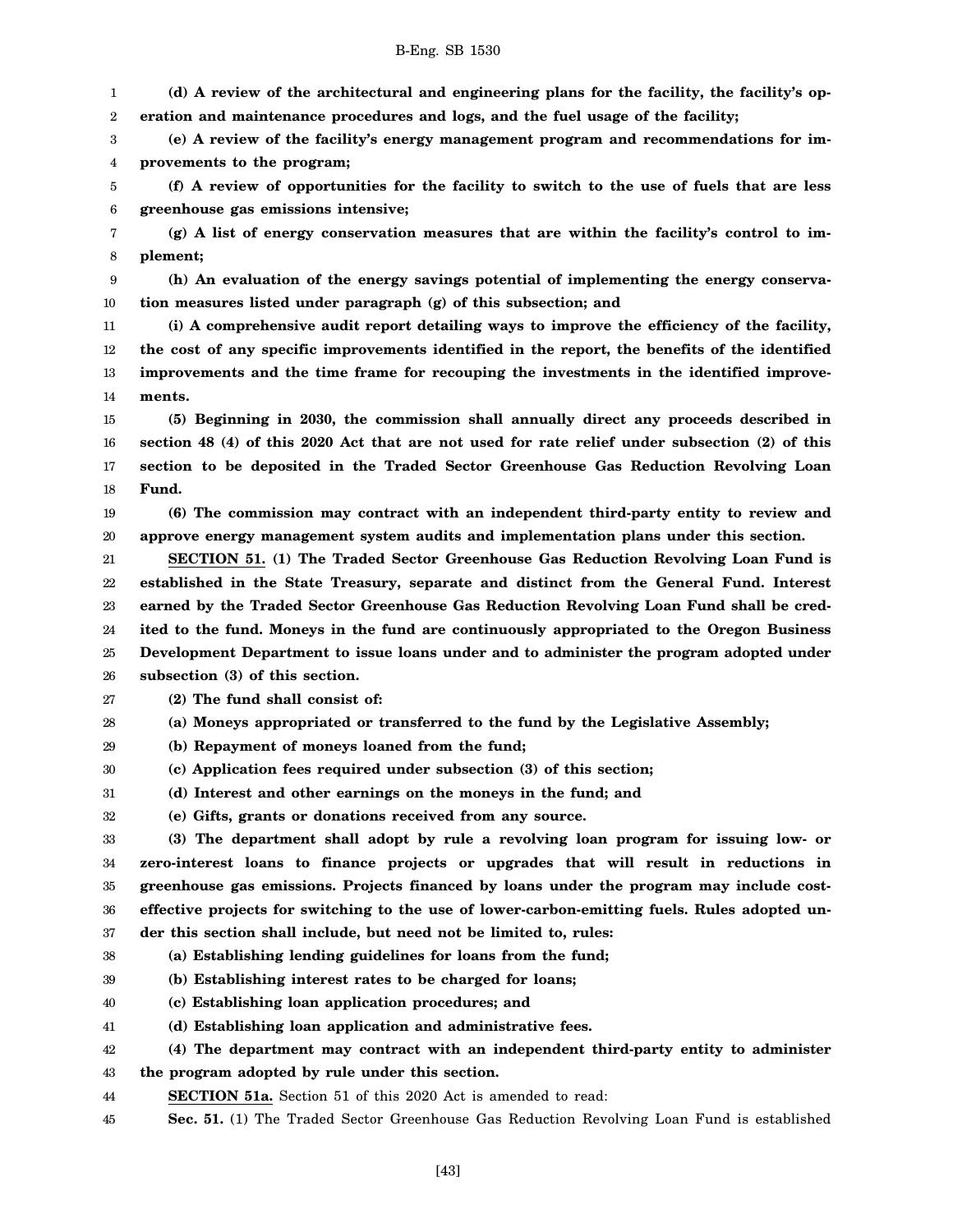1 2 3 4 5 6 7 8 9 10 11 12 13 14 15 16 17 18 19 20 21 22 23 24 25 26 27 28 29 30 31 32 33 34 35 36 37 38 39 40 41 42 43 44 45 in the State Treasury, separate and distinct from the General Fund. Interest earned by the Traded Sector Greenhouse Gas Reduction Revolving Loan Fund shall be credited to the fund. Moneys in the fund are continuously appropriated to the Oregon Business Development Department to issue loans under and to administer the program adopted under subsection (3) of this section. (2) The fund shall consist of: **(a) Moneys deposited in the fund pursuant to section 50 of this 2020 Act;** [*(a)*] **(b)** Moneys appropriated or transferred to the fund by the Legislative Assembly; [*(b)*] **(c)** Repayment of moneys loaned from the fund; [*(c)*] **(d)** Application fees required under subsection (3) of this section; [*(d)*] **(e)** Interest and other earnings on the moneys in the fund; and [*(e)*] **(f)** Gifts, grants or donations received from any source. (3) The department shall adopt by rule a revolving loan program for issuing low- or zero-interest loans to finance projects or upgrades that will result in reductions in greenhouse gas emissions. Projects financed by loans under the program may include cost-effective projects for switching to the use of lower-carbon-emitting fuels. **To apply for a loan under the program, a person must be a trade-exposed natural gas user or an EITE entity described in section 24 of this 2020 Act.** Rules adopted under this section shall include, but need not be limited to, rules: (a) Establishing lending guidelines for loans from the fund; (b) Establishing interest rates to be charged for loans; (c) Establishing loan application procedures; and (d) Establishing loan application and administrative fees. (4) The department may contract with an independent third-party entity to administer the program adopted by rule under this section. **(5) Section 41 of this 2020 Act does not apply to moneys transferred by the Legislative Assembly to the Traded Sector Greenhouse Gas Reduction Revolving Loan Fund from the Climate Investments Fund established under section 39 of this 2020 Act. SECTION 52. No later than September 15 of each even-numbered year, the Public Utility Commission shall, in the manner provided by ORS 192.245, provide a report to the Legislative Assembly and to the Office of Greenhouse Gas Regulation on: (1) How electric companies have made use of allowances that were directly distributed at no cost to each electric company, including a description of how any proceeds received by the electric company from the sale of the allowances were used; and (2) How natural gas utilities and any designees of the natural gas utilities have expended proceeds from the sale of allowances consigned to the office for auction by the natural gas utilities pursuant to section 17 of this 2020 Act. SECTION 53. The Public Utility Commission shall establish processes and mechanisms to ensure timely cost recovery for prudent and reasonable costs incurred by public utilities associated with compliance with the Oregon Greenhouse Gas Initiative. The processes and mechanisms shall be established to address situations in which compliance with the Oregon Greenhouse Gas Initiative results in public utilities incurring costs for which cost recovery mechanisms otherwise authorized by law are not adequate. SECTION 54.** ORS 757.259 is amended to read: 757.259. (1) In addition to powers otherwise vested in the Public Utility Commission, and subject to the limitations contained in this section, under amortization schedules set by the commission, a rate or rate schedule: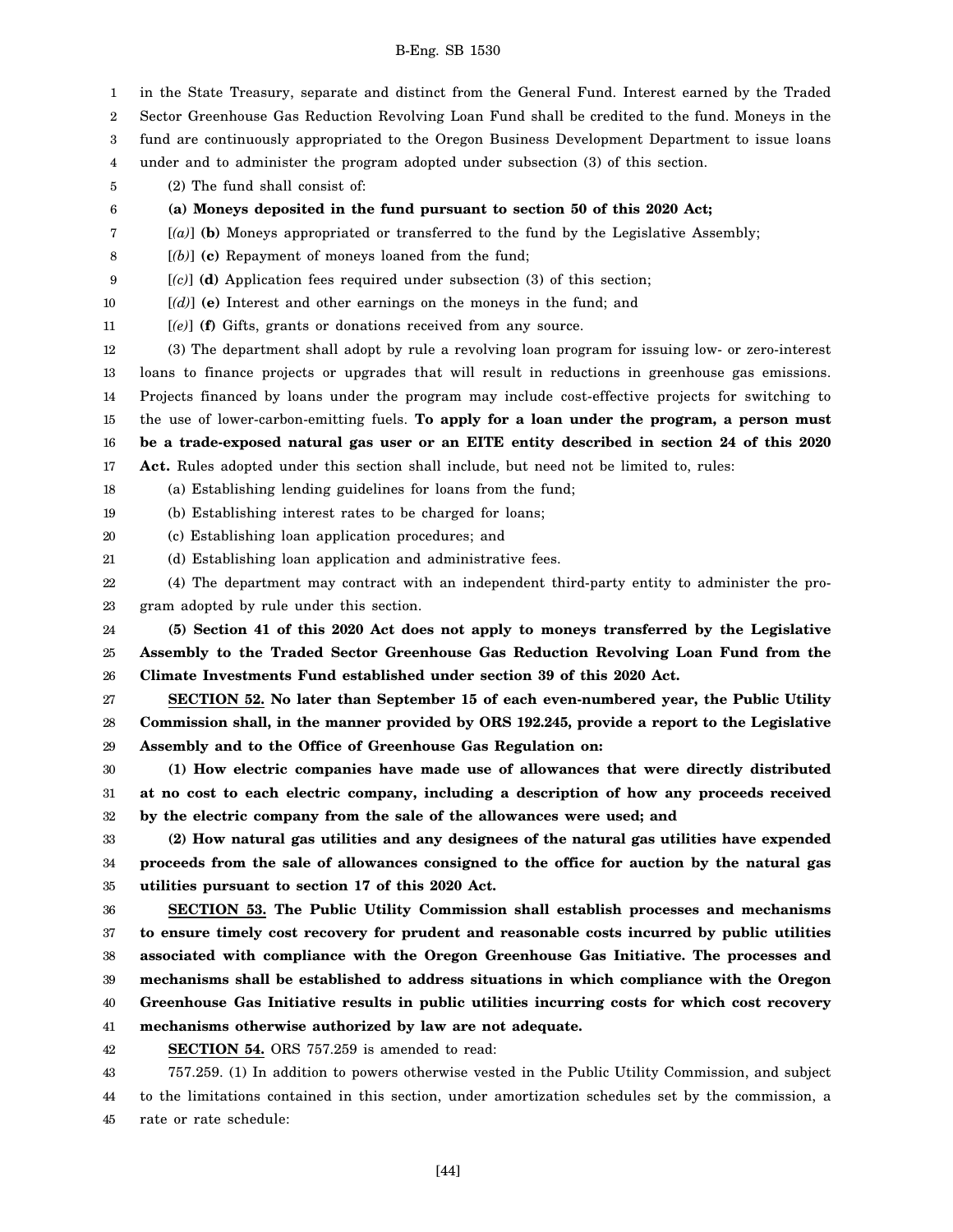1 (a) May reflect:

2 (A) Amounts lawfully imposed retroactively by order of another governmental agency; or

3 (B) Amounts deferred under subsection (2) of this section.

4 5 (b) Shall reflect amounts deferred under subsection (3) of this section if the public utility so requests.

6 7 8 (2) Upon application of a utility or ratepayer or upon the commission's own motion and after public notice, opportunity for comment and a hearing if any party requests a hearing, the commission by order may authorize deferral of the following amounts for later incorporation in rates:

9 10 (a) Amounts incurred by a utility resulting from changes in the wholesale price of natural gas or electricity approved by the Federal Energy Regulatory Commission;

11 12 (b) Balances resulting from the administration of Section 5(c) of the Pacific Northwest Electric Power Planning and Conservation Act of 1980;

13 14 15 (c) Direct or indirect costs arising from any purchase made by a public utility from the Bonneville Power Administration pursuant to ORS 757.663, provided that such costs shall be recovered only from residential and small-farm retail electricity consumers;

16 17 (d) Amounts accruing under a plan for the protection of short-term earnings under ORS 757.262 (2); or

18 19 20 21 (e) Identifiable utility [*expenses*] **costs** or revenues, **including the cost of capital,** the recovery or refund of which the commission finds should be deferred in order to minimize the frequency of rate changes or the fluctuation of rate levels or to match appropriately the costs borne by and benefits received by ratepayers.

22 23 24 (3) Upon request of the public utility, the commission by order shall allow deferral of amounts provided as financial assistance under an agreement entered into under ORS 757.072 for later incorporation in rates.

25 26 27 28 29 30 (4) The commission may authorize deferrals under subsection (2) of this section beginning with the date of application, together with interest established by the commission. A deferral may be authorized for a period not to exceed 12 months beginning on or after the date of application. However, amounts deferred under subsection (2)(c) and (d) or (3) of this section are not subject to subsection (5), (6), (7), (8) or (10) of this section, but are subject to such limitations and requirements that the commission may prescribe and that are consistent with the provisions of this section.

31 32 33 34 35 36 37 (5) Unless subject to an automatic adjustment clause under ORS 757.210 (1), amounts described in this section shall be allowed in rates only to the extent authorized by the commission in a proceeding under ORS 757.210 to change rates and upon review of the utility's earnings at the time of application to amortize the deferral. The commission may require that amortization of deferred amounts be subject to refund. The commission's final determination on the amount of deferrals allowable in the rates of the utility is subject to a finding by the commission that the amount was prudently incurred by the utility.

38 39 40 (6) Except as provided in subsections (7), (8) and (10) of this section, the overall average rate impact of the amortizations authorized under this section in any one year may not exceed three percent of the utility's gross revenues for the preceding calendar year.

41 42 43 44 (7) The commission may allow an overall average rate impact greater than that specified in subsection (6) of this section for natural gas commodity and pipeline transportation costs incurred by a natural gas utility if the commission finds that allowing a higher amortization rate is reasonable under the circumstances.

45

(8) The commission may authorize amortizations for an electric utility under this section with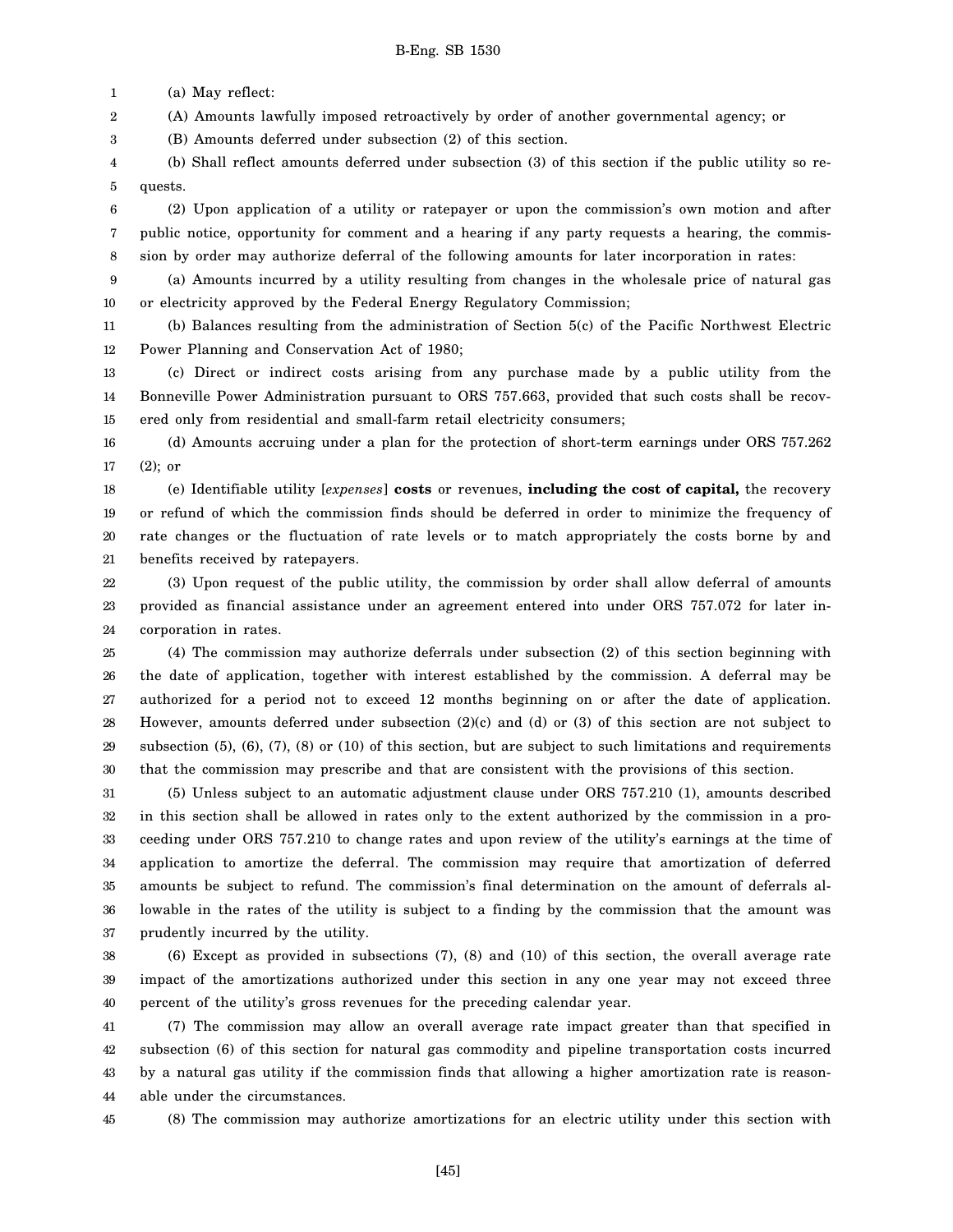1 2 3 4 5 6 an overall average rate impact not to exceed six percent of the electric utility's gross revenues for the preceding calendar year. If the commission allows an overall average rate impact greater than that specified in subsection (6) of this section, the commission shall estimate the electric utility's cost of capital for the deferral period and may also consider estimated changes in the electric utility's costs and revenues during the deferral period for the purpose of reviewing the earnings of the electric utility under the provisions of subsection (5) of this section.

7 8 9 (9) The commission may impose requirements similar to those described in subsection (8) of this section for the amortization of other deferrals under this section, but may not impose such requirements for deferrals under subsection (2)(c) or (d) or (3) of this section.

10 11 12 (10) The commission may authorize amortization of a deferred amount for an electric utility under this section with an overall average rate impact greater than that allowed by subsections (6) and (8) of this section if:

13 14 (a) The deferral was directly related to extraordinary power supply expenses incurred during 2001;

15 16 (b) The amount to be deferred was greater than 40 percent of the revenue received by the electric utility in 2001 from Oregon customers; and

17 18 (c) The commission determines that the higher rate impact is reasonable under the circumstances.

19 20 21 22 (11) If the commission authorizes amortization of a deferred amount under subsection (10) of this section, an electric utility customer that uses more than one average megawatt of electricity at any site in the immediately preceding calendar year may prepay the customer's share of the deferred amount. The commission shall adopt rules governing the manner in which:

23 (a) The customer's share of the deferred amount is calculated; and

24 (b) The customer's rates are to be adjusted to reflect the prepayment of the deferred amount.

25 (12) The provisions of this section do not apply to a telecommunications utility.

26 27 28 29 30 31 **SECTION 55. Section 56 of this 2020 Act is added to and made a part of ORS chapter 757. SECTION 56. The Public Utility Commission may, in such manner as the commission considers proper, allow a rate or rate schedule of a public utility to include differential rates or to reflect amounts for programs that enable the public utility to assist low-income residential customers. Rates or rate schedules allowed under this section must minimize shifting costs to ratepayers that do not qualify for low-income assistance.**

32 33

# **GREENHOUSE GAS EMISSIONS REGISTRATION AND REPORTING**

34 35

**SECTION 57.** ORS 468A.280 is amended to read:

36 37 468A.280. [*(1) In addition to any registration and reporting that may be required under ORS 468A.050, the Environmental Quality Commission by rule may require registration and reporting by:*]

38 39 40 **(1) As used in this section, "greenhouse gas" includes, but is not limited to, carbon dioxide, methane, nitrous oxide, hydrofluorocarbons, perfluorocarbons, sulfur hexafluoride and nitrogen trifluoride.**

41 42 **(2) The Environmental Quality Commission by rule may require registration and reporting of information necessary to determine greenhouse gas emissions by:**

43 44 **(a) A person in control of an air contamination source of any class for which registration and reporting is required under ORS 468A.050.**

45

[*(a)*] **(b)** [*Any*] **A** person who imports, sells, allocates or distributes **electricity** for use in this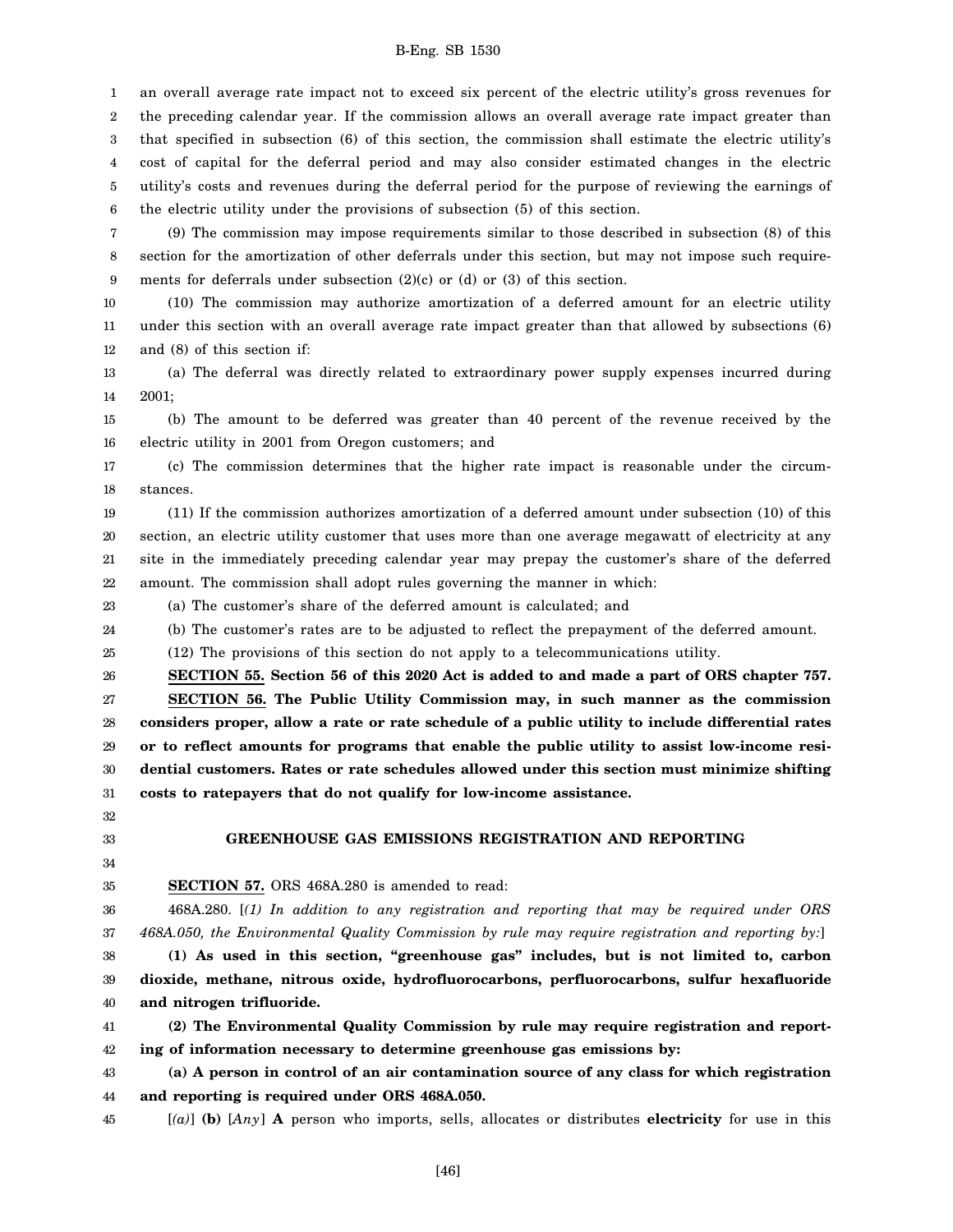1 state [*electricity, the generation of which emits greenhouse gases*].

2 3 [*(b)*] **(c)** [*Any*] **A** person who imports, sells or distributes for use in this state [*fossil*] fuel that generates greenhouse gases when combusted.

4 5 6 7 8 9 **(3) A person required to register and report under subsection (2) of this section shall register with the Department of Environmental Quality and make reports containing information that the commission by rule may require that is relevant to determining and verifying greenhouse gas emissions. The commission may by rule require the person to provide an audit by an independent and disinterested third party to verify that the greenhouse gas emissions information reported by the person is true and accurate.**

10 11 12 13 [*(2)*] **(4)** Rules adopted by the commission under this section for electricity that is imported, sold, allocated or distributed for use in this state may require reporting of information necessary to determine greenhouse gas emissions from generating facilities used to produce the electricity and related electricity transmission line losses.

14 15 16 17 18 [*(3)(a)*] **(5)(a)** The commission shall allow consumer-owned utilities, as defined in ORS 757.270, to comply with reporting requirements imposed under this section by the submission of a report prepared by a third party. A report submitted under this paragraph may include information for more than one consumer-owned utility, but must include all information required by the commission for each individual utility.

19 20 21 (b) For the purpose of determining greenhouse gas emissions related to electricity purchased from the Bonneville Power Administration by a consumer-owned utility, as defined in ORS 757.270, the commission may require only that the utility report:

22 23 24 (A) The number of megawatt-hours of electricity purchased by the utility from the Bonneville Power Administration, segregated by the types of contracts entered into by the utility with the Bonneville Power Administration; and

25 26 (B) The percentage of each fuel or energy type used to produce electricity purchased under each type of contract.

27 28 29  $[(4)(a)]$  (6)(a) Rules adopted by the commission pursuant to this section for electricity that is purchased, imported, sold, allocated or distributed for use in this state by an electric company, as defined in ORS 757.600, must be limited to the reporting of:

30 31 (A) **The generating facility fuel type and** greenhouse gas emissions emitted from generating facilities owned or operated by the electric company;

32 33 **(B) The number of megawatt-hours of electricity generated by the electric company for use in this state;**

34 35 [*(B)*] **(C)** Greenhouse gas emissions emitted from transmission equipment owned or operated by the electric company;

36 37 [*(C)*] **(D)** The number of megawatt-hours of electricity purchased by the electric company for use in this state, including information, if known, on:

38 (i) The seller of the electricity to the electric company; and

39 (ii) The original generating facility fuel type or types; and

40 41 [*(D)*] **(E)** An estimate of the amount of greenhouse gas emissions[*, using default greenhouse gas emissions factors established by the commission by rule,*] attributable to:

42 (i) Electricity purchases made by a particular seller to the electric company;

43 44 (ii) Electricity purchases from an unknown origin or from a seller who is unable to identify the original generating facility fuel type or types;

45 [*(iii) Electricity purchases for which a renewable energy certificate under ORS 469A.130 has been*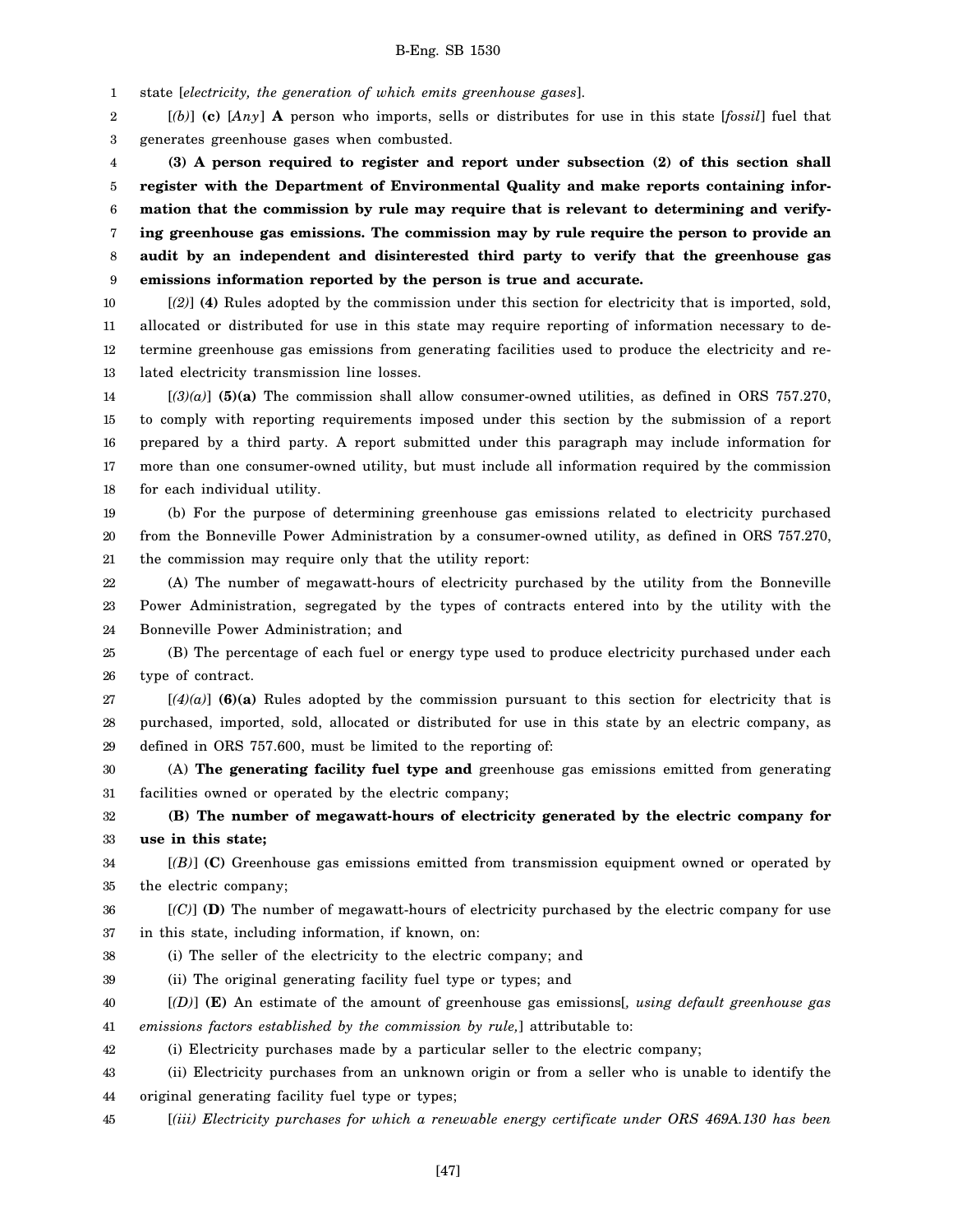1 *issued but subsequently transferred or sold to a person other than the electric company;*]

2 [*(iv)*] **(iii)** Electricity transmitted for others by the electric company; and

3 4 [*(v)*] **(iv)** Total energy losses from electricity transmission and distribution equipment owned or operated by the electric company.

5 6 7 (b) Pursuant to paragraph (a) of this subsection, a [*multijurisdictional*] **multistate jurisdictional** electric company may rely upon a cost allocation methodology approved by the Public Utility Commission for reporting emissions allocated in this state.

8 9 10 11 12 13 14 15 [*(5)*] **(7)** Rules adopted by the commission under this section for [*fossil*] fuel that is imported, sold or distributed for use in this state may require reporting of the type and quantity of the fuel and any additional information necessary to determine the [*carbon content*] **greenhouse gas emissions associated with the use or combustion** of the fuel. [*For the purpose of determining greenhouse gas emissions related to liquefied petroleum gas, the commission shall allow reporting using publications or submission of data by the American Petroleum Institute but may require reporting of such other information necessary to achieve the purposes of the rules adopted by the commission under this section.*]

16 17 18 [*(6)*] **(8)** To an extent that is consistent with the purposes of the rules adopted by the commission under this section, the commission shall minimize the burden of the reporting required under this section by:

19

(a) Allowing concurrent reporting of information that is also reported to another state agency;

20 (b) Allowing electronic reporting;

21 22 (c) Allowing use of good engineering practice calculations in reports, or of emission factors published by the United States Environmental Protection Agency;

23 24 (d) Establishing thresholds for the amount of specific greenhouse gases that may be emitted or generated without reporting;

25 26 (e) Requiring reporting by the fewest number of persons in a fuel distribution system that will allow the commission to acquire the information needed by the commission; or

27 (f) Other appropriate means and procedures determined by the commission.

28 29 [*(7) As used in this section, "greenhouse gas" has the meaning given that term in ORS 468A.210.*]

30 31 32 33 **(9) The commission may adjust by rule the registration and reporting requirements under subsection (2) of this section if necessary to accommodate participation in an energy imbalance market by persons that import, sell, allocate or distribute electricity, or as necessary to otherwise address developments in electricity markets.**

34 35 36 37 **(10) The department may require a person for which registration and reporting is required under subsection (2) of this section to provide any pertinent records related to verification of greenhouse gas emissions in order to determine compliance with and to enforce this section and rules adopted pursuant to this section.**

38 39 40 41 **(11) If a person required to register and report under subsection (2) of this section fails to submit a report under this section, the department may develop an assigned emissions level for the person if necessary for the purpose of regulating persons under sections 4 to 32 of this 2020 Act.**

42 43 44 45 **(12)(a) By rule, the commission may establish a schedule of fees for registration and reporting under this section. Before establishing fees under this subsection, the commission shall consider the total fees for each person subject to registration and reporting under this section.**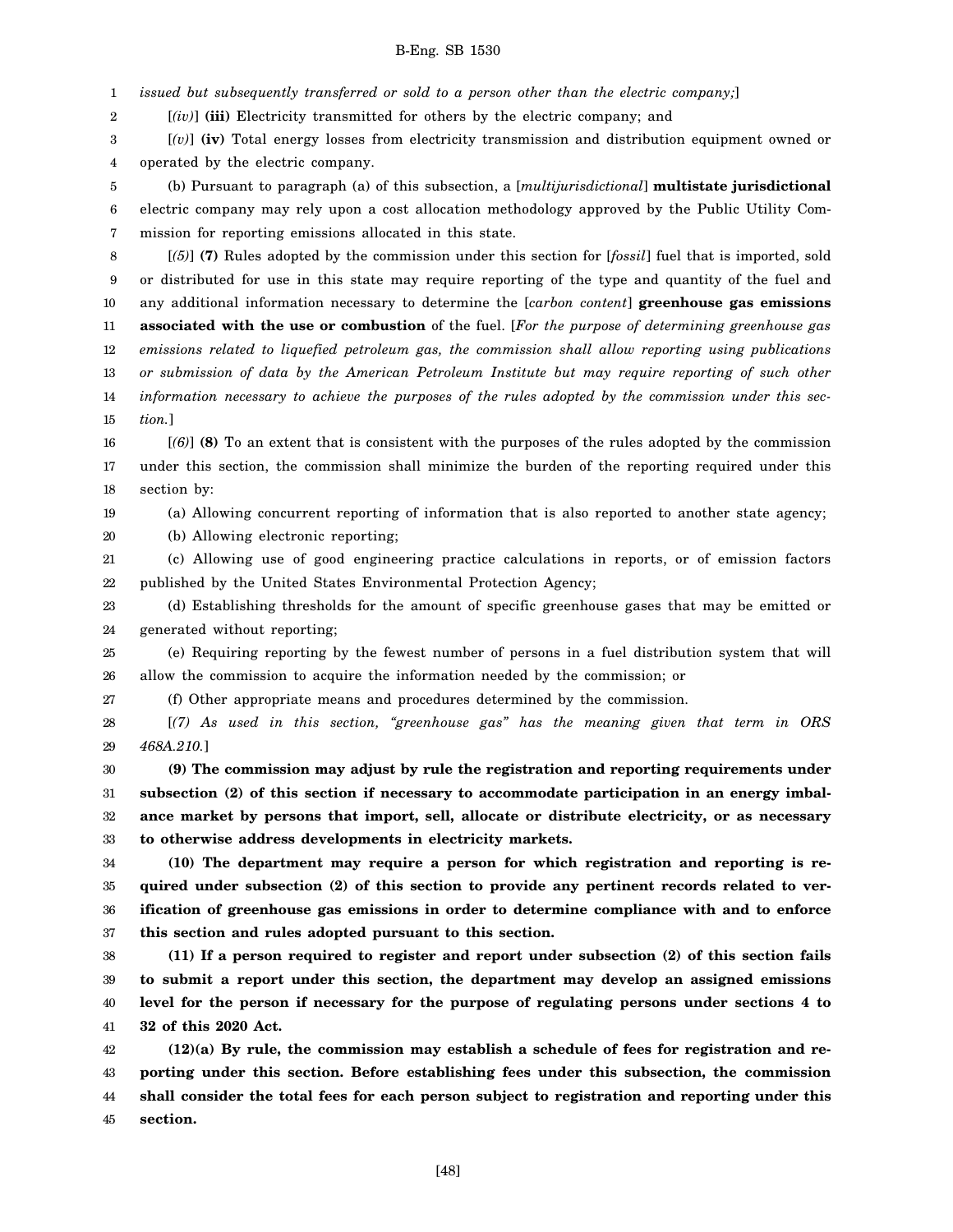1 2 3 **(b) The commission shall limit the fees established under this subsection to the anticipated cost of developing, implementing and analyzing data collected under greenhouse gas emissions registration and reporting programs.**

4 5 6 **(13) Emissions data submitted to the department under this section is public information and may not be designated as confidential for purposes of disclosure under ORS 192.311 to 192.478.**

> **ENERGY FACILITY CARBON DIOXIDE EMISSIONS STANDARDS (Repeal of Carbon Dioxide Emissions Standards)**

11 **SECTION 58.** ORS 469.503 is amended to read:

12 13 469.503. In order to issue a site certificate, the Energy Facility Siting Council shall determine that the preponderance of the evidence on the record supports the following conclusions:

14 15 16 (1) The facility complies with the applicable standards adopted by the council pursuant to ORS 469.501 or the overall public benefits of the facility outweigh any adverse effects on a resource or interest protected by the applicable standards the facility does not meet.

17 18 19 20 21 22 [*(2) If the energy facility is a fossil-fueled power plant, the energy facility complies with any applicable carbon dioxide emissions standard adopted by the council or enacted by statute. Base load gas plants shall comply with the standard set forth in subsection (2)(a) of this section. Other fossilfueled power plants shall comply with any applicable standard adopted by the council by rule pursuant to subsection (2)(b) of this section. Subsections (2)(c) and (d) of this section prescribe the means by which an applicant may comply with the applicable standard.*]

23 24 25 26 27 28 29 30 31 32 [*(a) The net carbon dioxide emissions rate of the proposed base load gas plant shall not exceed 0.70 pounds of carbon dioxide emissions per kilowatt hour of net electric power output, with carbon dioxide emissions and net electric power output measured on a new and clean basis. Notwithstanding the foregoing, the council may by rule modify the carbon dioxide emissions standard for base load gas plants if the council finds that the most efficient stand-alone combined cycle, combustion turbine, natural gas-fired energy facility that is commercially demonstrated and operating in the United States has a net heat rate of less than 7,200 Btu per kilowatt hour higher heating value adjusted to ISO conditions. In modifying the carbon dioxide emission standard, the council shall determine the rate of carbon dioxide emissions per kilowatt hour of net electric output of such energy facility, adjusted to ISO conditions, and reset the carbon dioxide emissions standard at 17 percent below this rate.*]

33 34 35 36 [*(b) The council shall adopt carbon dioxide emissions standards for other types of fossil-fueled power plants. Such carbon dioxide emissions standards shall be promulgated by rule. In adopting or amending such carbon dioxide emissions standards, the council shall consider and balance at least the following principles, the findings on which shall be contained in the rulemaking record:*]

37 [*(A) Promote facility fuel efficiency;*]

- 38 [*(B) Promote efficiency in the resource mix;*]
- 39 [*(C) Reduce net carbon dioxide emissions;*]

40 [*(D) Promote cogeneration that reduces net carbon dioxide emissions;*]

41 42 [*(E) Promote innovative technologies and creative approaches to mitigating, reducing or avoiding carbon dioxide emissions;*]

43 [*(F) Minimize transaction costs;*]

44 45 [*(G) Include an alternative process that separates decisions on the form and implementation of offsets from the final decision on granting a site certificate;*]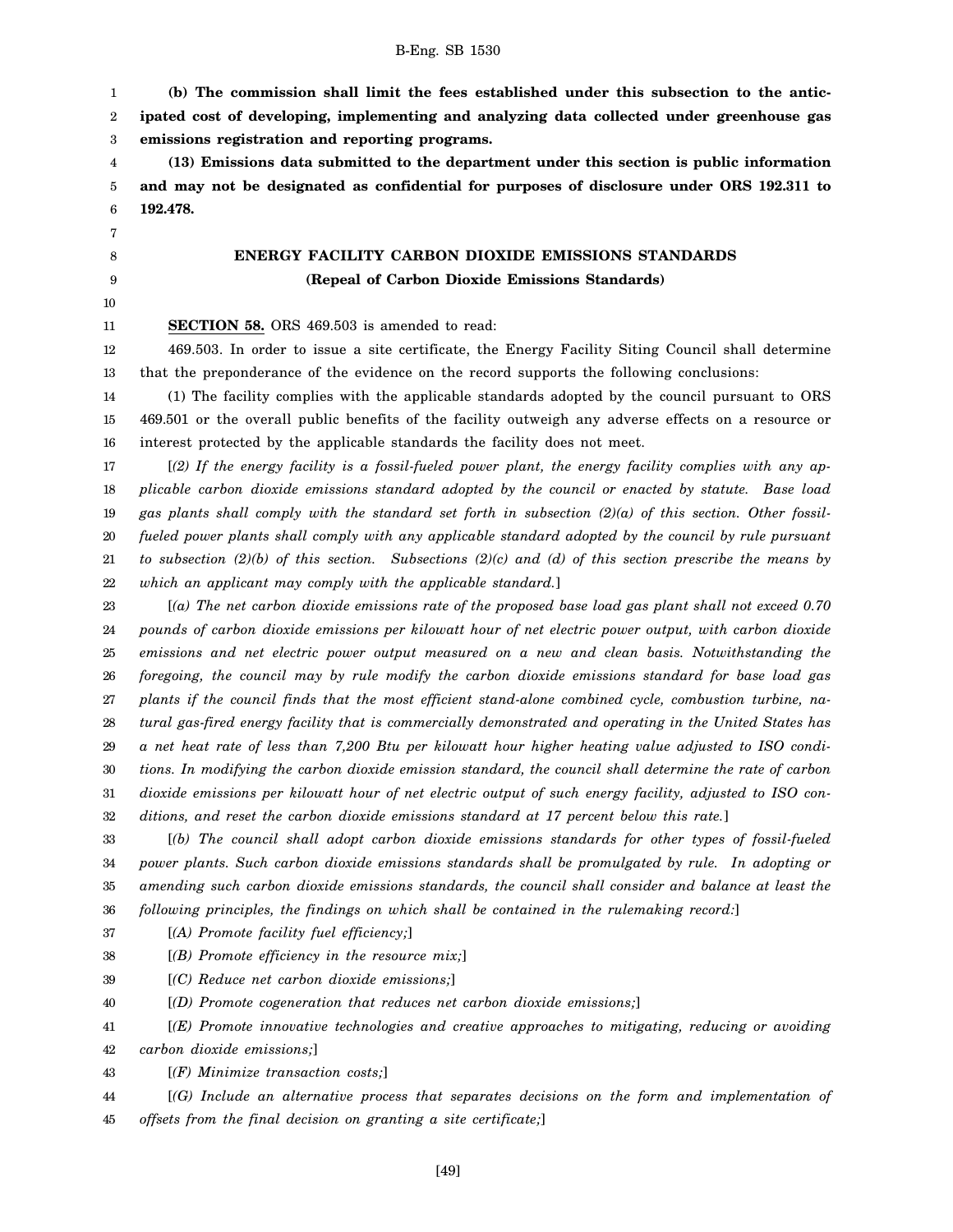1 [*(H) Allow either the applicant or third parties to implement offsets;*]

2 [*(I) Be attainable and economically achievable for various types of power plants;*]

3 [*(J) Promote public participation in the selection and review of offsets;*]

4 [*(K) Promote prompt implementation of offset projects;*]

5 [*(L) Provide for monitoring and evaluation of the performance of offsets; and*]

6 [*(M) Promote reliability of the regional electric system.*]

7 8 9 10 11 12 13 14 15 16 17 18 19 20 21 22 23 24 25 [*(c) The council shall determine whether the applicable carbon dioxide emissions standard is met by first determining the gross carbon dioxide emissions that are reasonably likely to result from the operation of the proposed energy facility. Such determination shall be based on the proposed design of the energy facility. The council shall adopt site certificate conditions to ensure that the predicted carbon dioxide emissions are not exceeded on a new and clean basis. For any remaining emissions reduction necessary to meet the applicable standard, the applicant may elect to use any of subparagraphs (A) to (D) of this paragraph, or any combination thereof. The council shall determine the amount of carbon dioxide or other greenhouse gas emissions reduction that is reasonably likely to result from the applicant's offsets and whether the resulting net carbon dioxide emissions meet the applicable carbon dioxide emissions standard. For purposes of determining the net carbon dioxide emissions, the council shall by rule establish the global warming potential of each greenhouse gas based on a generally accepted scientific method, and convert any greenhouse gas emissions to a carbon dioxide equivalent. Unless otherwise provided by the council by rule, the global warming potential of methane is 23 times that of carbon dioxide, and the global warming potential of nitrous oxide is 296 times that of carbon dioxide. If the council or a court on judicial review concludes that the applicant has not demonstrated compliance with the applicable carbon dioxide emissions standard under subparagraphs (A), (B) or (D) of this paragraph, or any combination thereof, and the applicant has agreed to meet the requirements of subparagraph (C) of this paragraph for any deficiency, the council or a court shall find compliance based on such agreement.*]

26 27 28 29 [*(A) The facility will sequentially produce electrical and thermal energy from the same fuel source, and the thermal energy will be used to displace another source of carbon dioxide emissions that would have otherwise continued to occur, in which case the council shall adopt site certificate conditions ensuring that the carbon dioxide emissions reduction will be achieved.*]

30 31 32 33 34 35 36 37 38 39 [*(B) The applicant or a third party will implement particular offsets, in which case the council may adopt site certificate conditions ensuring that the proposed offsets are implemented but shall not require that predicted levels of avoidance, displacement or sequestration of greenhouse gas emissions be achieved. The council shall determine the quantity of greenhouse gas emissions reduction that is reasonably likely to result from each of the proposed offsets based on the criteria in sub-subparagraphs (i) to (iii) of this subparagraph. In making this determination, the council shall not allow credit for offsets that have already been allocated or awarded credit for greenhouse gas emissions reduction in another regulatory setting. In addition, the fact that an applicant or other parties involved with an offset may derive benefits from the offset other than the reduction of greenhouse gas emissions is not, by itself, a basis for withholding credit for an offset.*]

40 41 [*(i) The degree of certainty that the predicted quantity of greenhouse gas emissions reduction will be achieved by the offset;*]

42 43 44 [*(ii) The ability of the council to determine the actual quantity of greenhouse gas emissions reduction resulting from the offset, taking into consideration any proposed measurement, monitoring and evaluation of mitigation measure performance; and*]

45 [*(iii) The extent to which the reduction of greenhouse gas emissions would occur in the absence of*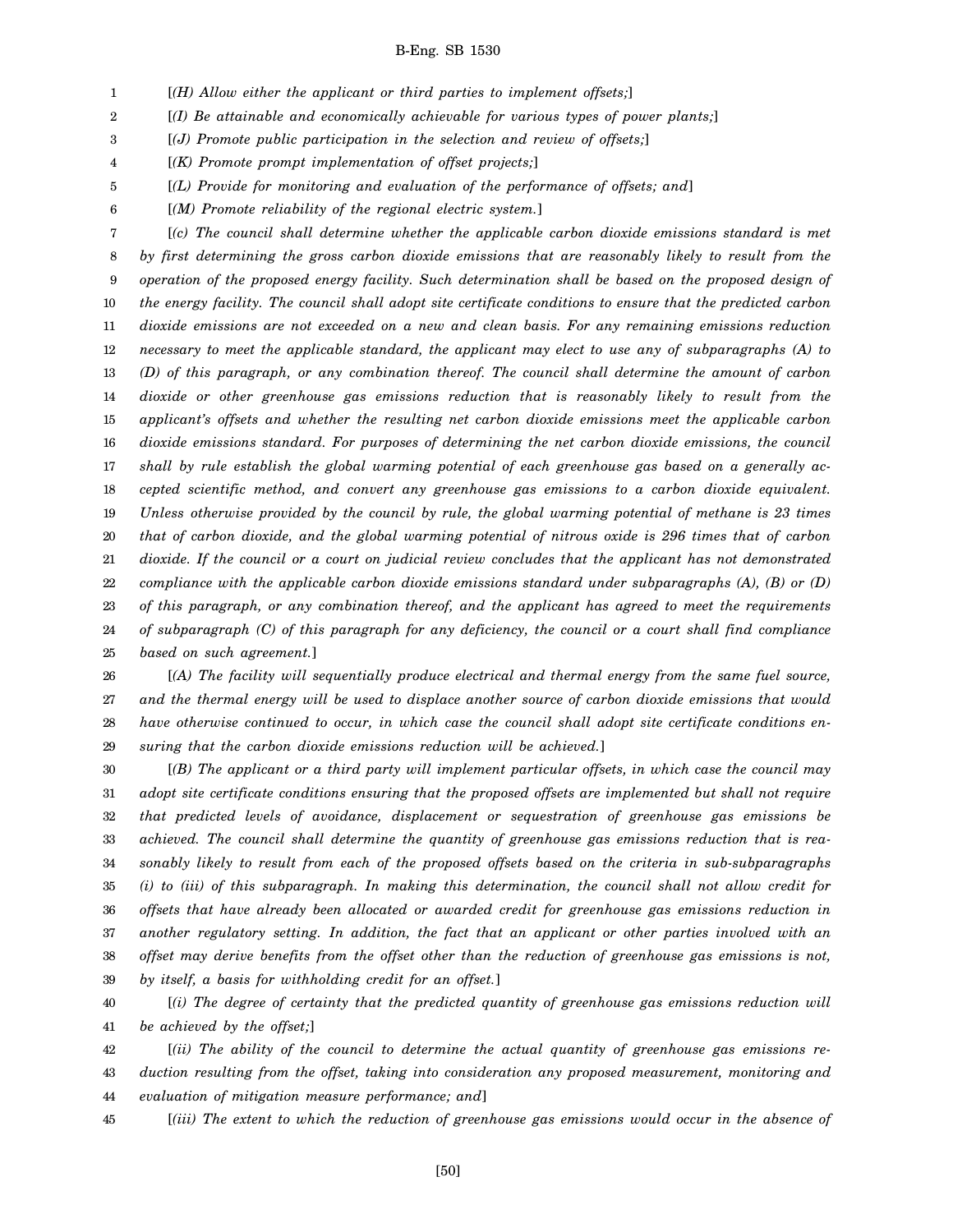1 *the offsets.*]

2 3 4 5 6 7 8 9 10 11 12 13 14 [*(C) The applicant or a third party agrees to provide funds in an amount deemed sufficient to produce the reduction in greenhouse gas emissions necessary to meet the applicable carbon dioxide emissions standard, in which case the funds shall be used as specified in paragraph (d) of this subsection. Unless modified by the council as provided below, the payment of 57 cents shall be deemed to result in a reduction of one ton of carbon dioxide emissions. The council shall determine the offset funds using the monetary offset rate and the level of emissions reduction required to meet the applicable standard. If a site certificate is approved based on this subparagraph, the council may not adjust the amount of such offset funds based on the actual performance of offsets. After three years from June 26, 1997, the council may by rule increase or decrease the monetary offset rate of 57 cents per ton of carbon dioxide emissions. Any change to the monetary offset rate shall be based on empirical evidence of the cost of offsets and the council's finding that the standard will be economically achievable with the modified rate for natural gas-fired power plants. Following the initial three-year period, the council may increase or decrease the monetary offset rate no more than 50 percent in any two-year period.*]

15 16 [*(D) Any other means that the council adopts by rule for demonstrating compliance with any applicable carbon dioxide emissions standard.*]

17 18 19 20 21 22 23 24 25 26 27 28 29 [*(d) If the applicant elects to meet the applicable carbon dioxide emissions standard in whole or in part under paragraph (c)(C) of this subsection, the applicant shall identify the qualified organization. The applicant may identify an organization that has applied for, but has not received, an exemption from federal income taxation, but the council may not find that the organization is a qualified organization unless the organization is exempt from federal taxation under section 501(c)(3) of the Internal Revenue Code as amended and in effect on December 31, 1996. The site certificate holder shall provide a bond or comparable security in a form reasonably acceptable to the council to ensure the payment of the offset funds and the amount required under subparagraph (A)(ii) of this paragraph. Such security shall be provided by the date specified in the site certificate, which shall be no later than the commencement of construction of the facility. The site certificate shall require that the offset funds be disbursed as specified in subparagraph (A) of this paragraph, unless the council finds that no qualified organization exists, in which case the site certificate shall require that the offset funds be disbursed as specified in subparagraph (B) of this paragraph.*]

30 31 [*(A) The site certificate holder shall disburse the offset funds and any other funds required by sub-subparagraph (ii) of this subparagraph to the qualified organization as follows:*]

32 33 34 35 36 37 38 39 40 41 [*(i) When the site certificate holder receives written notice from the qualified organization certifying that the qualified organization is contractually obligated to pay any funds to implement offsets using the offset funds, the site certificate holder shall make the requested amount available to the qualified organization unless the total of the amount requested and any amounts previously requested exceeds the offset funds, in which case only the remaining amount of the offset funds shall be made available. The qualified organization shall use at least 80 percent of the offset funds for contracts to implement offsets. The qualified organization shall assess offsets for their potential to qualify in, generate credits in or reduce obligations in other regulatory settings. The qualified organization may use up to 20 percent of the offset funds for monitoring, evaluation, administration and enforcement of contracts to implement offsets.*]

42 43 44 45 [*(ii) At the request of the qualified organization and in addition to the offset funds, the site certificate holder shall pay the qualified organization an amount equal to 10 percent of the first \$500,000 of the offset funds and 4.286 percent of any offset funds in excess of \$500,000. This amount shall not be less than \$50,000 unless a lesser amount is specified in the site certificate. This amount compensates*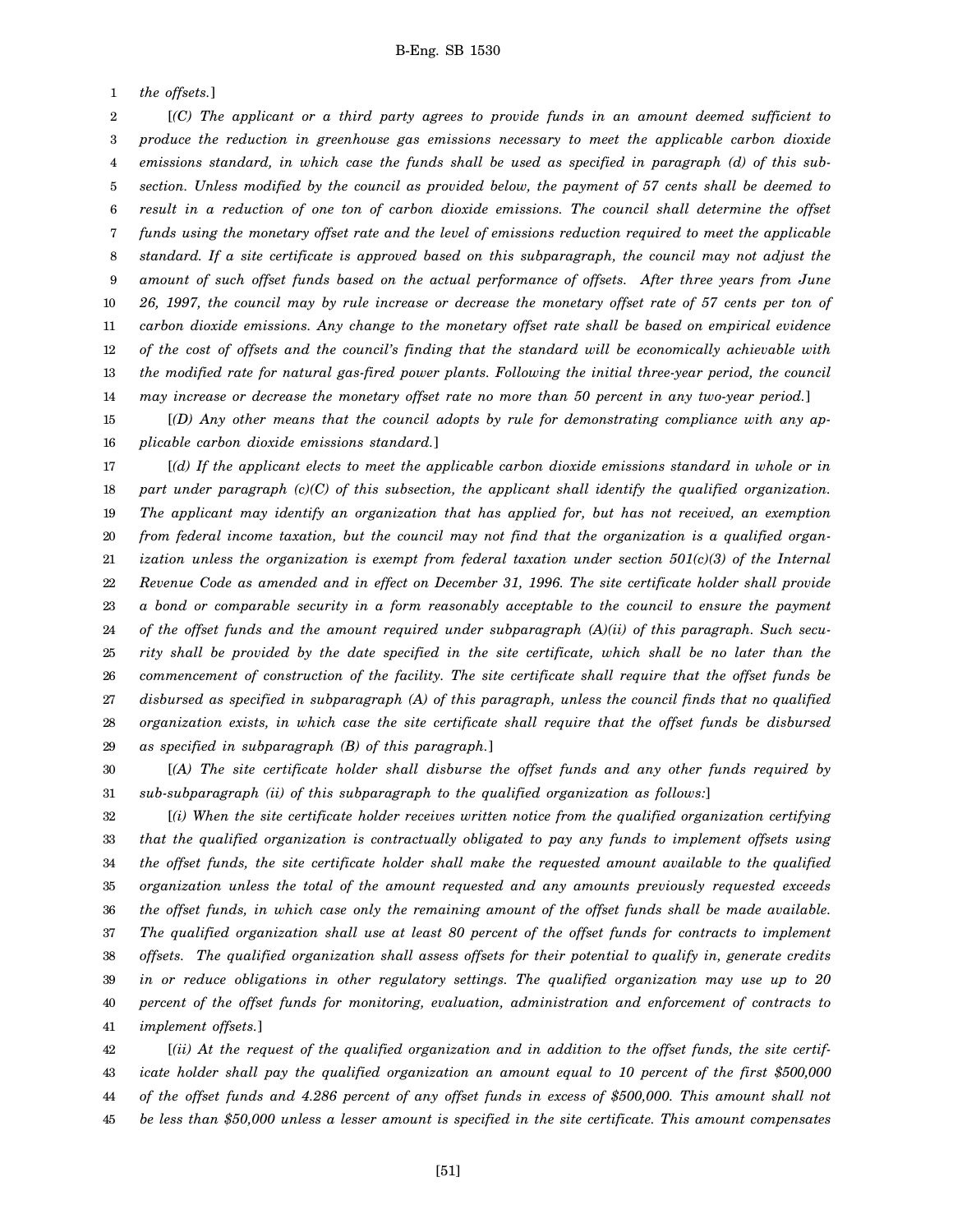1 2 *the qualified organization for its costs of selecting offsets and contracting for the implementation of offsets.*]

3 4 5 6 7 8 9 [*(iii) Notwithstanding any provision to the contrary, a site certificate holder subject to this subparagraph shall have no obligation with regard to offsets, the offset funds or the funds required by sub-subparagraph (ii) of this subparagraph other than to make available to the qualified organization the total amount required under paragraph (c) of this subsection and sub-subparagraph (ii) of this subparagraph, nor shall any nonperformance, negligence or misconduct on the part of the qualified organization be a basis for revocation of the site certificate or any other enforcement action by the council with respect to the site certificate holder.*]

10 11 12 13 14 15 16 17 18 19 20 21 22 23 24 25 26 27 28 29 30 31 32 [*(B) If the council finds there is no qualified organization, the site certificate holder shall select one or more offsets to be implemented pursuant to criteria established by the council. The site certificate holder shall give written notice of its selections to the council and to any person requesting notice. On petition by the State Department of Energy, or by any person adversely affected or aggrieved by the site certificate holder's selection of offsets, or on the council's own motion, the council may review such selection. The petition must be received by the council within 30 days of the date the notice of selection is placed in the United States mail, with first-class postage prepaid. The council shall approve the site certificate holder's selection unless it finds that the selection is not consistent with criteria established by the council. The site certificate holder shall contract to implement the selected offsets within 18 months after commencing construction of the facility unless good cause is shown requiring additional time. The contracts shall obligate the expenditure of at least 85 percent of the offset funds for the implementation of offsets. No more than 15 percent of the offset funds may be spent on monitoring, evaluation and enforcement of the contract to implement the selected offsets. The council's criteria for selection of offsets shall be based on the criteria set forth in paragraphs (b)(C) and (c)(B) of this subsection and may also consider the costs of particular types of offsets in relation to the expected benefits of such offsets. The council's criteria shall not require the site certificate holder to select particular offsets, and shall allow the site certificate holder a reasonable range of choices in selecting offsets. In addition, notwithstanding any other provision of this section, the site certificate holder's financial liability for implementation, monitoring, evaluation and enforcement of offsets pursuant to this subsection shall be limited to the amount of any offset funds not already contractually obligated. Nonperformance, negligence or misconduct by the entity or entities implementing, monitoring or evaluating the selected offset shall not be a basis for revocation of the site certificate or any other enforcement action by the council with respect to the site certificate holder.*]

33 34 35 36 37 [*(C) Every qualified organization that has received funds under this paragraph shall, at five-year intervals beginning on the date of receipt of such funds, provide the council with the information the council requests about the qualified organization's performance. The council shall evaluate the information requested and, based on such information, shall make any recommendations to the Legislative Assembly that the council deems appropriate.*]

38 [*(e) As used in this subsection:*]

39 40 41 [*(A) "Adjusted to ISO conditions" means carbon dioxide emissions and net electric power output as determined at 59 degrees Fahrenheit, 14.7 pounds per square inch atmospheric pressure and 60 percent humidity.*]

42 43 44 45 [*(B) "Base load gas plant" means a generating facility that is fueled by natural gas, except for periods during which an alternative fuel may be used and when such alternative fuel use shall not exceed 10 percent of expected fuel use in Btu, higher heating value, on an average annual basis, and where the applicant requests and the council adopts no condition in the site certificate for the generat-*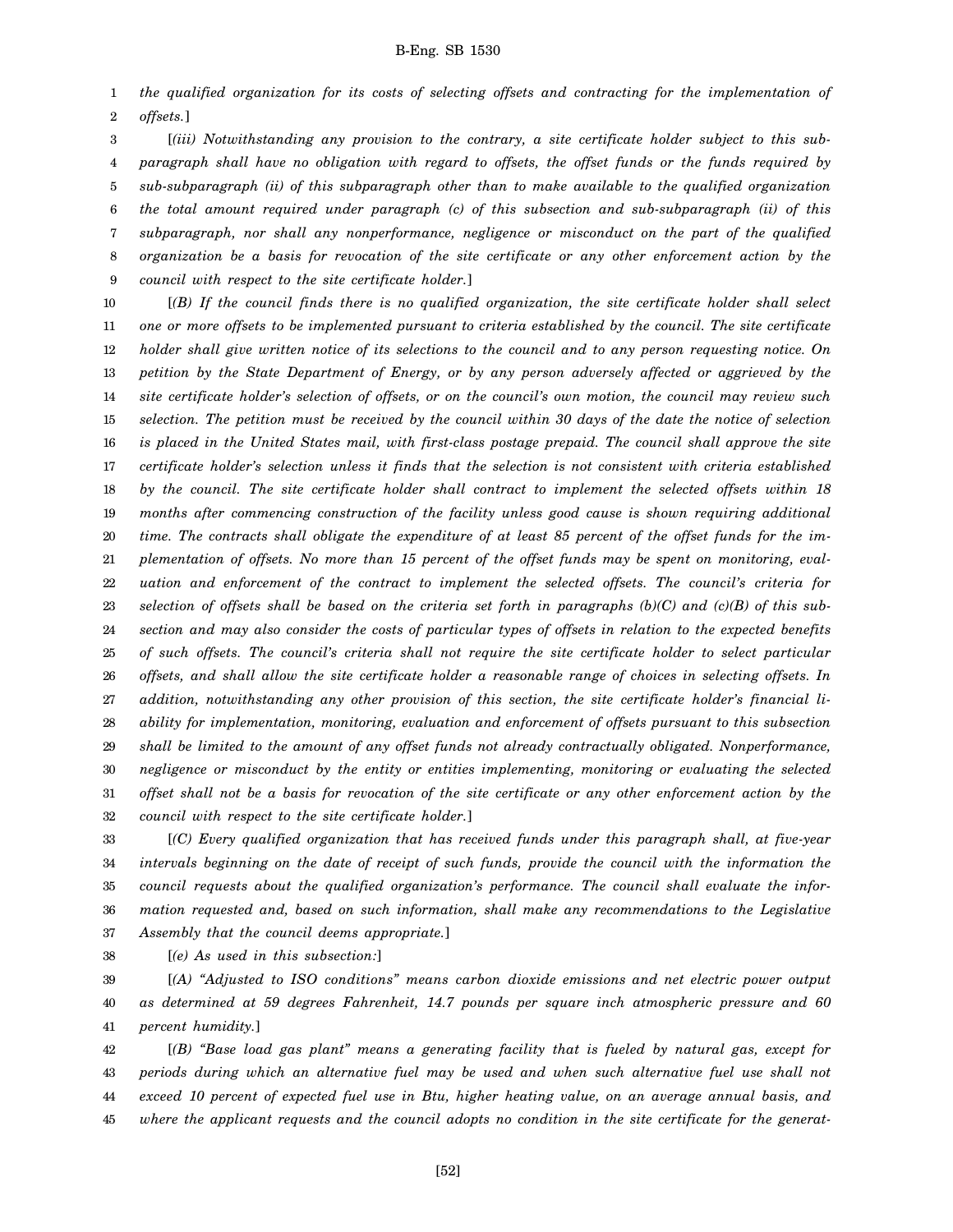1 *ing facility that would limit hours of operation other than restrictions on the use of alternative fuel.*

2 *The council shall assume a 100 percent capacity factor for such plants and a 30-year life for the plants*

3 *for purposes of determining gross carbon dioxide emissions.*]

4 5 [*(C) "Carbon dioxide equivalent" means the global warming potential of a greenhouse gas reflected in units of carbon dioxide.*]

6 7 [*(D) "Fossil-fueled power plant" means a generating facility that produces electric power from natural gas, petroleum, coal or any form of solid, liquid or gaseous fuel derived from such material.*]

8 9 [*(E) "Generating facility" means those energy facilities that are defined in ORS 469.300 (11)(a)(A), (B) and (D).*]

10 11 12 [*(F) "Global warming potential" means the determination of the atmospheric warming resulting from the release of a unit mass of a particular greenhouse gas in relation to the warming resulting from the release of the equivalent mass of carbon dioxide.*]

13 [*(G) "Greenhouse gas" means carbon dioxide, methane and nitrous oxide.*]

14 15 [*(H) "Gross carbon dioxide emissions" means the predicted carbon dioxide emissions of the proposed energy facility measured on a new and clean basis.*]

16 17 18 [*(I) "Net carbon dioxide emissions" means gross carbon dioxide emissions of the proposed energy facility, less carbon dioxide or other greenhouse gas emissions avoided, displaced or sequestered by any combination of cogeneration or offsets.*]

19 20 21 22 23 24 25 26 27 [*(J) "New and clean basis" means the average carbon dioxide emissions rate per hour and net electric power output of the energy facility, without degradation, as determined by a 100-hour test at full power completed during the first 12 months of commercial operation of the energy facility, with the results adjusted for the average annual site condition for temperature, barometric pressure and relative humidity and use of alternative fuels, and using a rate of 117 pounds of carbon dioxide per million Btu of natural gas fuel and a rate of 161 pounds of carbon dioxide per million Btu of distillate fuel, if such fuel use is proposed by the applicant. The council may by rule adjust the rate of pounds of carbon dioxide per million Btu for natural gas or distillate fuel. The council may by rule set carbon dioxide emissions rates for other fuels.*]

28 29 [*(K) "Nongenerating facility" means those energy facilities that are defined in ORS 469.300 (11)(a)(C) and (E) to (I).*]

30 31 [*(L) "Offset" means an action that will be implemented by the applicant, a third party or through the qualified organization to avoid, sequester or displace emissions.*]

32 33 [*(M) "Offset funds" means the amount of funds determined by the council to satisfy the applicable carbon dioxide emissions standard pursuant to paragraph (c)(C) of this subsection.*]

34 [*(N) "Qualified organization" means an entity that:*]

35 36 [*(i) Is exempt from federal taxation under section 501(c)(3) of the Internal Revenue Code as amended and in effect on December 31, 1996;*]

37 38 [*(ii) Either is incorporated in the State of Oregon or is a foreign corporation authorized to do business in the State of Oregon;*]

39 40 41 42 43 44 45 [*(iii) Has in effect articles of incorporation that require that offset funds received pursuant to this section are used for offsets that require that decisions on the use of the offset funds are made by a decision-making body composed of seven voting members of which three are appointed by the council, three are Oregon residents appointed by the Bullitt Foundation or an alternative environmental nonprofit organization named by the body, and one is appointed by the applicants for site certificates that are subject to paragraph (d) of this subsection and the holders of such site certificates, and that require nonvoting membership on the body for holders of site certificates that have provided funds not*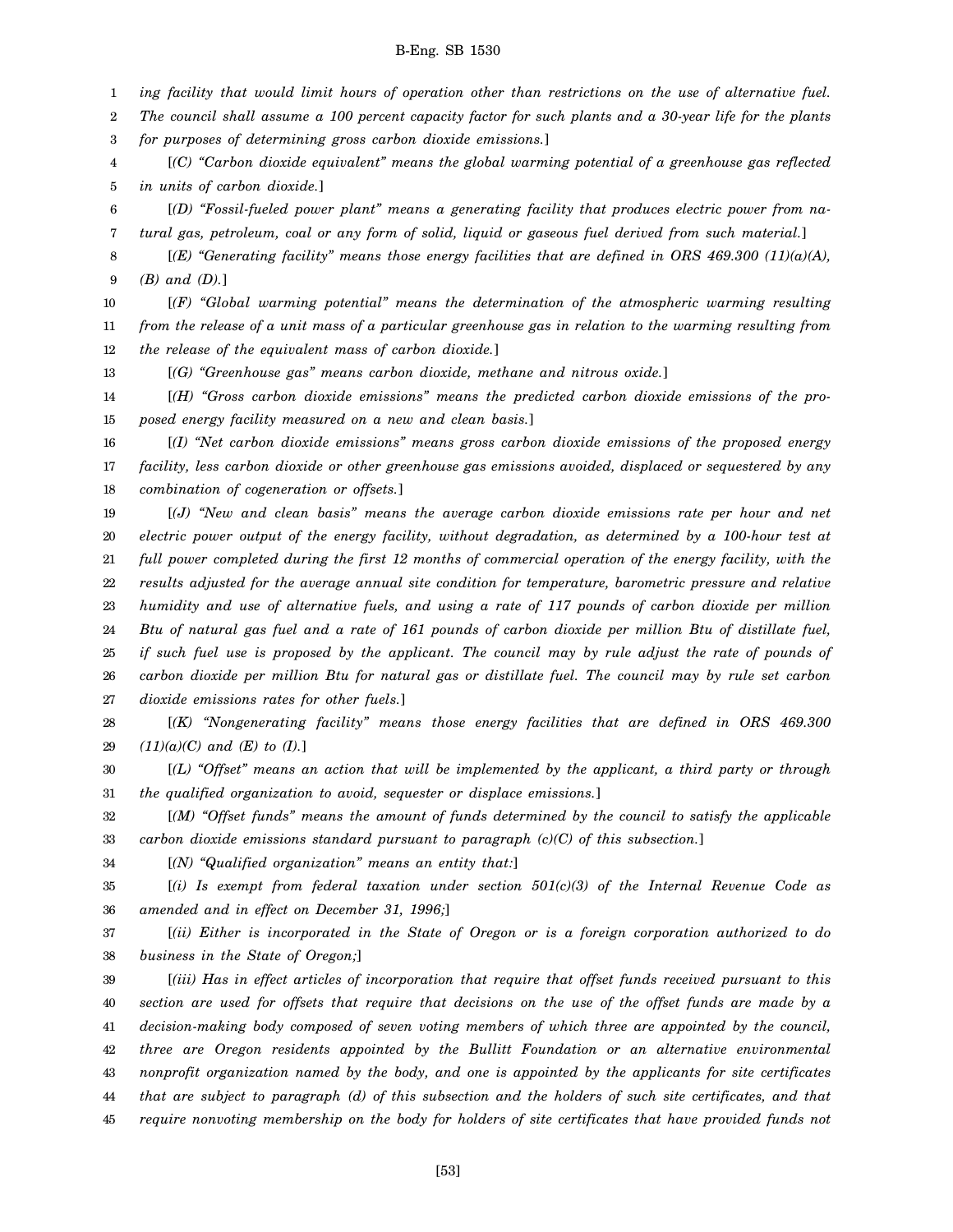1 *yet disbursed under paragraph (d)(A) of this subsection;*]

2 3 4 5 6 [*(iv) Has made available on an annual basis, beginning after the first year of operation, a signed opinion of an independent certified public accountant stating that the qualified organization's use of funds pursuant to this statute conforms with generally accepted accounting procedures except that the qualified organization shall have one year to conform with generally accepted accounting principles in the event of a nonconforming audit;*]

7 8 9 [*(v) Has to the extent applicable, except for good cause, entered into contracts obligating at least 60 percent of the offset funds to implement offsets within two years after the commencement of construction of the facility; and*]

10 11 [*(vi) Has to the extent applicable, except for good cause, complied with paragraph (d)(A)(i) of this subsection.*]

12 13 14 15 16 17 18 19 [*(3)*] **(2)** Except as provided in ORS 469.504 for land use compliance and except for those statutes and rules for which the decision on compliance has been delegated by the federal government to a state agency other than the council, the facility complies with all other Oregon statutes and administrative rules identified in the project order, as amended, as applicable to the issuance of a site certificate for the proposed facility. If compliance with applicable Oregon statutes and administrative rules, other than those involving federally delegated programs, would result in conflicting conditions in the site certificate, the council may resolve the conflict consistent with the public interest. A resolution may not result in the waiver of any applicable state statute.

20 21 [*(4)*] **(3)** The facility complies with the statewide planning goals adopted by the Land Conservation and Development Commission.

**SECTION 59.** ORS 469.501 is amended to read:

23 469.501. (1) The Energy Facility Siting Council shall adopt standards for the siting, construction,

24 25 operation and retirement of facilities. The standards may address but need not be limited to the following subjects:

26 27 (a) The organizational, managerial and technical expertise of the applicant to construct and operate the proposed facility.

28 (b) Seismic hazards.

22

- 29 30 (c) Areas designated for protection by the state or federal government, including but not limited to monuments, wilderness areas, wildlife refuges, scenic waterways and similar areas.
- 31 (d) The financial ability and qualifications of the applicant.

32 33 (e) Effects of the facility, taking into account mitigation, on fish and wildlife, including threatened and endangered fish, wildlife or plant species.

34 35 36 (f) Impacts of the facility on historic, cultural or archaeological resources listed on, or determined by the State Historic Preservation Officer to be eligible for listing on, the National Register of Historic Places or the Oregon State Register of Historic Properties.

37 (g) Protection of public health and safety, including necessary safety devices and procedures.

- 38 (h) The accumulation, storage, disposal and transportation of nuclear waste.
- 39 (i) Impacts of the facility on recreation, scenic and aesthetic values.
- 40 (j) Reduction of solid waste and wastewater generation to the extent reasonably practicable.

41 42 43 (k) Ability of the communities in the affected area to provide sewers and sewage treatment, water, storm water drainage, solid waste management, housing, traffic safety, police and fire protection, health care and schools.

44 45 (L) The need for proposed nongenerating facilities [*as defined in ORS 469.503*], consistent with the state energy policy set forth in ORS 469.010 and 469.310. The council may consider least-cost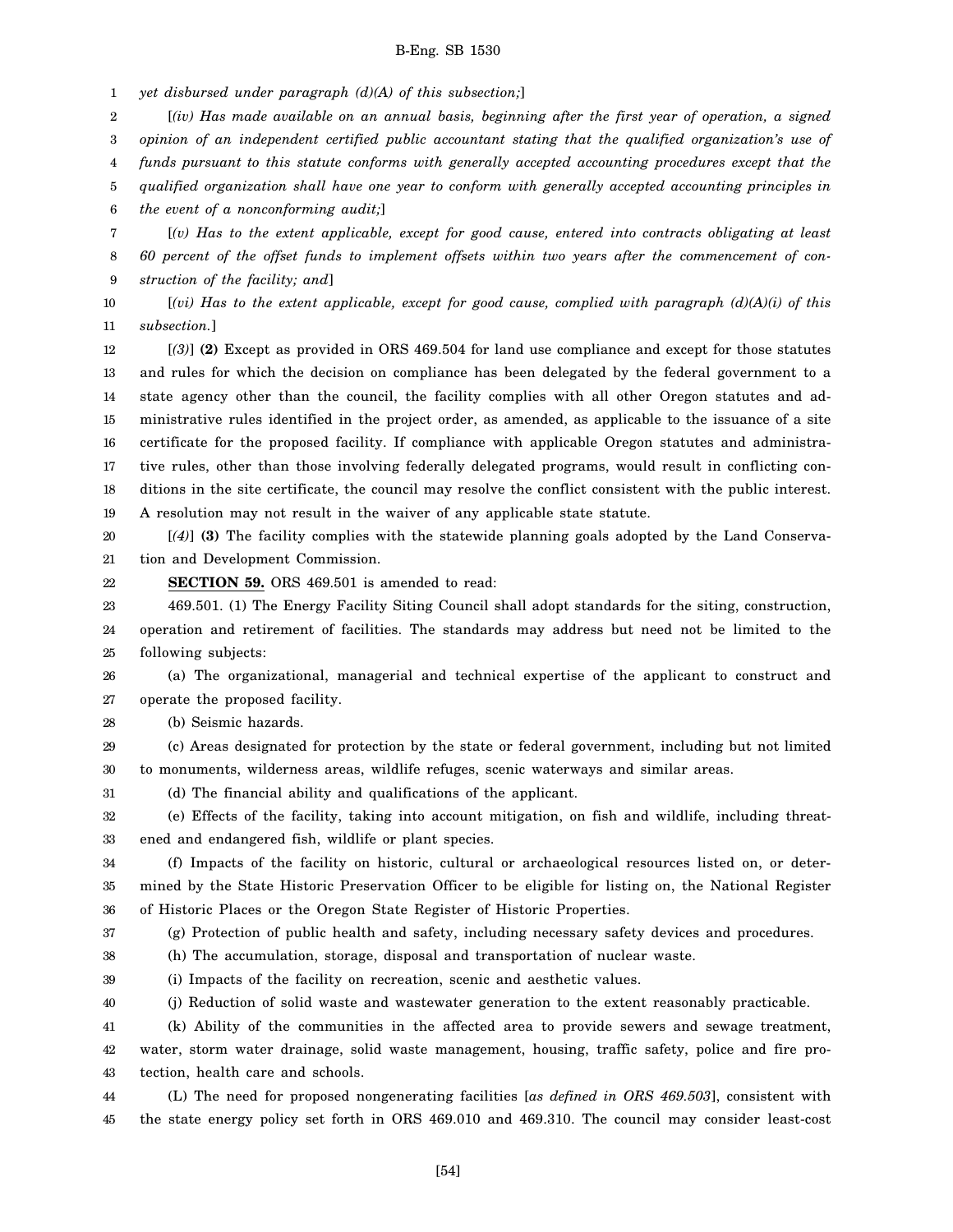1 plans when adopting a need standard or in determining whether an applicable need standard has

2 been met. The council shall not adopt a standard requiring a showing of need or cost-effectiveness

3 for generating facilities [*as defined in ORS 469.503*].

4 5 (m) Compliance with the statewide planning goals adopted by the Land Conservation and Development Commission as specified by ORS 469.503.

6 (n) Soil protection.

7 8 9 [*(o) For energy facilities that emit carbon dioxide, the impacts of those emissions on climate change. For fossil-fueled power plants, as defined in ORS 469.503, the council shall apply a standard as provided for by ORS 469.503 (2).*]

10 11 12 (2) The council may adopt exemptions from any need standard adopted under subsection  $(1)(L)$ of this section if the exemption is consistent with the state's energy policy set forth in ORS 469.010 and 469.310.

13 14 15 16 (3)(a) The council may issue a site certificate for a facility that does not meet one or more of the applicable standards adopted under subsection (1) of this section if the council determines that the overall public benefits of the facility outweigh any adverse effects on a resource or interest protected by the applicable standards the facility does not meet.

17 18 (b) The council by rule shall specify the criteria by which the council makes the determination described in paragraph (a) of this subsection.

19 20 21 22 23 24 (4) Notwithstanding subsection (1) of this section, the council may not impose any standard developed under subsection (1)(b), (f), (j) or (k) of this section to approve or deny an application for an energy facility producing power from wind, solar or geothermal energy. However, the council may, to the extent it determines appropriate, apply any standards adopted under subsection (1)(b), (f), (j) or (k) of this section to impose conditions on any site certificate issued for any energy facility.

25

26

### **(Transitional Provisions)**

27 28 29 30 31 32 **SECTION 60. (1) Notwithstanding ORS 469.401 (2), any conditions in a site certificate or amended site certificate issued before January 1, 2022, that are conditions related to any carbon dioxide emissions standard applicable pursuant to ORS 469.501 (1)(o) (2019 Edition) or 469.503 (2019 Edition) or to rules adopted by the Energy Facility Siting Council pursuant to ORS 469.501 (1)(o) (2019 Edition) or 469.503 (2019 Edition) cease to be enforceable on January 1, 2022.**

33 34 35 **(2) Any provision in a site certificate or amended site certificate for a generating facility, as defined in ORS 469.300, issued before January 1, 2022, requiring the holder to demonstrate the need for the facility shall cease to be enforceable on January 1, 2022.**

36 37 38 39 40 41 42 **(3) Any site certificate amendment approved by the council on or after January 1, 2022, shall remove from the site certificate being amended all conditions and provisions rendered unenforceable by subsections (1) or (2) of this section or section 61 of this 2020 Act. Notwithstanding ORS 469.405 or any council rule, the contested case hearing on a site certificate amendment subject to this subsection may not include a hearing on amendments necessary to comply with this subsection. The provisions of the council's order relevant to compliance with this subsection are not subject to judicial review.**

43 44 45 **SECTION 61. Any provision in a site certificate or amended site certificate that requires the offset of estimated future excess carbon dioxide emissions emitted on or after the effective date of this 2020 Act based on a report of actual plant operations shall cease to be**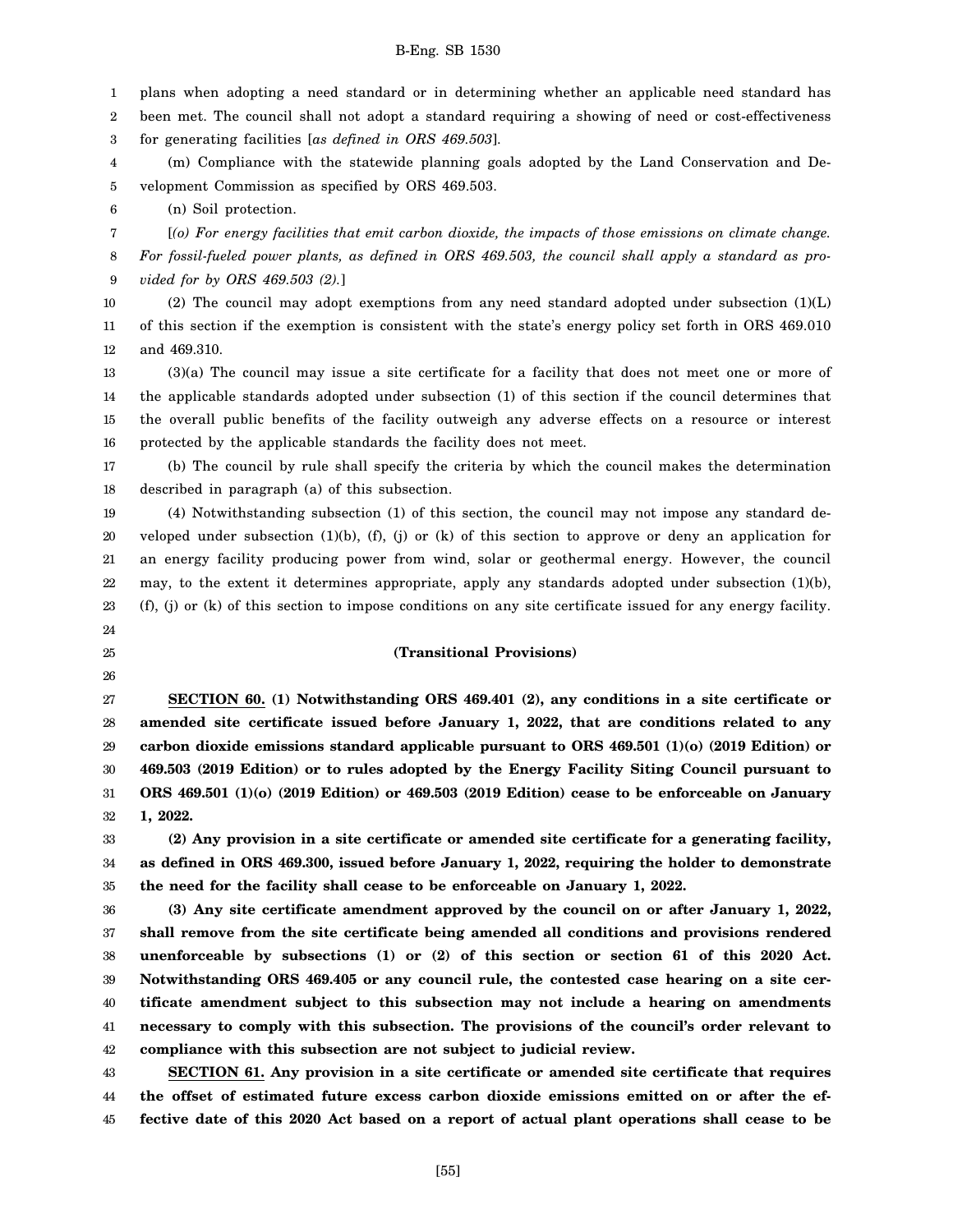1 **enforceable on January 1, 2021.**

2 3 4 5 6 7 **SECTION 62. The Energy Facility Siting Council shall, no later than January 1, 2023, complete rulemaking to amend or repeal any rules adopted by the council relating to the application of a carbon dioxide emissions standard to generating facilities or nongenerating facilities, as those terms are defined in ORS 469.300, necessary to bring the rules of the council into compliance with the amendments to ORS 469.501 and 469.503 by sections 58 and 59 of this 2020 Act and the provisions of sections 60 and 61 of this 2020 Act.**

8 9 **SECTION 63. (1) As used in this section and section 64 of this 2020 Act, "qualified organization" has the meaning given that term in ORS 469.503 (2)(e)(N) (2019 Edition).**

10 11 12 13 14 **(2) On or after the operative date of this section and the amendments to ORS 469.503 by section 58 of this 2020 Act and in accordance with the provisions of ORS 469.503 (2)(d) (2019 Edition), a qualified organization that, before the operative date of this section and the amendments to ORS 469.503 by section 58 of this 2020 Act, received payment of offset funds pursuant to ORS 469.503 (2)(c)(C) (2019 Edition):**

15 16 17 **(a) Shall use at least 80 percent of the offset funds for contracts to implement offsets and assess offsets for their potential to qualify in, generate credits in or reduce obligations in other regulatory settings;**

18 19 **(b) May use up to 20 percent of the offset funds for monitoring, evaluating, administering and enforcing contracts to implement offsets; and**

20 21 22 23 24 25 26 **(c) Shall, at five-year intervals beginning on the date of the receipt of the offset funds and ending the year after the year that the qualified organization in no longer involved in the investment of offset funds received pursuant to ORS 469.503 (2)(c)(C) (2019 Edition), provide the Energy Facility Siting Council with the information the council requests about the qualified organization's performance. The council shall evaluate the information requested and, based on the information, shall make any recommendations to the Legislative Assembly that the council deems appropriate.**

27 28 29 30 31 **SECTION 64. Section 63 of this 2020 Act is repealed on the date that the Legislative Counsel receives written notice from the Energy Facility Siting Council that the council has confirmed that all qualified organizations that received payment of offset funds pursuant to ORS 469.503 (2)(c)(C) (2019 Edition) have ceased to be involved in the investment of the offset funds.**

32 33 34 35 36 37 38 39 40 41 42 43 44 **(Repeal) SECTION 65. ORS 469.409 is repealed. (Conforming Amendments) SECTION 66.** ORS 469.300 is amended to read: 469.300. As used in ORS 469.300 to 469.563, 469.590 to 469.619, 469.930 and 469.992, unless the context requires otherwise: (1) "Applicant" means any person who makes application for a site certificate in the manner provided in ORS 469.300 to 469.563, 469.590 to 469.619, 469.930 and 469.992. (2) "Application" means a request for approval of a particular site or sites for the construction

45 and operation of an energy facility or the construction and operation of an additional energy facility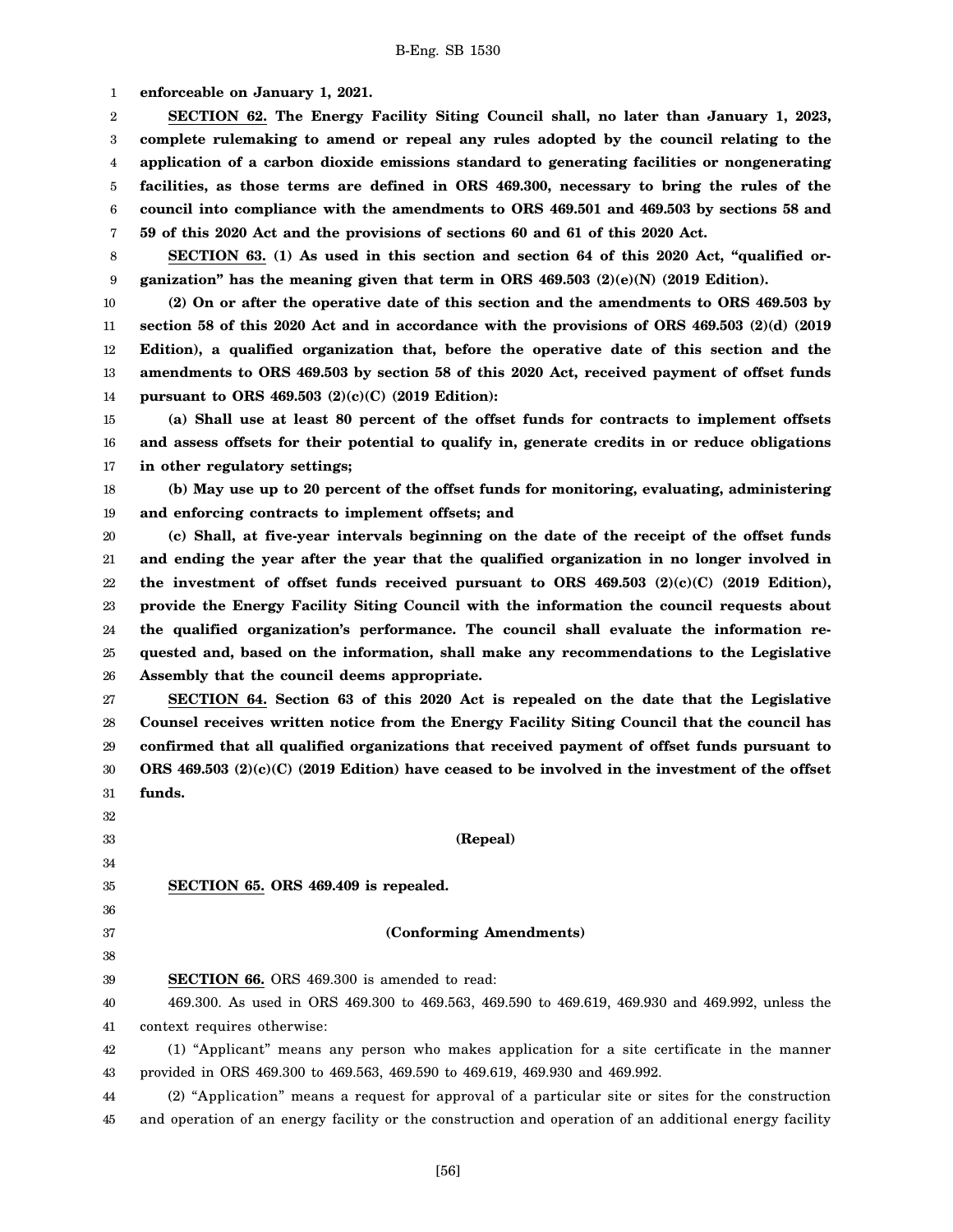1 2 upon a site for which a certificate has already been issued, filed in accordance with the procedures established pursuant to ORS 469.300 to 469.563, 469.590 to 469.619, 469.930 and 469.992.

3 4 5 6 (3) "Associated transmission lines" means new transmission lines constructed to connect an energy facility to the first point of junction of such transmission line or lines with either a power distribution system or an interconnected primary transmission system or both or to the Northwest Power Grid.

7 8 (4) "Average electric generating capacity" means the peak generating capacity of the facility divided by one of the following factors:

9 (a) For wind facilities, 3.00;

10 (b) For geothermal energy facilities, 1.11; or

11 (c) For all other energy facilities, 1.00.

12 13 (5) "Combustion turbine power plant" means a thermal power plant consisting of one or more fuel-fired combustion turbines and any associated waste heat combined cycle generators.

14 15 (6) "Construction" means work performed on a site, excluding surveying, exploration or other activities to define or characterize the site, the cost of which exceeds \$250,000.

16 (7) "Council" means the Energy Facility Siting Council established under ORS 469.450.

17 (8) "Department" means the State Department of Energy created under ORS 469.030.

18 19 (9) "Director" means the Director of the State Department of Energy appointed under ORS 469.040.

20 21 22 23 (10) "Electric utility" means persons, regulated electrical companies, people's utility districts, joint operating agencies, electric cooperatives, municipalities or any combination thereof, engaged in or authorized to engage in the business of generating, supplying, transmitting or distributing electric energy.

24 (11)(a) "Energy facility" means any of the following:

25 26 (A) An electric power generating plant with a nominal electric generating capacity of 25 megawatts or more, including but not limited to:

27 (i) Thermal power;

28 (ii) Combustion turbine power plant; or

29 (iii) Solar thermal power plant.

30 (B) A nuclear installation as defined in this section.

31 32 (C) A high voltage transmission line of more than 10 miles in length with a capacity of 230,000 volts or more to be constructed in more than one city or county in this state, but excluding:

33 34 (i) Lines proposed for construction entirely within 500 feet of an existing corridor occupied by high voltage transmission lines with a capacity of 230,000 volts or more;

35 36 (ii) Lines of 57,000 volts or more that are rebuilt and upgraded to 230,000 volts along the same right of way; and

37 (iii) Associated transmission lines.

38 (D) A solar photovoltaic power generation facility using more than:

39 (i) 160 acres located on high-value farmland as defined in ORS 195.300;

40 41 42 (ii) 1,280 acres located on land that is predominantly cultivated or that, if not cultivated, is predominantly composed of soils that are in capability classes I to IV, as specified by the National Cooperative Soil Survey operated by the Natural Resources Conservation Service of the United

43 States Department of Agriculture; or

44 (iii) 1,920 acres located on any other land.

45 (E) A pipeline that is: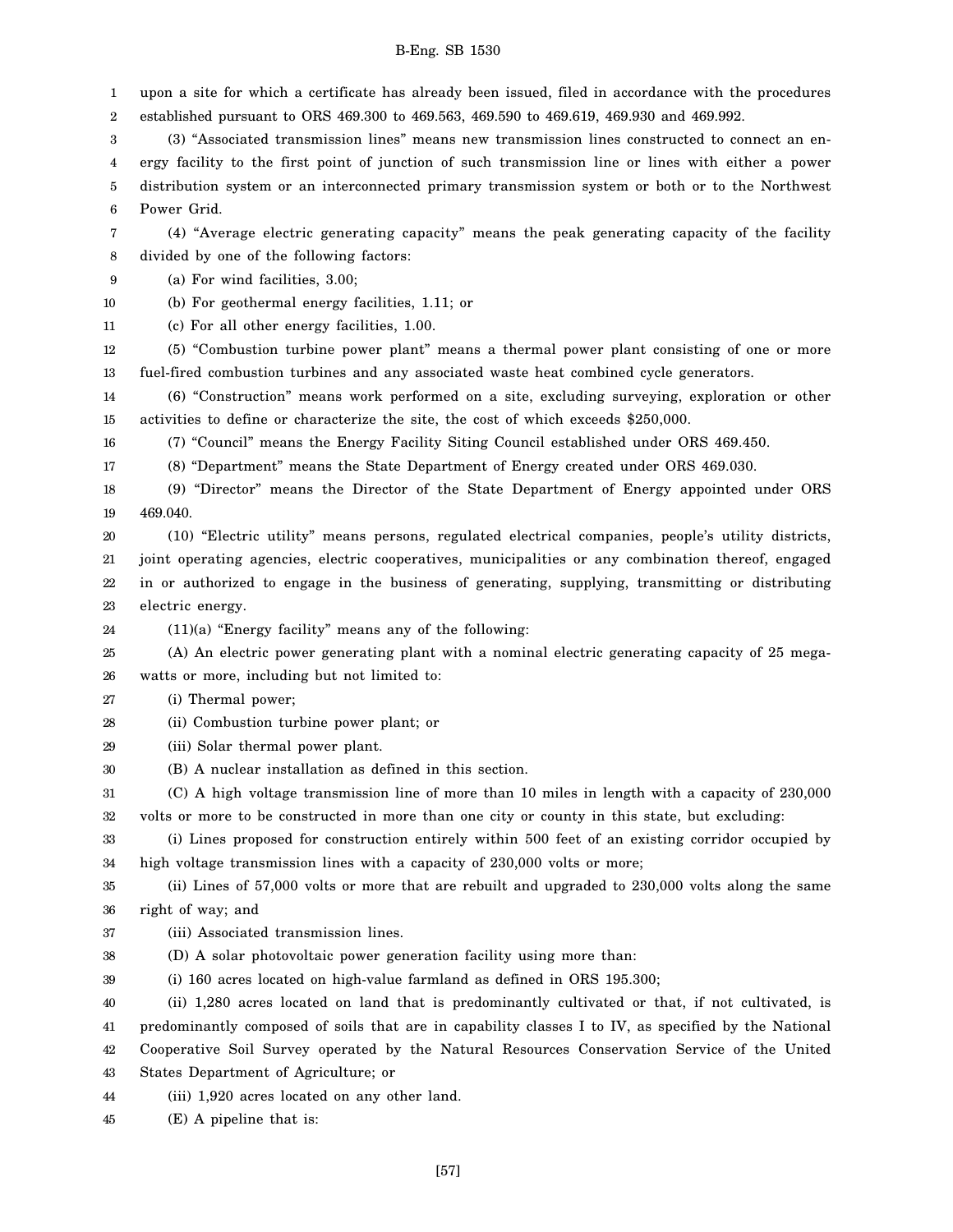1 2 3 4 5 (i) At least six inches in diameter, and five or more miles in length, used for the transportation of crude petroleum or a derivative thereof, liquefied natural gas, a geothermal energy form in a liquid state or other fossil energy resource, excluding a pipeline conveying natural or synthetic gas; (ii) At least 16 inches in diameter, and five or more miles in length, used for the transportation of natural or synthetic gas, but excluding:

6 7 (I) A pipeline proposed for construction of which less than five miles of the pipeline is more than 50 feet from a public road, as defined in ORS 368.001; or

8 9 10 11 (II) A parallel or upgraded pipeline up to 24 inches in diameter that is constructed within the same right of way as an existing 16-inch or larger pipeline that has a site certificate, if all studies and necessary mitigation conducted for the existing site certificate meet or are updated to meet current site certificate standards; or

12 13 14 (iii) At least 16 inches in diameter and five or more miles in length used to carry a geothermal energy form in a gaseous state but excluding a pipeline used to distribute heat within a geothermal heating district established under ORS chapter 523.

15 16 17 (F) A synthetic fuel plant which converts a natural resource including, but not limited to, coal or oil to a gas, liquid or solid product intended to be used as a fuel and capable of being burned to produce the equivalent of two billion Btu of heat a day.

18 19 20 (G) A plant which converts biomass to a gas, liquid or solid product, or combination of such products, intended to be used as a fuel and if any one of such products is capable of being burned to produce the equivalent of six billion Btu of heat a day.

21 22 (H) A storage facility for liquefied natural gas constructed after September 29, 1991, that is designed to hold at least 70,000 gallons.

23 24 25 26 (I) A surface facility related to an underground gas storage reservoir that, at design injection or withdrawal rates, will receive or deliver more than 50 million cubic feet of natural or synthetic gas per day, or require more than 4,000 horsepower of natural gas compression to operate, but excluding:

27 (i) The underground storage reservoir;

28

(ii) The injection, withdrawal or monitoring wells and individual wellhead equipment; and

29 30 (iii) An underground gas storage reservoir into which gas is injected solely for testing or reservoir maintenance purposes or to facilitate the secondary recovery of oil or other hydrocarbons.

31 32 33 (J) An electric power generating plant with an average electric generating capacity of 50 megawatts or more if the power is produced from geothermal or wind energy at a single energy facility or within a single energy generation area.

34 35 36 (b) "Energy facility" does not include a hydroelectric facility or an energy facility under paragraph (a)(A)(iii) or (D) of this subsection that is established on the site of a decommissioned United States Air Force facility that has adequate transmission capacity to serve the energy facility.

37 38 39 40 41 42 43 44 45 (12) "Energy generation area" means an area within which the effects of two or more small generating plants may accumulate so the small generating plants have effects of a magnitude similar to a single generating plant of 35 megawatts average electric generating capacity or more. An "energy generation area" for facilities using a geothermal resource and covered by a unit agreement, as provided in ORS 522.405 to 522.545 or by federal law, shall be defined in that unit agreement. If no such unit agreement exists, an energy generation area for facilities using a geothermal resource shall be the area that is within two miles, measured from the electrical generating equipment of the facility, of an existing or proposed geothermal electric power generating plant, not including the site of any other such plant not owned or controlled by the same person.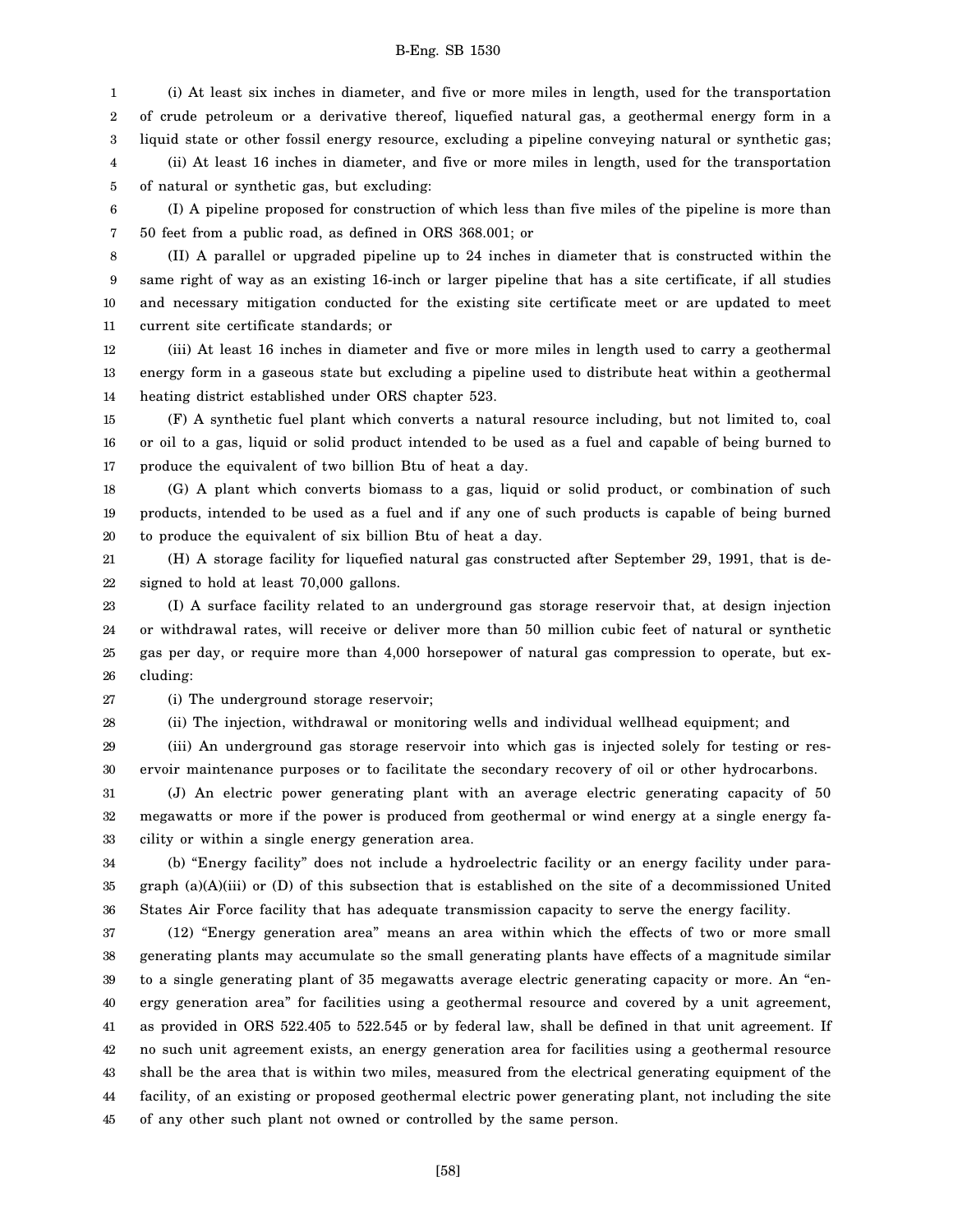1 2 3 4 5 (13) "Extraordinary nuclear occurrence" means any event causing a discharge or dispersal of source material, special nuclear material or by-product material as those terms are defined in ORS 453.605, from its intended place of confinement off-site, or causing radiation levels off-site, that the United States Nuclear Regulatory Commission or its successor determines to be substantial and to have resulted in or to be likely to result in substantial damages to persons or property off-site.

(14) "Facility" means an energy facility together with any related or supporting facilities.

7 8 **(15) "Generating facility" means those energy facilities that are defined in subsection (11)(a)(A), (B) and (D) of this section.**

9 10 [*(15)*] **(16)** "Geothermal reservoir" means an aquifer or aquifers containing a common geothermal fluid.

11

6

[*(16)*] **(17)** "Local government" means a city or county.

12 13 14 [*(17)*] **(18)** "Nominal electric generating capacity" means the maximum net electric power output of an energy facility based on the average temperature, barometric pressure and relative humidity at the site during the times of the year when the facility is intended to operate.

15 16 **(19) "Nongenerating facility" means those energy facilities that are defined in subsection (11)(a)(C) and (E) to (I) of this section.**

17 18 19 20 [*(18)*] **(20)** "Nuclear incident" means any occurrence, including an extraordinary nuclear occurrence, that results in bodily injury, sickness, disease, death, loss of or damage to property or loss of use of property due to the radioactive, toxic, explosive or other hazardous properties of source material, special nuclear material or by-product material as those terms are defined in ORS 453.605.

21 22 23 24 [*(19)*] **(21)** "Nuclear installation" means any power reactor, nuclear fuel fabrication plant, nuclear fuel reprocessing plant, waste disposal facility for radioactive waste, and any facility handling that quantity of fissionable materials sufficient to form a critical mass. "Nuclear installation" does not include any such facilities that are part of a thermal power plant.

25 26 27 [*(20)*] **(22)** "Nuclear power plant" means an electrical or any other facility using nuclear energy with a nominal electric generating capacity of 25 megawatts or more, for generation and distribution of electricity, and associated transmission lines.

28 29 30 [*(21)*] **(23)** "Person" means an individual, partnership, joint venture, private or public corporation, association, firm, public service company, political subdivision, municipal corporation, government agency, people's utility district, or any other entity, public or private, however organized.

31 32 [*(22)*] **(24)** "Project order" means the order, including any amendments, issued by the State Department of Energy under ORS 469.330.

33 34 35 36 37 38 39 [*(23)(a)*] **(25)(a)** "Radioactive waste" means all material which is discarded, unwanted or has no present lawful economic use, and contains mined or refined naturally occurring isotopes, accelerator produced isotopes and by-product material, source material or special nuclear material as those terms are defined in ORS 453.605. The term does not include those radioactive materials identified in OAR 345-50-020, 345-50-025 and 345-50-035, adopted by the council on December 12, 1978, and revised periodically for the purpose of adding additional isotopes which are not referred to in OAR 345-50 as presenting no significant danger to the public health and safety.

40 41 42 (b) Notwithstanding paragraph (a) of this subsection, "radioactive waste" does not include uranium mine overburden or uranium mill tailings, mill wastes or mill by-product materials as those terms are defined in Title 42, United States Code, section 2014, on June 25, 1979.

43 44 45 [*(24)*] **(26)** "Related or supporting facilities" means any structure, proposed by the applicant, to be constructed or substantially modified in connection with the construction of an energy facility, including associated transmission lines, reservoirs, storage facilities, intake structures, road and rail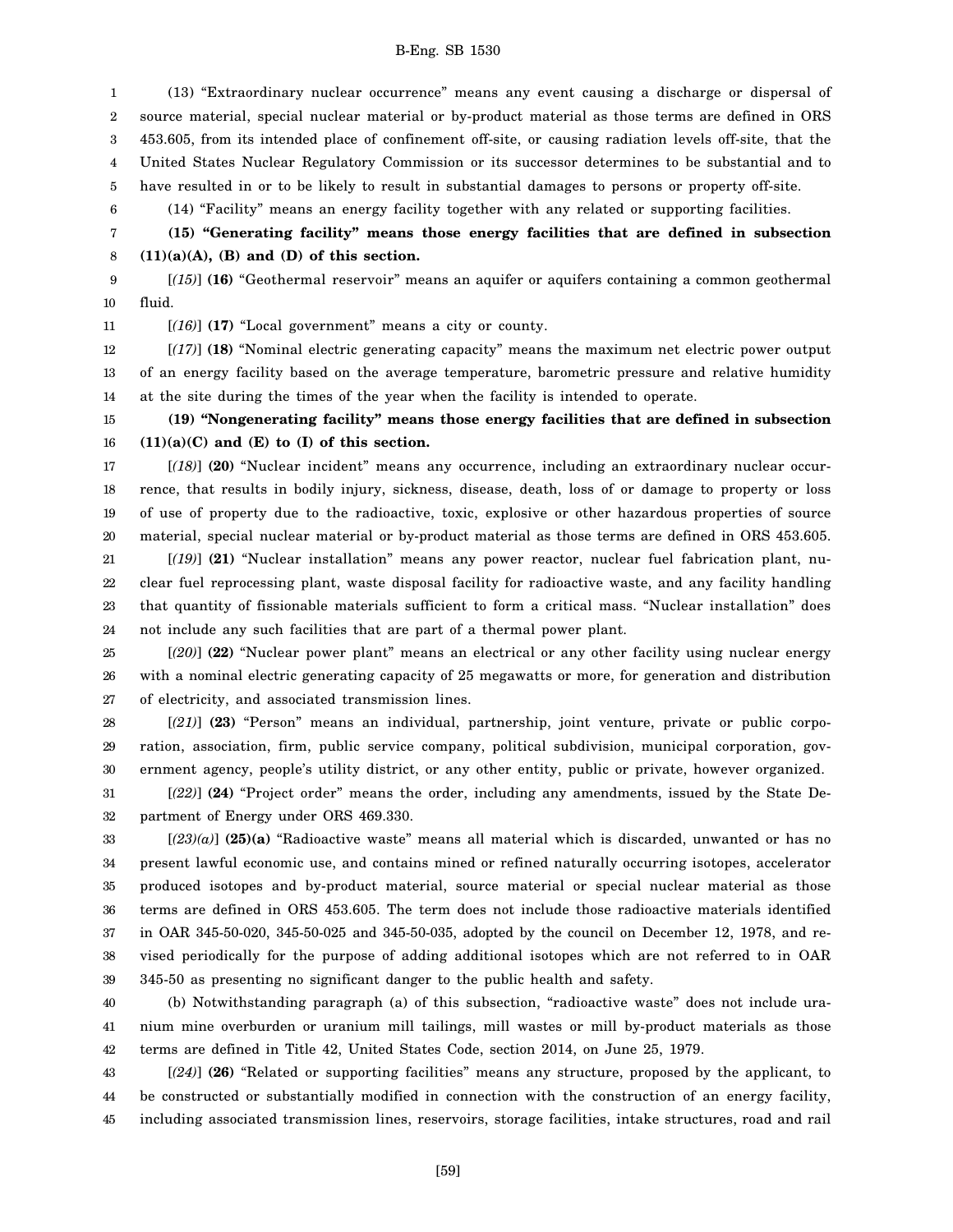1 access, pipelines, barge basins, office or public buildings, and commercial and industrial structures.

2 3 "Related or supporting facilities" does not include geothermal or underground gas storage reservoirs, production, injection or monitoring wells or wellhead equipment or pumps.

4 5 [*(25)*] **(27)** "Site" means any proposed location of an energy facility and related or supporting facilities.

6 7 8 [*(26)*] **(28)** "Site certificate" means the binding agreement between the State of Oregon and the applicant, authorizing the applicant to construct and operate a facility on an approved site, incorporating all conditions imposed by the council on the applicant.

9 10 11 12 13 14 [*(27)*] **(29)** "Thermal power plant" means an electrical facility using any source of thermal energy with a nominal electric generating capacity of 25 megawatts or more, for generation and distribution of electricity, and associated transmission lines, including but not limited to a nuclear-fueled, geothermal-fueled or fossil-fueled power plant, but not including a portable power plant the principal use of which is to supply power in emergencies. "Thermal power plant" includes a nuclear-fueled thermal power plant that has ceased to operate.

15 16 [*(28)*] **(30)** "Transportation" means the transport within the borders of the State of Oregon of radioactive material destined for or derived from any location.

17 18 19 20 [*(29)*] **(31)** "Underground gas storage reservoir" means any subsurface sand, strata, formation, aquifer, cavern or void, whether natural or artificially created, suitable for the injection, storage and withdrawal of natural gas or other gaseous substances. "Underground gas storage reservoir" includes a pool as defined in ORS 520.005.

21 [*(30)*] **(32)** "Utility" includes:

22 23 24 (a) A person, a regulated electrical company, a people's utility district, a joint operating agency, an electric cooperative, municipality or any combination thereof, engaged in or authorized to engage in the business of generating, transmitting or distributing electric energy;

25 26 (b) A person or public agency generating electric energy from an energy facility for its own consumption; and

(c) A person engaged in this state in the transmission or distribution of natural or synthetic gas. [*(31)*] **(33)** "Waste disposal facility" means a geographical site in or upon which radioactive waste is held or placed but does not include a site at which radioactive waste used or generated pursuant to a license granted under ORS 453.635 is stored temporarily, a site of a thermal power plant used for the temporary storage of radioactive waste from that plant for which a site certificate

32 33 34 35 36 has been issued pursuant to this chapter or a site used for temporary storage of radioactive waste from a reactor operated by a college, university or graduate center for research purposes and not connected to the Northwest Power Grid. As used in this subsection, "temporary storage" includes storage of radioactive waste on the site of a nuclear-fueled thermal power plant for which a site certificate has been issued until a permanent storage site is available by the federal government.

37

**SECTION 67.** ORS 469.310 is amended to read:

38 39 40 41 42 43 44 45 469.310. In the interests of the public health and the welfare of the people of this state, it is the declared public policy of this state that the siting, construction and operation of energy facilities shall be accomplished in a manner consistent with protection of the public health and safety and in compliance with the energy policy and air, water, solid waste, land use and other environmental protection policies of this state. It is, therefore, the purpose of ORS 469.300 to 469.563, 469.590 to 469.619, 469.930 and 469.992 to exercise the jurisdiction of the State of Oregon to the maximum extent permitted by the United States Constitution and to establish in cooperation with the federal government a comprehensive system for the siting, monitoring and regulating of the location, con-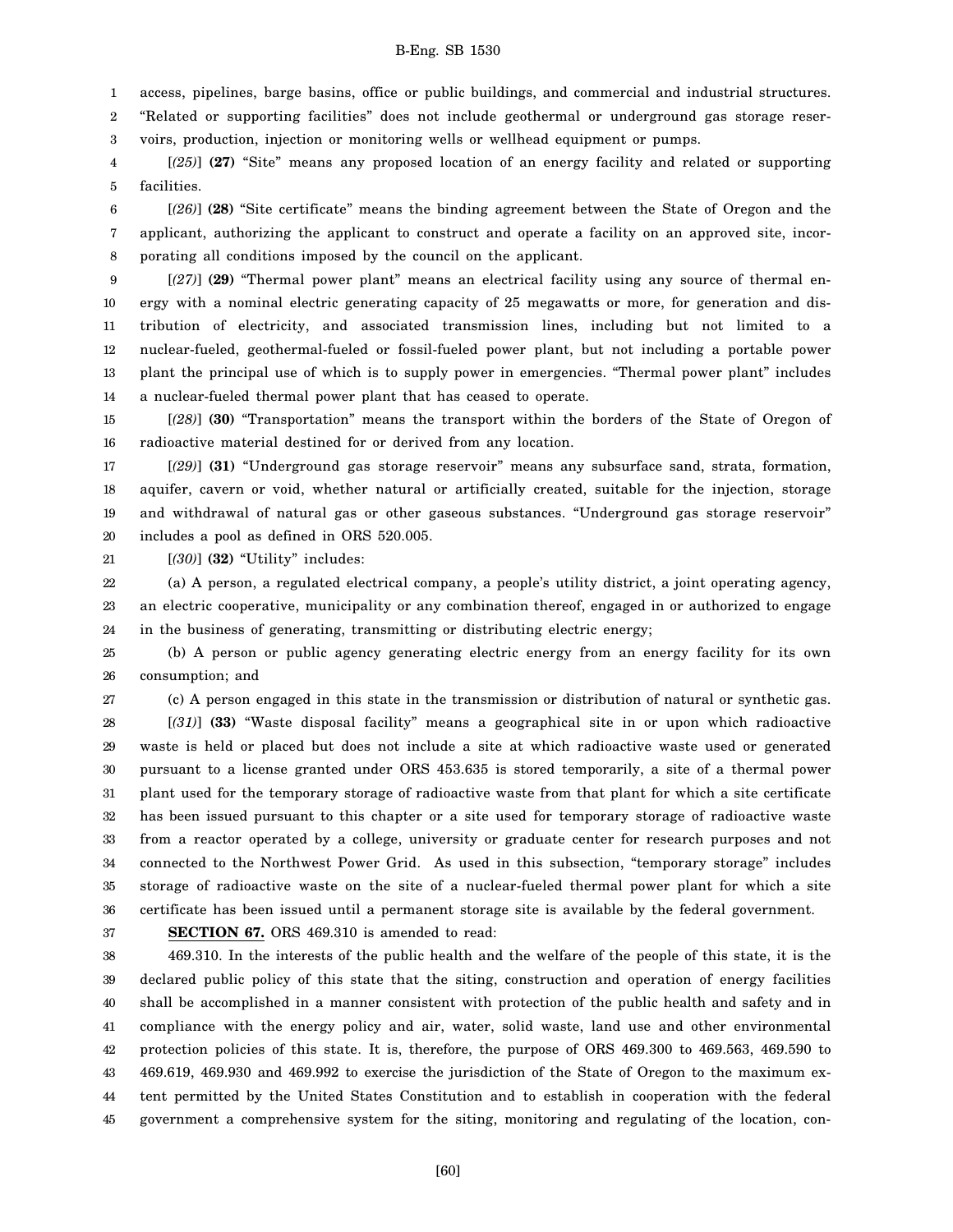1 2 3 4 5 struction and operation of all energy facilities in this state. It is furthermore the policy of this state, notwithstanding ORS 469.010 (2)(f) and the definition of cost-effective in ORS 469.020, that the need for new generating facilities[*, as defined in ORS 469.503,*] is sufficiently addressed by reliance on competition in the market rather than by consideration of cost-effectiveness and shall not be a matter requiring determination by the Energy Facility Siting Council in the siting of a generating

6 facility[*, as defined in ORS 469.503*].

7

25

**SECTION 68.** ORS 469.373 is amended to read:

8 9 10 469.373. (1) Notwithstanding the expedited review process established pursuant to ORS 469.370, an applicant may apply under the provisions of this section for expedited review of an application for a site certificate for an energy facility if the energy facility:

11 12 13 (a) Is a combustion turbine energy facility fueled by natural gas or is a reciprocating engine fueled by natural gas, including an energy facility that uses petroleum distillate fuels for backup power generation;

14 15 (b) Is a permitted or conditional use allowed under an applicable local acknowledged comprehensive plan, land use regulation or federal land use plan, and is located:

16 (A) At or adjacent to an existing energy facility; or

17 (B)(i) At, adjacent to or in close proximity to an existing industrial use; and

18 (ii) In an area currently zoned or designated for industrial use;

19 20 21 (c)(A) Requires no more than three miles of associated transmission lines or three miles of new natural gas pipelines outside of existing rights of way for transmission lines or natural gas pipelines; or

22 23 24 (B) Imposes, in the determination of the Energy Facility Siting Council, no significant impact in the locating of associated transmission lines or new natural gas pipelines outside of existing rights of way;

(d) Requires no new water right or water right transfer; **and**

26 27 28 29 [*(e) Provides funds to a qualified organization in an amount determined by the council to be sufficient to produce any required reduction in emissions as specified in ORS 469.503 (2)(c)(C) and in rules adopted under ORS 469.503 for the total carbon dioxide emissions produced by the energy facility for the life of the energy facility; and*]

30 31 32 33 34 35 36 [*(f)(A)*] **(e)(A)** Discharges process wastewater to a wastewater treatment facility that has an existing National Pollutant Discharge Elimination System permit, can obtain an industrial pretreatment permit, if needed, within the expedited review process time frame and has written confirmation from the wastewater facility permit holder that the additional wastewater load will be accommodated by the facility without resulting in a significant thermal increase in the facility effluent or without requiring any changes to the wastewater facility National Pollutant Discharge Elimination System permit;

37 38 39 (B) Plans to discharge process wastewater to a wastewater treatment facility owned by a municipal corporation that will accommodate the wastewater from the energy facility and supplies evidence from the municipal corporation that:

40 41 42 (i) The municipal corporation has included, or intends to include, the process wastewater load from the energy facility in an application for a National Pollutant Discharge Elimination System permit; and

43 44 (ii) All conditions required of the energy facility to allow the discharge of process wastewater from the energy facility will be satisfied; or

45 (C) Obtains a National Pollutant Discharge Elimination System or water pollution control fa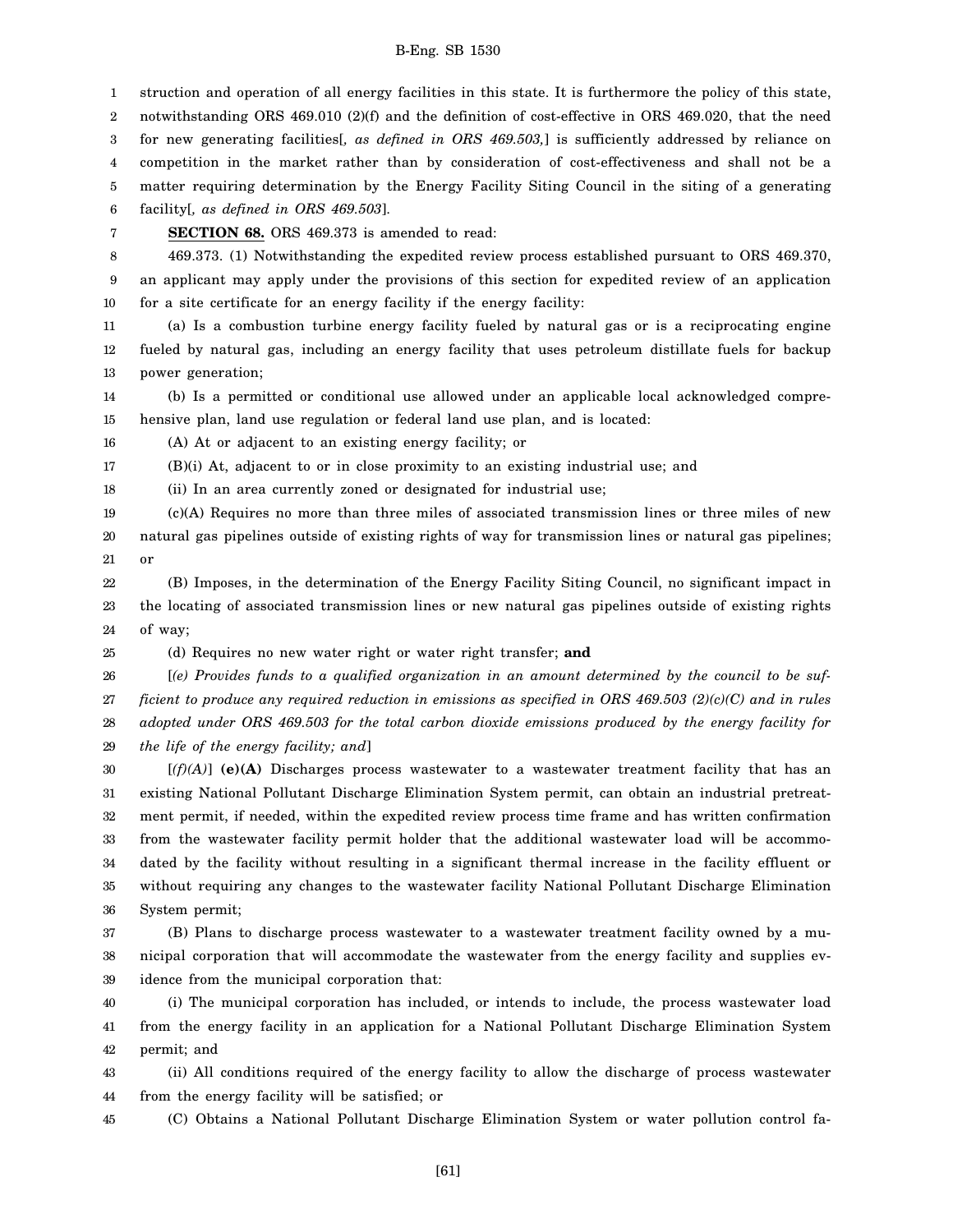1 cility permit for process wastewater disposal, supplies evidence to support a finding that the dis-

2 3 charge can likely be permitted within the expedited review process time frame and that the discharge will not require:

4 5 (i) A new National Pollutant Discharge Elimination System permit, except for a storm water general permit for construction activities; or

6 7 (ii) A change in any effluent limit or discharge location under an existing National Pollutant Discharge Elimination System or water pollution control facility permit.

8 9 10 11 12 (2) An applicant seeking expedited review under this section shall submit documentation to the State Department of Energy, prior to the submission of an application for a site certificate, that demonstrates that the energy facility meets the qualifications set forth in subsection (1) of this section. The department shall determine, within 14 days of receipt of the documentation, on a preliminary, nonbinding basis, whether the energy facility qualifies for expedited review.

13 14 15 16 17 18 19 20 21 (3) If the department determines that the energy facility preliminarily qualifies for expedited review, the applicant may submit an application for expedited review. Within 30 days after the date that the application for expedited review is submitted, the department shall determine whether the application is complete. If the department determines that the application is complete, the application shall be deemed filed on the date that the department sends the applicant notice of its determination. If the department determines that the application is not complete, the department shall notify the applicant of the deficiencies in the application and shall deem the application filed on the date that the department determines that the application is complete. The department or the council may request additional information from the applicant at any time.

22 23 24 25 26 27 28 (4) The State Department of Energy shall send a copy of a filed application to the Department of Environmental Quality, the Water Resources Department, the State Department of Fish and Wildlife, the State Department of Geology and Mineral Industries, the State Department of Agriculture, the Department of Land Conservation and Development, the Public Utility Commission and any other state agency, city, county or political subdivision of the state that has regulatory or advisory responsibility with respect to the proposed energy facility. The State Department of Energy shall send with the copy of the filed application a notice specifying that:

29 30 31 32 33 (a) In the event the council issues a site certificate for the energy facility, the site certificate will bind the state and all counties, cities and political subdivisions in the state as to the approval of the site, the construction of the energy facility and the operation of the energy facility, and that after the issuance of a site certificate, all permits, licenses and certificates addressed in the site certificate must be issued as required by ORS 469.401 (3); and

34 35 36 37 38 39 40 (b) The comments and recommendations of state agencies, counties, cities and political subdivisions concerning whether the proposed energy facility complies with any statute, rule or local ordinance that the state agency, county, city or political subdivision would normally administer in determining whether a permit, license or certificate required for the construction or operation of the energy facility should be approved will be considered only if the comments and recommendations are received by the department within a reasonable time after the date the application and notice of the application are sent by the department.

41 42 (5) Within 90 days after the date that the application was filed, the department shall issue a draft proposed order setting forth:

43 (a) A description of the proposed energy facility;

44 45 (b) A list of the permits, licenses and certificates that are addressed in the application and that are required for the construction or operation of the proposed energy facility;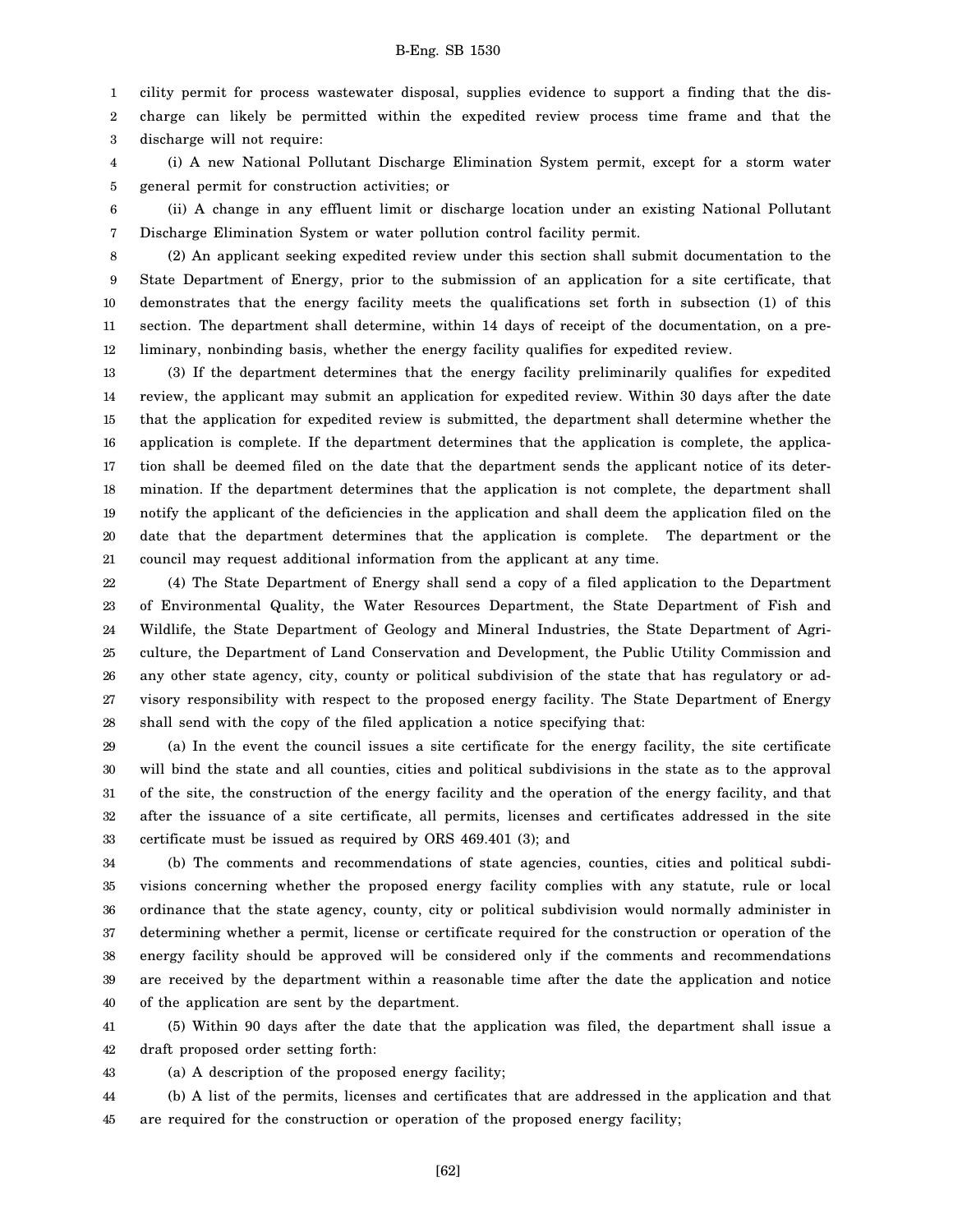1 2 3 (c) A list of the statutes, rules and local ordinances that are the standards and criteria for approval of any permit, license or certificate addressed in the application and that are required for the construction or operation of the proposed energy facility; and

4 5 (d) Proposed findings specifying how the proposed energy facility complies with the applicable standards and criteria for approval of a site certificate.

6 7 8 (6) The council shall review the application for site certification in the manner set forth in subsections (7) to (10) of this section and shall issue a site certificate for the facility if the council determines that the facility, with any required conditions to the site certificate, will comply with:

9 (a) The requirements for expedited review as specified in this section;

10 11 (b) The standards adopted by the council pursuant to ORS  $469.501$  (1)(a), (c) to (e), (g), (h) and (L) to [*(o)*] **(n)**;

12 (c) The requirements of ORS 469.503 [*(3)*] **(2)**; and

13 (d) The requirements of ORS  $469.504$  (1)(b).

14 15 16 17 18 19 (7) Following submission of an application for a site certificate, the council shall hold a public informational meeting on the application. Following the issuance of the proposed order, the council shall hold at least one public hearing on the application. The public hearing shall be held in the area affected by the energy facility. The council shall mail notice of the hearing at least 20 days prior to the hearing. The notice shall comply with the notice requirements of ORS 197.763 (2) and shall include, but need not be limited to, the following:

20

(a) A description of the energy facility and the general location of the energy facility;

21 22 (b) The name of a department representative to contact and the telephone number at which people may obtain additional information;

23 24 (c) A statement that copies of the application and proposed order are available for inspection at no cost and will be provided at reasonable cost; and

25 26 27 28 29 (d) A statement that the record for public comment on the application will close at the conclusion of the hearing and that failure to raise an issue in person or in writing prior to the close of the record, with sufficient specificity to afford the decision maker an opportunity to respond to the issue, will preclude consideration of the issue, by the council or by a court on judicial review of the council's decision.

30 31 32 33 34 35 36 37 38 39 40 (8) Prior to the conclusion of the hearing, the applicant may request an opportunity to present additional written evidence, arguments or testimony regarding the application. In the alternative, prior to the conclusion of the hearing, the applicant may request a contested case hearing on the application. If the applicant requests an opportunity to present written evidence, arguments or testimony, the council shall leave the record open for that purpose only for a period not to exceed 14 days after the date of the hearing. Following the close of the record, the department shall prepare a draft final order for the council. If the applicant requests a contested case hearing, the council may grant the request if the applicant has shown good cause for a contested case hearing. If a request for a contested case hearing is granted, subsections (9) to (11) of this section do not apply, and the application shall be considered under the same contested case procedures used for a nonexpedited application for a site certificate.

41 42 43 (9) The council shall make its decision based on the record and the draft final order prepared by the department. The council shall, within six months of the date that the application is deemed filed:

44 (a) Grant the application;

45 (b) Grant the application with conditions;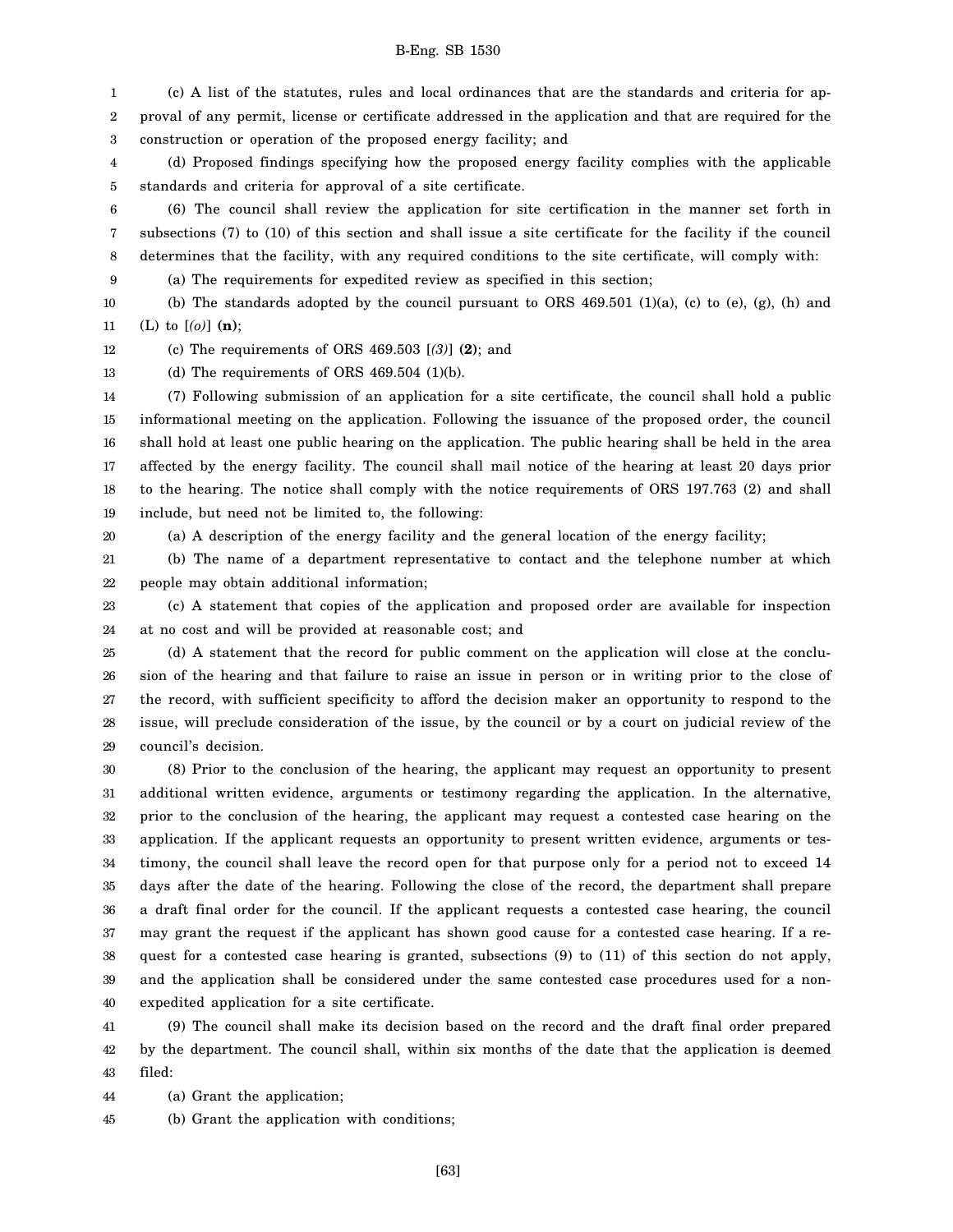1 (c) Deny the application; or

2 (d) Return the application to the site certification process required by ORS 469.320.

3 4 5 6 (10) If the application is granted, the council shall issue a site certificate pursuant to ORS 469.401 and 469.402. Notwithstanding subsection (6) of this section, the council may impose conditions based on standards adopted under ORS 469.501 (1)(b), (f) and (i) to (k), but may not deny an application based on those standards.

7 8 (11) Judicial review of the approval or rejection of a site certificate by the council under this section shall be as provided in ORS 469.403.

9 **SECTION 69.** ORS 469.405 is amended to read:

10 11 12 13 469.405. (1) A site certificate may be amended with the approval of the Energy Facility Siting Council. The council may establish by rule the type of amendment that must be considered in a contested case proceeding. Judicial review of an amendment to a site certificate shall be as provided in ORS 469.403.

14 15 16 17 18 19 20 21 (2) Notwithstanding ORS 34.020 or 197.825, or any other provision of law, the land use approval by an affected local government of a proposed amendment to a facility and the recommendation of the special advisory group of applicable substantive criteria shall be subject to judicial review only as provided in ORS 469.403. If the applicant elects to show compliance with the statewide planning goals by demonstrating that the facility has received local land use approval, the provisions of this section shall apply only to proposed projects for which the land use approval by the local government occurs after the date an application for amendment is submitted to the State Department of Energy.

22 23 24 25 26 27 28 29 30 31 32 33 34 35 36 37 (3) An amendment to a site certificate is not required for a pipeline less than 16 inches in diameter and less than five miles in length that is proposed to be constructed to test or maintain an underground gas storage reservoir. If the proposed pipeline will connect to a council certified surface facility related to an underground gas storage reservoir or to a council certified gas pipeline, whether the proposed pipeline is to be located inside or outside the site of a council certified facility, the certificate holder must obtain, prior to construction, the approval of the department for the construction, operation and retirement of the proposed pipeline. The department shall approve such a proposed pipeline if the pipeline meets applicable council substantive standards. Notwithstanding ORS 469.503 [*(3)*] **(2)**, the department may not review the proposed pipeline for compliance with other state standards. Notwithstanding ORS 469.503 [*(4)*] **(3)**, or any council rule addressing compliance with land use standards, the department shall not review such a proposed pipeline for compliance with land use requirements. Notwithstanding ORS 469.401 (3), the approval by the department of such pipeline shall not bind any state or local agency. The council may adopt appropriate procedural rules for the department review. The department shall issue an order approving or rejecting the proposed pipeline. Judicial review of a department order under this section shall be as provided in ORS 469.403.

#### 38

### **SECTION 70.** ORS 469.407 is amended to read:

39 40 41 469.407. (1) A recipient may by amendment of its application for a site certificate or by amendment of its site certificate increase the capacity of the facility if the Energy Facility Siting Council finds that:

42 43 (a) The facility will satisfy the conditions of the 500-megawatt exemption, unless modified by the council;

44 45 (b) The enlarged facility does not exceed 500 megawatts and meets the applicable carbon dioxide standard provided for in ORS 469.503 (2) **(2019 Edition)** for any increase in capacity beyond the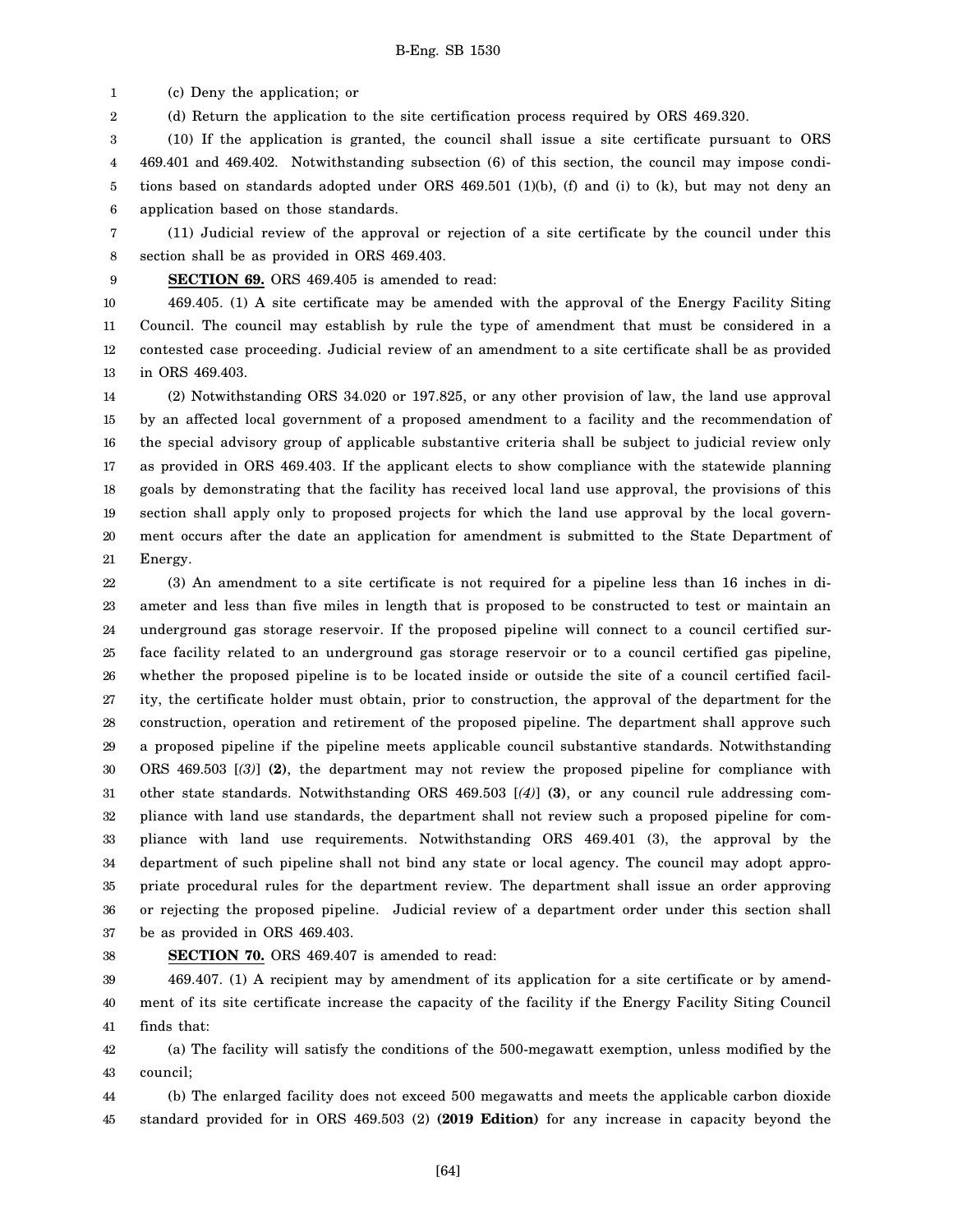1 capacity of the 500-megawatt exemption; and

2 (c) The enlarged facility meets all other applicable council standards.

3 4 5 6 (2) A recipient is deemed to meet any applicable need standard and carbon dioxide emissions standard for the nominal generating capacity of the 500-megawatt exemption provided that the recipient satisfies the conditions of the 500-megawatt exemption, unless the council modifies the conditions.

7 (3) As used in this section:

18

8 9 10 (a) "Recipient" means any base load gas plant, as defined in ORS 469.503 **(2019 Edition)**, determined by the council to have the lowest net monetized air emissions among the applicants participating in a contested case proceeding.

11 12 (b) "500-megawatt exemption" means the council order in which a recipient was determined to have the lowest net monetized air emissions.

13 **SECTION 71.** ORS 469.504 is amended to read:

14 15 469.504. (1) A proposed facility shall be found in compliance with the statewide planning goals under ORS 469.503 [*(4)*] **(3)** if:

16 17 (a) The facility has received local land use approval under the acknowledged comprehensive plan and land use regulations of the affected local government; or

(b) The Energy Facility Siting Council determines that:

19 20 21 22 23 (A) The facility complies with applicable substantive criteria from the affected local government's acknowledged comprehensive plan and land use regulations that are required by the statewide planning goals and in effect on the date the application is submitted, and with any Land Conservation and Development Commission administrative rules and goals and any land use statutes that apply directly to the facility under ORS 197.646;

24 25 26 27 28 (B) For an energy facility or a related or supporting facility that must be evaluated against the applicable substantive criteria pursuant to subsection (5) of this section, that the proposed facility does not comply with one or more of the applicable substantive criteria but does otherwise comply with the applicable statewide planning goals, or that an exception to any applicable statewide planning goal is justified under subsection (2) of this section; or

29 30 31 32 (C) For a facility that the council elects to evaluate against the statewide planning goals pursuant to subsection (5) of this section, that the proposed facility complies with the applicable statewide planning goals or that an exception to any applicable statewide planning goal is justified under subsection (2) of this section.

33 34 35 36 37 (2) The council may find goal compliance for a facility that does not otherwise comply with one or more statewide planning goals by taking an exception to the applicable goal. Notwithstanding the requirements of ORS 197.732, the statewide planning goal pertaining to the exception process or any rules of the Land Conservation and Development Commission pertaining to an exception process goal, the council may take an exception to a goal if the council finds:

38 39 (a) The land subject to the exception is physically developed to the extent that the land is no longer available for uses allowed by the applicable goal;

40 41 42 43 (b) The land subject to the exception is irrevocably committed as described by the rules of the Land Conservation and Development Commission to uses not allowed by the applicable goal because existing adjacent uses and other relevant factors make uses allowed by the applicable goal impracticable; or

44 (c) The following standards are met:

45 (A) Reasons justify why the state policy embodied in the applicable goal should not apply;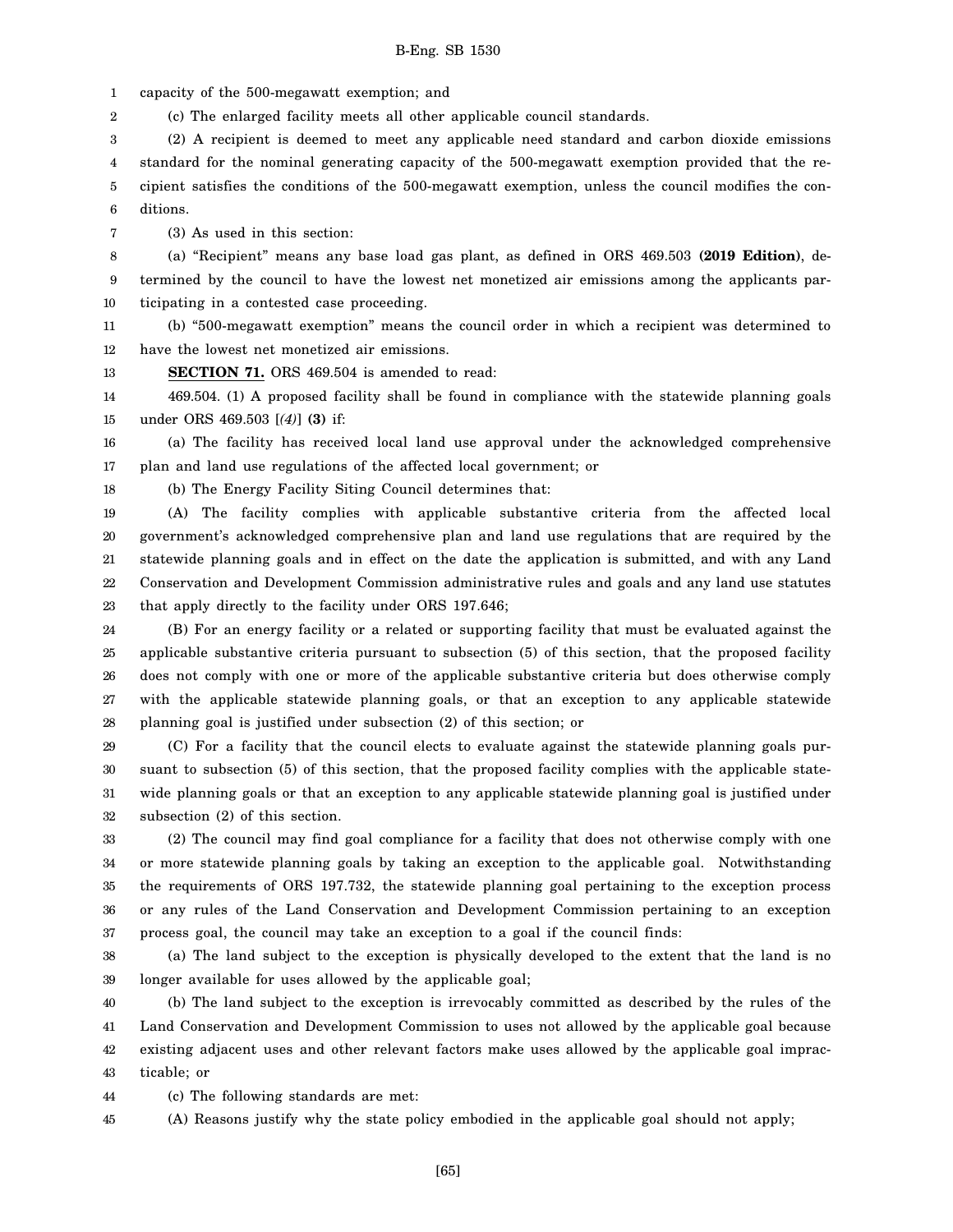1 2 3 (B) The significant environmental, economic, social and energy consequences anticipated as a result of the proposed facility have been identified and adverse impacts will be mitigated in accordance with rules of the council applicable to the siting of the proposed facility; and

4 5 (C) The proposed facility is compatible with other adjacent uses or will be made compatible through measures designed to reduce adverse impacts.

6 7 8 9 (3) If compliance with applicable substantive local criteria and applicable statutes and state administrative rules would result in conflicting conditions in the site certificate or amended site certificate, the council shall resolve the conflict consistent with the public interest. A resolution may not result in a waiver of any applicable state statute.

10 11 12 (4) An applicant for a site certificate shall elect whether to demonstrate compliance with the statewide planning goals under subsection  $(1)(a)$  or (b) of this section. The applicant shall make the election on or before the date specified by the council by rule.

13 14 15 16 17 18 19 20 21 22 23 24 25 26 27 28 29 30 (5) Upon request by the State Department of Energy, the special advisory group established under ORS 469.480 shall recommend to the council, within the time stated in the request, the applicable substantive criteria under subsection  $(1)(b)(A)$  of this section. If the special advisory group does not recommend applicable substantive criteria within the time established in the department's request, the council may either determine and apply the applicable substantive criteria under subsection (1)(b) of this section or determine compliance with the statewide planning goals under subsection  $(1)(b)(B)$  or  $(C)$  of this section. If the special advisory group recommends applicable substantive criteria for an energy facility described in ORS 469.300 or a related or supporting facility that does not pass through more than one local government jurisdiction or more than three zones in any one jurisdiction, the council shall apply the criteria recommended by the special advisory group. If the special advisory group recommends applicable substantive criteria for an energy facility as defined in ORS  $469.300 \ (11)(a)(C)$  to  $(E)$  or a related or supporting facility that passes through more than one jurisdiction or more than three zones in any one jurisdiction, the council shall review the recommended criteria and determine whether to evaluate the proposed facility against the applicable substantive criteria recommended by the special advisory group, against the statewide planning goals or against a combination of the applicable substantive criteria and statewide planning goals. In making its determination, the council shall consult with the special advisory group and shall consider:

31 (a) The number of jurisdictions and zones in question;

32 33 (b) The degree to which the applicable substantive criteria reflect local government consideration of energy facilities in the planning process; and

34 35 (c) The level of consistency of the applicable substantive criteria from the various zones and jurisdictions.

36 37 (6) The council is not subject to ORS 197.180 and a state agency may not require an applicant for a site certificate to comply with any rules or programs adopted under ORS 197.180.

38 39 40 (7) On or before its next periodic review, each affected local government shall amend its comprehensive plan and land use regulations as necessary to reflect the decision of the council pertaining to a site certificate or amended site certificate.

41 42 43 44 45 (8) Notwithstanding ORS 34.020 or 197.825 or any other provision of law, the affected local government's land use approval of a proposed facility under subsection (1)(a) of this section and the special advisory group's recommendation of applicable substantive criteria under subsection (5) of this section shall be subject to judicial review only as provided in ORS 469.403. If the applicant elects to comply with subsection (1)(a) of this section, the provisions of this subsection shall apply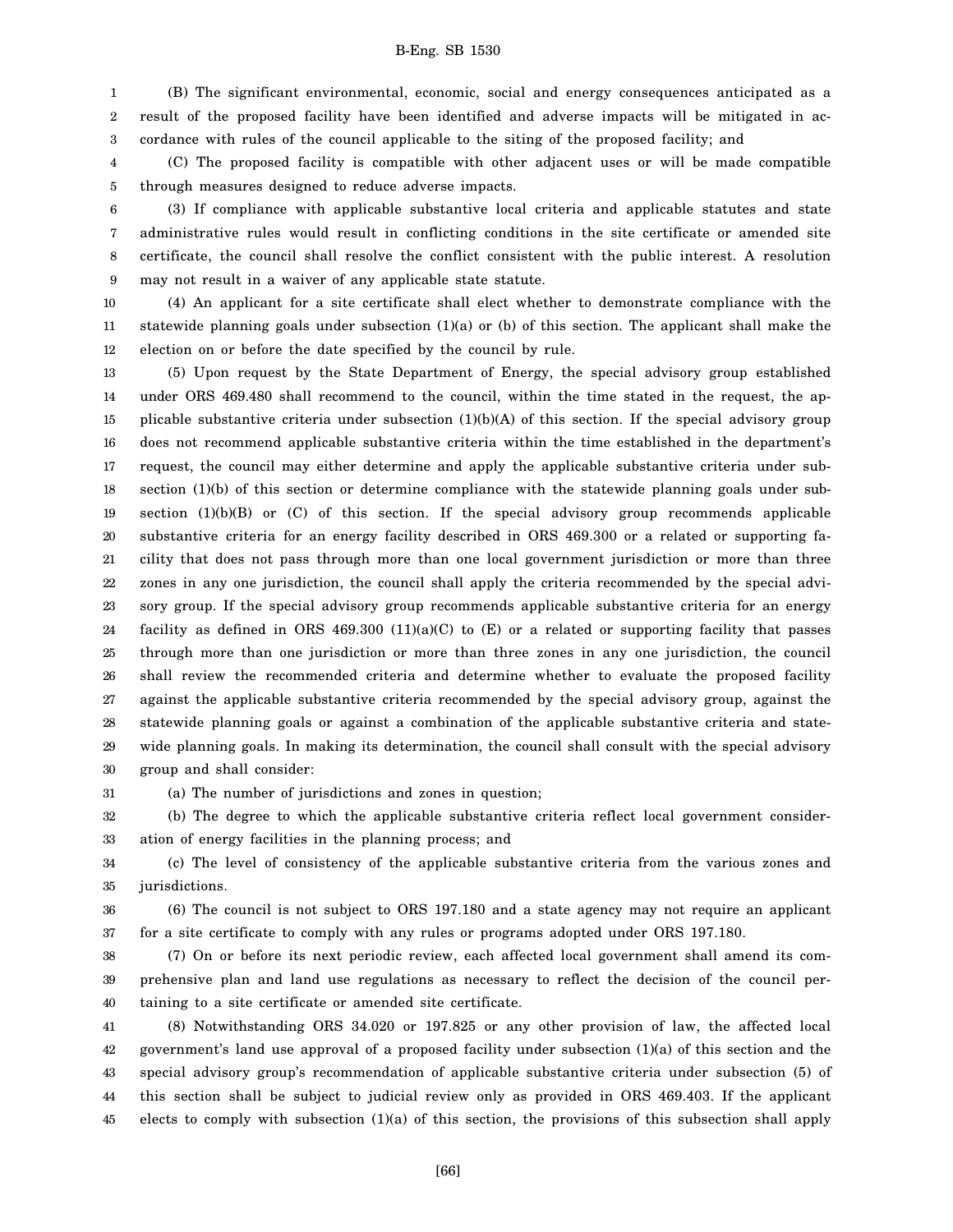1 only to proposed projects for which the land use approval of the local government occurs after the

2 3 date a notice of intent or an application for expedited processing is submitted to the State Department of Energy.

4 5 6 7 (9) The State Department of Energy, in cooperation with other state agencies, shall provide, to the extent possible, technical assistance and information about the siting process to local governments that request such assistance or that anticipate having a facility proposed in their jurisdiction.

**SECTION 72.** ORS 469.505 is amended to read:

8 9 10 11 12 13 14 15 16 469.505. (1) In making a determination regarding compliance with statutes, rules and ordinances administered by another agency or compliance with requirements of ORS 469.300 to 469.563 and 469.590 to 469.619 where another agency has special expertise, consultation with the other agency shall occur during the notice of intent and site certificate application process. Any permit application for which the permitting decision has been delegated by the federal government to a state agency other than the Energy Facility Siting Council shall be reviewed, whenever feasible, simultaneously with the council's review of the site certificate application. Any hearings required on such permit applications shall be consolidated, whenever feasible, with hearings under ORS 469.300 to 469.563 and 469.590 to 469.619.

17 18 19 20 (2) Before resolving any conflicting conditions in site certificates or amended site certificates under ORS 469.503 [*(3)*] **(2)** and 469.504, the council shall notify and consult with the agencies and local governments responsible for administering the statutes, administrative rules or substantive local criteria that result in the conflicting conditions regarding potential conflict resolution.

- 21
- 22 23
- 24

# **APPLICABILITY OF OREGON GREENHOUSE GAS INITIATIVE TO ENERGY FACILITIES WITH SITE CERTIFICATES**

25 26 **SECTION 72a. Section 72b of this 2020 Act is added to and made a part of ORS 469.300 to 469.563.**

27 28 29 **SECTION 72b. (1) The Legislative Assembly finds and declares that greenhouse gas emissions from energy facilities subject to site certificates or amended site certificates are a significant threat to the public health, safety or the environment.**

30 31 32 33 **(2) Notwithstanding ORS 469.401 (2), a facility with a site certificate or amended site certificate in effect on or after the effective date of this 2020 Act shall comply with sections 4 to 32 of this 2020 Act to the extent that compliance by the facility is required under sections 4 to 32 of this 2020 Act.**

34 35

36

39

## **REGULATION OF LANDFILL METHANE EMISSIONS**

37 38 **SECTION 73. Section 74 of this 2020 Act is added to and made a part of ORS chapter 468A.**

**SECTION 74. (1) As used in this section:**

40 41 **(a) "Anthropogenic greenhouse gas emissions" means greenhouse gas emissions that are not biogenic emissions.**

42 43 44 45 **(b) "Carbon dioxide equivalent" means the amount of carbon dioxide by weight that would produce the same global warming impact as a given weight of another greenhouse gas, based on considerations including but not limited to the best available science, including information from the Intergovernmental Panel on Climate Change.**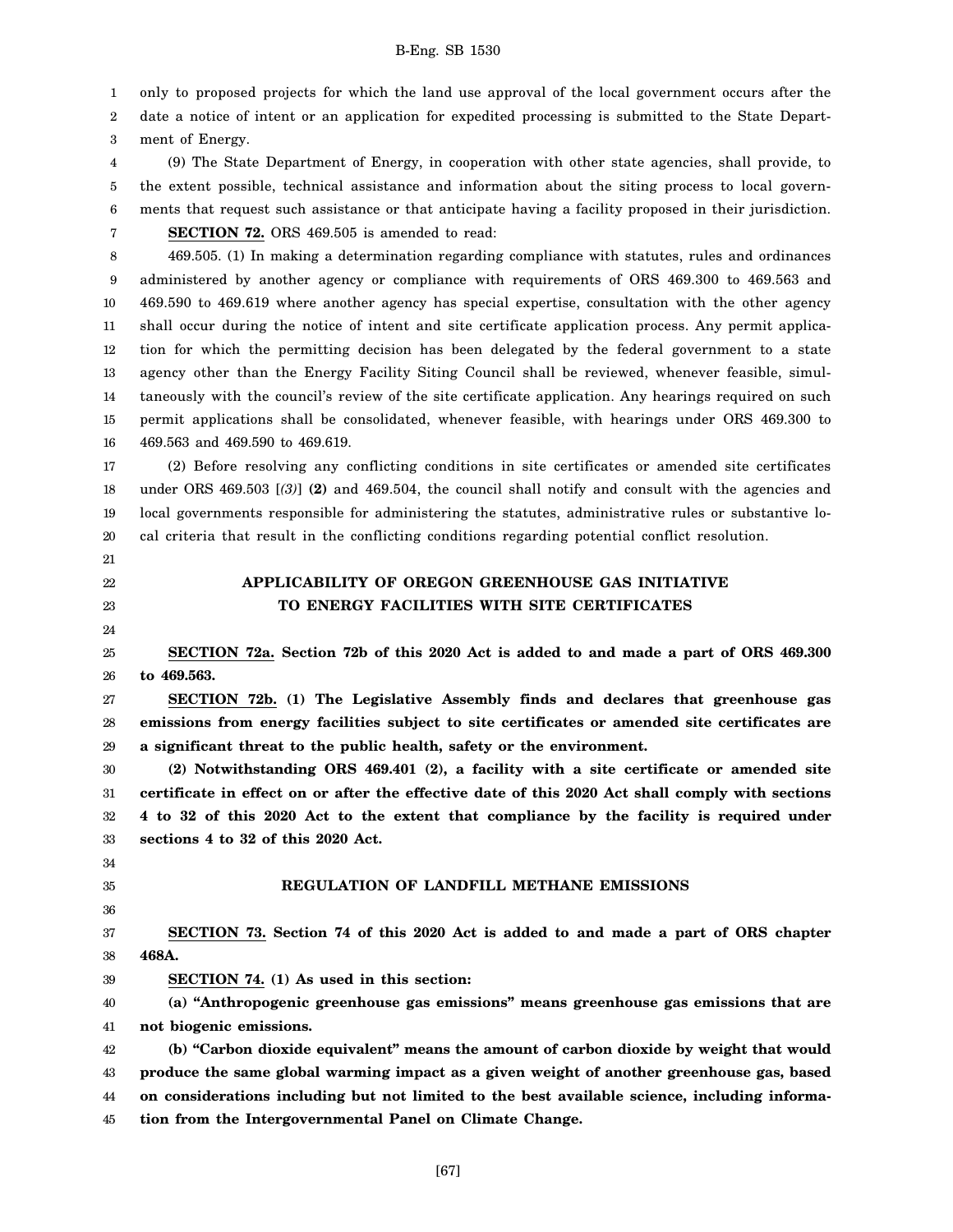1 2 3 4 5 6 7 8 9 10 11 12 13 14 15 16 17 18 19 20 21 22 23 24 25 26 27 28 29 30 31 32 33 34 35 36 37 38 39 40 41 42 43 44 45 **(c) "Hazardous waste" has the meaning given that term in ORS 466.005. (d) "Land disposal site" has the meaning given that term in ORS 459.005. (e) "Landfill" has the meaning given that term in ORS 459.005. (f) "Solid waste" has the meaning given that term in ORS 459.005. (2) It is the intent of the Legislative Assembly that the standards and requirements adopted by rule under this section be at least as stringent as the most stringent standards and requirements for reducing methane gas emissions from landfills adopted among the states having a boundary with Oregon. (3) The Environmental Quality Commission shall adopt by rule standards and requirements for reducing methane gas emissions from landfills. (4) The following landfills are exempt from standards and requirements adopted by rule under this section: (a) Landfills that emit less than 25,000 metric tons of carbon dioxide equivalent in anthropogenic greenhouse gas emissions annually, as reported under ORS 468A.280. (b) Landfills that receive only hazardous waste. (c) Landfills that receive only waste from building demolition or construction. (d) Land disposal sites that are closed as of the effective date of this 2020 Act and are no longer receiving solid waste, are maintained in compliance with ORS 459.268 and have less than 450,000 metric tons of waste in place. (5) Rules adopted under this section shall include but need not be limited to: (a) Reporting requirements related to waste in place, calculated landfill gas heat input capacity, and landfill surface emissions monitoring. (b) Methane gas collection and control system requirements for landfills with reported calculated landfill gas heat input capacity exceeding 3 million British thermal units per hour. (c) Standards and requirements for methane surface emissions, monitoring and corrective actions. (d) Alternative compliance measures and methods that may be applied for certain landfills on a case-by-case basis. (e) Standards and requirements for records retention, landfill closure notification, methane gas collection and control device removal or modification and annual operating reports. SECTION 75. The Environmental Quality Commission shall adopt rules under section 74 of this 2020 Act in time for the rules to become operative no later than July 1, 2022. NOTE:** Sections 76 to 79 were deleted by amendment. Subsequent sections were not renumbered. **OREGON GLOBAL WARMING COMMISSION ABOLISHED SECTION 80. (1) The Oregon Global Warming Commission is abolished. On the operative date of this section, the tenure of office of the members of the Oregon Global Warming Commission ceases. (2) ORS 468A.200, 468A.210, 468A.215, 468A.220, 468A.225, 468A.230, 468A.235, 468A.240, 468A.245, 468A.250, 468A.255 and 468A.260 are repealed. (Amendments to Statutes)**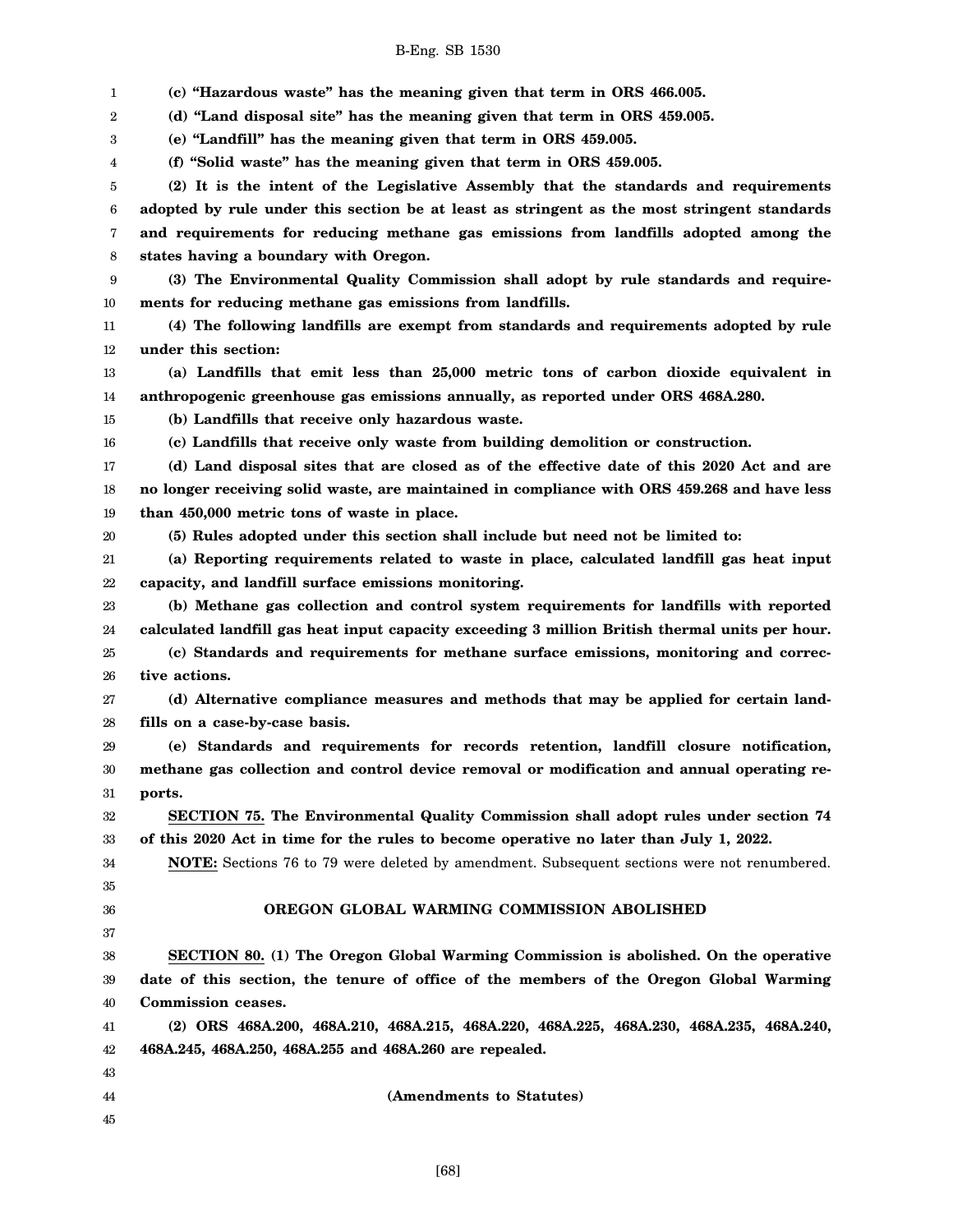1 2 3 4 5 6 7 8 9 10 11 12 13 14 15 16 17 18 19 20 21 22 23 24 25 26 27 28 29 30 31 32 33 34 35 36 37 38 **SECTION 81.** ORS 352.823 is amended to read: 352.823. (1) The Oregon Climate Change Research Institute is established at Oregon State University. In administering the institute, Oregon State University may seek the cooperation of other public universities listed in ORS 352.002. (2) The purpose of the Oregon Climate Change Research Institute is to: (a) Facilitate research by faculty at public universities listed in ORS 352.002 on climate change and its effects on natural and human systems in Oregon; (b) Serve as a clearinghouse for climate change information; (c) Provide climate change information to the public in integrated and accessible formats; **and** [*(d) Support the Oregon Global Warming Commission in developing strategies to prepare for and to mitigate the effects of climate change on natural and human systems; and*] [*(e)*] **(d)** Provide technical assistance to local governments to assist them in developing climate change policies, practices and programs. (3) The Oregon Climate Change Research Institute shall assess, at least once each biennium, the state of climate change science, including biological, physical and social science, as it relates to Oregon and the likely effects of climate change on the state. The institute shall submit the assessment to the Legislative Assembly in the manner provided in ORS 192.245 and to the Governor. (4) State agencies may contract with the Oregon Climate Change Research Institute to fulfill agency needs regarding the collection, storage, integration, analysis, dissemination and monitoring of climate change information, research and training. **SECTION 82.** ORS 468A.265 is amended to read: 468A.265. As used in ORS 468A.265 to 468A.277: (1) "Biodiesel" means a motor vehicle fuel consisting of mono-alkyl esters of long chain fatty acids derived from vegetable oils, animal fats or other nonpetroleum resources, not including palm oil. (2) "Clean fuels program" means the program adopted by rule by the Environmental Quality Commission under ORS 468A.266 (1)(b). (3) "Compliance period" means the calendar year during which a regulated party must demonstrate compliance with the low carbon fuel standards through participation in the clean fuels program. (4) "Credit" means a unit of measure generated when a fuel with a carbon intensity that is less than the applicable low carbon fuel standard is produced, imported or dispensed for use in Oregon, such that one credit is equal to one metric ton of carbon dioxide equivalent. (5) "Credit aggregator" means a person who voluntarily registers to participate in the clean fuels program to facilitate credit generation on behalf of a credit generator and to trade credits with regulated parties, credit generators and other credit aggregators. (6) "Credit generator" means a person eligible to generate credits by providing fuels for use in Oregon with carbon intensities less than the applicable low carbon fuel standard.

39 40 41 (7) "Deferral" means a delay or change in the applicability of a scheduled applicable low carbon fuel standard for a period of time, accomplished pursuant to an order issued under ORS 468A.273 or 468A.274.

42 43 44 (8) "Deficit" means a unit of measure generated when a fuel with a carbon intensity that is more than the applicable low carbon fuel standard is produced, imported or dispensed for use in Oregon, such that one deficit is equal to one metric ton of carbon dioxide equivalent.

45 (9) "Greenhouse gas" [*has the meaning given that term in ORS 468A.210*] **includes, but is not**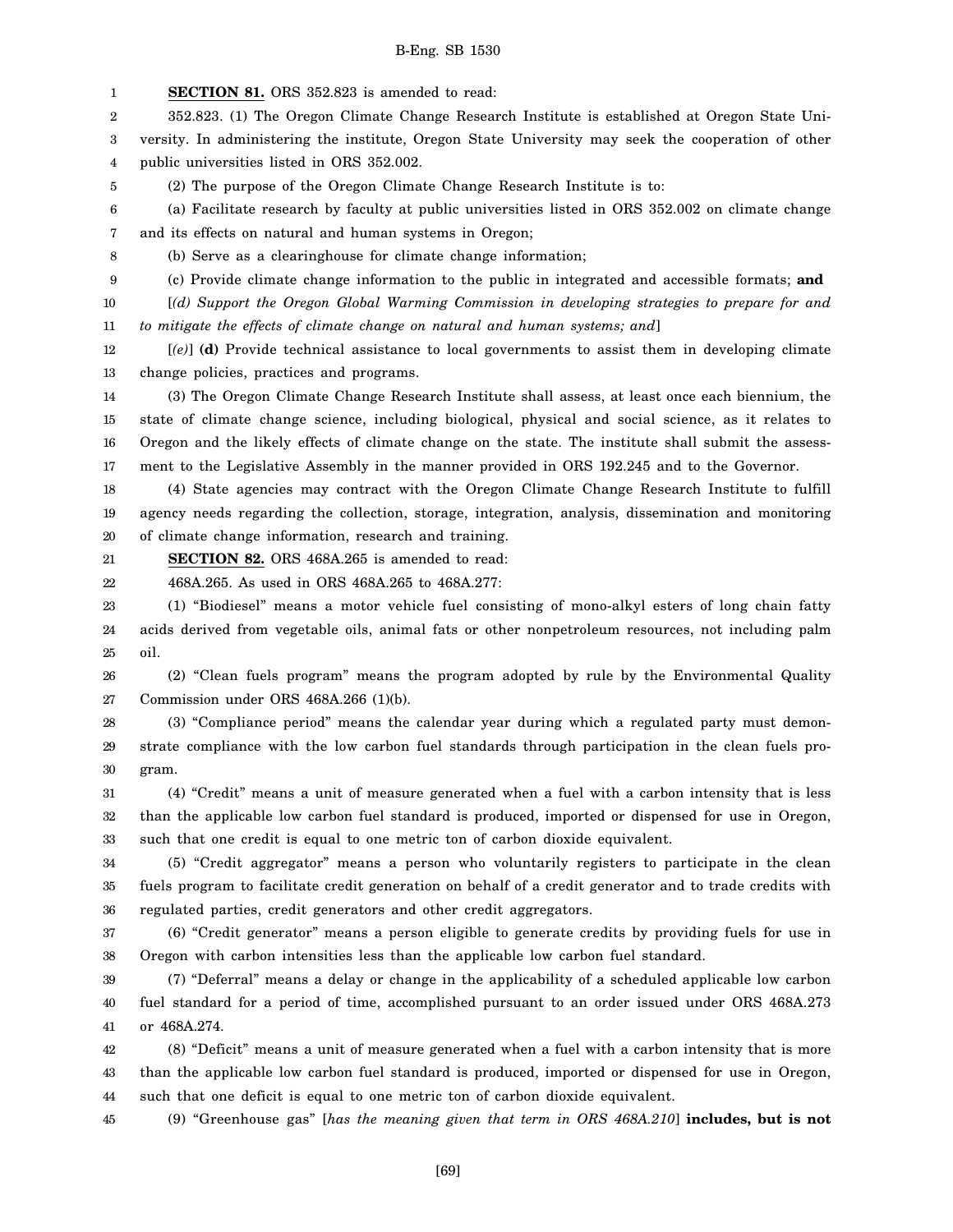2

1 **limited to, carbon dioxide, methane, nitrous oxide, hydrofluorocarbons, perfluorocarbons, sulfur hexafluoride and nitrogen trifluoride**.

3 4 (10) "Low carbon fuel standard" means a standard adopted by the commission by rule under ORS 468A.266 for the reduction of greenhouse gas emissions, on average, per unit of fuel energy.

5 (11) "Motor vehicle" has the meaning given that term in ORS 801.360.

6 7 (12) "Regulated party" means a person responsible for complying with the low carbon fuel standards.

8 9 10 11 12 (13) "Small deficit" means a net deficit balance at the end of a compliance period, after retirement of all credits held by a regulated party, that does not exceed a percentage set by the commission by rule of the total number of deficits that the regulated party generated for a compliance period and that may not be greater than 10 percent of the total number of deficits that the regulated party generated for a compliance period.

13 **SECTION 83.** ORS 468A.279 is amended to read:

14 468A.279. (1) As used in this section:

15 (a) "Greenhouse gas" has the meaning given that term in ORS [*468A.210*] **468A.265**.

16 (b) "Motor vehicle" has the meaning given that term in ORS 801.360.

17 18 (2) The Environmental Quality Commission may adopt by rule standards and requirements described in this section to reduce greenhouse gas emissions.

19 20 (3)(a) The commission may adopt requirements to prevent the tampering, alteration and modification of the original design or performance of motor vehicle pollution control systems.

21 22 (b) Before adopting requirements under this section, the commission shall consider the antitampering requirements and exemptions of the State of California.

23 24 25 (4) The commission may adopt requirements for motor vehicle service providers to check and inflate tire pressure according to the tire manufacturer's or motor vehicle manufacturer's recommended specifications, provided that the requirements:

26

27 28 (a) Do not apply when the primary purpose of the motor vehicle service is fueling vehicles; and (b) Do not require motor vehicle service providers to purchase equipment to check and inflate tire pressure.

29 30 (5) The commission may adopt restrictions on engine use by commercial ships while at port, and requirements that ports provide alternatives to engine use such as electric power, provided that:

31 32 (a) Engine use shall be allowed when necessary to power mechanical or electrical operations if alternatives are not reasonably available;

33 34 (b) Engine use shall be allowed when necessary for reasonable periods due to emergencies and other considerations as determined by the commission; and

35 36 37 38 (c) The requirements must be developed in consultation with representatives of Oregon ports and take into account operational considerations, operational agreements, international protocols and limitations, the ability to fund the purchase and use of electric power equipment and the potential effect of the requirements on competition with other ports.

39

(6) In adopting rules under this section, the commission shall evaluate:

40 (a) Safety, feasibility, net reduction of greenhouse gas emissions and cost-effectiveness;

41 (b) Potential adverse impacts to public health and the environment, including but not limited to

42 air quality, water quality and the generation and disposal of waste in this state;

43 (c) Flexible implementation approaches to minimize compliance costs; and

44 45 (d) Technical and economic studies of comparable greenhouse gas emissions reduction measures implemented in other states and any other studies as determined by the commission.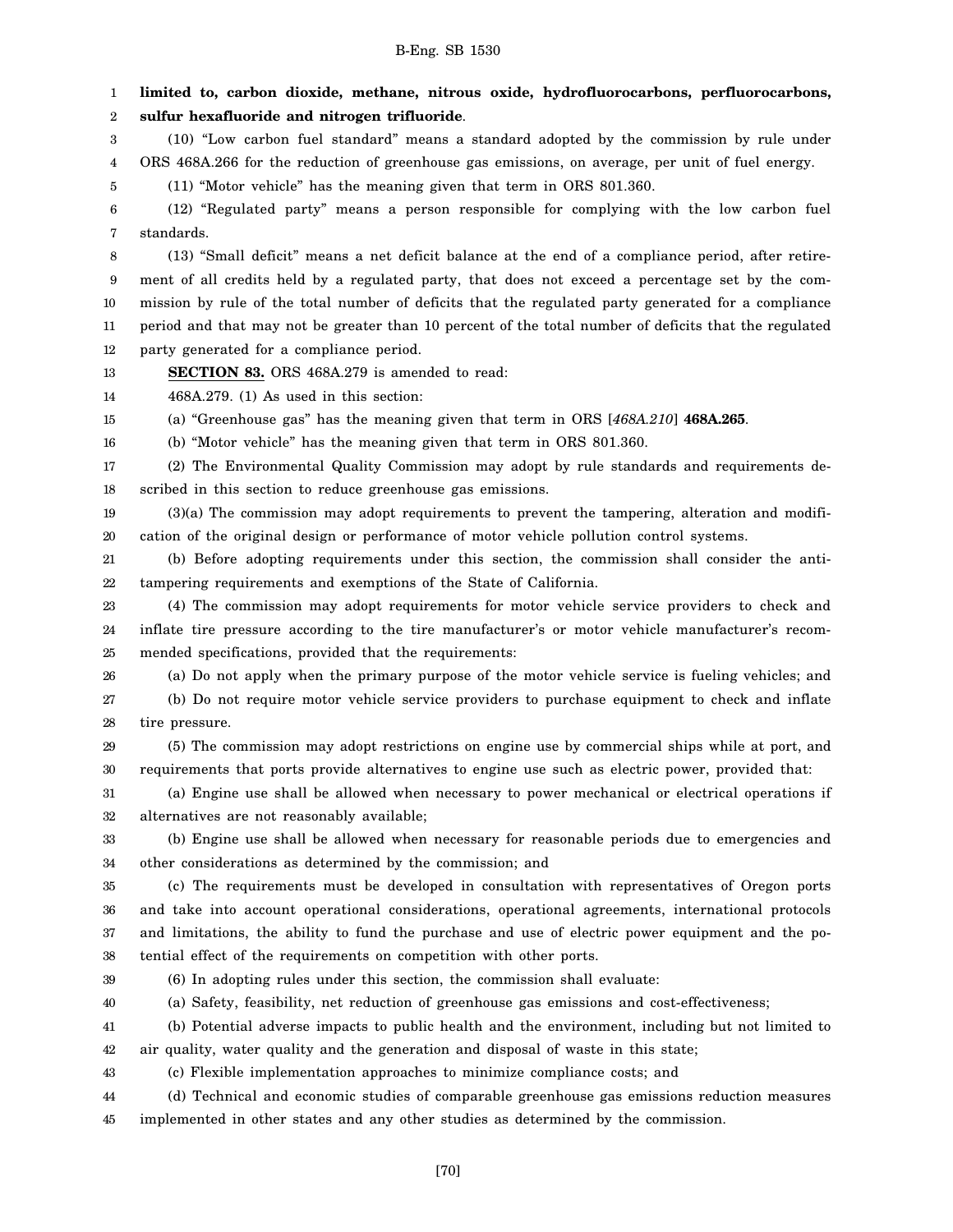1 2 3 4 5 6 7 8 9 10 11 12 13 14 15 16 17 18 19 20 21 22 23 24 25 26 27 28 29 30 31 32 33 34 35 36 37 38 39 40 41 (7) The provisions of this section do not apply to: (a) Motor vehicles registered as farm vehicles under the provisions of ORS 805.300. (b) Farm tractors, as defined in ORS 801.265. (c) Implements of husbandry, as defined in ORS 801.310. (d) Motor trucks, as defined in ORS 801.355, used primarily to transport logs. **SECTION 84.** ORS 757.528 is amended to read: 757.528. (1) Unless modified by rule by the State Department of Energy as provided in this section, the greenhouse gas emissions standard that applies to consumer-owned utilities is 1,100 pounds of greenhouse gases per megawatt-hour for a generating facility. (2) Unless modified pursuant to subsection (4) of this section, the greenhouse gas emissions standard includes only carbon dioxide emissions. (3) For purposes of applying the emissions standard to cogeneration facilities, the department shall establish an output-based methodology to ensure that the calculation of emissions of greenhouse gases for cogeneration facilities recognizes the total usable energy output of the process and includes all greenhouse gases emitted by the facility in the production of both electrical and thermal energy. (4) The department shall review the greenhouse gas emissions standard established under this section no more than once every three years. After public notice and hearing, and consultation with the Public Utility Commission, the department may: (a) Modify the emissions standard to include other greenhouse gases as defined in ORS [*468A.210*] **468A.265**, with the other greenhouse gases expressed as their carbon dioxide equivalent; and (b) Modify the emissions standard based upon current information on the rate of greenhouse gas emissions from a commercially available combined-cycle natural gas generating facility that: (A) Employs a combination of one or more gas turbines and one or more steam turbines and produces electricity in the steam turbines from waste heat produced by the gas turbines; (B) Has a heat rate at high elevation within the boundaries of the Western Electricity Coordinating Council; and (C) Has a heat rate at ambient temperatures when operating during the hottest day of the year. (5) In modifying the greenhouse gas emissions standard, the department shall: (a) Use an output-based methodology to ensure that the calculation of greenhouse gas emissions through cogeneration recognizes the total usable energy output of the process and includes all greenhouse gases emitted by the generating facility in the production of both electrical and thermal energy; and (b) Consider the effects of the emissions standard on system reliability and overall costs to electricity consumers. (6) If upon a review conducted pursuant to subsection (4) of this section, the department determines that a mandatory greenhouse gas emissions limit has been established pursuant to state or federal law, the department shall issue a report to the appropriate legislative committees of the Legislative Assembly stating which portions, if any, of the greenhouse gas emissions standard are no longer necessary as a matter of state law.

- 42 43
- 44
- 

# **REPEAL OF FORESTRY OFFSET PROVISIONS**

45 **SECTION 84a. ORS 526.780, 526.783, 526.786 and 526.789 are repealed.**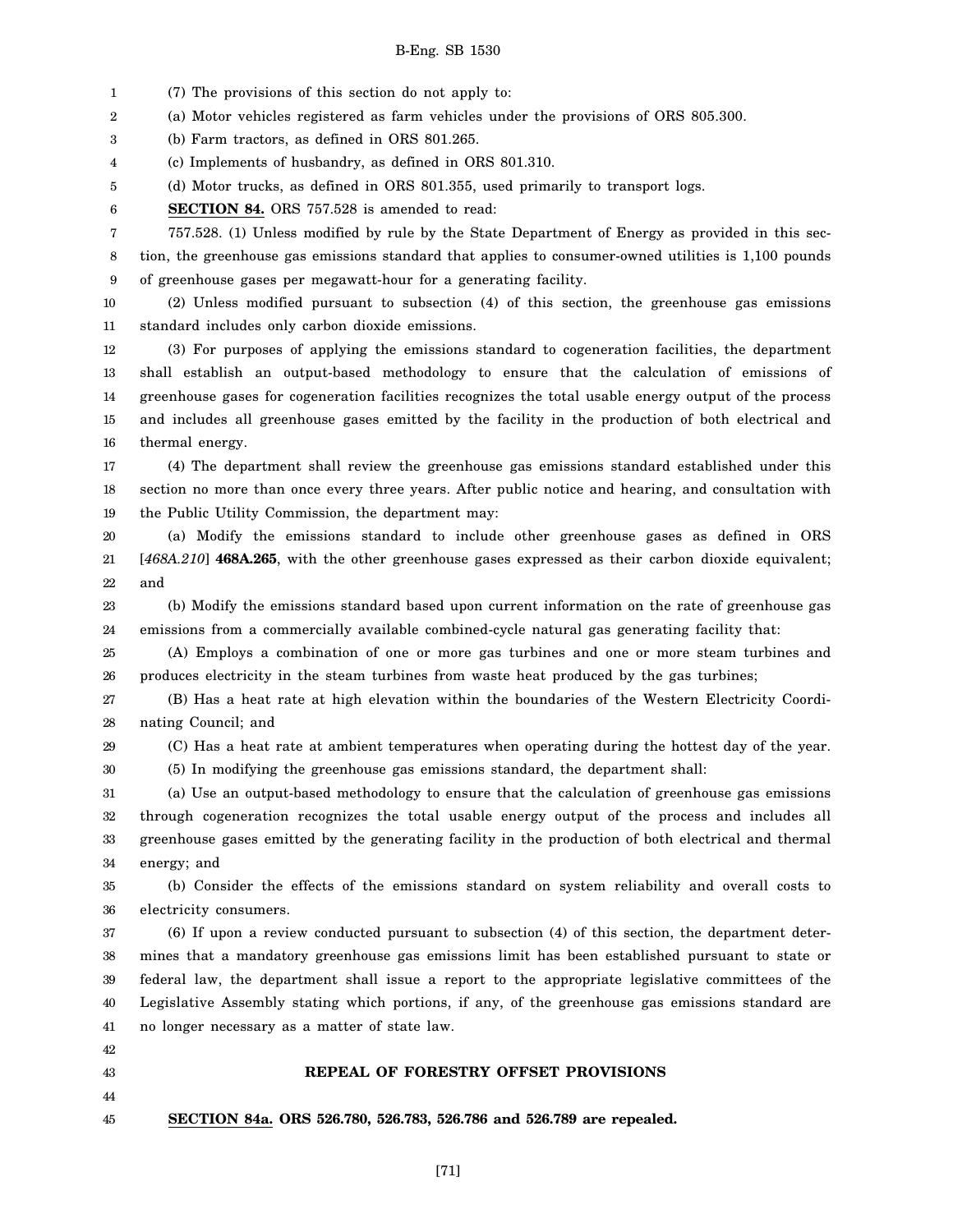1 **SECTION 84b.** ORS 530.050 is amended to read:

2 3 4 5 530.050. Under the authority and direction of the State Board of Forestry except as otherwise provided for the sale of forest products, the State Forester shall manage the lands acquired pursuant to ORS 530.010 to 530.040 so as to secure the greatest permanent value of those lands to the state, and to that end may:

6 7 8 (1) Protect the lands from fire, disease and insect pests, cooperate with the counties and with persons owning lands within the state in the protection of the lands and enter into all agreements necessary or convenient for the protection of the lands.

9 10 (2) Sell forest products from the lands, and execute mining leases and contracts as provided for in ORS 273.551.

11 12 (3) Enter into and administer contracts for the sale of timber from lands owned or managed by the State Board of Forestry and the State Forestry Department.

13 14 15 16 17 (4) Enter into and administer contracts for activities necessary or convenient for the sale of timber under subsection (3) of this section, either separately from or in conjunction with contracts for the sale of timber, including but not limited to activities such as timber harvesting and sorting, transporting, gravel pit development or operation, and road construction, maintenance or improvement.

18 19 20 21 (5) Permit the use of the lands for other purposes, including but not limited to forage and browse for domestic livestock, fish and wildlife environment, landscape effect, protection against floods and erosion, recreation, and protection of water supplies when, in the opinion of the board, the use is not detrimental to the best interest of the state.

22 23 24 25 26 (6) Grant easements, permits and licenses over, through and across the lands. The State Forester may require and collect reasonable fees or charges relating to the location and establishment of easements, permits and licenses granted by the state over the lands. The fees and charges collected shall be used exclusively for the expenses of locating and establishing the easements, permits and licenses under this subsection and shall be placed in the State Forestry Department Account.

27 28 29 (7) Require and collect fees or charges for the use of state forest roads. The fees or charges collected shall be used exclusively for purposes of maintenance and improvements of the roads and shall be placed in the State Forestry Department Account.

30 31 32 (8) Reforest the lands and cooperate with the counties, and with persons owning timberlands within the state, in the reforestation, and make all agreements necessary or convenient for the reforestation.

33 34 (9) Require such undertakings as in the opinion of the board are necessary or convenient to secure performance of any contract entered into under the terms of this section or ORS 273.551.

35 36 (10) Sell rock, sand, gravel, pumice and other such materials from the lands. The sale may be negotiated without bidding, provided the appraised value of the materials does not exceed \$2,500.

37 38 (11) Enter into agreements, each for not more than 10 years duration, for the production of minor forest products.

39 40 (12) [*Establish a forestry carbon offset program to*] Market, register, transfer or sell forestry carbon offsets. [*In establishing the program, the forester may:*]

41 42 [*(a) Execute any contracts or agreements necessary to create opportunities for the creation of forestry carbon offsets; and*]

43 44 [*(b) Negotiate prices that are at, or greater than, fair market value for the transfer or sale of forestry carbon offsets.*]

45

(13) Do all things and make all rules, not inconsistent with law, necessary or convenient for the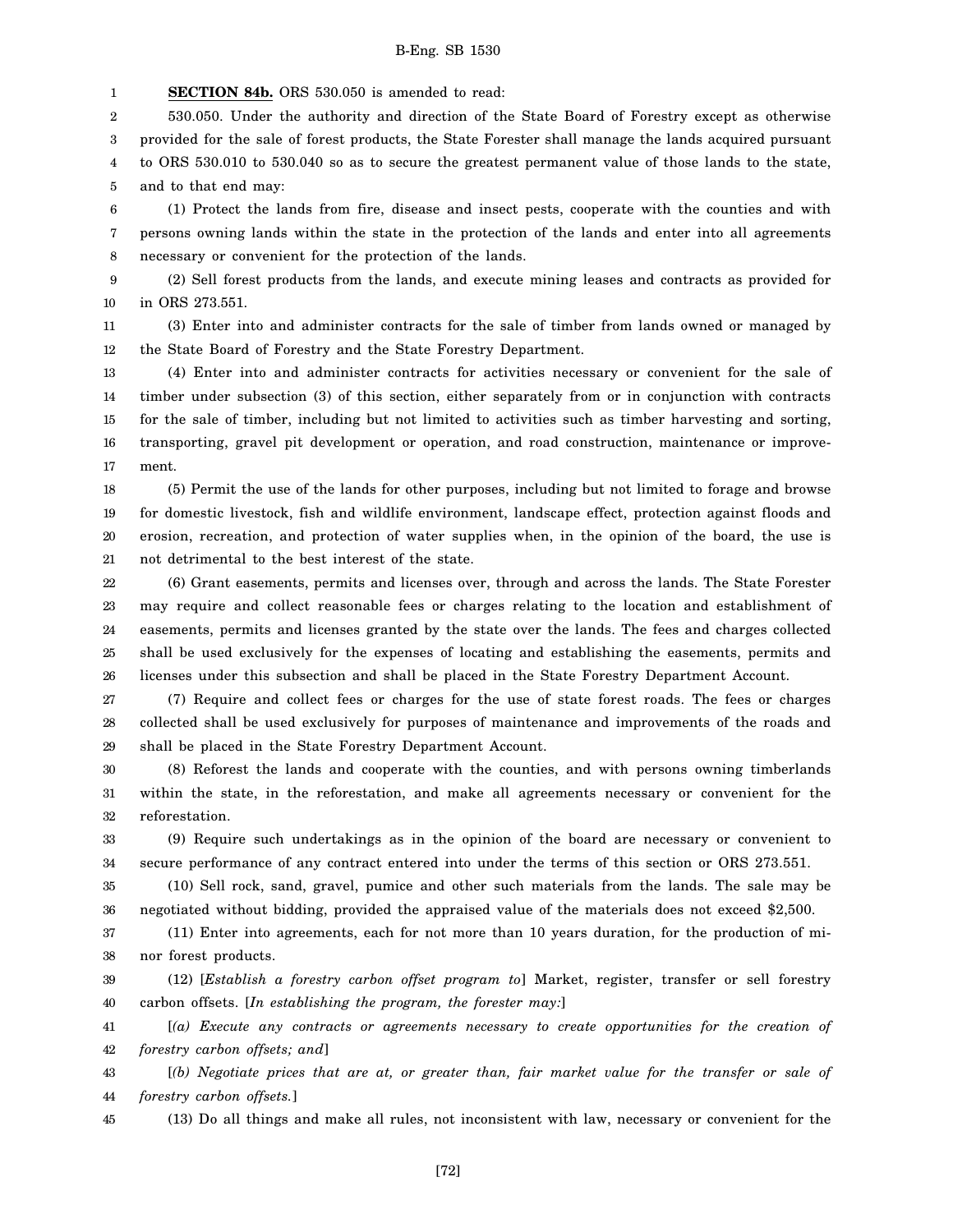1 management, protection, utilization and conservation of the lands.

2 **SECTION 84c.** ORS 530.500 is amended to read:

3 530.500. In order to accomplish the purposes of ORS 530.490, the State Forester may:

4 5 6 (1) Protect the lands from fire, disease and insect pests, cooperate with the counties and with persons owning lands within the state in the protection of the lands and enter into all agreements necessary or convenient for the protection of the lands.

7 8 (2) Enter into and administer contracts for the sale of timber from lands owned or managed by the State Board of Forestry and the State Forestry Department.

9 10 11 12 13 (3) Enter into and administer contracts for activities necessary or convenient for the sale of timber under subsection (2) of this section, either separately from or in conjunction with contracts for the sale of timber, including but not limited to activities such as timber harvesting and sorting, transporting, gravel pit development or operation, and road construction, maintenance or improvement.

14 15 16 17 (4) Permit the use of the lands for other purposes, including but not limited to fish and wildlife environment, landscape effect, protection against flood and erosion, recreation and production and protection of water supplies when the use is not detrimental to the purpose for which the lands are dedicated.

18 19 20 (5) Contract with other governmental bodies for the protection of water supplies to facilitate the multiple use of publicly owned water supplies for recreational purposes as well as a source of water for domestic and industrial use.

21 (6) Grant permits and licenses on, over and across the lands.

22 23 (7) Reforest the lands and cooperate with persons owning timberlands within the state in the reforestation, and make all agreements necessary or convenient for the reforestation.

24 25 (8) [*Establish a forestry carbon offset program to*] Market, register, transfer or sell forestry carbon offsets. [*In establishing the program, the forester may:*]

26 27 [*(a) Execute any contracts or agreements necessary to create opportunities for the creation of forestry carbon offsets; and*]

28 29 [*(b) Negotiate prices that are at, or greater than, fair market value for the transfer or sale of forestry carbon offsets.*]

30 31 (9) Do all things and make all rules and regulations, not inconsistent with law, necessary or convenient for the management, protection, utilization and conservation of the lands.

32 33 (10) Require such undertakings as in the opinion of the State Forester are necessary or convenient to secure performance of any agreement authorized in ORS 530.450 to 530.520.

34 35

### **REQUIREMENTS FOR ETHANOL CONTENT IN GASOLINE**

36 37

**SECTION 85.** ORS 646.913 is amended to read:

38 39 40 41 42 646.913. (1) Except as provided in subsection (4) of this section, a wholesale dealer, retail dealer or nonretail dealer may not sell gasoline or offer gasoline for sale unless the gasoline contains **at least** 10 percent denatured fuel ethanol by volume. Gasoline that contains anhydrous ethanol in concentrations [*between 9.2 percent and 10 percent*] **of at least 9.2 percent** by volume complies with the requirement set forth in this subsection.

43 44 45 (2) The State Department of Agriculture shall adopt standards for gasoline blended with ethanol that is sold in this state. The standards that the department adopts shall require that the gasoline blended with ethanol: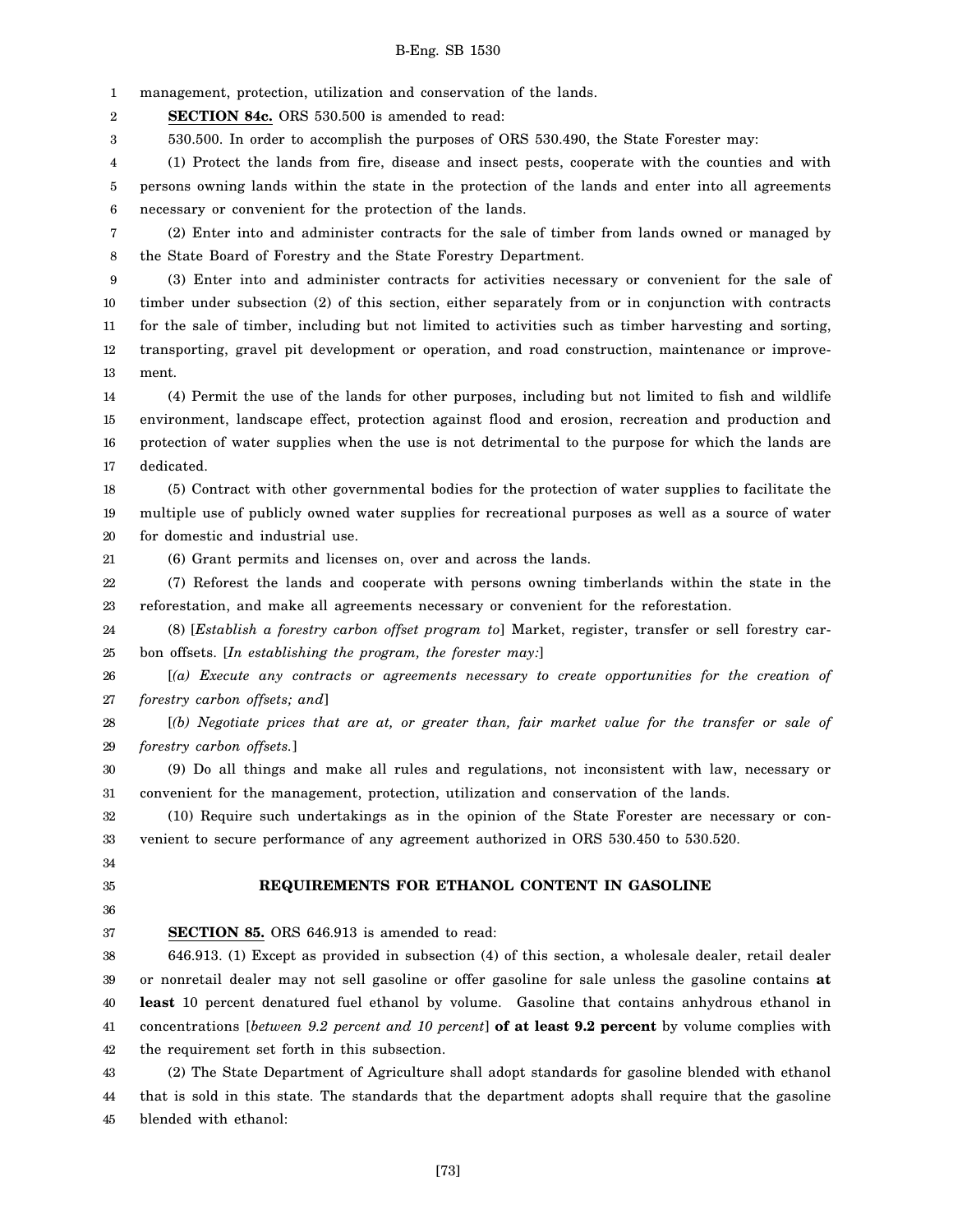- 1 2 3 4 5 6 7 8 9 10 11 12 13 14 15 16 17 18 19 20 (a) Contains ethanol that is derived from agricultural or woody waste or residue; (b) Complies with the volatility requirements specified in 40 C.F.R. part 80; (c) Complies with ASTM International specification D 4814, Standard Specification for Automotive Spark-Ignition Engine Fuel; (d) Is not blended with casinghead gasoline, absorption gasoline, drip gasoline or natural gasoline after the gasoline has been sold, transferred or otherwise removed from a refinery or terminal; and (e) Contains denatured fuel ethanol that complies with ASTM International specification D 4806, Standard Specification for Denatured Fuel Ethanol for Blending with Gasolines for Use as Automotive Spark-Ignition Engine Fuel. (3) The department may review specifications adopted by ASTM International, or equivalent organizations, and federal regulations and revise the standards adopted under this section as necessary. (4) A wholesale dealer, retail dealer or nonretail dealer may sell or offer for sale gasoline that is not blended with ethanol if the gasoline has an octane rating, as defined in ORS 646.945, of 91 or above or if the gasoline is for use in: (a) An aircraft: (A) With a supplemental type certificate approved by the Federal Aviation Administration that allows the aircraft to use gasoline that is intended for use in motor vehicles; or (B) Issued a type certificate by an aircraft engine manufacturer that allows the aircraft to use gasoline that is intended for use in motor vehicles; use of gasoline that is intended for use in motor vehicles; require the use of gasoline that is intended for use in motor vehicles; (e) An antique vehicle, as defined in ORS 801.125; (f) A Class I all-terrain vehicle, as defined in ORS 801.190; (g) A Class III all-terrain vehicle, as defined in ORS 801.194; (h) A Class IV all-terrain vehicle, as defined in ORS 801.194 (2); (i) A racing activity vehicle, as defined in ORS 801.404; (j) A snowmobile, as defined in ORS 801.490; (k) Tools, including but not limited to lawn mowers, leaf blowers and chain saws; or (L) A watercraft. **LIGHT BULB ENERGY EFFICIENCY STANDARDS SECTION 86. (1) As used in this section: (a) "General service lamp" includes general service incandescent lamps, compact fluby general service incandescent lamps.**
- 21 22
- (b) An aircraft that has been issued an experimental certificate, as described in 14 C.F.R. 21.191,
- 23 24 by the Federal Aviation Administration and for which the manufacturer's specifications require the
- 25 26 (c) A light-sport aircraft, as defined in 14 C.F.R. 1.1, for which the manufacturer's specifications
- 27 28 (d) A vintage aircraft, as defined by the Oregon Department of Aviation by rule, for which the manufacturer's specifications require the use of gasoline that is intended for use in motor vehicles;
- 29
- 30
- 31
- 32
- 33
- 34
- 35
- 36
- 37 38
- 39
- 40

41 42 43 44 **orescent lamps, general service light-emitting diode lamps, organic light-emitting diode lamps and any other lamps that are used to satisfy lighting applications traditionally served**

45

# B-Eng. SB 1530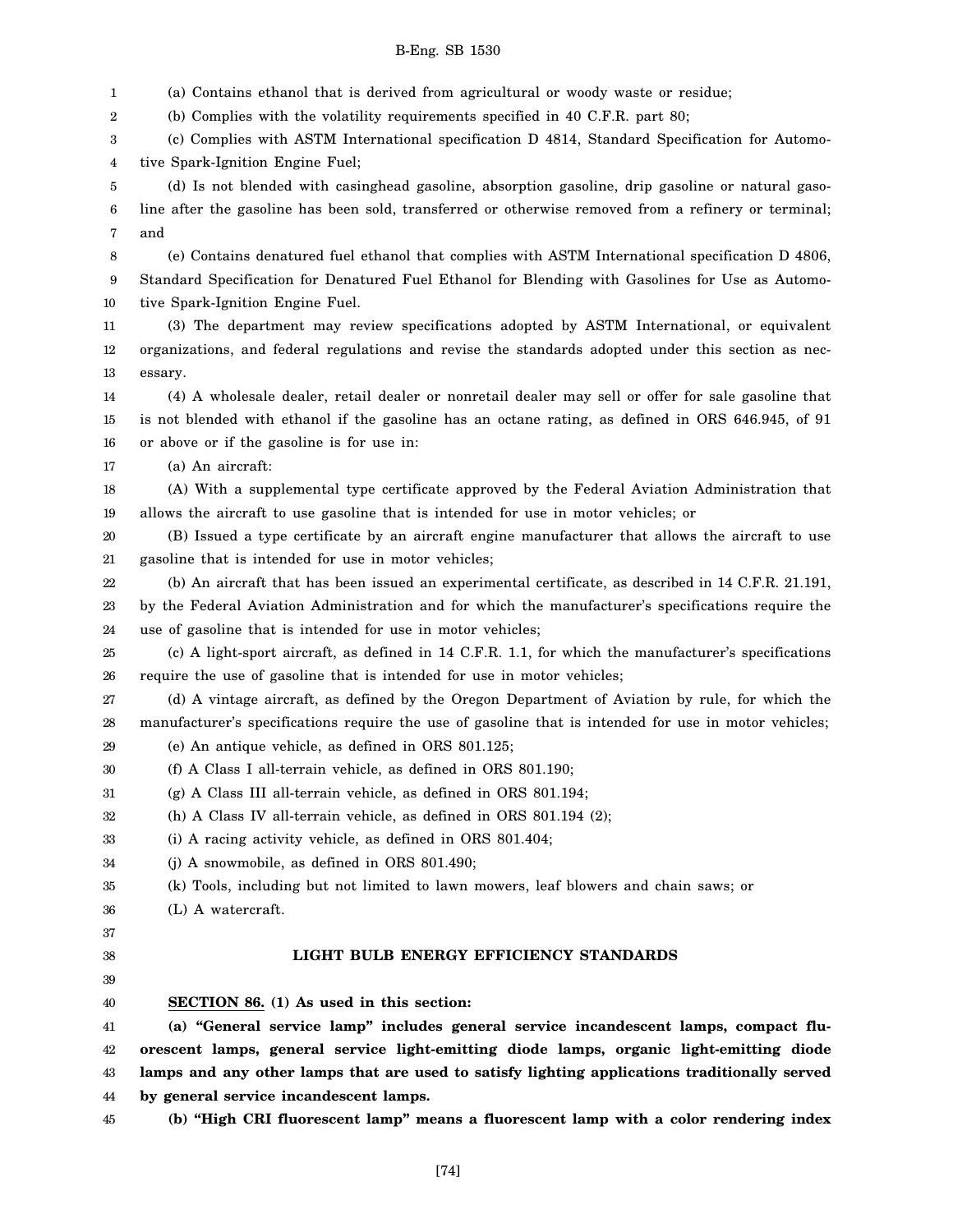1 **of 87 or greater and that is not a compact fluorescent lamp.**

2 3 4 5 6 **(2) A person may not sell or offer for sale in this state a new general service lamp manufactured on or after January 1, 2020, unless the efficiency of the new general service lamp meets or exceeds 45 lumens per watt, when tested in accordance with the applicable federal test procedures for general service lamps prescribed in 10 C.F.R. 430.23 in effect as of January 3, 2017.**

7 8 9 10 11 **(3)(a) Subject to paragraph (b) of this subsection, a person may not sell or offer for sale a new high CRI fluorescent lamp unless the efficiency of the new high CRI fluorescent lamp meets or exceeds the efficiency standards set forth in 10 C.F.R. 430.32(n)(4) in effect as of January 3, 2017, as measured in accordance with the test methods prescribed in appendix R of 10 C.F.R. part 430, subpart B, in effect as of January 3, 2017.**

12 13 14 15 16 17 **(b) Paragraph (a) of this subsection applies to high CRI fluorescent lamps manufactured on or after January 1, 2023, or an earlier applicability date, not to precede January 1, 2022, as established by the State Department of Energy by rule. The department may not adopt by rule an earlier applicability date unless an adjoining state adopts an efficiency standard for high CRI fluorescent lamps that is comparable to the standard described in paragraph (a) of this subsection and that becomes applicable before January 1, 2023.**

18 19 20 21 22 23 **(4) The department may by rule adjust the definition of "general service lamp" or "high CRI fluorescent lamp" or may by rule adjust the minimum efficiency standards described in subsections (2) and (3) of this section if the department determines that the adjustments are necessary to coordinate to the greatest extent practicable with the efficiency standards for general service lamps and high CRI fluorescent lamps of adjoining states that have adopted comparable efficiency standards.**

# **EXPEDITED JUDICIAL REVIEW TO SUPREME COURT; EXPIRATION**

28 29 30 31 **SECTION 87. (1) It is the intent of the Legislative Assembly that the provisions of this 2020 Act relating to the receipt of moneys by the state through the sale of allowances by auction under section 28 of this 2020 Act do not render this 2020 Act a bill for raising revenue subject to the provisions of Article IV, sections 18 and 25 (2), of the Oregon Constitution.**

32 33 34 **(2) Original jurisdiction to determine whether this 2020 Act is a bill for raising revenue subject to the provisions of Article IV, sections 18 and 25 (2), of the Oregon Constitution, is conferred on the Supreme Court.**

35 36 37 **(3)(a) Any person interested in or affected or aggrieved by, or who will be affected or aggrieved by, section 28 of this 2020 Act may petition for judicial review under this section. A petition for review must be filed within 60 days after the effective date of this 2020 Act.**

38 39 **(b) The petition must state facts showing how the petitioner is or will be interested, affected or aggrieved and the grounds upon which the petition is based.**

40 41 42 **(4) The petitioner shall serve a copy of the petition by registered or certified mail upon the Department of Environmental Quality, the Administrator of the Office of Greenhouse Gas Regulation, the Attorney General and the Governor.**

43 44 **(5) Proceedings for review under this section shall be given priority over all other matters before the Supreme Court.**

45

**(6) In the event that the Supreme Court determines that there are factual issues in the**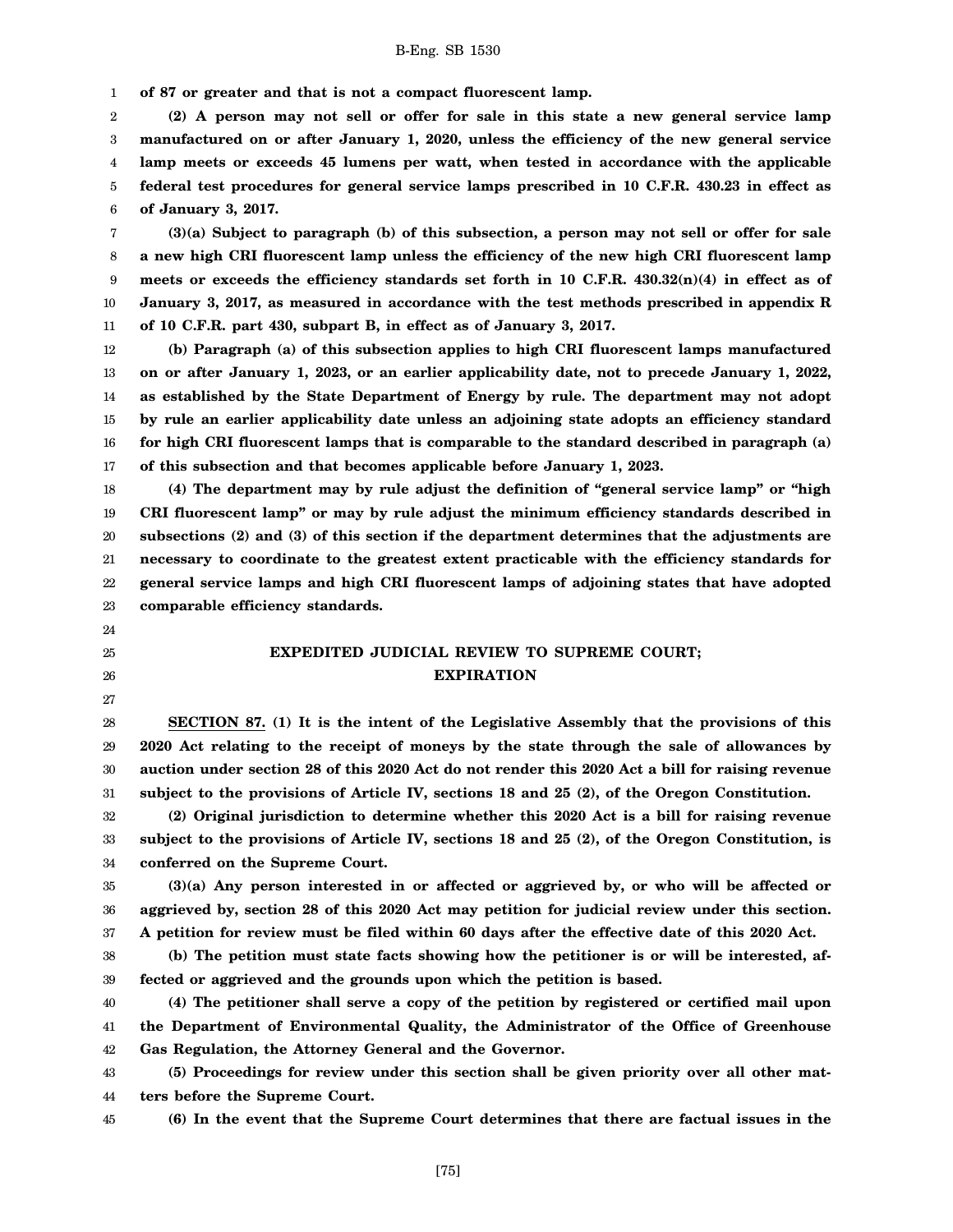1 **petition, the Supreme Court may appoint a special master to hear evidence and to prepare**

2 **recommended findings of fact.**

3

**SECTION 88. (1) Original jurisdiction is conferred on the Supreme Court to determine:**

4 5 6 7 8 **(a) Whether the proceeds received from the auction or sale of an allowance conducted under section 28 of this 2020 Act are tax revenues subject to Article IX, section 3a, Oregon Constitution, when the allowance is purchased by or on behalf of a covered entity described in section 5 (2)(d) of this 2020 Act that produces in Oregon, or imports into Oregon, motor vehicle fuel; and**

9 10 11 **(b) Whether Article IX, section 3a, Oregon Constitution, applies to the surrender of a compliance instrument under section 5 (4) of this 2020 Act to fulfill a compliance obligation attributable to the combustion of motor vehicle fuel.**

12 13 14 15 16 17 18 19 **(2)(a) Any person interested in or affected or aggrieved by, or who will be affected or aggrieved by, sections 5 (4) or 28 of this 2020 Act may petition for judicial review under this section. A petition for review must be filed within 60 days after the effective date of this 2020 Act. The petition shall be captioned "In the Matter of the Disposition of Carbon Allowance Auction Proceeds" and the Supreme Court shall consolidate all petitions filed under this subsection in a single proceeding with that caption. All petitioners shall be deemed parties to the consolidated proceeding. The state shall be deemed a respondent to all petitions filed under this subsection.**

20 21 **(b) Each petition must state facts showing how the petitioner is or will be interested, affected or aggrieved and the grounds upon which the petition is based.**

22 23 24 **(3) Each petitioner shall serve a copy of the petition by registered or certified mail upon the Department of Environmental Quality, the Administrator of the Office of Greenhouse Gas Regulation, the Attorney General and the Governor.**

25 26 **(4) Proceedings for review under this section shall be given priority over all other matters before the Supreme Court.**

27 28 29 **(5) In the event that the Supreme Court determines that there are factual issues in the petition, the Supreme Court may appoint a special master to hear evidence and to prepare recommended findings of fact.**

30 31 32 33 **SECTION 89. If section 28 of this 2020 Act is judicially declared by the Supreme Court to not impose a tax from which the revenues are subject to the provisions of Article IX, section 3a, of the Oregon Constitution, then it is the intent of the Legislative Assembly that, after the date of the judicial declaration, the Legislative Assembly will:**

34 35 36 37 38 **(1) Identify specific opportunities for using state proceeds from auctions conducted under section 28 of this 2020 Act each biennium to reduce greenhouse gas emissions associated with transportation through investments in transportation electrification, compressed natural gas and hydrogen fuel cell vehicles and infrastructure, and low-emission and zero-emission transit vehicles;**

39 40 41 42 43 44 45 **(2) Identify specific opportunities for using state proceeds from auctions conducted under section 28 of this 2020 Act each biennium to reduce greenhouse gas emissions through the replacement of medium-duty trucks and heavy-duty trucks powered by diesel engines or the repower or retrofit of diesel engines that power medium-duty trucks and heavy-duty trucks; (3) Identify specific opportunities for using state proceeds from auctions conducted under section 28 of this 2020 Act each biennium to reduce greenhouse gas emissions related to agriculture, with priority given to the replacement, repower or retrofit of nonroad equipment**

[76]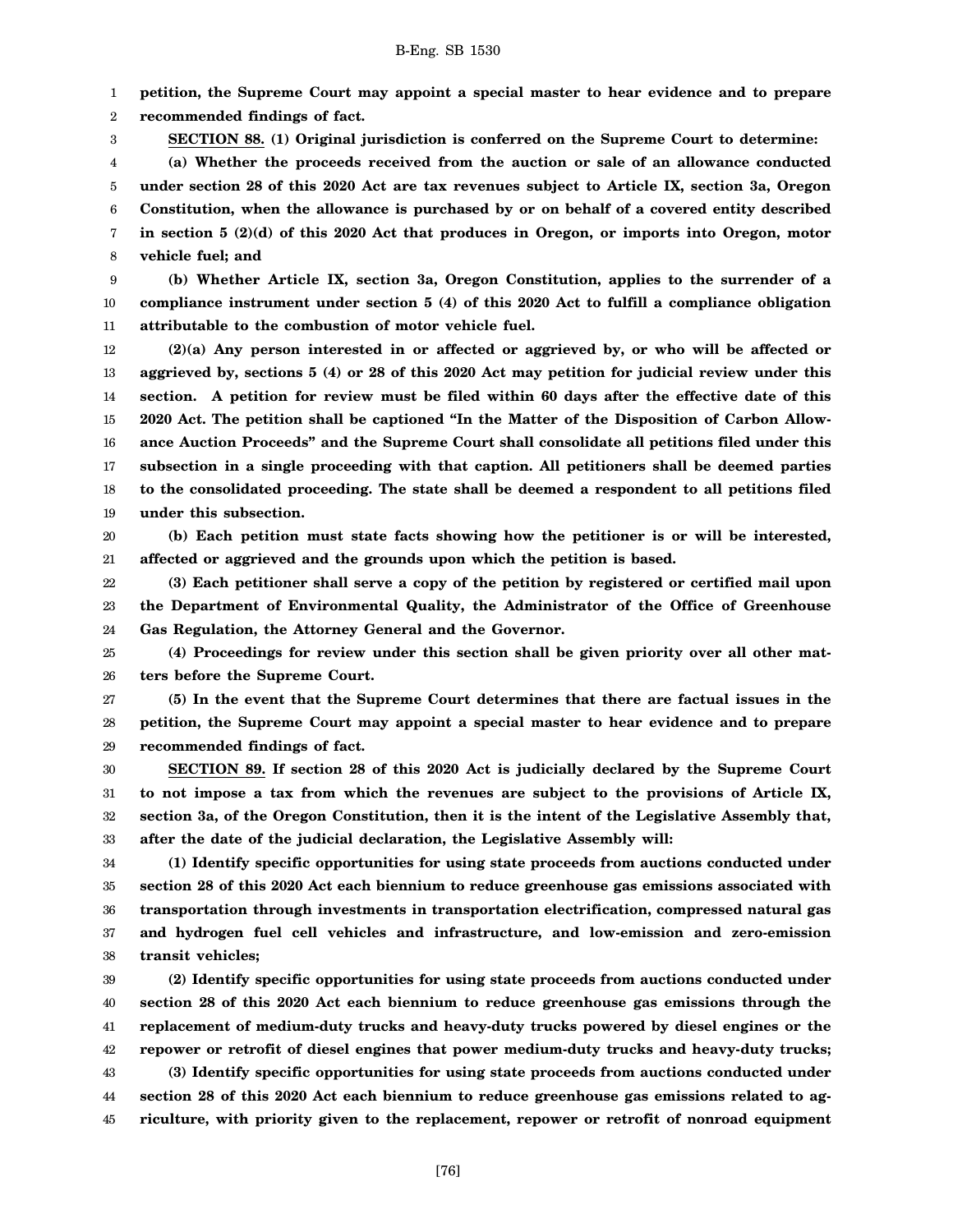1 **to reduce emissions that present serious risks to farmworker health; and**

2 3 4 **(4) Modify the distributions of state proceeds from auctions as provided in sections 28, 29, 33 to 37 and 38 to 40 of this 2020 Act, and repeal or amend any other statutes or session laws, as deemed necessary to:**

5 6 7 **(a) Address the judicial declaration by the Supreme Court that section 28 of this 2020 Act does not impose a tax that is subject to the provisions of Article IX, section 3a, of the Oregon Constitution; and**

8 9 **(b) Implement the opportunities identified pursuant to subsections (1) to (3) of this section.**

10 11 12 13 **SECTION 90. Section 89 of this 2020 Act becomes operative on January 2 of the year following the date on which section 28 of this 2020 Act is judicially declared by the Supreme Court to not impose a tax from which the revenues are subject to the provisions of Article IX, section 3a, of the Oregon Constitution.**

14

**SECTION 91. Sections 89 and 90 of this 2020 Act are repealed on the earlier of:**

15 16 17 **(1) The date on which section 28 of this 2020 Act is judicially declared by the Supreme Court to impose a tax from which the revenues are subject to the provisions of Article IX, section 3a, of the Oregon Constitution; or**

18 **(2) January 2, 2028.**

19 20 21 22 **SECTION 92. (1) Original jurisdiction to determine whether auctions conducted under section 28 of this 2020 Act impose a tax or excise from which the proceeds are subject to the provisions of Article VIII, section 2 (1)(g), of the Oregon Constitution, is conferred on the Supreme Court.**

23 24 25 **(2)(a) Any person interested in or affected or aggrieved by, or who will be affected or aggrieved by, section 28 of this 2020 Act may petition for judicial review under this section. A petition for review must be filed within 60 days after the effective date of this 2020 Act.**

26 27 **(b) The petition must state facts showing how the petitioner is or will be interested, affected or aggrieved and the grounds upon which the petition is based.**

28 29 30 **(3) The petitioner shall serve a copy of the petition by registered or certified mail upon the Department of Environmental Quality, the Administrator of the Office of Greenhouse Gas Regulation, the Attorney General and the Governor.**

31 32 **(4) Proceedings for review under this section shall be given priority over all other matters before the Supreme Court.**

33 34 35 **(5) In the event that the Supreme Court determines that there are factual issues in the petition, the Supreme Court may appoint a special master to hear evidence and to prepare recommended findings of fact.**

36

- 37
- 38

### **REPORTS AND REVIEWS**

39 40 41 42 43 **SECTION 93. (1) The Legislative Revenue Officer, in consultation with the Department of Transportation and any other appropriate state agencies, shall conduct the following economic modeling and analyses related to the impacts of regulating anthropogenic greenhouse gas emissions attributable to the combustion of motor vehicle fuel used to propel motor vehicles in this state:**

44 45 **(a) Economic modeling of the impacts on fuel prices to operate light vehicles and heavy vehicles in this state, in 2024 and each following calendar year before 2036, due to regulation**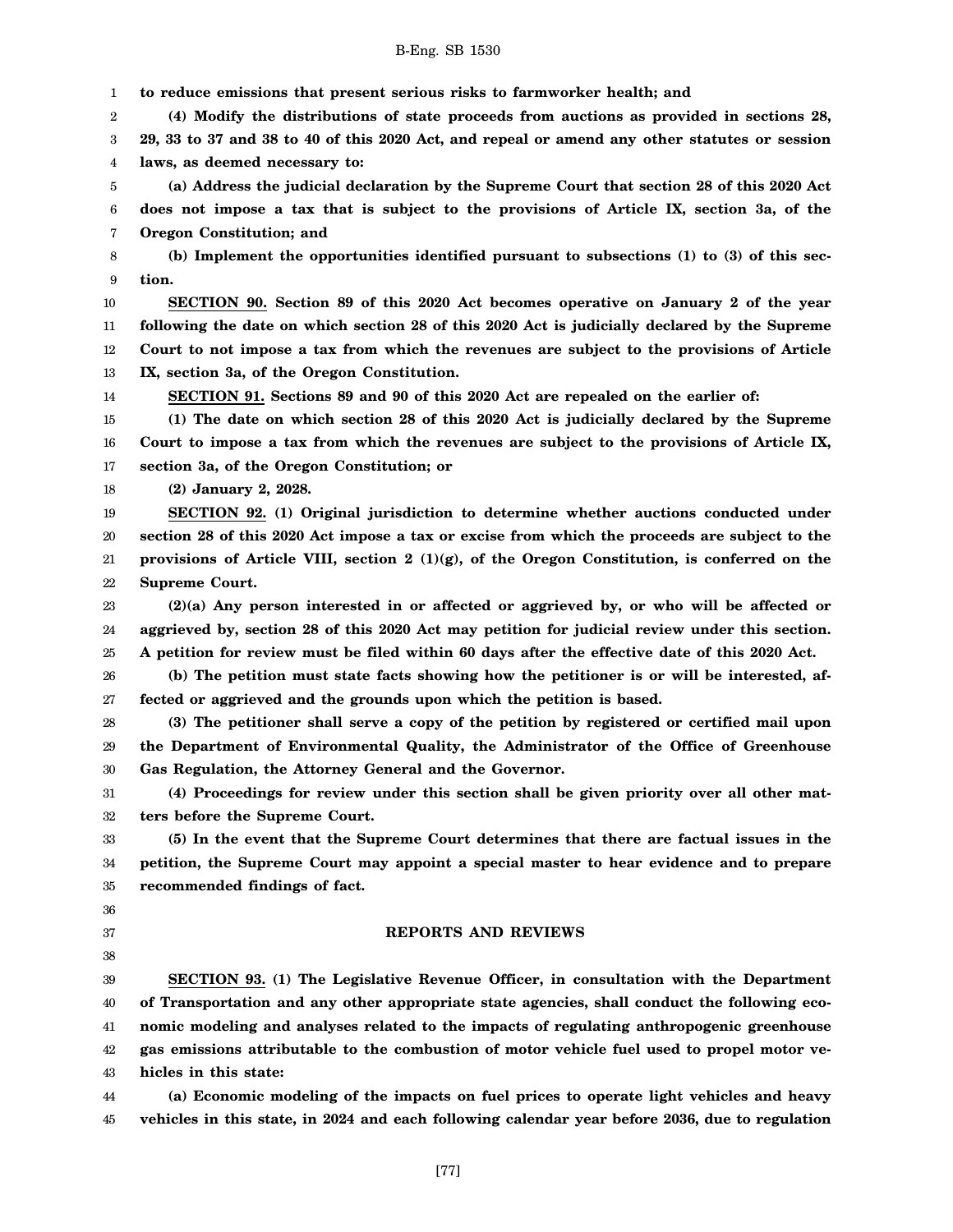1 **of motor vehicle fuel producers and importers under both the Oregon Greenhouse Gas Ini-**

2 3 **tiative established under sections 4 to 32 of this 2020 Act and the clean fuels program adopted by rule under ORS 468A.266.**

4 **(b) Economic modeling of the impacts on costs to procure and build public infrastructure**

5 6 7 8 **including streets, roads, bridges and highways due to regulation of motor vehicle fuel producers and importers under both the Oregon Greenhouse Gas Initiative established under sections 4 to 32 of this 2020 Act and the clean fuels program adopted by rule under ORS 468A.266.**

9 10 11 12 **(c) An analysis of the pace of the following changes within the Oregon transportation sector that would be necessary to allow for the State of Oregon to achieve the greenhouse gas emissions reduction goals set forth in ORS 468A.205, and an analysis of the costs and benefits to consumers associated with accomplishing those changes:**

- 13 **(A) Transportation electrification;**
- 14 **(B) Adoption of alternative fuel and high efficiency vehicles; and**
- 15 **(C) Reductions in vehicle miles traveled.**

16 17 **(d) An analysis of the permissible uses of moneys deposited in the Transportation Decarbonization Investments Account established in section 34 of this 2020 Act.**

18 19 **(e) An analysis of alternatives to the current system of taxing highway use through motor vehicle fuel taxes.**

20 21 **(f) An analysis of the potential for the geographic implementation of a carbon price for motor vehicle fuels, as provided in section 13 of this 2020 Act, to influence:**

22 23 **(A) Choices by the sellers of motor vehicle fuel at retail regarding where to locate retail facilities in response to the Oregon Greenhouse Gas Initiative; or**

24 25 **(B) Choices by retail motor vehicle fuel customers in response to the Oregon Greenhouse Gas Initiative regarding where to purchase motor vehicle fuel.**

26 27 28 29 **(2) On or before September 15, 2022, and in the manner provided by ORS 192.245, the Legislative Revenue Officer shall provide a report detailing the results of the economic modeling and analyses required by this section to a committee of the Legislative Assembly related to the environment and to the Joint Committee on Transportation.**

30 **SECTION 94.** Section 75, chapter 750, Oregon Laws 2017, is amended to read:

31 **Sec. 75.** (1) The Oregon Transportation Commission shall conduct a **biennial** study.

32 **(2)(a)** The purpose of the study is to determine:

33 34 35 [*(a)*] **(A)** The proportionate share that users of vehicles that are powered by different means should pay for the costs of maintenance, operation and improvement of the highways in this state; and

36 [*(b)*] **(B)** Whether users of vehicles that are powered by different means are paying that share.

37 38 [*(2)*] **(b)** If the commission determines that users are not paying a proportionate share, then the commission may include in the report recommendations for legislation.

39 40 [*(3)*] **(c)** This [*section*] **subsection** applies to users paying the vehicle registration fee under ORS 803.420 (6)(a).

41 42 43 44 45 **(3) In addition to addressing the purpose set forth in subsection (2) of this section, the study shall examine the effects of the Oregon Greenhouse Gas Initiative established under sections 4 to 32 of this 2020 Act on accelerating the transition in this state to high efficiency vehicles and engines and alternative fuels, and the impacts of those changes on the longterm funding sources for paying the costs of maintenance, operation and improvement of the**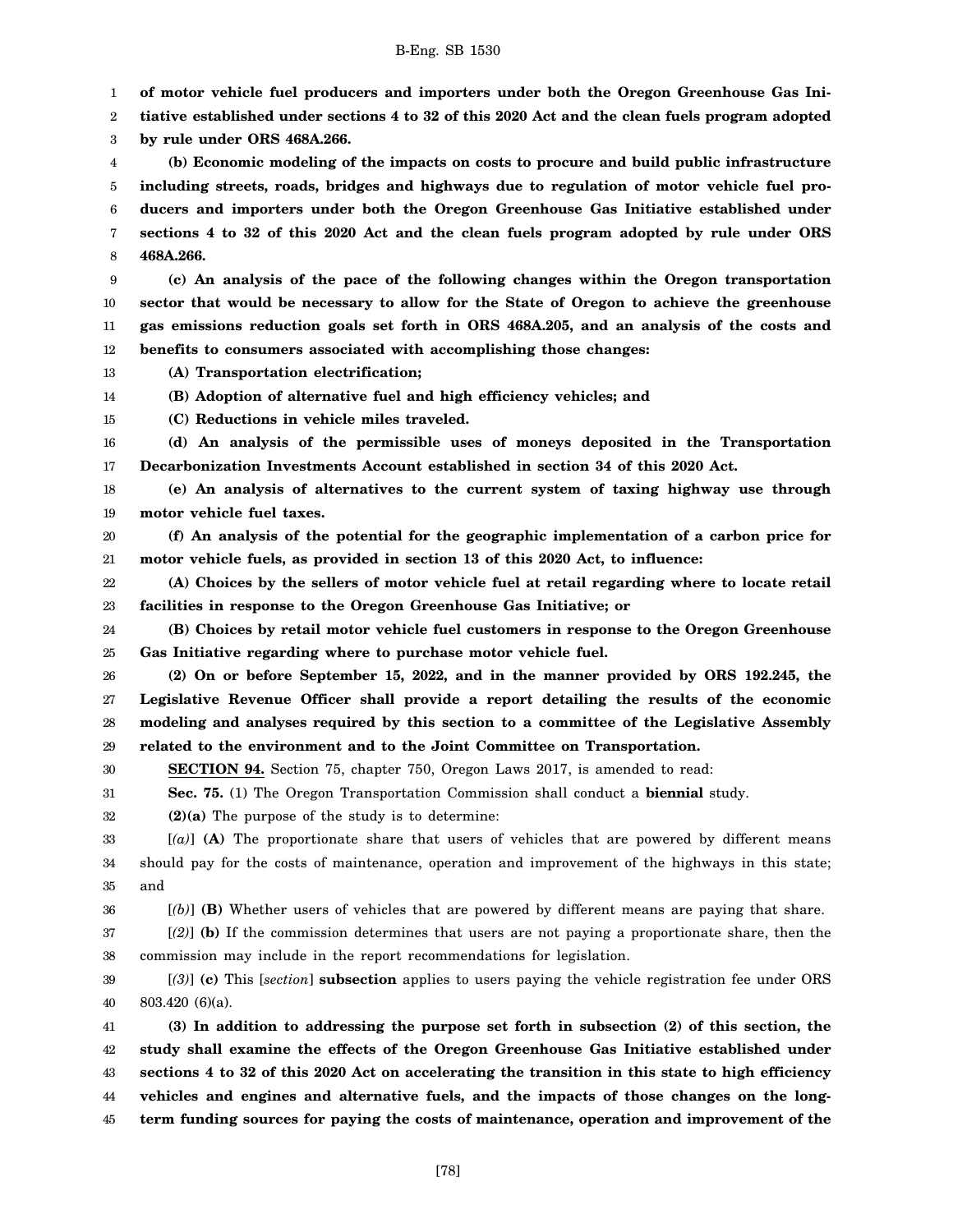1 2 3 4 5 6 7 8 9 10 11 12 13 14 15 16 17 18 19 20 21 22 23 24 25 26 27 28 29 30 31 32 33 34 35 36 37 38 39 40 41 42 43 **highways in this state.** (4) The commission shall report the results of the study to **the Road User Fee Task Force established under ORS 184.843,** the Joint Committee on Transportation established under [*section 26 of this 2017 Act*] **ORS 171.858 and a committee of the Legislative Assembly related to the environment**, in the manner provided by ORS 192.245, no later than September 15[*, 2023*] **of each odd-numbered year, beginning in 2025**. **SECTION 95.** Section 76, chapter 750, Oregon Laws 2017, is amended to read: **Sec. 76.** Section 75**, chapter 750, Oregon Laws 2017,** [*of this 2017 Act*] is repealed on January 2, [*2024*] **2030**. **SECTION 95a. (1) The Office of Greenhouse Gas Regulation shall conduct a study on whether amendments to section 13 of this 2020 Act are necessary or recommended to further the purposes set forth in section 2 of this 2020 Act. (2) The office shall submit a report on the study, which may include recommendations for legislation, in the manner provided under ORS 192.245 to an appropriate interim committee of the Legislative Assembly no later than September 15, 2022. SECTION 95b. Residential home heating assistance program proposal. (1) The Housing and Community Services Department, in consultation with the Office of Greenhouse Gas Regulation, the Oregon Housing Stability Council and interested stakeholders, shall develop a proposal for assisting households that for residential home heating use fuels that are not natural gas. The proposal shall give priority to assisting low and moderate income households or impacted communities, as designated by the Oregon Greenhouse Gas Reduction Board under section 103 of this 2020 Act, through: (a) Bill assistance; (b) Weatherization; and (c) Options for upgrading to more efficient home heating equipment or to home heating systems powered by less greenhouse gas emissions-intensive power sources. (2) The department shall develop the proposal in a manner intended to achieve the following goals: (a) Reducing greenhouse gas emissions; (b) Saving energy; (c) Reducing the energy burden experienced by households; and (d) Reducing residential home heating service disparities in historically underserved populations. (3) The proposal required by this section may be for any combination of: (a) The development of a single new program; (b) The development of multiple new programs or activities to achieve different goals as outlined in subsection (2) of this section; or (c) Utilization of existing programs or partnerships to deliver assistance to households. (4) Options included in the proposal under subsection (1)(c) of this section must take into consideration the carbon intensities of fuels for the home heating equipment or systems, as those carbon intensities are assigned under the clean fuels program adopted by rule by the Environmental Quality Commission under ORS 468A.266 (1)(b) or based on another appropriate methodology.**

44 45 **(5) On or before September 15, 2021, and in the manner provided by ORS 192.245, the Housing and Community Services Department shall provide a report detailing the proposal**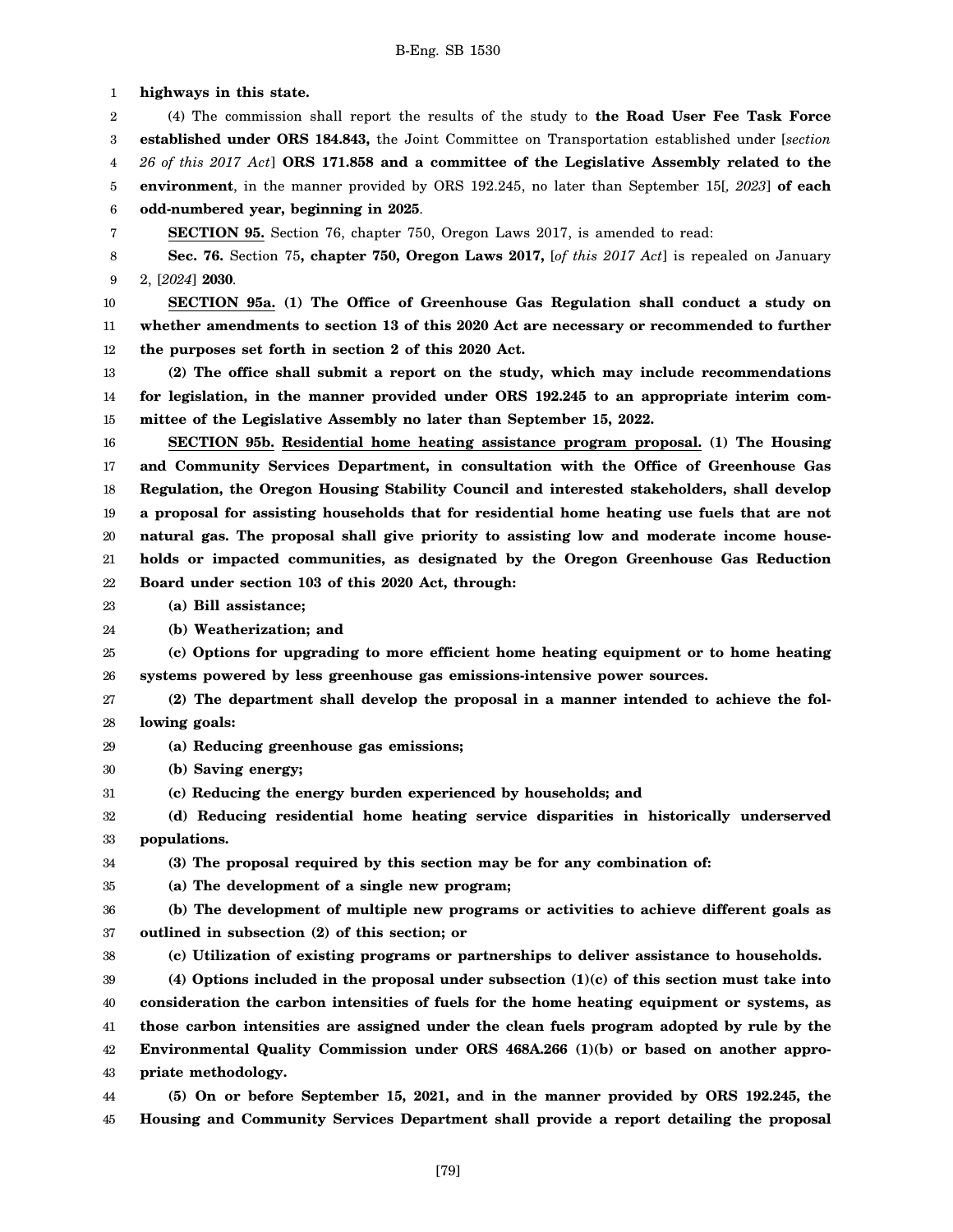1 **and steps, which may include recommendations for legislation, necessary to implement the**

2 **proposal, to the Oregon Greenhouse Gas Reduction Board and the Legislative Assembly.**

3 **SECTION 95c. (1) As used in this section:**

4 **(a) "Local government" has the meaning given that term in ORS 174.116.**

**(b) "Special government body" has the meaning given that term ORS 174.117.**

6 **(c) "Zero-emission vehicle" has the meaning given that term in ORS 283.398.**

7 8 9 10 11 **(2) The Oregon Department of Administrative Services shall adopt by rule a model program for local governments and special government bodies to follow in planning to procure and procuring zero-emission vehicles. The model program shall provide for a rate of procurement of zero-emission vehicles consistent with the findings and goals set forth in ORS 283.398 and the provisions of ORS 283.327.**

12 13 14 15 **(3) The model program may provide for the department to participate in, sponsor, conduct or administer cooperative procurements in accordance with ORS 279A.200 to 279A.225 under which local governments and special government bodies may procure zero-emission vehicles.**

16 17 18 19 20 21 **SECTION 95d. The Oregon Department of Administrative Services shall study options for, when awarding state procurement contracts, accounting for the greenhouse gas emissions implications of transporting goods and services to Oregon. The department shall, in the manner provided by ORS 192.245, provide a report detailing the options to the Legislative Assembly no later than September 15, 2021. The report may include recommendations for legislation.**

22 23 24 25 **SECTION 95e. (1) The Oregon Business Development Department, in consultation with the Legislative Revenue Officer and the Department of Revenue, shall identify and examine policy options for addressing barriers to capital investment by businesses in Oregon to reduce greenhouse gas emissions through:**

26 **(a) Vehicle fleet conversion; and**

27 **(b) Vehicle technology and facility upgrades.**

28 29 30 31 32 **(2) The policy options examined under this section shall include modifications to depreciation and subtractions for Oregon tax purposes. The Oregon Business Development Department shall, in the manner provided by ORS 192.245, provide a report detailing the identified policy options to the Legislative Assembly no later than September 15, 2021. The report may include recommendations for legislation.**

33 34 35 **SECTION 95f. (1) The Department of Environmental Quality shall study opportunities for further reducing greenhouse gas emissions through waste reduction and recycling. The study shall include but need not be limited to:**

36

5

**(a) Opportunities for reducing the amount of putrescible wastes going to landfills;**

37 38 **(b) An analysis of the greenhouse gas emissions implications of local versus distant recycling; and**

39 40 **(c) Opportunities to develop grant programs to improve recycling and compost infrastructure in Oregon.**

41 42 43 **(2) The department shall, in the manner provided by ORS 192.245, provide a report on the study to the Legislative Assembly no later than September 15, 2021. The report may include recommendations for legislation.**

44 45 **SECTION 95g. (1) The State Parks and Recreation Department shall develop a proposal for a program to include and engage all Oregonians in an annual, one-day tree planting event**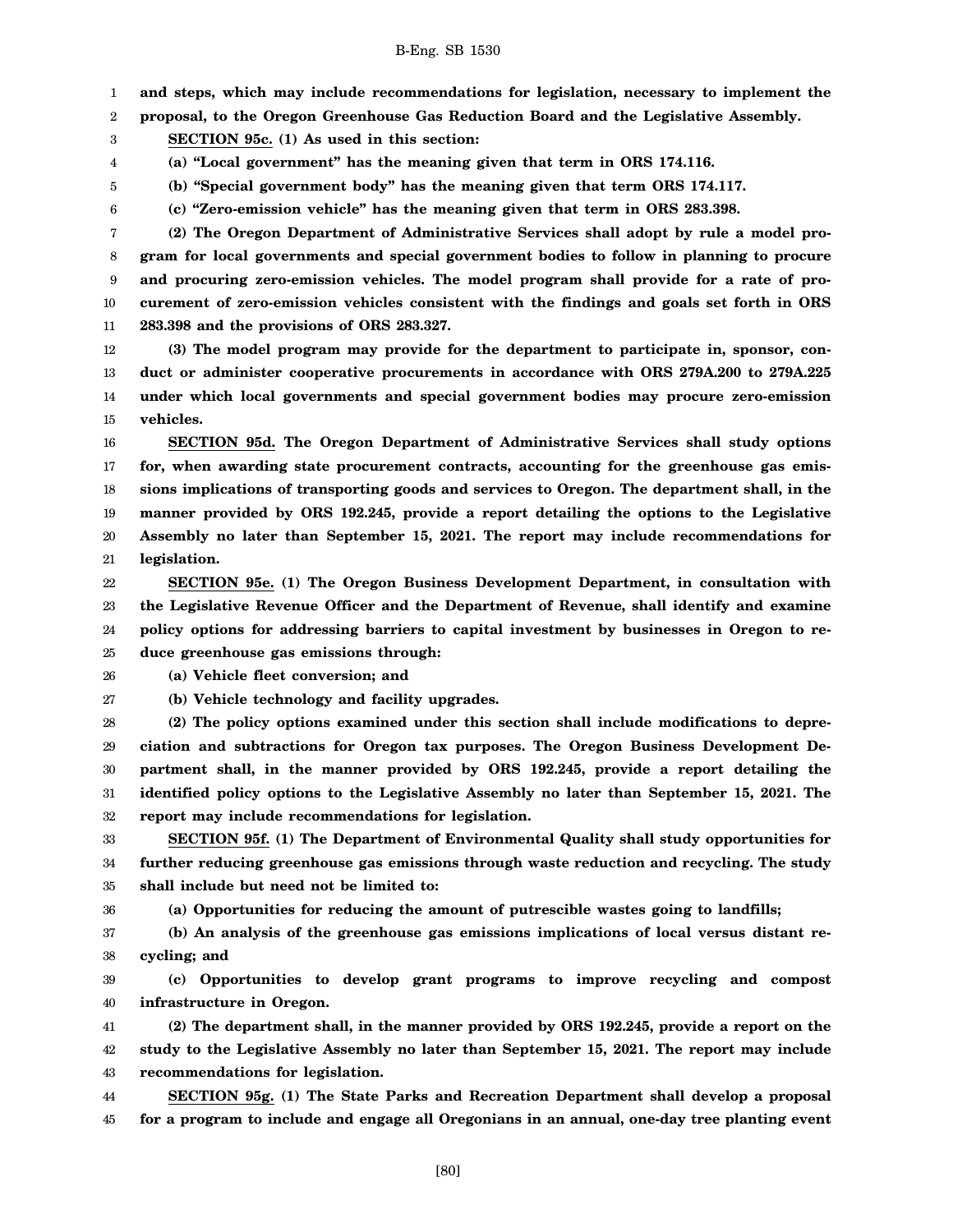1 2 3 4 5 6 7 8 9 10 11 12 13 14 15 16 17 18 19 20 21 22 23 24 25 26 27 28 29 30 31 32 33 34 35 36 37 38 39 40 41 42 43 44 45 **on public lands. The proposal shall identify how the program will: (a) Provide opportunities for the program to be implemented in partnership with all local governments as defined in ORS 174.116 and special government bodies as defined in ORS 174.117; and (b) Include a comprehensive educational component, available to all participants and to the general public, on the lifecycle of trees, forest science, and the benefits of timber harvest and use to Oregon's economy and to a sustainable environment, including but not limited to the carbon sequestration benefits of timber and forest products. (2) On or before September 15, 2021, and in the manner provided by ORS 192.245, the department shall provide a report, which may include recommendations for legislation, detailing the proposal and steps necessary to implement the proposal, to the Legislative Assembly. JUST TRANSITION SECTION 96. (1) The Just Transition Fund is established in the State Treasury, separate and distinct from the General Fund. Interest earned by the Just Transition Fund shall be credited to the fund. Moneys in the fund are continuously appropriated to the Oregon Greenhouse Gas Reduction Board to be used to carry out the purposes described in section 96a of this 2020 Act. (2) The fund shall consist of moneys deposited in the fund from any source. (3) The fund shall include a reserve account, which shall consist of moneys allocated or appropriated to the fund by the Legislative Assembly for deposit in the reserve account. The reserve account shall be maintained and used by the board only for the purposes described in section 96a (2)(b) of this 2020 Act. SECTION 96a. (1) The Oregon Greenhouse Gas Reduction Board, in consultation with the Higher Education Coordinating Commission, the State Workforce and Talent Development Board, the Employment Department and other interested state agencies, shall: (a) Establish a Just Transition Program for the purpose of distributing moneys, other than moneys deposited in the reserve account of the Just Transition Fund, that are deposited in the Just Transition Fund established under section 96 of this 2020 Act; and (b) Establish a Just Transition Plan for: (A) The implementation and administration of the Just Transition Program; and (B) The use of moneys deposited in the reserve account of the Just Transition Fund. (2)(a) Moneys distributed through the Just Transition Program shall be distributed to support economic diversification, job creation, job training and other employment services. (b) Moneys deposited in the reserve account of the Just Transition Fund may be used only to fund programs and activities that provide financial support for workers displaced or adversely affected by climate change or climate change policies. (3) Each even-numbered year, the Oregon Greenhouse Gas Reduction Board shall deliver a report, in the manner provided in ORS 192.245, to the Governor and the Legislative Assembly on the Just Transition Plan. The report shall include: (a) Information on implementing the Just Transition Program; (b) Recommendations regarding the level of funding necessary to carry out the Just Transition Program; and (c) Recommendations regarding the maintenance and use of the reserve account of the**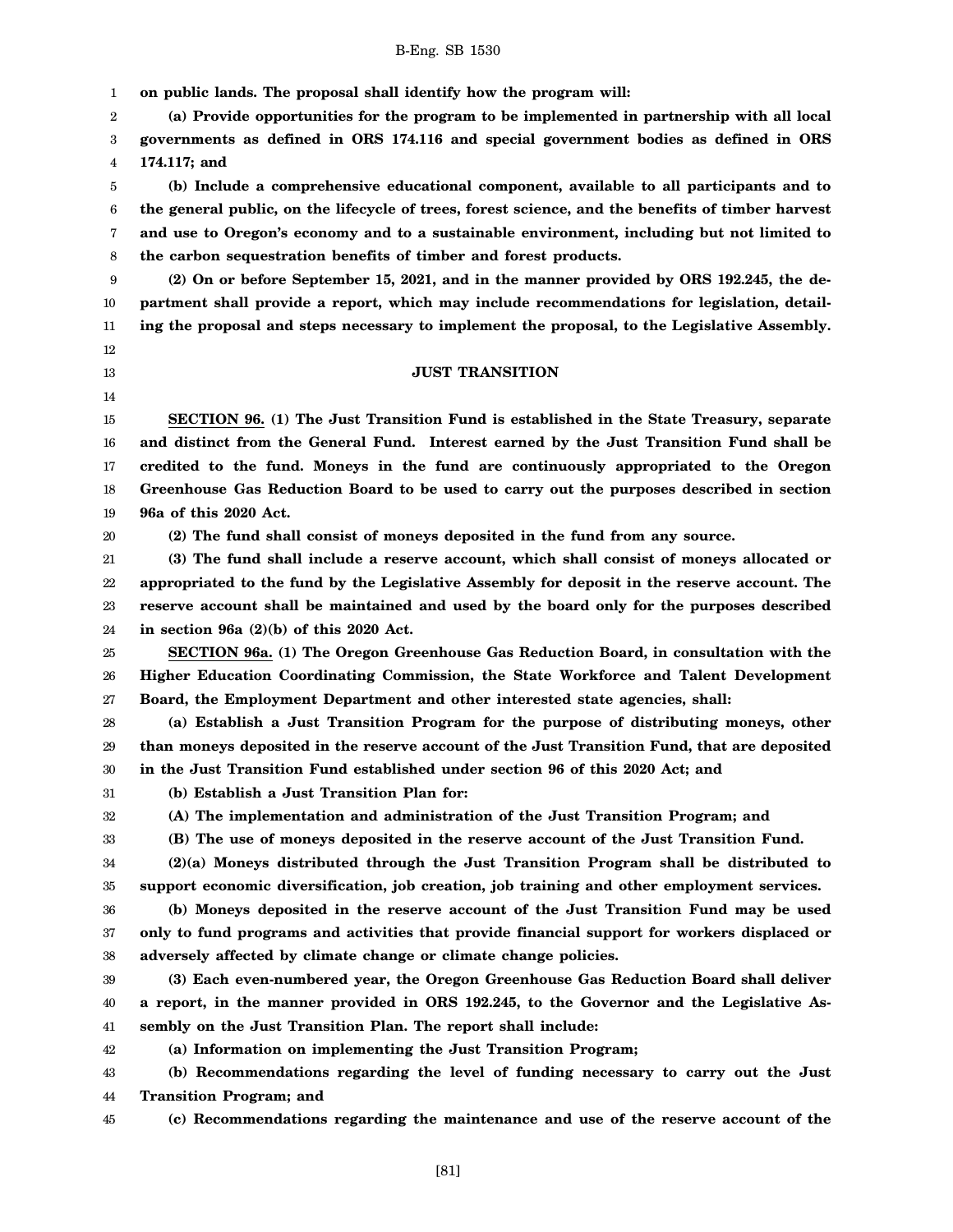1 **Just Transition Fund, including but not limited to recommendations regarding:**

2 3 4 **(A) The funding necessary to maintain the reserve account at a level necessary to carry out the programs and activities described in subsection (2)(b) of this section, based on an evaluation of the impacts of climate change or climate change policies on workers; and**

5 6 7 **(B) The use of moneys deposited in the reserve account for the replacement of wages or benefits for workers displaced or adversely affected by climate change or climate change policies.**

8 9 10 11 12 13 **(4) The board shall seek to develop and implement the Just Transition Program in a manner that is consistent with and complementary to other local, state and federal programs, policies and incentives that serve to carry out the activities described in subsection (2) of this section, including but not limited to activities undertaken by the Higher Education Coordinating Commission under ORS 660.318. The Just Transition Program may include, but need not be limited to, a competitive grant program.**

14 15 **(5) The board may adopt rules as necessary to administer this section, including but not limited to rules that set standards for awarding grants.**

16

**(6) A grant program adopted as part of the Just Transition Program may:**

17 18 **(a) Encourage, but not require, a grant applicant to provide matching funds for completion of the project, program or activity for which a grant is awarded; and**

19 20 **(b) Allow a grant applicant to appeal to the board for reevaluation of any determination of grant funding.**

21 22 23 24 25 26 **(7) The board may perform activities necessary to ensure that recipients of moneys distributed from the Just Transition Fund comply with applicable requirements. If the board determines that a recipient has not complied with applicable requirements, the board may order the recipient to refund all moneys distributed to the recipient from the fund. Moneys refunded pursuant to this subsection shall be paid to the board and deposited in the Just Transition Fund.**

27 28 29 30 **(8) The board shall appoint a just transition advisory committee. The committee shall be composed of representatives from communities and workplaces that have the potential to be displaced adversely affected by climate change or climate change policies and shall include members representing labor and management. The committee shall:**

31 **(a) Advise the board in developing rules under this section;**

32 33 34 **(b) Provide recommendations for grant awards and other expenditures from the Just Transition Fund, including expenditures from the reserve account of the Just Transition Fund; and**

35 36 **(c) Provide other recommendations related to the Just Transition Plan and the Just Transition Program.**

# **OREGON GREENHOUSE GAS REDUCTION BOARD, OFFICE OF GREENHOUSE GAS REGULATION ESTABLISHED (Oregon Greenhouse Gas Reduction Board)**

42 43 **SECTION 97. (1) The Oregon Greenhouse Gas Reduction Board is established within the Department of Environmental Quality.**

44 **(2) The following shall serve as nonvoting members of the board:**

45 **(a) One member jointly appointed by the President of the Senate and the Speaker of the**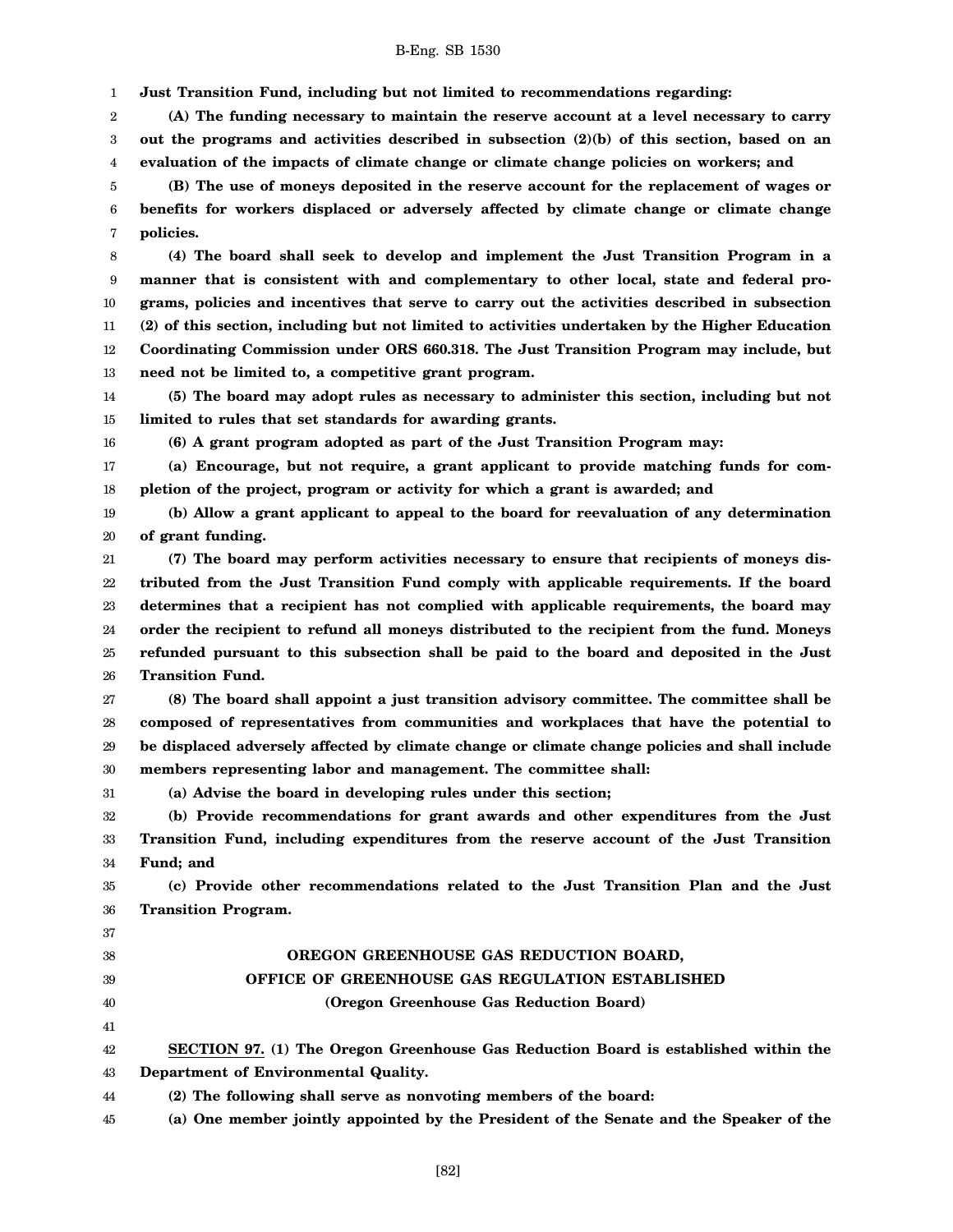[83]

1 **House of Representatives who is a member of either the Senate or the House of Represen-**

2 3 **tatives and who is also a member of the Republican party and serves as a member of a committee of the Legislative Assembly related to climate.**

4 5 6 7 **(b) One member jointly appointed by the President of the Senate and the Speaker of the House of Representatives who is a member of either the Senate or the House of Representatives and who is also a member of the Democratic party and serves as a member of a committee of the Legislative Assembly related to climate.**

8

**(c) The chairperson of the Environmental Justice Task Force.**

9 10 **(d)(A) A representative from an eligible Indian tribe appointed by the Governor after consultation with the Commission on Indian Services.**

11 13 14 15 16 **(B) As used in this section, "eligible Indian tribe" means each of the Burns Paiute Tribe, the Confederated Tribes of Coos, Lower Umpqua and Siuslaw Indians, the Confederated Tribes of the Grand Ronde Community of Oregon, the Confederated Tribes of Siletz Indians of Oregon, the Confederated Tribes of the Umatilla Indian Reservation, the Confederated Tribes of the Warm Springs Reservation of Oregon, the Coquille Indian Tribe, the Cow Creek Band of Umpqua Tribe of Indians and the Klamath Tribes.**

17 18 **(e) One member appointed by the Governor who represents the Oregon Climate Change Research Institute.**

19 **(f) The Director of the Department of Environmental Quality.**

20 **(g) A member of the Public Utility Commission.**

21 **(h) The Director of Transportation.**

22 23 **(i) One member appointed by the Governor who is a representative of urban communities at risk of being disproportionately impacted by climate change.**

24 25 **(j) One member appointed by the Governor who is a representative of rural communities at risk of being disproportionately impacted by climate change.**

26 27 28 29 30 **(3) The Governor shall appoint seven voting members to the board, subject to confirmation by the Senate as provided in ORS 171.562 and 171.565. Voting members of the board appointed under this subsection must be residents of this state well informed on energy and climate issues. At least one voting member must represent communities at risk of being disproportionately impacted by climate change.**

31 32 33 **(4) The Administrator of the Office of Greenhouse Gas Regulation and the Office of Greenhouse Gas Regulation shall provide clerical, technical and management personnel to serve the board. Other agencies shall provide support as requested by the office or the board.**

34 35 36 37 38 **SECTION 98. (1) The term of office of each voting member appointed to the Oregon Greenhouse Gas Reduction Board is four years, but the members of the board may be removed by the Governor. Before the expiration of the term of a voting member, the Governor shall appoint a successor to assume the duties of the voting member on July 1 of the next following year.**

39 40 41 42 **(2) A voting member is eligible for reappointment, but no voting member appointed by the Governor under section 97 of this 2020 Act may serve more than two consecutive terms. In case of a vacancy for any cause, the Governor shall make an appointment to become immediately effective for the unexpired term.**

43 44 45 **(3) The Governor shall select one of the voting members as chairperson, for a term and with duties and powers necessary for the performance of the functions of the chairperson as the board determines.**

12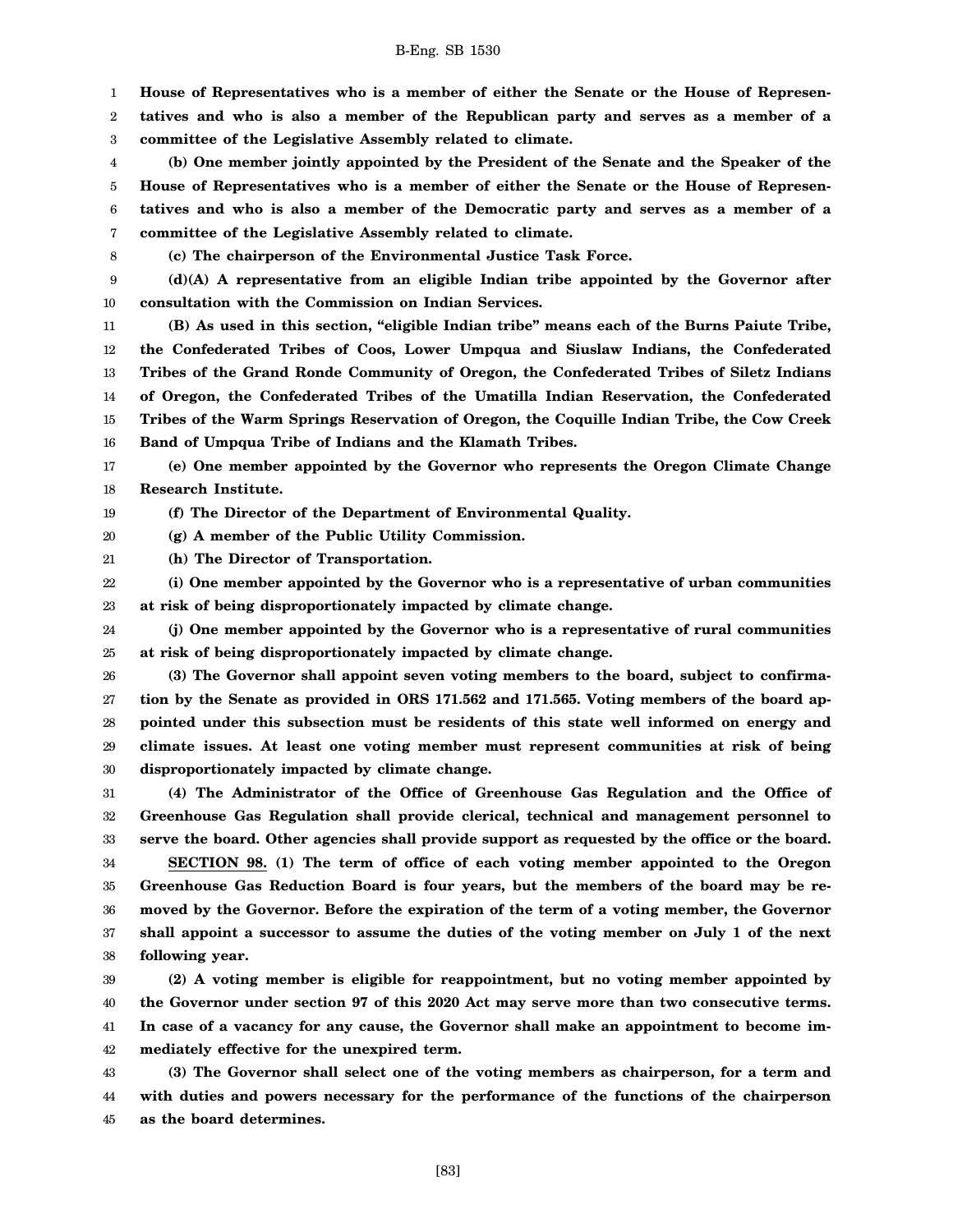1 2 **(4) A majority of the voting members of the board constitutes a quorum for the transaction of business.**

3 4 5 6 **(5) The board shall meet at least once during each calendar quarter at a time and place determined by the chairperson. The board shall endeavor to hold meetings at various locations throughout this state. The board may hold additional meetings at times and places determined by the chairperson, or as requested by a majority of the voting members.**

7 8 9 10 **(6)(a) Members of the board who are not members of the Legislative Assembly are not entitled to compensation but may be reimbursed from funds available to the board for actual and necessary travel and other expenses the members incur in the performance of the members' official duties in the manner and amount provided in ORS 292.495.**

11 12 13 **(b) Members of the board who are members of the Legislative Assembly shall be entitled to payment of per diem and expense reimbursement under ORS 171.072, payable from funds appropriated to the Legislative Assembly.**

14 15 16 **SECTION 99. Notwithstanding the term of office specified by section 98 of this 2020 Act, of the voting members first appointed by the Governor to the Oregon Greenhouse Gas Reduction Board:**

17 **(1) Two shall serve for terms ending July 1, 2021.**

18 **(2) Two shall serve for terms ending July 1, 2022.**

19 **(3) Two shall serve for terms ending July 1, 2023.**

20 **(4) One shall serve for a term ending July 1, 2024.**

21 22 **SECTION 100. (1) A person may not be eligible to be a voting member of the Oregon Greenhouse Gas Reduction Board if:**

**(a) The person holds any office or position under any political committee or party; or**

24 25 **(b) A business with which the person is associated, as that term is defined in ORS 244.020, is an entity directly regulated by the board.**

26 27 28 **(2) If the Governor determines that any board member is in violation of subsection (1) of this section, the Governor shall remove the board member pursuant to section 98 of this 2020 Act.**

29

23

**SECTION 101.** ORS 468.015 is amended to read:

30 31 32 33 34 468.015. **(1) Except as provided in subsection (2) of this section,** it is the function of the Environmental Quality Commission to establish the policies for the operation of the Department of Environmental Quality in a manner consistent with the policies and purposes of ORS 448.305, 454.010 to 454.040, 454.205 to 454.255, 454.505 to 454.535, 454.605 to 454.755 and ORS chapters 468, 468A and 468B. In addition, the commission shall perform any other duty vested in it by law.

35 36 37 38 39 40 41 **(2) It is the function of the Oregon Greenhouse Gas Reduction Board to establish the policies for the operation of the Office of Greenhouse Gas Regulation established under section 104 of this 2020 Act in a manner consistent with the policies and purposes of sections 2, 4 to 32, 38 to 40, 43, 96, 96a, 97 to 100, 102 to 105, 107 and 107a of this 2020 Act. Where a conflict between rules adopted by the commission and rules adopted by the board exists, the conflict shall be resolved in favor of the public interest, as determined by the commission in consultation with the board.**

42 **SECTION 102. (1) The Oregon Greenhouse Gas Reduction Board shall:**

43 44 45 **(a) In accordance with the applicable provisions of ORS chapter 183, adopt standards and rules to perform the functions vested by law in the board including but not limited to the adoption of standards and rules for implementation of the Oregon Greenhouse Gas Initiative**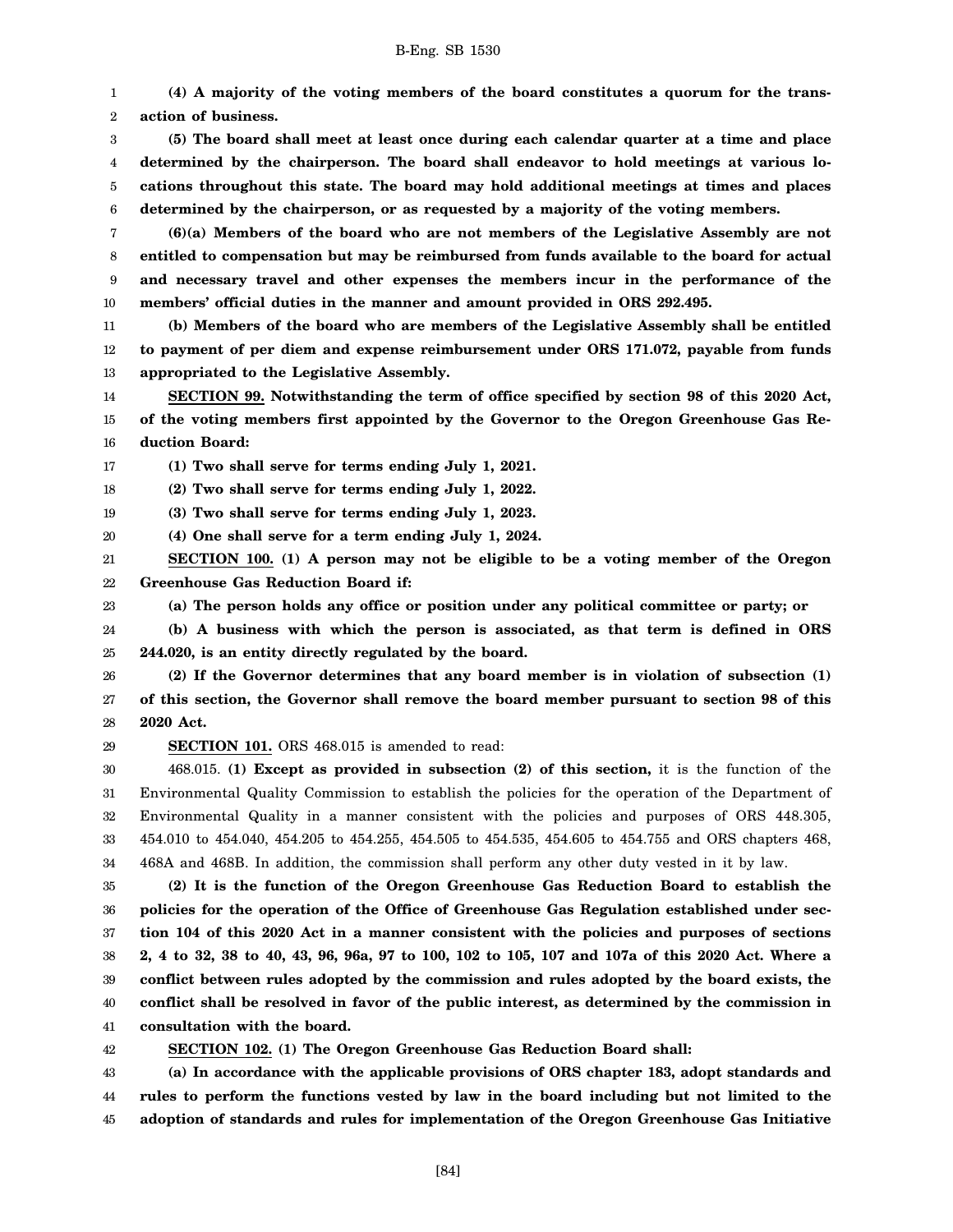1 **under sections 4 to 32 of this 2020 Act;**

2 3 **(b) Provide oversight to and advise the Office of Greenhouse Gas Regulation in implementing, administering and enforcing the programs and activities of the office;**

4 5 6 **(c) Identify the highest and best opportunities for investments of state proceeds from the sale of allowances under section 28 of this 2020 Act in actions that carry out the purposes of the Oregon Greenhouse Gas Initiative as set forth in section 2 of this 2020 Act;**

7 8 9 10 11 **(d) Identify and provide recommendations to the Governor and the Legislative Assembly on ways to coordinate state and local efforts to reduce greenhouse gas emissions in Oregon consistent with the greenhouse gas emissions reduction goals established by ORS 468A.205 and the purposes of the Oregon Greenhouse Gas Initiative as set forth in section 2 of this 2020 Act and recommend efforts to help Oregon prepare for the effects of climate change;**

12 13 14 15 16 17 **(e) Work with state and local governments, the State Department of Energy, the Department of Education, the Higher Education Coordinating Commission, businesses and representatives of impacted communities to develop and implement an outreach strategy to educate Oregonians about the scientific aspects and economic impacts of climate change and to inform Oregonians of ways to reduce greenhouse gas emissions and ways to prepare for the effects of climate change; and**

18

**(f) Carry out any other duties, functions and powers vested in the board by law.**

19 20 **(2) In conducting the duties set forth in subsection (1) of this section, the board shall take into consideration best available science.**

21 22 **(3)(a) In furtherance of the greenhouse gas emissions reduction goals established by ORS 468A.205, the board may:**

23 24 25 **(A) Recommend statutory and administrative changes, policy measures and other recommendations to be carried out by state and local governments, businesses, nonprofit organizations or residents; or**

26 27 28 **(B) Recommend to the Governor the formation of citizen advisory groups to explore particular areas of concern with regard to the reduction of greenhouse gas emissions and the effects of climate change.**

29 30 31 32 33 34 **(b) In developing recommendations under this subsection, the board shall consider economic, environmental, health and social costs, and the risks and benefits of alternative strategies, including least-cost options. The board shall solicit and consider public comment relating to statutory, administrative or policy recommendations. Recommendations developed under this subsection may include, but need not be limited to recommendations for addressing greenhouse gas emissions from the use of propane in this state.**

35 36 37 38 39 40 **(4) The board may at any time convene advisory committees to assist the board in carrying out the duties set forth in this section. If the board convenes an advisory committee, it shall be composed of members appointed by the chairperson of the board. In appointing members, the chairperson shall include at least one member who represents impacted communities and shall take into consideration the geographic and demographic diversity of this state.**

41 42 **(5) The board shall hold public hearings and provide an opportunity for public comment in carrying out the board's activities under this section.**

43 44 45 **SECTION 103. Methodology for designating impacted communities. (1) The Oregon Greenhouse Gas Reduction Board, by rule and in consultation with the Portland State University Population Research Center, the Oregon Health Authority, other relevant state**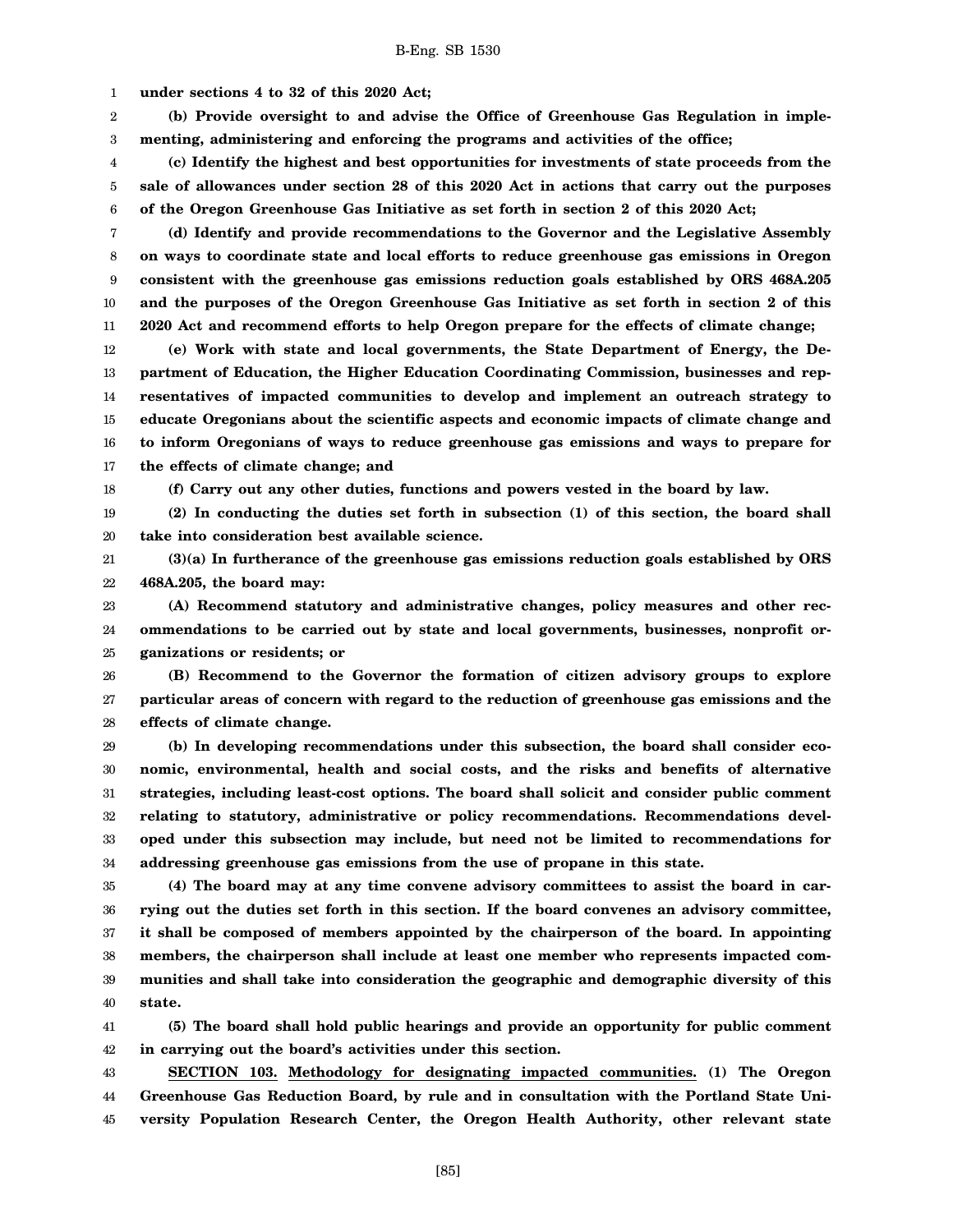| 1  | agencies, local agencies and officials and community representatives, shall designate as im-   |
|----|------------------------------------------------------------------------------------------------|
| 2  | pacted communities those communities in Oregon at risk of being disproportionately im-         |
| 3  | pacted by climate change. In carrying out this section, the board shall identify impacted      |
| 4  | communities based on a methodology that takes into consideration geographic,                   |
| 5  | socioeconomic, historic disadvantage, public health and environmental hazard criteria. Im-     |
| 6  | pacted communities may include, but are not limited to:                                        |
| 7  | (a) Rural communities.                                                                         |
| 8  | (b) Coastal communities.                                                                       |
| 9  | (c) Areas with above-average concentrations of low-income households, historically dis-        |
| 10 | advantaged households, high unemployment, high linguistic isolation, low levels of             |
| 11 | homeownership, high rent burden, sensitive populations or residents with low levels of edu-    |
| 12 | cational attainment.                                                                           |
| 13 | (d) Areas disproportionately affected by environmental pollution and other hazards that        |
| 14 | can lead to negative public health effects, exposure or environmental degradation.             |
| 15 | (2) The methodology required by this section must give greater weight to those criteria        |
| 16 | that the board determines are the most accurate measurements of vulnerability to the im-       |
| 17 | pacts of climate change and ocean acidification.                                               |
| 18 | (3) The board shall review and update the methodology required by this section and the         |
| 19 | designation of impacted communities at least once every five years.                            |
| 20 |                                                                                                |
| 21 | (Office of Greenhouse Gas Regulation)                                                          |
| 22 |                                                                                                |
| 23 | SECTION 104. Office of Greenhouse Gas Regulation. (1) There is established within the          |
| 24 | Department of Environmental Quality and under the Oregon Greenhouse Gas Reduction              |
| 25 | Board the Office of Greenhouse Gas Regulation.                                                 |
| 26 | (2) The office shall:                                                                          |
| 27 | (a) Administer the Oregon Greenhouse Gas Initiative established under sections 4 to 32         |
| 28 | of this 2020 Act; and                                                                          |
| 29 | (b) Carry out the duties, functions and powers vested in the office by law.                    |
| 30 | (3) The office may advise, consult and cooperate with other agencies of the state, political   |
| 31 | subdivisions, other states or the federal government, and shall make a reasonable effort to    |
| 32 | cooperate with affected eligible Indian tribes as defined in section 97 of this 2020 Act, with |
| 33 | respect to any proceedings and all matters pertaining to the reduction of greenhouse gas       |
| 34 | emissions levels in Oregon.                                                                    |
| 35 |                                                                                                |
| 36 | (Administrator of the Office of Greenhouse Gas Regulation)                                     |
| 37 |                                                                                                |
| 38 | SECTION 105. Administrator. (1) The Office of Greenhouse Gas Regulation is under the           |
| 39 | supervision and control of an administrator who, subject to the direction of the Oregon        |
| 40 | Greenhouse Gas Reduction Board, is responsible for the performance of the duties, functions    |
| 41 | and powers of the office.                                                                      |
| 42 | (2) The Governor shall appoint the Administrator of the Office of Greenhouse Gas Reg-          |
| 43 | ulation, subject to confirmation by the Senate in the manner prescribed in ORS 171.562 and     |
| 44 | 171.565. The administrator holds office at the pleasure of the Governor.                       |
| 45 | (3) The administrator shall be paid a salary as provided by law or, if not so provided, as     |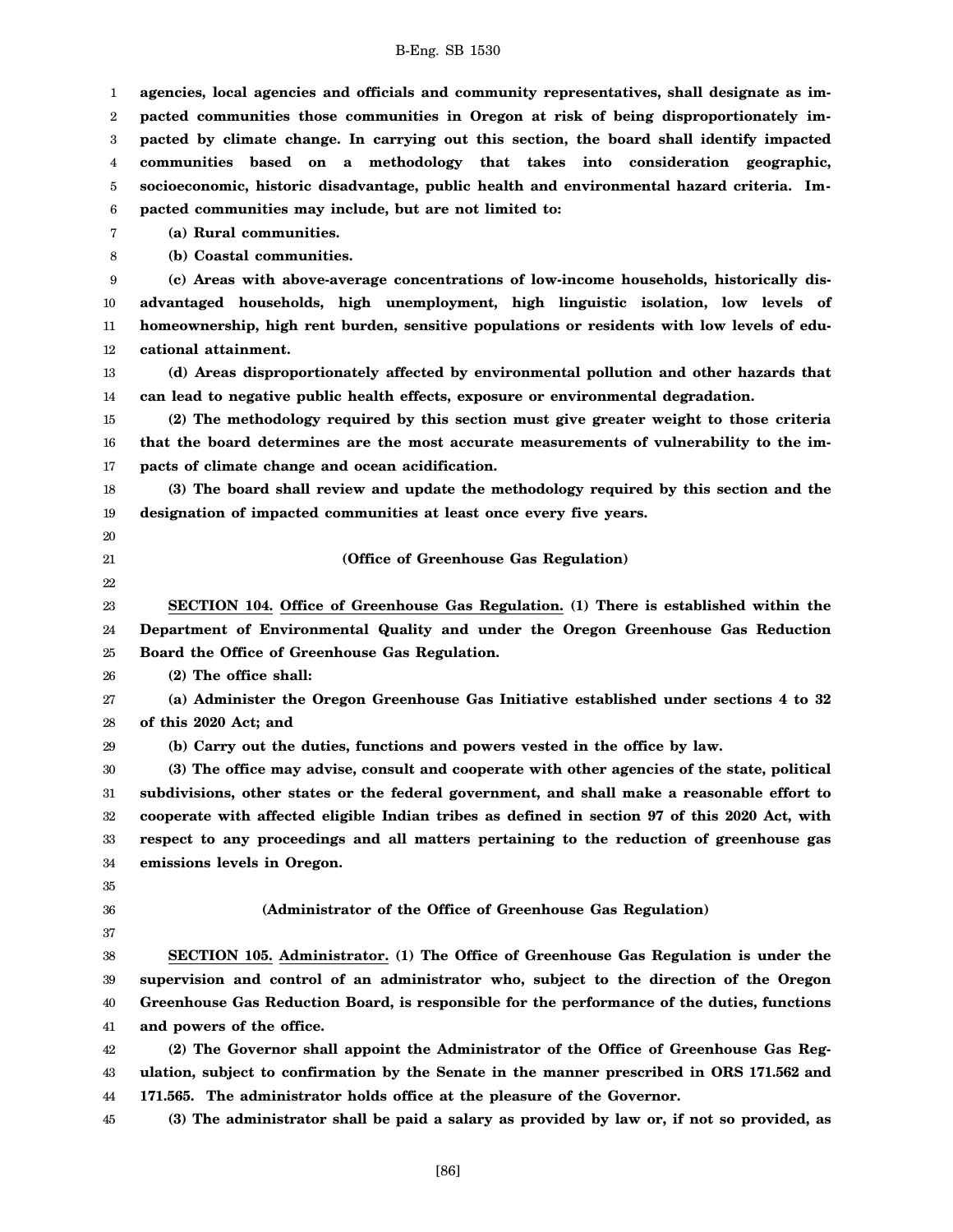1 2 3 4 5 6 7 8 9 10 11 12 13 14 15 16 17 18 19 20 21 22 23 24 25 26 27 28 29 30 31 32 33 34 35 36 37 38 39 40 41 42 43 44 45 **prescribed by the Governor. (4) Subject to the approval of the Governor, the administrator may organize and reorganize the administrative structure of the office as the administrator considers appropriate to properly conduct the work of the office. (5) Subject to any applicable provisions of ORS chapter 240, the administrator shall appoint all subordinate officers and employees of the office, including specialists and consultants, prescribe their duties and fix their compensation. The office may purchase materials and supplies and enter into contracts necessary to exercise and carry out the duties, functions and powers of the office. SECTION 106.** ORS 244.050 is amended to read: 244.050. (1) On or before April 15 of each year the following persons shall file with the Oregon Government Ethics Commission a verified statement of economic interest as required under this chapter: (a) The Governor, Secretary of State, State Treasurer, Attorney General, Commissioner of the Bureau of Labor and Industries, district attorneys and members of the Legislative Assembly. (b) Any judicial officer, including justices of the peace and municipal judges, except any pro tem judicial officer who does not otherwise serve as a judicial officer. (c) Any candidate for a public office designated in paragraph (a) or (b) of this subsection. (d) The Deputy Attorney General. (e) The Deputy Secretary of State. (f) The Legislative Administrator, the Legislative Counsel, the Legislative Fiscal Officer, the Legislative Policy and Research Director, the Secretary of the Senate, the Chief Clerk of the House of Representatives and the Legislative Equity Officer. (g) The president and vice presidents, or their administrative equivalents, in each public university listed in ORS 352.002. (h) The following state officers: (A) Adjutant General. (B) Director of Agriculture. (C) Manager of State Accident Insurance Fund Corporation. (D) Water Resources Director. (E) Director of Department of Environmental Quality. (F) Director of Oregon Department of Administrative Services. (G) State Fish and Wildlife Director. (H) State Forester. (I) State Geologist. (J) Director of Human Services. (K) Director of the Department of Consumer and Business Services. (L) Director of the Department of State Lands. (M) State Librarian. (N) Administrator of Oregon Liquor Control Commission. (O) Superintendent of State Police. (P) Director of the Public Employees Retirement System. (Q) Director of Department of Revenue. (R) Director of Transportation. (S) Public Utility Commissioner.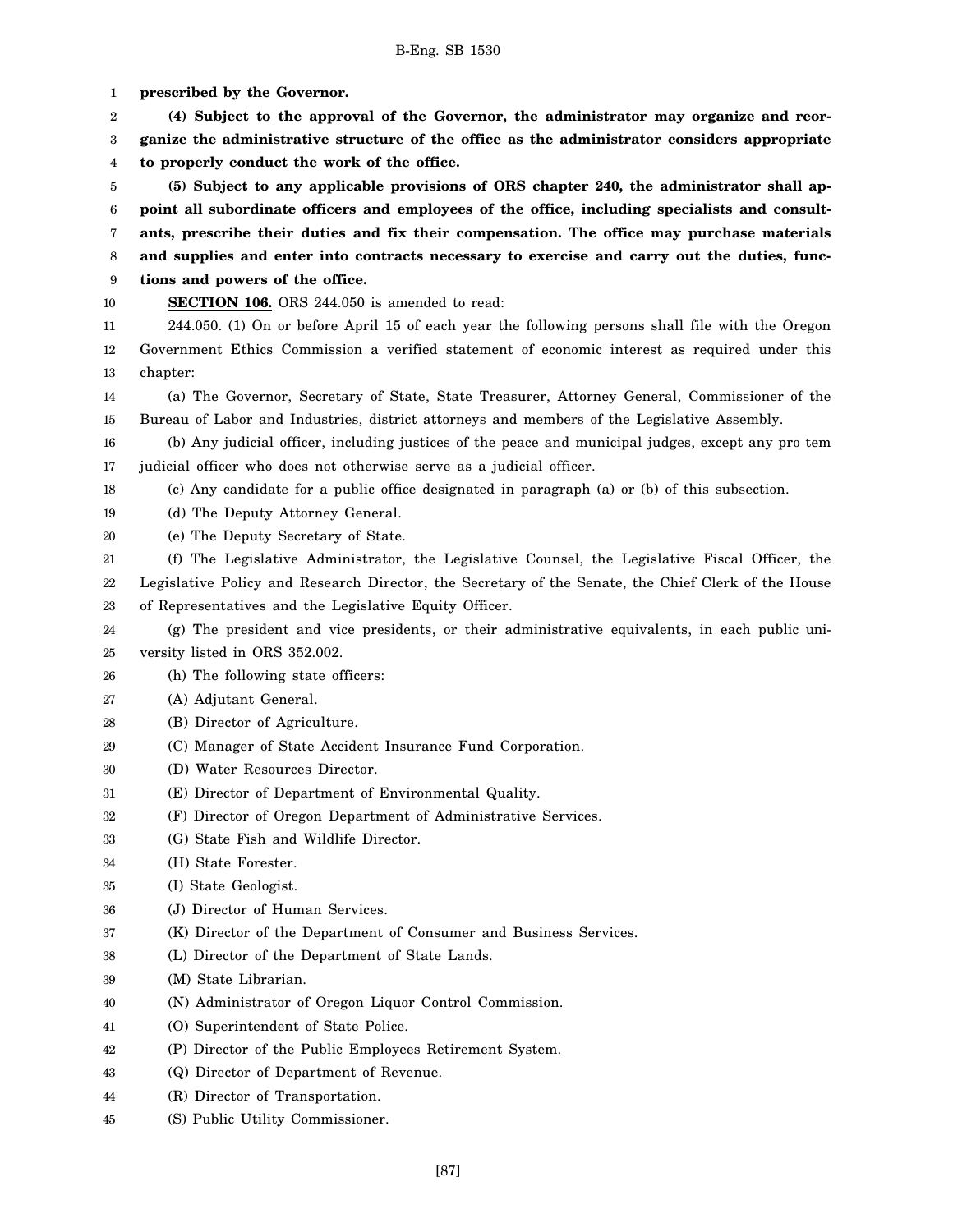| 1  | (T) Director of Veterans' Affairs.                                                                |
|----|---------------------------------------------------------------------------------------------------|
| 2  | (U) Executive director of Oregon Government Ethics Commission.                                    |
| 3  | (V) Director of the State Department of Energy.                                                   |
| 4  | (W) Director and each assistant director of the Oregon State Lottery.                             |
| 5  | (X) Director of the Department of Corrections.                                                    |
| 6  | (Y) Director of the Oregon Department of Aviation.                                                |
| 7  | (Z) Executive director of the Oregon Criminal Justice Commission.                                 |
| 8  | (AA) Director of the Oregon Business Development Department.                                      |
| 9  | (BB) Director of the Office of Emergency Management.                                              |
| 10 | (CC) Director of the Employment Department.                                                       |
| 11 | (DD) Chief of staff for the Governor.                                                             |
| 12 | (EE) Director of the Housing and Community Services Department.                                   |
| 13 | (FF) State Court Administrator.                                                                   |
| 14 | (GG) Director of the Department of Land Conservation and Development.                             |
| 15 | (HH) Board chairperson of the Land Use Board of Appeals.                                          |
| 16 | (II) State Marine Director.                                                                       |
| 17 | (JJ) Executive director of the Oregon Racing Commission.                                          |
| 18 | (KK) State Parks and Recreation Director.                                                         |
| 19 | (LL) Public defense services executive director.                                                  |
| 20 | (MM) Chairperson of the Public Employees' Benefit Board.                                          |
| 21 | (NN) Director of the Department of Public Safety Standards and Training.                          |
| 22 | (OO) Executive director of the Higher Education Coordinating Commission.                          |
| 23 | (PP) Executive director of the Oregon Watershed Enhancement Board.                                |
| 24 | (QQ) Director of the Oregon Youth Authority.                                                      |
| 25 | (RR) Director of the Oregon Health Authority.                                                     |
| 26 | (SS) Deputy Superintendent of Public Instruction.                                                 |
| 27 | (TT) Administrator of the Office of Greenhouse Gas Regulation.                                    |
| 28 | (i) The First Partner, the legal counsel, the deputy legal counsel and all policy advisors within |
| 29 | the Governor's office.                                                                            |
| 30 | (j) Every elected city or county official.                                                        |
| 31 | (k) Every member of a city or county planning, zoning or development commission.                  |
| 32 | (L) The chief executive officer of a city or county who performs the duties of manager or prin-   |
| 33 | cipal administrator of the city or county.                                                        |
| 34 | (m) Members of local government boundary commissions formed under ORS 199.410 to 199.519.         |
| 35 | (n) Every member of a governing body of a metropolitan service district and the auditor and       |
| 36 | executive officer thereof.                                                                        |
| 37 | (o) Each member of the board of directors of the State Accident Insurance Fund Corporation.       |
| 38 | (p) The chief administrative officer and the financial officer of each common and union high      |
| 39 | school district, education service district and community college district.                       |
| 40 | (q) Every member of the following state boards and commissions:                                   |
| 41 | (A) Governing board of the State Department of Geology and Mineral Industries.                    |
| 42 | (B) Oregon Business Development Commission.                                                       |
| 43 | (C) State Board of Education.                                                                     |
| 44 | (D) Environmental Quality Commission.                                                             |
| 45 | (E) Fish and Wildlife Commission of the State of Oregon.                                          |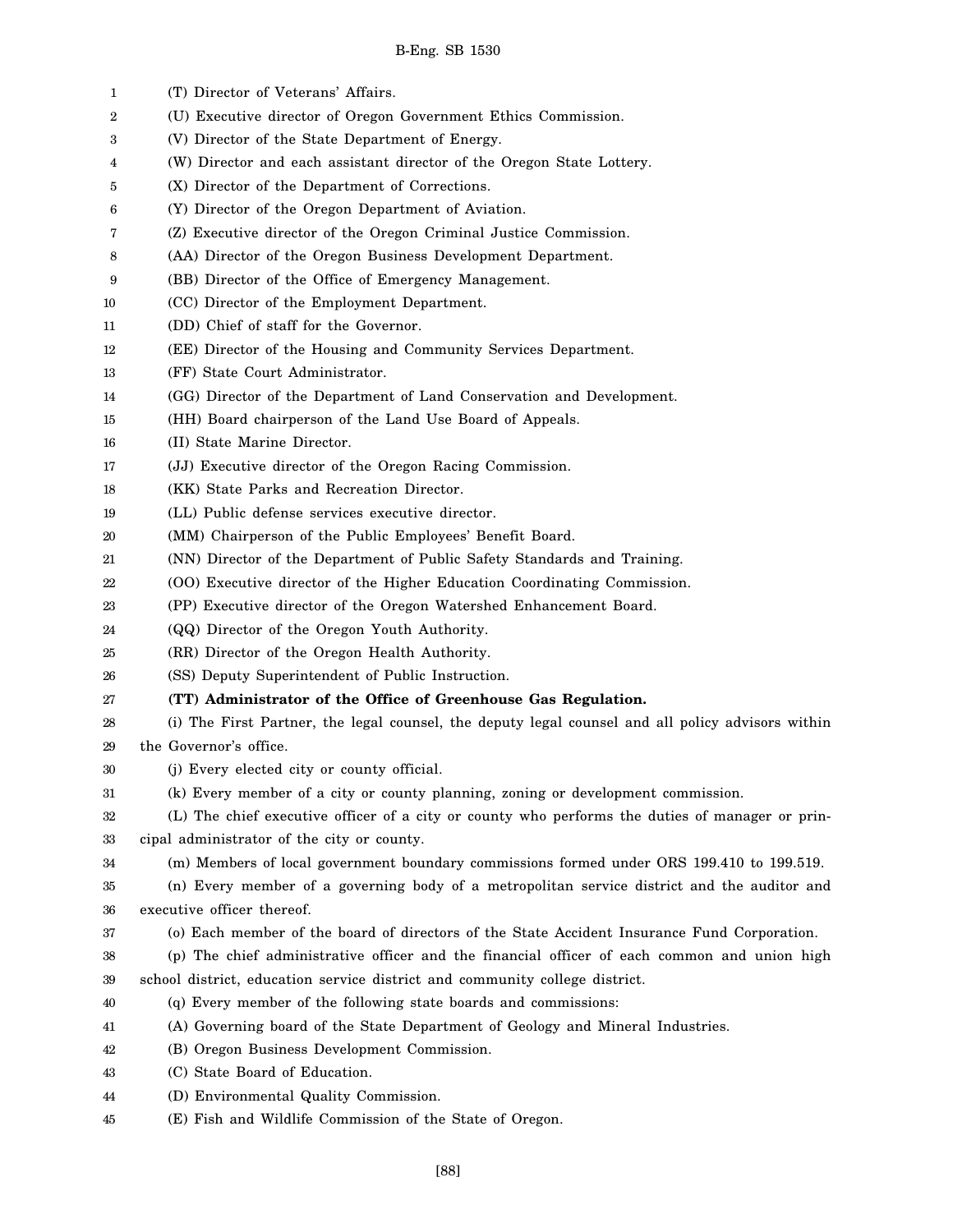| 1  | (F) State Board of Forestry.                                                                         |
|----|------------------------------------------------------------------------------------------------------|
| 2  | (G) Oregon Government Ethics Commission.                                                             |
| 3  | (H) Oregon Health Policy Board.                                                                      |
| 4  | (I) Oregon Investment Council.                                                                       |
| 5  | (J) Land Conservation and Development Commission.                                                    |
| 6  | (K) Oregon Liquor Control Commission.                                                                |
| 7  | (L) Oregon Short Term Fund Board.                                                                    |
| 8  | (M) State Marine Board.                                                                              |
| 9  | (N) Mass transit district boards.                                                                    |
| 10 | (O) Energy Facility Siting Council.                                                                  |
| 11 | (P) Board of Commissioners of the Port of Portland.                                                  |
| 12 | (Q) Employment Relations Board.                                                                      |
| 13 | (R) Public Employees Retirement Board.                                                               |
| 14 | (S) Oregon Racing Commission.                                                                        |
| 15 | (T) Oregon Transportation Commission.                                                                |
| 16 | (U) Water Resources Commission.                                                                      |
| 17 | (V) Workers' Compensation Board.                                                                     |
| 18 | (W) Oregon Facilities Authority.                                                                     |
| 19 | (X) Oregon State Lottery Commission.                                                                 |
| 20 | (Y) Pacific Northwest Electric Power and Conservation Planning Council.                              |
| 21 | (Z) Columbia River Gorge Commission.                                                                 |
| 22 | (AA) Oregon Health and Science University Board of Directors.                                        |
| 23 | (BB) Capitol Planning Commission.                                                                    |
| 24 | (CC) Higher Education Coordinating Commission.                                                       |
| 25 | (DD) Oregon Growth Board.                                                                            |
| 26 | (EE) Early Learning Council.                                                                         |
| 27 | (FF) Oregon Greenhouse Gas Reduction Board.                                                          |
| 28 | (r) The following officers of the State Treasurer:                                                   |
| 29 | (A) Deputy State Treasurer.                                                                          |
| 30 | (B) Chief of staff for the office of the State Treasurer.                                            |
| 31 | (C) Director of the Investment Division.                                                             |
| 32 | (s) Every member of the board of commissioners of a port governed by ORS 777.005 to 777.725          |
| 33 | or 777.915 to 777.953.                                                                               |
| 34 | (t) Every member of the board of directors of an authority created under ORS 441.525 to 441.595.     |
| 35 | (u) Every member of a governing board of a public university listed in ORS 352.002.                  |
| 36 | (v) Every member of the board of directors of an authority created under ORS 465.600 to              |
| 37 | 465.621.                                                                                             |
| 38 | (2) By April 15 next after the date an appointment takes effect, every appointed public official     |
| 39 | on a board or commission listed in subsection (1) of this section shall file with the Oregon Govern- |
| 40 | ment Ethics Commission a statement of economic interest as required under ORS 244.060, 244.070       |
| 41 | and 244.090.                                                                                         |
| 42 | (3) By April 15 next after the filing deadline for the primary election, each candidate described    |
| 43 | in subsection (1) of this section shall file with the commission a statement of economic interest as |
| 44 | required under ORS 244.060, 244.070 and 244.090.                                                     |
| 45 | (4) Not later than the 40th day before the date of the statewide general election, each candidate    |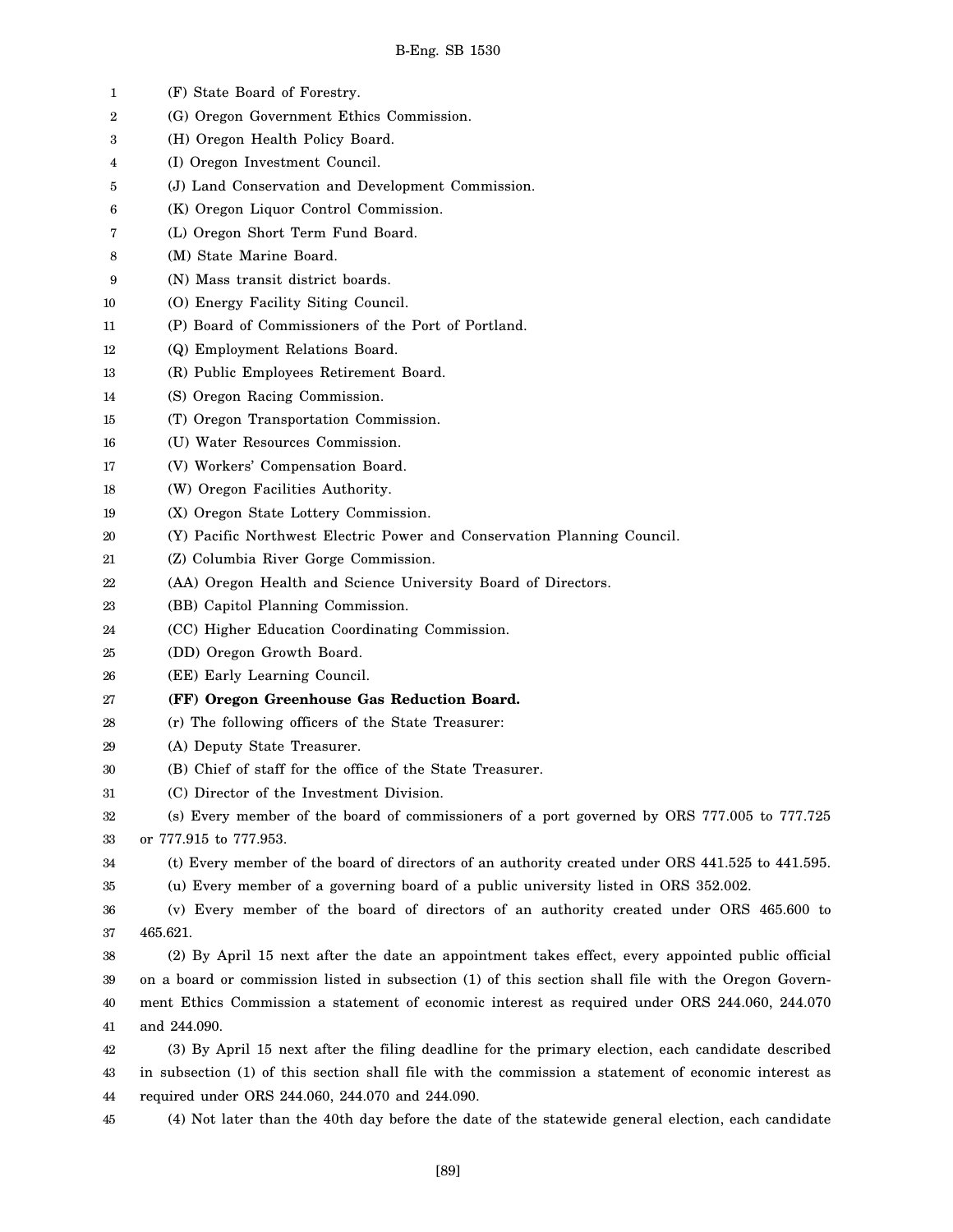1 described in subsection (1) of this section who will appear on the statewide general election ballot

2 and who was not required to file a statement of economic interest under subsections (1) to (3) of this

3 section shall file with the commission a statement of economic interest as required under ORS

4 244.060, 244.070 and 244.090.

5 6 (5) Subsections (1) to (3) of this section apply only to persons who are incumbent, elected or appointed public officials as of April 15 and to persons who are candidates on April 15.

7 8 9 10 11 (6) If a statement required to be filed under this section has not been received by the commission within five days after the date the statement is due, the commission shall notify the public official or candidate and give the public official or candidate not less than 15 days to comply with the requirements of this section. If the public official or candidate fails to comply by the date set by the commission, the commission may impose a civil penalty as provided in ORS 244.350.

12

13 14

### **(Enforcement)**

15 16 17 18 19 20 **SECTION 107. Enforcement procedures; status of procedures. (1) Whenever the Oregon Greenhouse Gas Reduction Board has good cause to believe that any person is engaged in or is about to engage in any acts or practices that constitute a violation of a provision of sections 4 to 32 of this 2020 Act, or any rule, standard or order adopted or entered pursuant to sections 4 to 32 of this 2020 Act, the board may institute actions or proceedings for legal or equitable remedies to enforce compliance or to restrain further violations.**

21 22 23 **(2) The actions or proceedings authorized by subsection (1) of this section may be instituted without the necessity of prior agency notice, hearing and order, or may be instituted during an agency hearing if the hearing has been initially commenced by the board.**

24 25 **(3) The provisions of this section are in addition to and not in lieu of any other civil or criminal enforcement provisions available to the board.**

26 27 28 **SECTION 107a. Civil penalties. (1) In addition to any other liability or penalty provided by law, the Oregon Greenhouse Gas Reduction Board may impose a civil penalty on a person for any of the following:**

29 30 **(a) A violation of a provision of sections 4 to 32 of this 2020 Act or rules adopted under sections 4 to 32 of this 2020 Act.**

31 32 33 **(b) Submitting any record, information or report required by sections 4 to 32 of this 2020 Act or rules adopted under sections 4 to 32 of this 2020 Act that falsifies or conceals a material fact or makes any false or fraudulent representation.**

34 35 **(2) Each day of violation under subsection (1) of this section constitutes a separate offense.**

36 37 38 **(3)(a) The board shall adopt by rule a schedule of civil penalties that may be imposed for violations described in subsection (1) of this section. Except as provided in paragraph (b) of this subsection, a civil penalty may not exceed \$25,000 per offense.**

39 40 41 **(b) In addition to any other civil penalty provided by law, the civil penalty for a violation described in subsection (1) of this section may include an amount equal to an estimate of the economic benefit received as a result of the violation.**

42 43 **(4) In imposing a civil penalty pursuant to this section, the board shall consider the following factors:**

44 45 **(a) The history of the person incurring the civil penalty in taking all feasible steps or procedures necessary or appropriate to correct any violation.**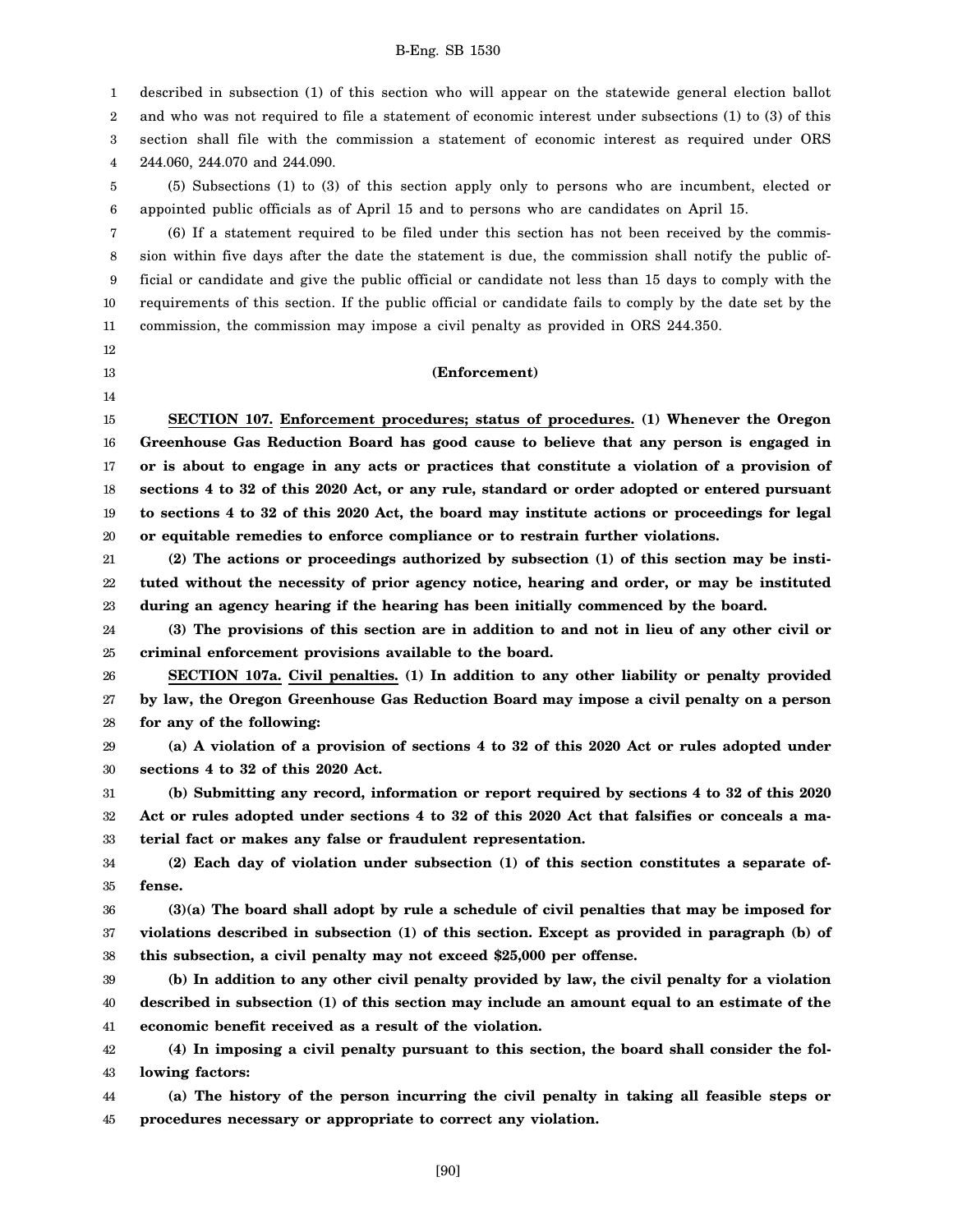1 2 3 4 5 6 7 8 9 10 11 12 13 14 15 16 17 18 19 20 21 22 23 24 25 26 27 28 29 30 31 32 33 34 35 36 37 38 39 40 41 42 43 44 45 **(b) Any actions taken by the person to mitigate the violation. (c) Any prior act committed by the person that resulted in a violation described in subsection (1) of this section. (d) The economic and financial conditions of the person. (e) The gravity and magnitude of the violation. (f) Whether the violation was repeated or continuous. (g) Whether the cause of the violation was an unavoidable accident, negligence or an intentional act. (h) The person's cooperativeness and efforts to correct the violation. (i) Whether the person gained an economic benefit as a result of the violation. (5) Civil penalties under this section must be imposed in the manner provided by ORS 183.745. All civil penalties recovered under this section shall be paid to the Department of Environmental Quality for deposit in the Oregon Greenhouse Gas Initiative Operating Fund established under section 31 of this 2020 Act and may be used only pursuant to section 31 (3) of this 2020 Act. SECTION 107b.** ORS 468.953 is amended to read: 468.953. (1) A person commits the crime of supplying false information to any agency if the person: (a) Makes any false material statement, representation or certification knowing it to be false, in any application, notice, plan, record, report or other document required by any provision of ORS chapter 465, 466, 468, 468A or 468B **or sections 4 to 32 of this 2020 Act** or any rule adopted pursuant to ORS chapter 465, 466, 468, 468A or 468B **or sections 4 to 32 of this 2020 Act**; (b) Omits any material or required information, knowing it to be required, from any document described in paragraph (a) of this subsection; or (c) Alters, conceals or fails to file or maintain any document described in paragraph (a) of this subsection in knowing violation of any provision of ORS chapter 465, 466, 468, 468A or 468B **or sections 4 to 32 of this 2020 Act** or any rule adopted pursuant to ORS chapter 465, 466, 468, 468A or 468B **or sections 4 to 32 of this 2020 Act**. (2) Supplying false information is a Class C felony. **FISCAL PROVISIONS SECTION 108. (1) In addition to and not in lieu of any other appropriation, there is appropriated to the Oregon Business Development Department, for the biennium ending June 30, 2021, out of the General Fund, the amount of \$10,000,000 for deposit in the Traded Sector Greenhouse Gas Reduction Revolving Loan Fund established under section 51 of this 2020 Act. (2) Notwithstanding any other law limiting expenditures, the amount of \$500,000 is established for the biennium ending June 30, 2021, as the maximum limit for payment of expenses by the Oregon Business Development Department from the Traded Sector Greenhouse Gas Reduction Revolving Loan Fund established under section 51 of this 2020 Act. (3) In addition to and not in lieu of any other appropriation, there is appropriated to the Department of Environmental Quality, for the biennium ending June 30, 2021, out of the General Fund, the amount of \$8,877,792 for expenses related to the implementation of the**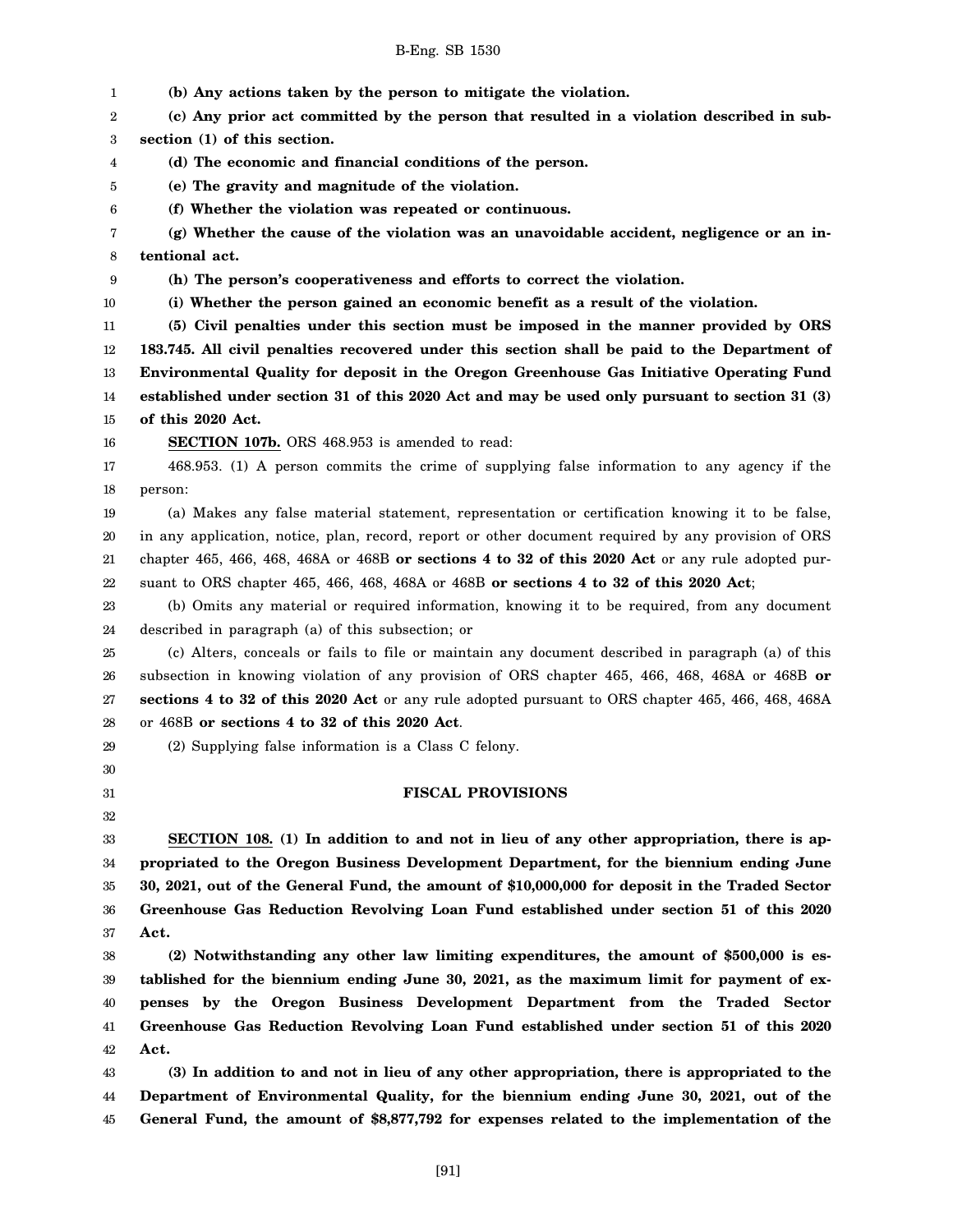1 **Oregon Greenhouse Gas Initiative.**

2 3 4 5 6 7 8 9 10 11 12 **(4) Notwithstanding any other law limiting expenditures, the limitation on expenditures established by section 2 (1), chapter 663, Oregon Laws 2019, for the biennium ending June 30, 2021, as the maximum limit for payment of expenses from fees, moneys or other revenues, including Miscellaneous Receipts, the proceeds of bonds for the Orphan Site Account and federal funds from congestion mitigation and air quality grants, drinking water protection, beach bacteria monitoring, laboratory accreditation and woodstove grants and for smoke monitoring laboratory services, but excluding lottery funds and federal funds not described in section 2, chapter 663, Oregon Laws 2019, collected or received by the Department of Environmental Quality, for air quality, is increased by \$145,722 for development and implementation of new regulations on the monitoring and control of methane emissions from certain solid waste landfills.**

13 14 15 16 **(5) In addition to and not in lieu of any other appropriation, there is appropriated to the Oregon Business Development Department, for the biennium ending June 30, 2021, out of the General Fund, the amount of \$100,000 for expenses related to the reporting requirements established under section 95e of this 2020 Act.**

17 18 19 20 21 22 **(6) Notwithstanding any other law limiting expenditures, the limitation on expenditures established by section 2 (6), chapter 692, Oregon Laws 2019, for the biennium ending June 30, 2021, as the maximum limit for payment of expenses from fees, moneys or other revenues, including Miscellaneous Receipts, but excluding lottery funds and federal funds, collected or received by the Department of Justice, for the General Counsel Division, is increased by \$455,597 to carry out the provisions of sections 1 to 107b of this 2020 Act.**

23 24 25 26 27 28 29 30 31 32 **(7) Notwithstanding any other law limiting expenditures, the limitation on expenditures established by section 2 (7), chapter 518, Oregon Laws 2019, for the biennium ending June 30, 2021, as the maximum limit for payment of expenses from fees, moneys or other revenues, including Miscellaneous Receipts and federal funds received from charges, but excluding lottery funds and federal funds not described in section 2, chapter 518, Oregon Laws 2019, collected or received by the Oregon Department of Administrative Services, for Enterprise Goods and Services, is increased by \$307,170 to study options for awarding state procurement contracts that account for the greenhouse gas emissions implications of transporting goods and services to Oregon and develop a model program for local governments and special government bodies to follow in planning to procure zero-emission vehicles.**

33 34 35 36 37 **(8) Notwithstanding any other provision of law, the General Fund appropriation made to the State Department of Agriculture by section 1 (3), chapter 452, Oregon Laws 2019, for the biennium ending June 30, 2021, for natural resources, is increased by \$111,536 to provide consultation and research about agricultural lands and industries and the viability of different offset protocols.**

38 39 40 41 42 **(9) In addition to and not in lieu of any other appropriation, there is appropriated to the Housing and Community Services Department, for the biennium ending June 30, 2021, out of the General Fund, the amount of \$158,091 to develop a program proposal to assist households that use fuels other than natural gas for residential home heating and report on the proposal.**

43 44 45 **(10) Notwithstanding any other provision of law, the General Fund appropriation made to the Legislative Revenue Officer by section 15, chapter 693, Oregon Laws 2019, for the biennium ending June 30, 2021, is increased by \$150,000 for expenses related to the reporting**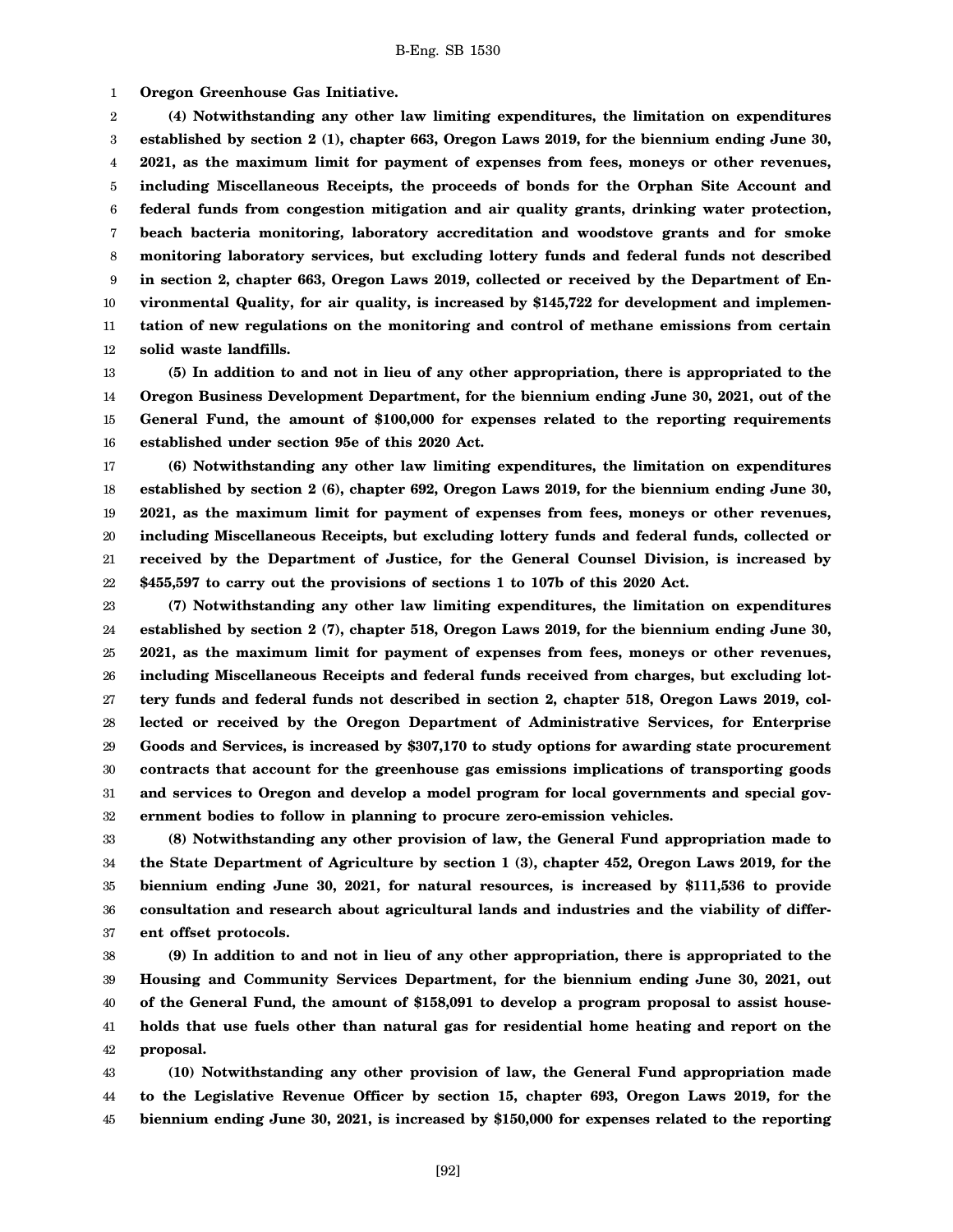1 **requirements established under section 93 of this 2020 Act.**

2 3 4 5 **(11) Notwithstanding any other provision of law, the General Fund appropriation made to the Department of Land Conservation and Development by section 1 (1), chapter 669, Oregon Laws 2019, for the biennium ending June 30, 2021, for the planning program, is increased by \$327,162 to carry out the provisions of sections 1 to 107b of this 2020 Act.**

6 7 8 **(12) In addition to and not in lieu of any other appropriation, there is appropriated to the State Forestry Department, for the biennium ending June 30, 2021, out of the General Fund, the amount of \$119,215 to carry out the provisions of sections 1 to 107b of this 2020 Act.**

9 10 11 12 13 14 15 16 17 **(13) Notwithstanding any other law limiting expenditures, the limitation on expenditures established by section 2 (11), chapter 614, Oregon Laws 2019, for the biennium ending June 30, 2021, as the maximum limit for payment of expenses from fees, moneys or other revenues, including Miscellaneous Receipts and federal funds received as reimbursement from the United States Department of Transportation, but excluding lottery funds and federal funds not described in section 2, chapter 614, Oregon Laws 2019, collected or received by the Department of Transportation, for transportation program development, is increased by \$127,517 for work related to the management of the Transportation Decarbonization Investments Account program.**

18 19 20 21 22 23 **(14) Notwithstanding any other law limiting expenditures, the limitation on expenditures established by section 1 (1), chapter 185, Oregon Laws 2019, for the biennium ending June 30, 2021, as the maximum limit for payment of expenses from fees, moneys or other revenues, including Miscellaneous Receipts, but excluding lottery funds and federal funds, collected or received by the Public Utility Commission, for the utility program, is increased by \$1,349,780 to carry out the provisions of sections 1 to 107b of this 2020 Act.**

24 25 26 **(15) In addition to and not in lieu of any other appropriation, there is appropriated to the Public Utility Commission, for the biennium ending June 30, 2021, out of the General Fund, the amount of \$29,566 to carry out the provisions of sections 1 to 107b of this 2020 Act.**

- 27
- 28
- 29

**OPERATIVE DATE**

30 31 32 33 34 35 **SECTION 109. (1) The amendments to statutes by sections 81 to 84 of this 2020 Act and the repeal of statutes by section 80 of this 2020 Act become operative on December 31, 2020. (2)(a) Sections 2 to 21, 23 to 50, 52, 53, 60, 62 to 64, 72a, 72b, 96, 96a, 107 and 107a of this 2020 Act, the amendments to statutes and session law by sections 51a, 58, 59, 66 to 72, 94 and 107b of this 2020 Act and the repeal of ORS 469.409 by section 65 of this 2020 Act become operative on January 1, 2022.**

36 37 38 39 40 41 42 43 44 **(b) The Oregon Greenhouse Gas Reduction Board, the Office of Greenhouse Gas Regulation, the Public Utility Commission, the Department of Transportation, the Energy Facility Siting Council and the Governor may adopt rules, issue orders or take any actions before the operative date specified in paragraph (a) of this subsection that are necessary to enable the board, the office, the commission, the department, the council and the Governor, on and after the operative date specified in paragraph (a) of this subsection, to carry out the provisions of sections 2 to 21, 23 to 50, 52, 53, 60, 62 to 64, 72a, 72b, 96, 96a, 107 and 107a of this 2020 Act, the amendments to statutes and session law by sections 51a, 58, 59, 66 to 72, 94 and 107b of this 2020 Act and the repeal of ORS 469.409 by section 65 of this 2020 Act.**

45 **(c)(A) If, in adopting rules, issuing orders or taking any actions before the operative date**